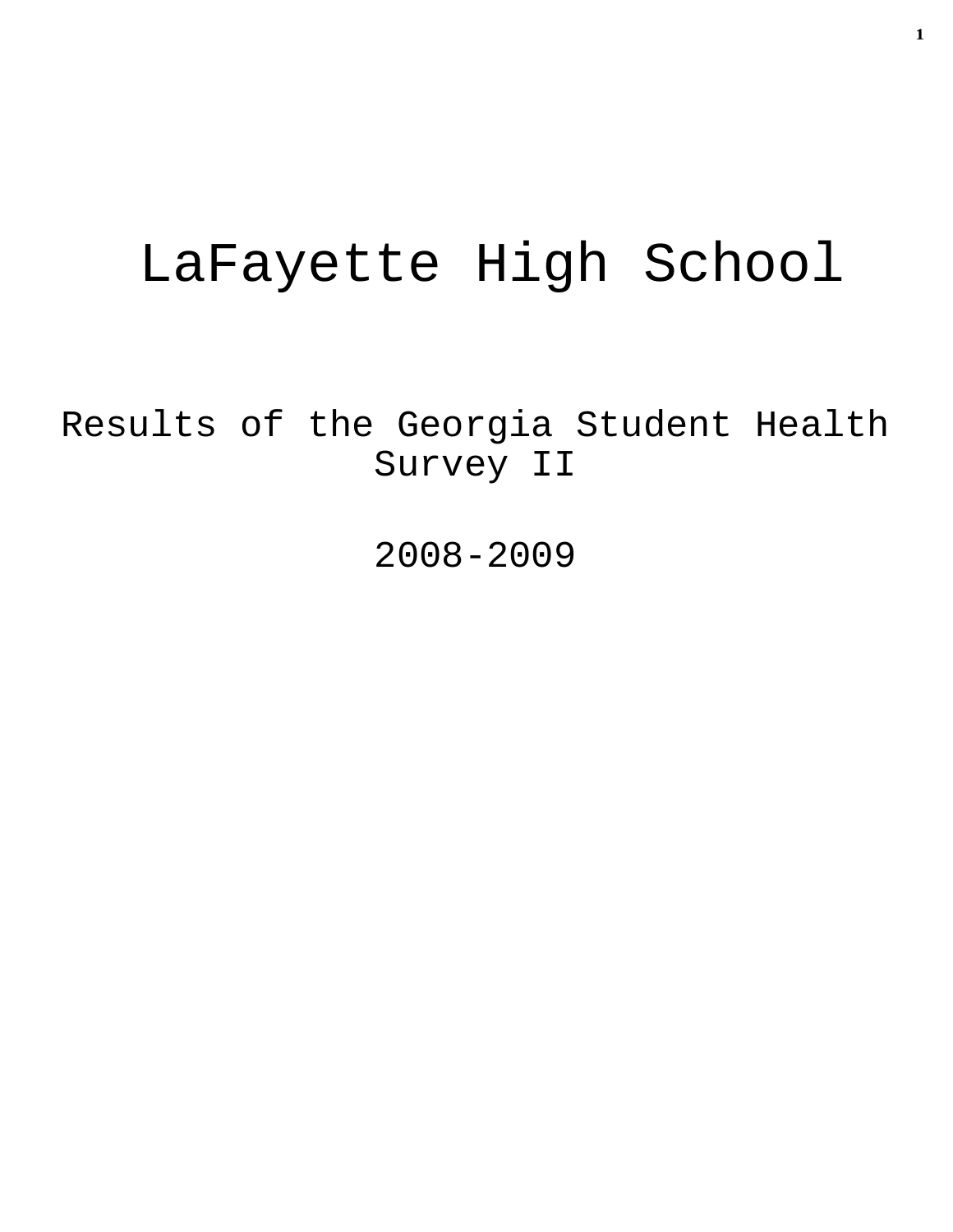# *Demographics* **2**

| Grade                    |     |  |  |  |
|--------------------------|-----|--|--|--|
| <b>Grade   Frequency</b> |     |  |  |  |
| 10                       | 228 |  |  |  |
| 12                       | 216 |  |  |  |

| <b>Frequency</b> | <b>Table of Gender by Grade</b> |              |              |              |  |  |
|------------------|---------------------------------|--------------|--------------|--------------|--|--|
| <b>Col Pct</b>   |                                 | Grade(Grade) |              |              |  |  |
|                  | Gender(Gender)                  | 10           | 12           | <b>Total</b> |  |  |
|                  | <b>Female</b>                   | 106<br>46.49 | 85<br>39.35  | 191          |  |  |
|                  | <b>Male</b>                     | 122<br>53.51 | 131<br>60.65 | 253          |  |  |
|                  | <b>Total</b>                    | 228          | 216          | 444          |  |  |

| Frequency<br>Col Pct |
|----------------------|
|                      |

| <b>Table of Ethnicity by Grade</b> |              |              |              |  |  |  |
|------------------------------------|--------------|--------------|--------------|--|--|--|
|                                    | Grade(Grade) |              |              |  |  |  |
| <b>Ethnicity</b> (Ethnicity)       | 10           | 12           | <b>Total</b> |  |  |  |
| <b>Black</b>                       | 10<br>4.39   | 14<br>6.48   | 24           |  |  |  |
| <b>Hispanic</b>                    | 2<br>0.88    | 3<br>1.39    | 5            |  |  |  |
| White                              | 206<br>90.35 | 189<br>87.50 | 395          |  |  |  |
| <b>Asian</b>                       | 3<br>1.32    | 1<br>0.46    | 4            |  |  |  |
| <b>Other</b>                       | 7<br>3.07    | 9<br>4.17    | 16           |  |  |  |
| <b>Total</b>                       | 228          | 216          | 444          |  |  |  |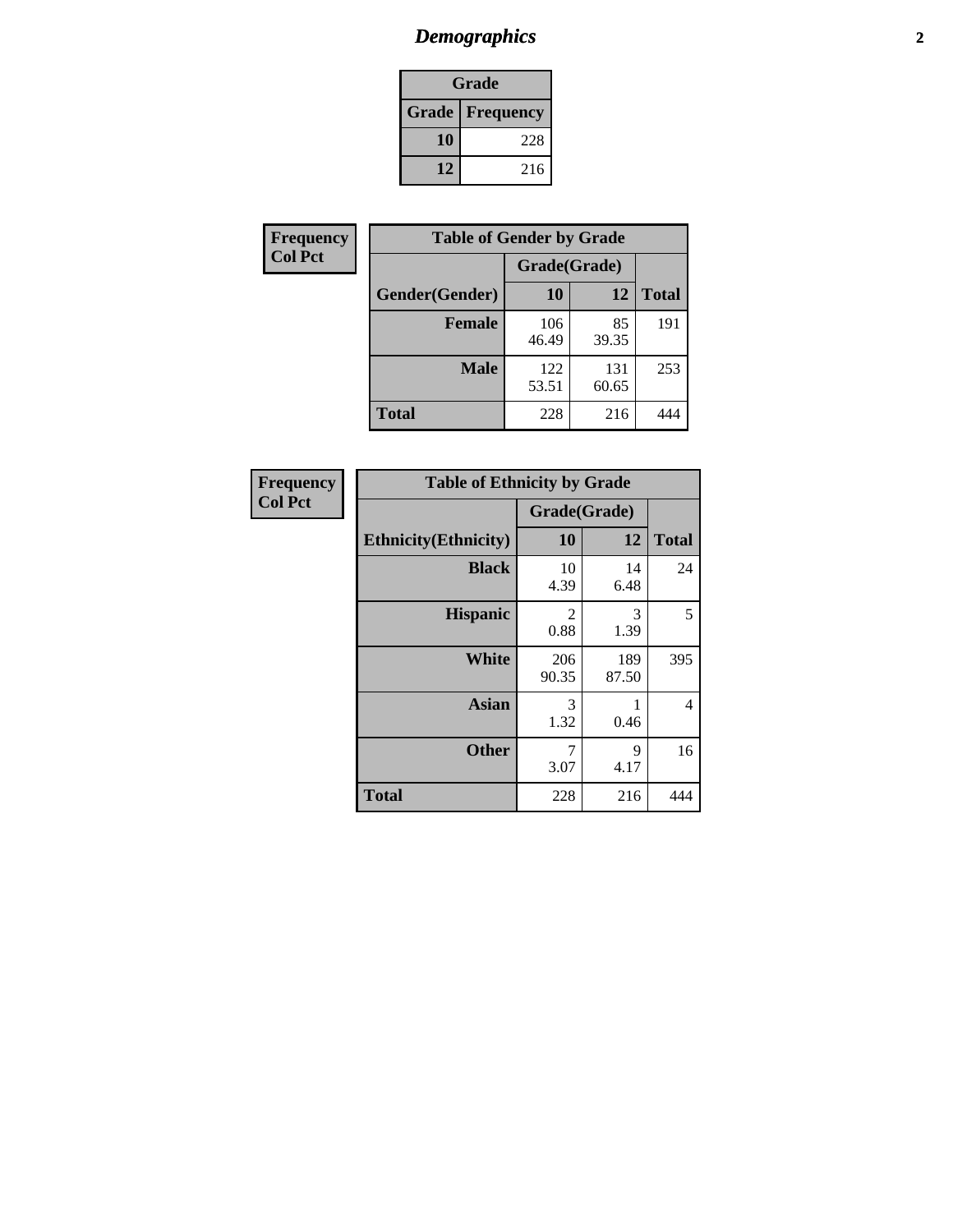#### *Title IV, Part A, Schedule A* **3** *Goal 1: Ensure that all schools are drug-free Baseline Data: Year 2008-2009 Prevalence of Drug Use*

| Frequency<br><b>Col Pct</b> | <b>Table of AlcoholAlt by Grade</b> |              |              |              |  |
|-----------------------------|-------------------------------------|--------------|--------------|--------------|--|
|                             | AlcoholAlt(Alcohol                  | Grade(Grade) |              |              |  |
|                             | use, past 30 days)                  | 10           | 12           | <b>Total</b> |  |
|                             | <b>Yes</b>                          | 51<br>22.37  | 60<br>27.78  | 111          |  |
|                             | N <sub>0</sub>                      | 177<br>77.63 | 156<br>72.22 | 333          |  |
|                             | <b>Total</b>                        | 228          | 216          | 444          |  |

| Frequency<br><b>Col Pct</b> | <b>Table of TobaccoAny by Grade</b> |              |              |              |  |
|-----------------------------|-------------------------------------|--------------|--------------|--------------|--|
|                             | <b>TobaccoAny(Tobacco</b>           | Grade(Grade) |              |              |  |
|                             | use, past 30 days)                  | 10           | 12           | <b>Total</b> |  |
|                             | Yes                                 | 53<br>23.25  | 72<br>33.33  | 125          |  |
|                             | N <sub>0</sub>                      | 175<br>76.75 | 144<br>66.67 | 319          |  |
|                             | <b>Total</b>                        | 228          | 216          |              |  |

| Frequency<br><b>Col Pct</b> | <b>Table of MarijuanaAlt by Grade</b> |              |              |              |  |
|-----------------------------|---------------------------------------|--------------|--------------|--------------|--|
|                             | MarijuanaAlt(Marijuana                | Grade(Grade) |              |              |  |
|                             | use, past 30 days)                    | 10           | 12           | <b>Total</b> |  |
|                             | Yes                                   | 21<br>9.21   | 26<br>12.04  | 47           |  |
|                             | N <sub>0</sub>                        | 207<br>90.79 | 190<br>87.96 | 397          |  |
|                             | <b>Total</b>                          | 228          | 216          |              |  |

| <b>Frequency</b> | <b>Table of OtherDrugAny by Grade</b>  |              |              |              |  |  |
|------------------|----------------------------------------|--------------|--------------|--------------|--|--|
| <b>Col Pct</b>   | <b>OtherDrugAny(Other</b><br>drug use, | Grade(Grade) |              |              |  |  |
|                  | past 30 days)                          | 10           | 12           | <b>Total</b> |  |  |
|                  | Yes                                    | 23<br>10.09  | 20<br>9.26   | 43           |  |  |
|                  | N <sub>0</sub>                         | 205<br>89.91 | 196<br>90.74 | 401          |  |  |
|                  | <b>Total</b>                           | 228          | 216          | 444          |  |  |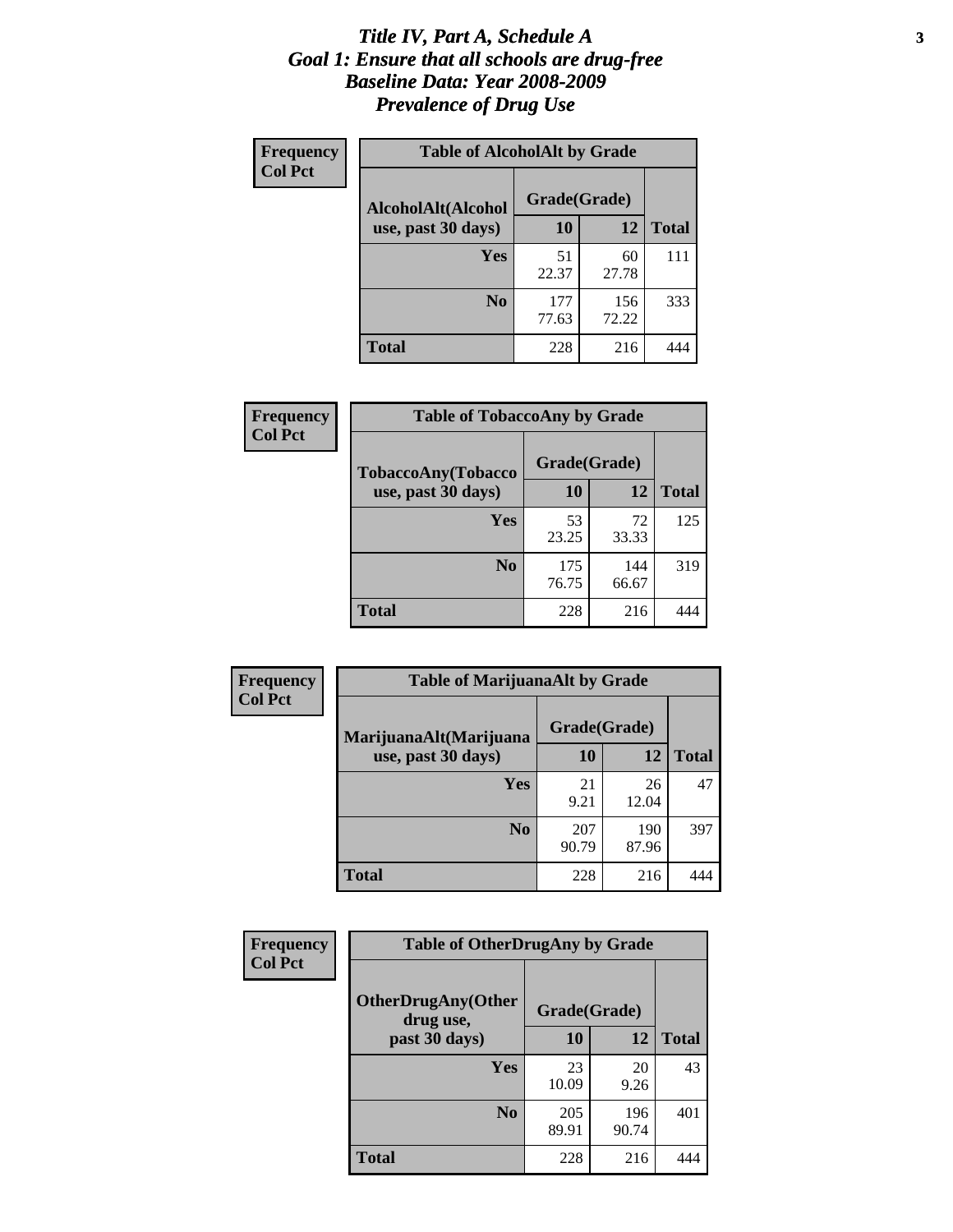#### *Average Age of Onset of Use* **4** *Results for "Average Age of Onset of Use" questions exclude students who said they did not use that substance*

| <b>Variable</b>       | Label                                                              | <b>Mean</b> |
|-----------------------|--------------------------------------------------------------------|-------------|
| Alcoholinit2          | I started using alcohol when I was                                 | 13.84       |
| Cigarettesinit2       | I started smoking tobacco when I was                               | 13.47       |
| Smokelessinit2        | I started chewing tobacco when I was                               | 13.07       |
| Marijuanainit2        | I started using marijuana when I was                               | 13.81       |
| Cocaineinit2          | I started using cocaine when I was                                 | 14.54       |
| Inhalantsinit2        | I started using inhalants when I was                               | 14.78       |
| Steroidsinit2         | I started using steroids when I was                                | 13.33       |
| Ecstasyinit2          | I started using ecstasy when I was                                 | 14.44       |
| Methinit <sub>2</sub> | I started using methamphetamines when I was                        | 13.57       |
| Hallucinogensinit2    | I started using hallucinogens when I was                           | 14.33       |
| Prescriptioninit2     | I started using prescription drugs not prescribed to me when I was | 13.50       |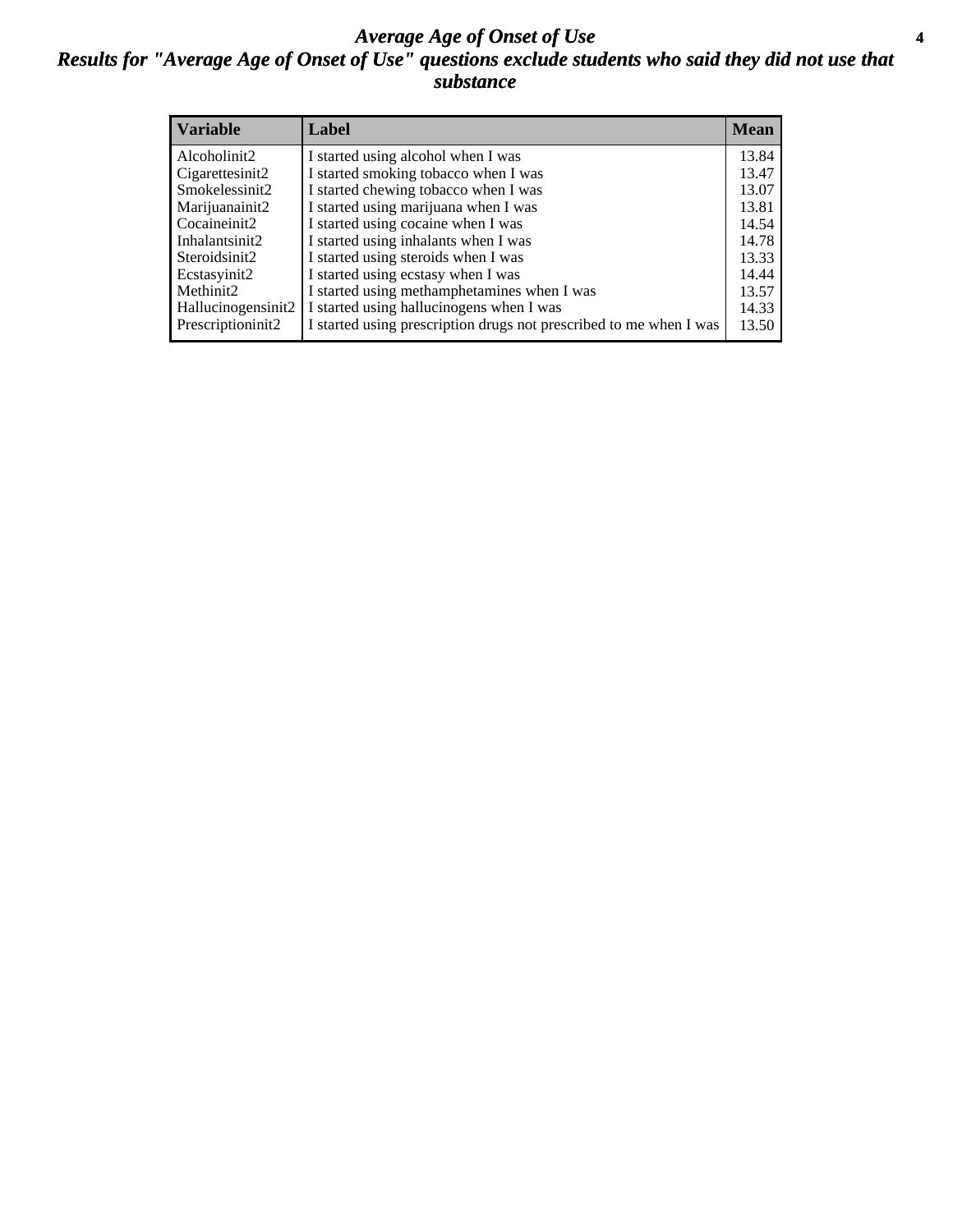# *Perception of Health Risk* **5**

| Frequency      | <b>Table of Alcoholharmdich by Grade</b> |              |              |              |  |
|----------------|------------------------------------------|--------------|--------------|--------------|--|
| <b>Col Pct</b> | Alcoholharmdich(I<br>think alcohol is    | Grade(Grade) |              |              |  |
|                | harmful)                                 | 10           | 12           | <b>Total</b> |  |
|                | Yes                                      | 169<br>74.12 | 174<br>80.56 | 343          |  |
|                | N <sub>0</sub>                           | 59<br>25.88  | 42<br>19.44  | 101          |  |
|                | <b>Total</b>                             | 228          | 216          | 444          |  |

| Frequency      | <b>Table of Tobaccoharmdich by Grade</b> |              |              |              |  |
|----------------|------------------------------------------|--------------|--------------|--------------|--|
| <b>Col Pct</b> | Tobaccoharmdich(I<br>think tobacco is    | Grade(Grade) |              |              |  |
|                | harmful)                                 | 10           | 12           | <b>Total</b> |  |
|                | <b>Yes</b>                               | 215<br>94.30 | 208<br>96.30 | 423          |  |
|                | N <sub>0</sub>                           | 13<br>5.70   | 8<br>3.70    | 21           |  |
|                | <b>Total</b>                             | 228          | 216          |              |  |

| <b>Frequency</b> | <b>Table of Marijuanaharmdich by Grade</b>                |              |              |              |  |  |
|------------------|-----------------------------------------------------------|--------------|--------------|--------------|--|--|
| <b>Col Pct</b>   | Marijuanaharmdich(I<br>Grade(Grade)<br>think marijuana is |              |              |              |  |  |
|                  | harmful)                                                  | 10           | 12           | <b>Total</b> |  |  |
|                  | Yes                                                       | 172<br>75.44 | 161<br>74.54 | 333          |  |  |
|                  | N <sub>0</sub>                                            | 56<br>24.56  | 55<br>25.46  | 111          |  |  |
|                  | <b>Total</b>                                              | 228          | 216          | 444          |  |  |

| <b>Frequency</b> | <b>Table of Otherdrugharmdich by Grade</b>   |              |              |              |  |  |  |  |
|------------------|----------------------------------------------|--------------|--------------|--------------|--|--|--|--|
| <b>Col Pct</b>   | Otherdrugharmdich(I<br>think other drugs are | Grade(Grade) |              |              |  |  |  |  |
|                  | harmful)                                     | 10           | 12           | <b>Total</b> |  |  |  |  |
|                  | <b>Yes</b>                                   | 216<br>94.74 | 211<br>97.69 | 427          |  |  |  |  |
|                  | N <sub>0</sub>                               | 12<br>5.26   | 5<br>2.31    | 17           |  |  |  |  |
|                  | <b>Total</b>                                 | 228          | 216          | 444          |  |  |  |  |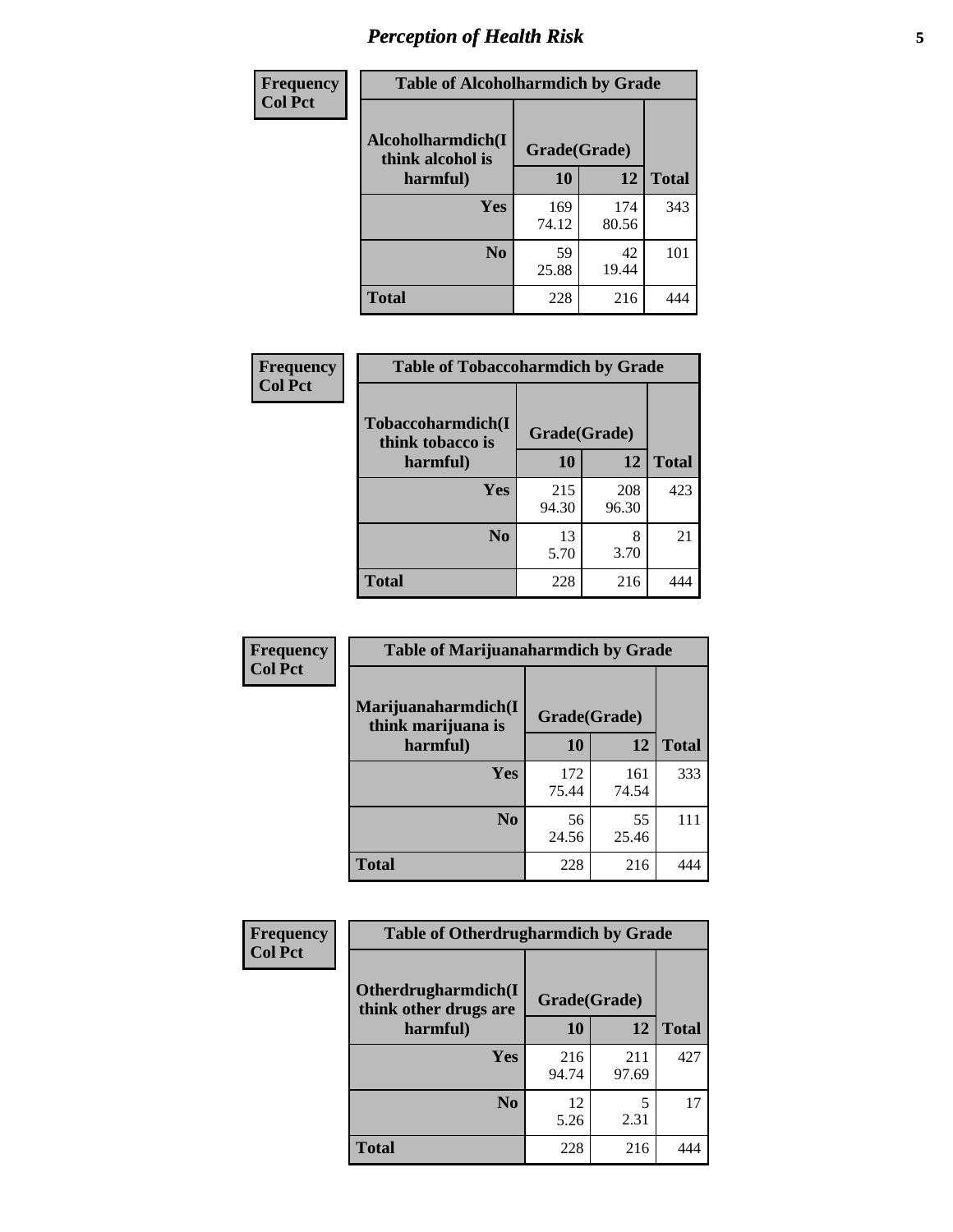# *Social Disapproval* **6**

| Frequency      | <b>Table of Alcoholpeerdich by Grade</b>                    |              |              |              |
|----------------|-------------------------------------------------------------|--------------|--------------|--------------|
| <b>Col Pct</b> | Alcoholpeerdich(My<br>friends would<br>disapprove if I used | Grade(Grade) |              |              |
|                | alcohol)                                                    | 10           | 12           | <b>Total</b> |
|                | <b>Yes</b>                                                  | 118<br>51.75 | 86<br>39.81  | 204          |
|                | N <sub>0</sub>                                              | 110<br>48.25 | 130<br>60.19 | 240          |
|                | <b>Total</b>                                                | 228          | 216          | 444          |

| <b>Frequency</b> |
|------------------|
| <b>Col Pct</b>   |

| <b>Table of Tobaccopeerdich by Grade</b>                            |              |              |              |  |  |  |  |
|---------------------------------------------------------------------|--------------|--------------|--------------|--|--|--|--|
| <b>Tobaccopeerdich</b> (My<br>friends would<br>disapprove if I used | Grade(Grade) |              |              |  |  |  |  |
| tobacco)                                                            | 10           | 12           | <b>Total</b> |  |  |  |  |
| Yes                                                                 | 132<br>57.89 | 102<br>47.22 | 234          |  |  |  |  |
| N <sub>0</sub>                                                      | 96<br>42.11  | 114<br>52.78 | 210          |  |  |  |  |
| <b>Total</b>                                                        | 228          | 216          |              |  |  |  |  |

| <b>Frequency</b> | <b>Table of Marijuanapeerdich by Grade</b>                    |              |              |              |  |  |  |  |  |
|------------------|---------------------------------------------------------------|--------------|--------------|--------------|--|--|--|--|--|
| <b>Col Pct</b>   | Marijuanapeerdich(My<br>friends would<br>disapprove if I used | Grade(Grade) |              |              |  |  |  |  |  |
|                  | marijuana)                                                    | 10           | 12           | <b>Total</b> |  |  |  |  |  |
|                  | <b>Yes</b>                                                    | 149<br>65.35 | 129<br>59.72 | 278          |  |  |  |  |  |
|                  | N <sub>0</sub>                                                | 79<br>34.65  | 87<br>40.28  | 166          |  |  |  |  |  |
|                  | <b>Total</b>                                                  | 228          | 216          | 444          |  |  |  |  |  |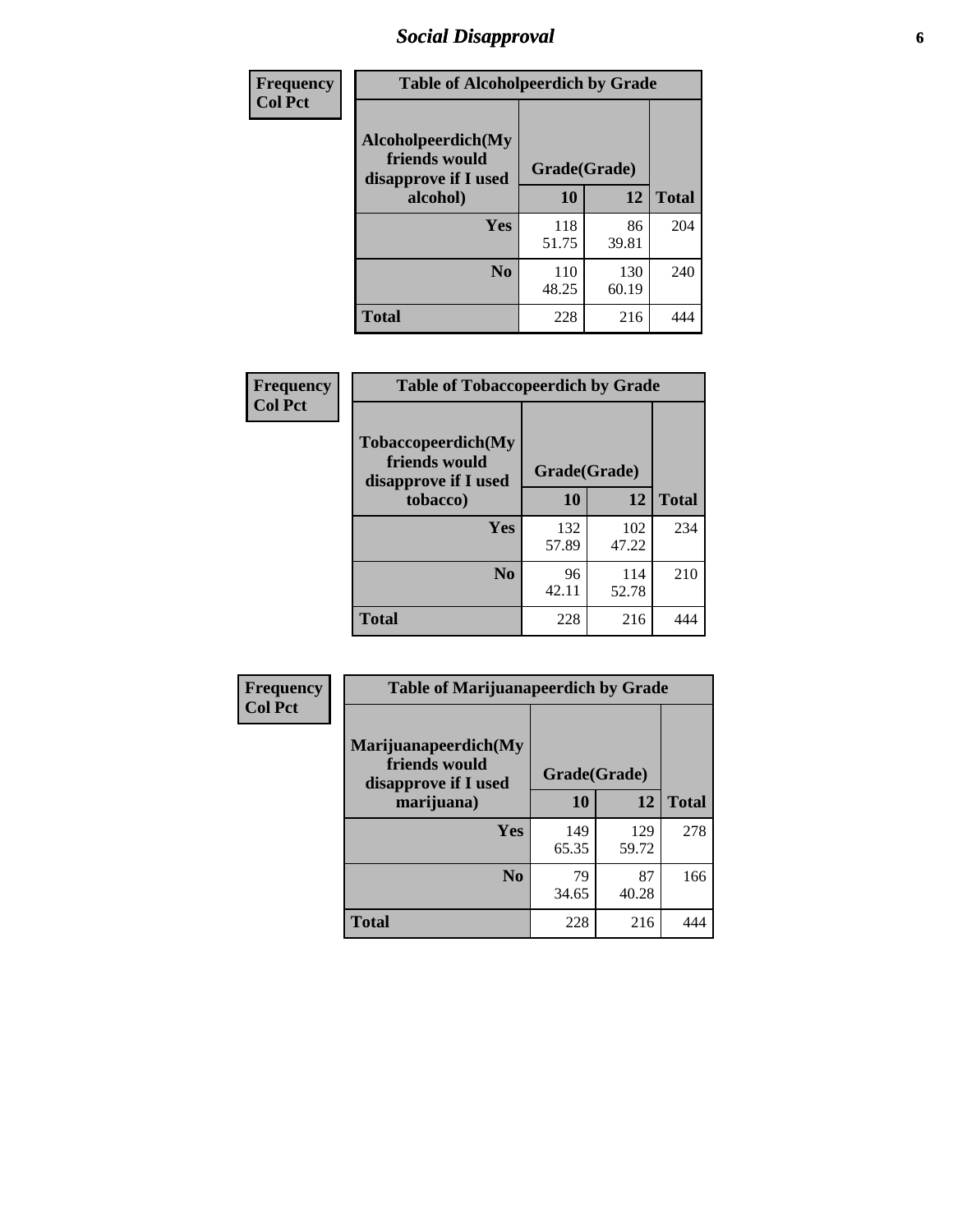# *Social Disapproval* **7**

| Frequency      | <b>Table of Otherdrugpeerdich by Grade</b>                    |              |              |              |  |  |  |  |
|----------------|---------------------------------------------------------------|--------------|--------------|--------------|--|--|--|--|
| <b>Col Pct</b> | Otherdrugpeerdich(My<br>friends would<br>disapprove if I used | Grade(Grade) |              |              |  |  |  |  |
|                | other drugs)                                                  | 10           | 12           | <b>Total</b> |  |  |  |  |
|                | Yes                                                           | 176<br>77.19 | 184<br>85.19 | 360          |  |  |  |  |
|                | N <sub>0</sub>                                                | 52<br>22.81  | 32<br>14.81  | 84           |  |  |  |  |
|                | <b>Total</b>                                                  | 228          | 216          | 444          |  |  |  |  |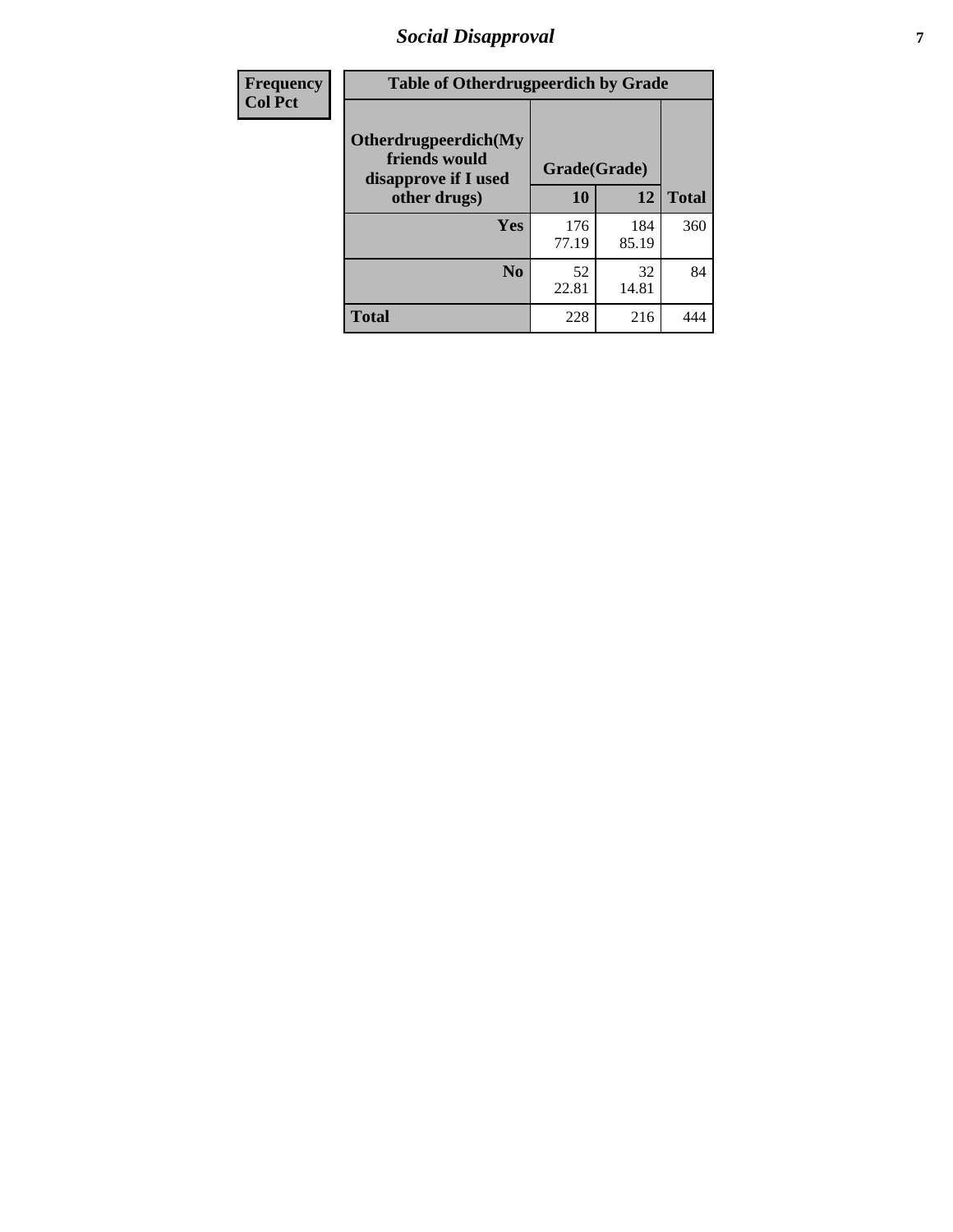#### Title IV, Part A, Schedule A **8** *Goal 2: To help ensure that all schools are safe and disciplined Baseline Data: Year 2008-2009 Student Involvement in Gang Activity*

| Frequency      |                                                                                                   | <b>Table of Gangself by Grade</b> |              |              |
|----------------|---------------------------------------------------------------------------------------------------|-----------------------------------|--------------|--------------|
| <b>Col Pct</b> | Gangself(I<br>have<br>participated<br>in illegal<br>gang<br>activities in<br>the past 30<br>days) | Grade(Grade)<br>10                | 12           | <b>Total</b> |
|                | Yes                                                                                               | 13<br>5.70                        | 3<br>1.39    | 16           |
|                | N <sub>0</sub>                                                                                    | 215<br>94.30                      | 213<br>98.61 | 428          |
|                | <b>Total</b>                                                                                      | 228                               | 216          | 444          |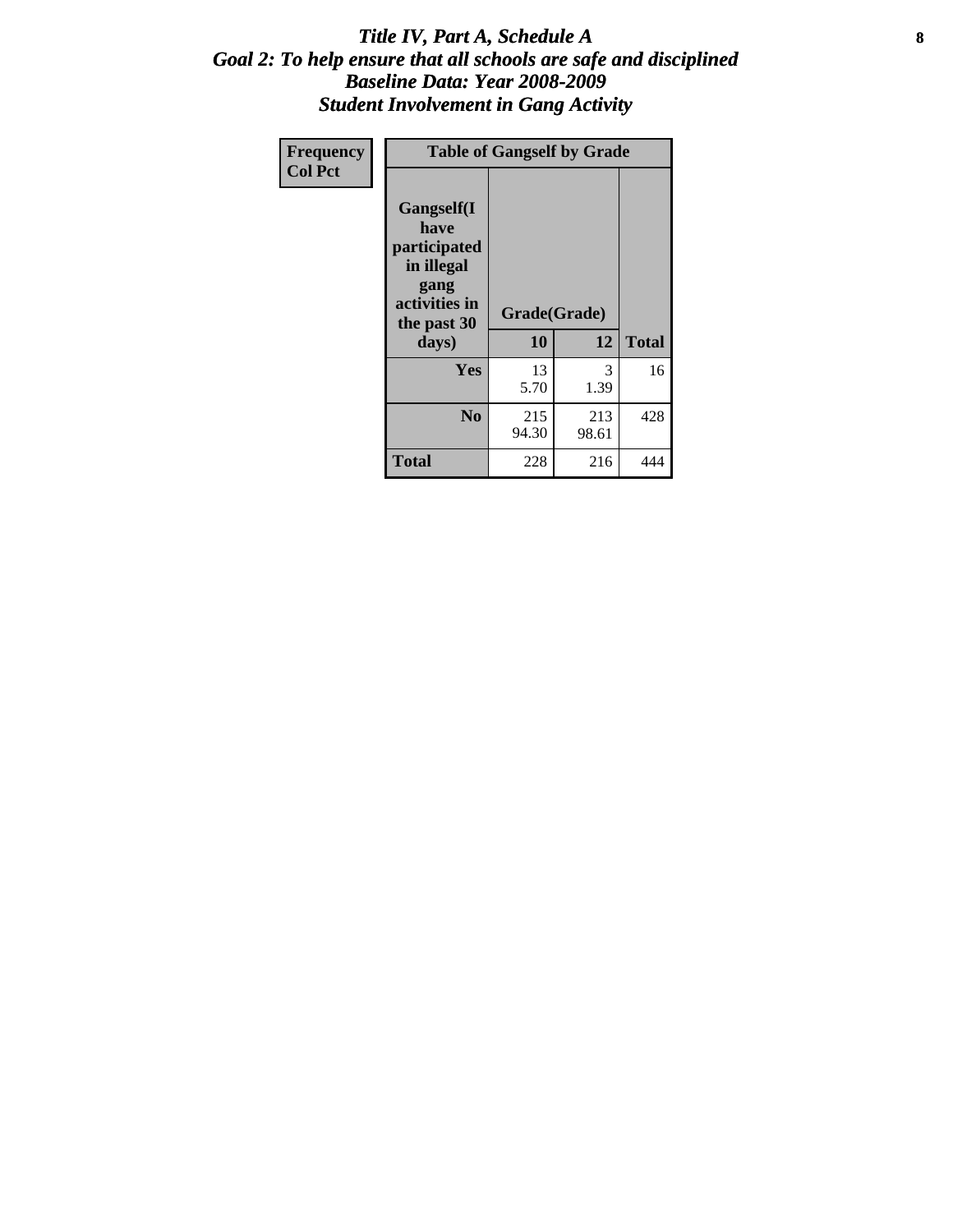# *Student Perception of School Safety* **9**

| <b>Frequency</b><br>Row Pct |
|-----------------------------|
|                             |

| <b>Table of Grade by Safeschool</b> |                          |                                                                                                   |             |            |     |  |  |  |
|-------------------------------------|--------------------------|---------------------------------------------------------------------------------------------------|-------------|------------|-----|--|--|--|
|                                     |                          | Safeschool (School is a place at which I feel<br>safe)                                            |             |            |     |  |  |  |
| Grade(Grade)                        | <b>Strongly</b><br>Agree | Somewhat<br>Somewhat  <br><b>Strongly</b><br><b>Disagree</b><br>Disagree<br><b>Total</b><br>Agree |             |            |     |  |  |  |
| 10                                  | 39<br>17.11              | 144<br>63.16                                                                                      | 31<br>13.60 | 14<br>6.14 | 228 |  |  |  |
| 12                                  | 55<br>25.46              | 110<br>50.93                                                                                      | 31<br>14.35 | 20<br>9.26 | 216 |  |  |  |
| <b>Total</b>                        | 94                       | 254                                                                                               | 62          | 34         |     |  |  |  |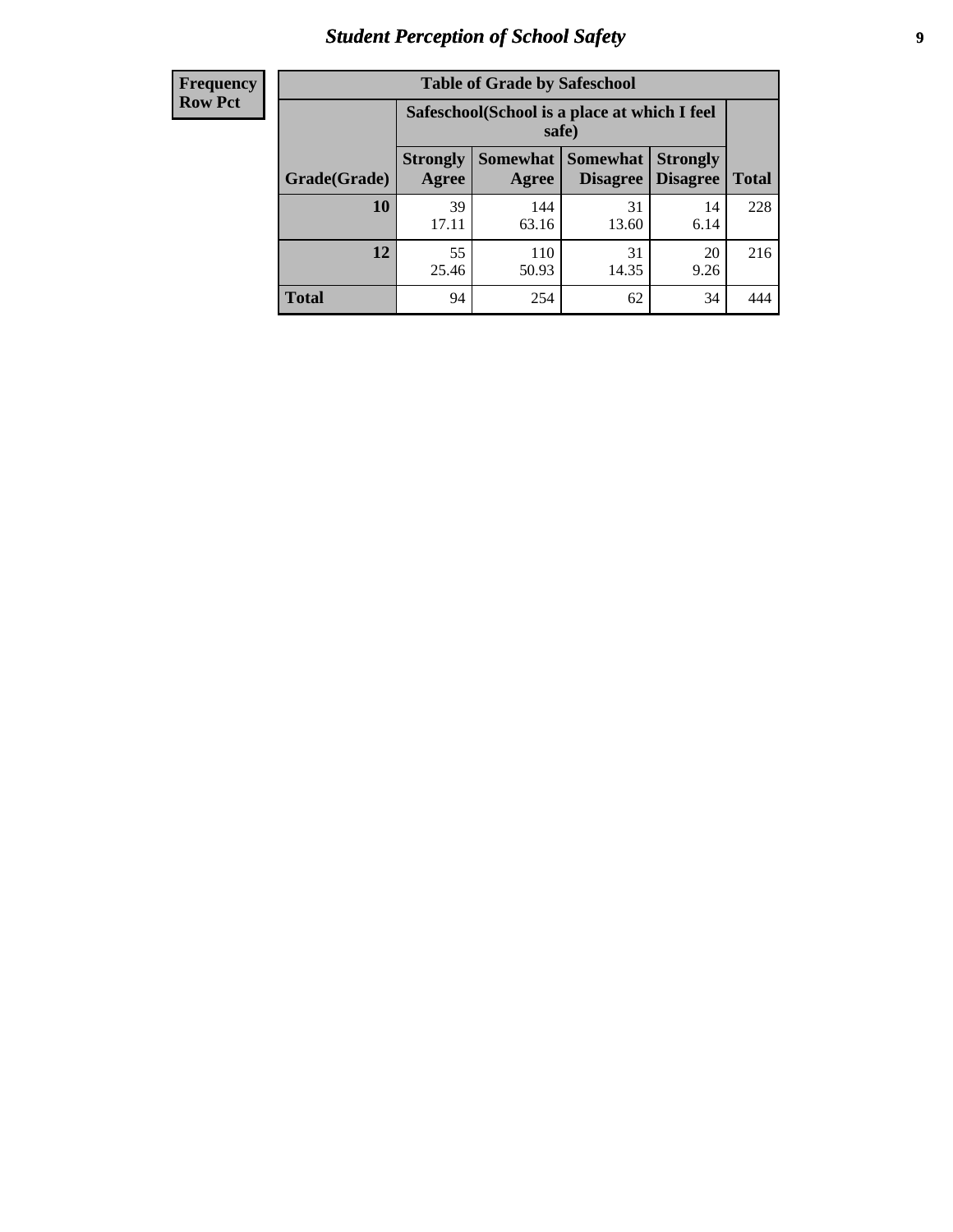### *Students Who Have Been Bullied* **10**

| <b>Frequency</b> |
|------------------|
| Row Pct          |

| <b>Table of Grade by Bullied</b> |                            |                                                                               |                     |                   |                        |                        |                          |              |
|----------------------------------|----------------------------|-------------------------------------------------------------------------------|---------------------|-------------------|------------------------|------------------------|--------------------------|--------------|
|                                  |                            | <b>Bullied</b> (I have been bullied by other<br>students in the past 30 days) |                     |                   |                        |                        |                          |              |
| Grade(Grade)                     | $\mathbf 0$<br><b>Days</b> | 1 or<br>2<br>days                                                             | $3$ to<br>5<br>days | 6 to<br>9<br>days | 10<br>to<br>19<br>days | 20<br>to<br>29<br>days | <b>All</b><br>30<br>days | <b>Total</b> |
| 10                               | 201<br>88.16               | 14<br>6.14                                                                    | 4<br>1.75           | 4<br>1.75         | 0.44                   | $\overline{2}$<br>0.88 | $\overline{c}$<br>0.88   | 228          |
| 12                               | 193<br>89.35               | 4<br>1.85                                                                     | 4<br>1.85           | 3<br>1.39         | 4<br>1.85              | 2<br>0.93              | 6<br>2.78                | 216          |
| <b>Total</b>                     | 394                        | 18                                                                            | 8                   | 7                 | 5                      | $\overline{4}$         | 8                        | 444          |

 $\blacksquare$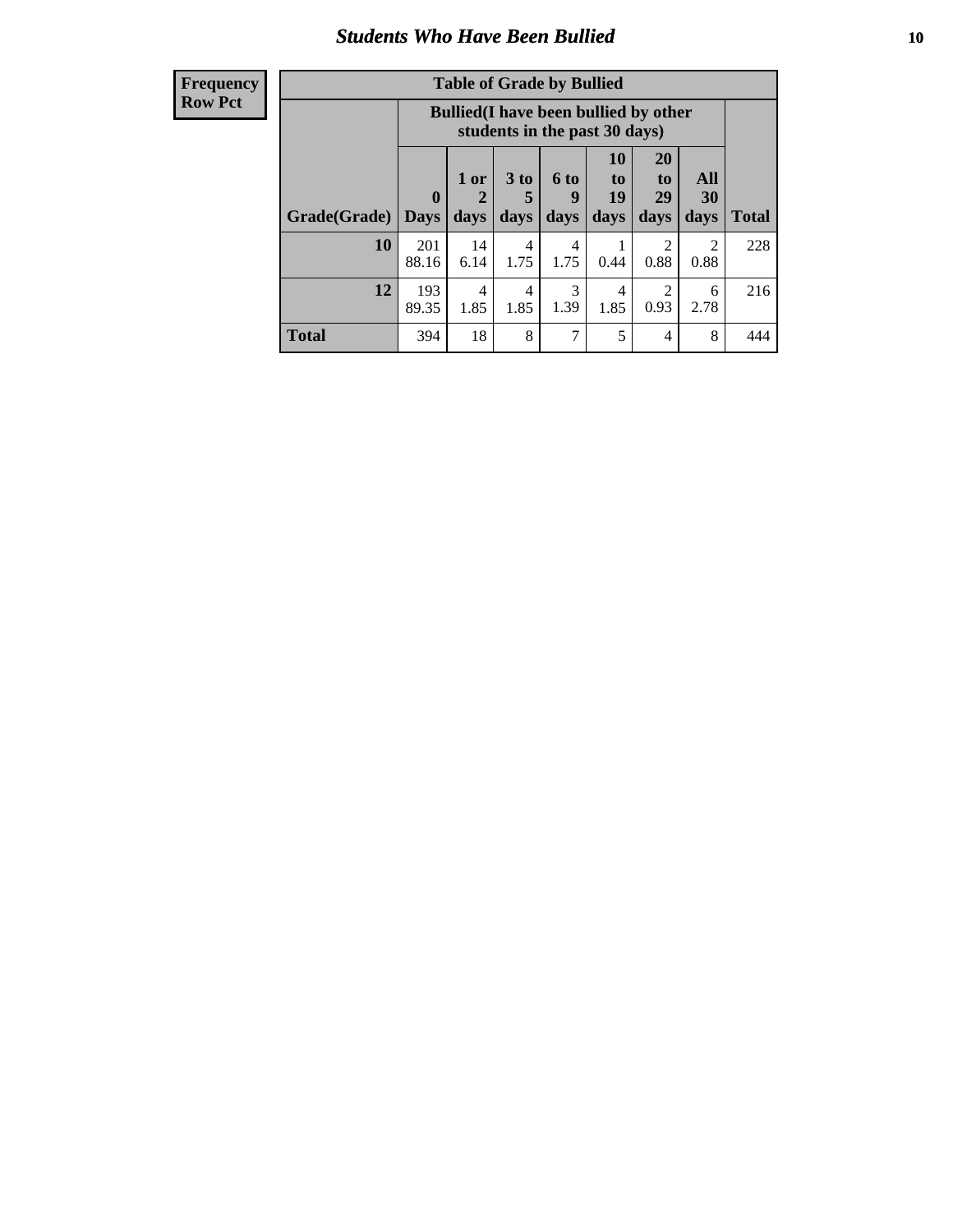### *School Climate* **11**

| Frequency      | <b>Table of SchoolClimate1 by Grade</b> |                    |              |              |  |  |  |
|----------------|-----------------------------------------|--------------------|--------------|--------------|--|--|--|
| <b>Col Pct</b> | SchoolClimate1(I<br>like school)        | Grade(Grade)<br>10 | 12           | <b>Total</b> |  |  |  |
|                | <b>Strongly Agree</b>                   | 27<br>11.84        | 51<br>23.61  | 78           |  |  |  |
|                | <b>Somewhat Agree</b>                   | 160<br>70.18       | 136<br>62.96 | 296          |  |  |  |
|                | <b>Somewhat Disagree</b>                | 25<br>10.96        | 16<br>7.41   | 41           |  |  |  |
|                | <b>Strongly Disagree</b>                | 16<br>7.02         | 13<br>6.02   | 29           |  |  |  |
|                | Total                                   | 228                | 216          | 444          |  |  |  |

| Frequency      | <b>Table of SchoolClimate2 by Grade</b>           |                    |              |              |
|----------------|---------------------------------------------------|--------------------|--------------|--------------|
| <b>Col Pct</b> | SchoolClimate2(I<br>feel successful at<br>school) | Grade(Grade)<br>10 | 12           | <b>Total</b> |
|                | <b>Strongly Agree</b>                             | 62<br>27.19        | 90<br>41.67  | 152          |
|                | <b>Somewhat Agree</b>                             | 144<br>63.16       | 112<br>51.85 | 256          |
|                | <b>Somewhat Disagree</b>                          | 16<br>7.02         | 10<br>4.63   | 26           |
|                | <b>Strongly Disagree</b>                          | 6<br>2.63          | 4<br>1.85    | 10           |
|                | <b>Total</b>                                      | 228                | 216          | 444          |

| Frequency      | <b>Table of SchoolClimate3 by Grade</b>                      |              |              |              |  |
|----------------|--------------------------------------------------------------|--------------|--------------|--------------|--|
| <b>Col Pct</b> | <b>SchoolClimate3(My</b><br>school has high<br>standards for | Grade(Grade) |              |              |  |
|                | achievement)                                                 | 10           | 12           | <b>Total</b> |  |
|                | <b>Strongly Agree</b>                                        | 77<br>33.77  | 81<br>37.50  | 158          |  |
|                | <b>Somewhat Agree</b>                                        | 123<br>53.95 | 103<br>47.69 | 226          |  |
|                | <b>Somewhat Disagree</b>                                     | 23<br>10.09  | 24<br>11.11  | 47           |  |
|                | <b>Strongly Disagree</b>                                     | 5<br>2.19    | 8<br>3.70    | 13           |  |
|                | Total                                                        | 228          | 216          | 444          |  |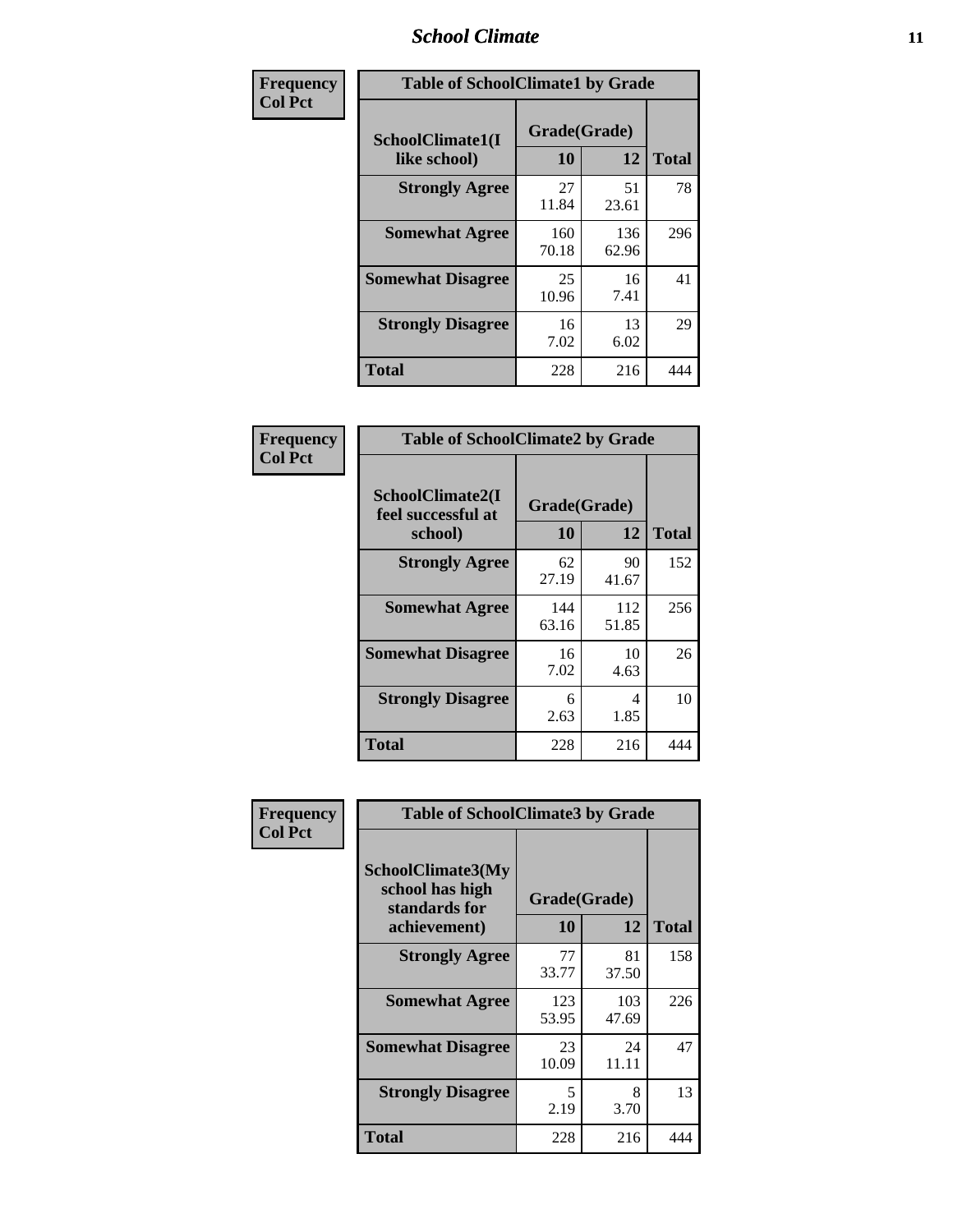### *School Climate* **12**

| Frequency      |                                                               | <b>Table of SchoolClimate4 by Grade</b> |              |              |  |
|----------------|---------------------------------------------------------------|-----------------------------------------|--------------|--------------|--|
| <b>Col Pct</b> | SchoolClimate4(My<br>school sets clear<br>rules for behavior) | Grade(Grade)<br>10                      | 12           | <b>Total</b> |  |
|                | <b>Strongly Agree</b>                                         | 132<br>57.89                            | 116<br>53.70 | 248          |  |
|                | <b>Somewhat Agree</b>                                         | 77<br>33.77                             | 79<br>36.57  | 156          |  |
|                | <b>Somewhat Disagree</b>                                      | 14<br>6.14                              | 18<br>8.33   | 32           |  |
|                | <b>Strongly Disagree</b>                                      | 5<br>2.19                               | 3<br>1.39    | 8            |  |
|                | <b>Total</b>                                                  | 228                                     | 216          | 444          |  |

| <b>Table of SchoolClimate5 by Grade</b>                              |              |                    |              |  |  |
|----------------------------------------------------------------------|--------------|--------------------|--------------|--|--|
| SchoolClimate5(I<br>know what to do in<br>an emergency at<br>school) | 10           | Grade(Grade)<br>12 | <b>Total</b> |  |  |
| <b>Strongly Agree</b>                                                | 130<br>57.02 | 133<br>61.57       | 263          |  |  |
| <b>Somewhat Agree</b>                                                | 78<br>34.21  | 65<br>30.09        | 143          |  |  |
| <b>Somewhat Disagree</b>                                             | 17<br>7.46   | 14<br>6.48         | 31           |  |  |
| <b>Strongly Disagree</b>                                             | 3<br>1.32    | 4<br>1.85          | 7            |  |  |
| Total                                                                | 228          | 216                | 444          |  |  |

| Frequency      | <b>Table of SchoolClimate6 by Grade</b>                  |                    |              |              |
|----------------|----------------------------------------------------------|--------------------|--------------|--------------|
| <b>Col Pct</b> | <b>SchoolClimate6(Teachers</b><br>treat me with respect) | Grade(Grade)<br>10 | 12           | <b>Total</b> |
|                | <b>Strongly Agree</b>                                    | 95<br>41.67        | 84<br>38.89  | 179          |
|                | <b>Somewhat Agree</b>                                    | 94<br>41.23        | 105<br>48.61 | 199          |
|                | <b>Somewhat Disagree</b>                                 | 28<br>12.28        | 20<br>9.26   | 48           |
|                | <b>Strongly Disagree</b>                                 | 11<br>4.82         | 3.24         | 18           |
|                | <b>Total</b>                                             | 228                | 216          | 444          |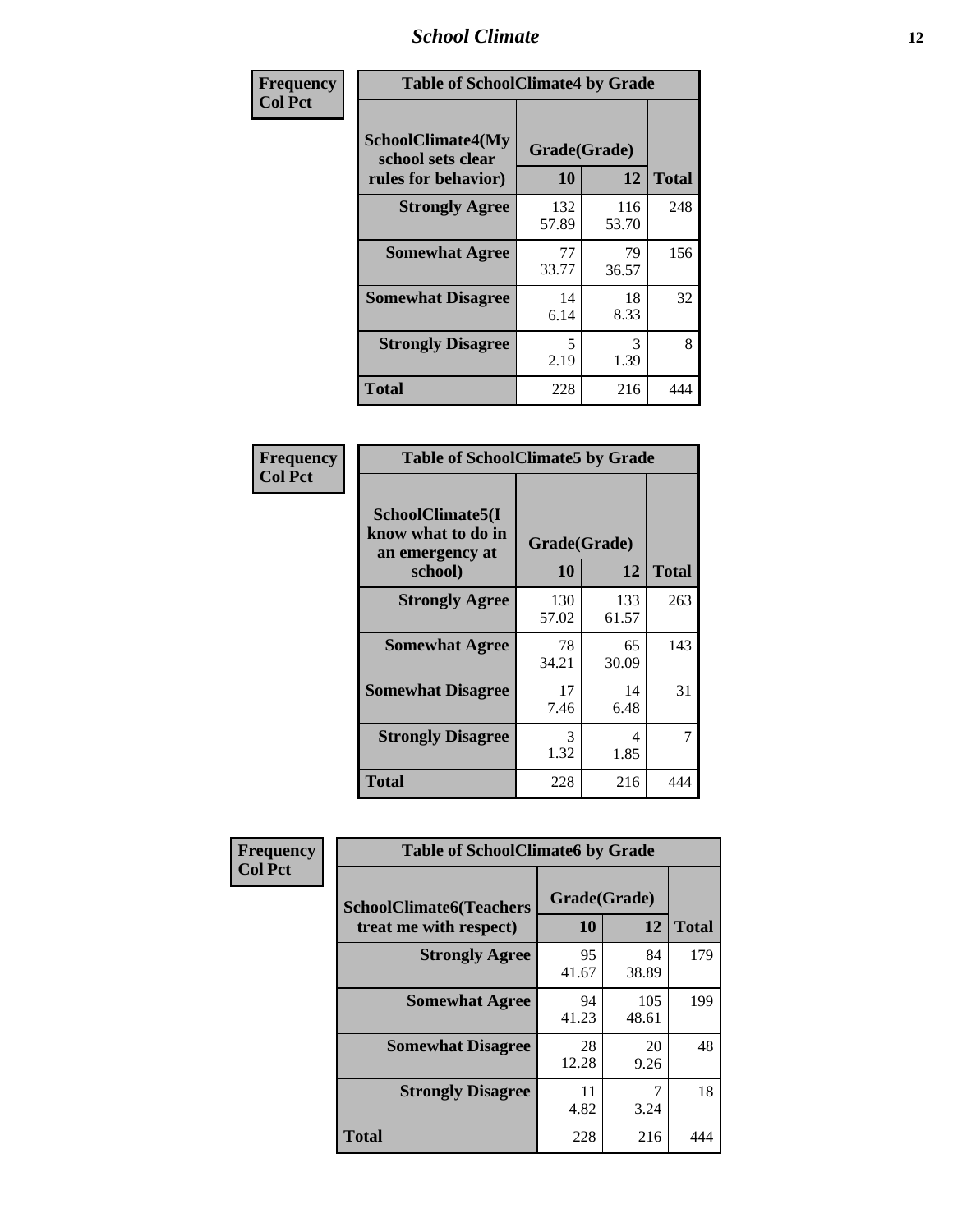### *School Climate* **13**

| Frequency      | <b>Table of SchoolClimate7 by Grade</b>                                       |                           |              |              |
|----------------|-------------------------------------------------------------------------------|---------------------------|--------------|--------------|
| <b>Col Pct</b> | <b>SchoolClimate7(Behaviors</b><br>in my class allow the<br>teacher to teach) | Grade(Grade)<br><b>10</b> | 12           | <b>Total</b> |
|                | <b>Strongly Agree</b>                                                         | 62<br>27.19               | 50<br>23.15  | 112          |
|                | <b>Somewhat Agree</b>                                                         | 121<br>53.07              | 115<br>53.24 | 236          |
|                | <b>Somewhat Disagree</b>                                                      | 33<br>14.47               | 40<br>18.52  | 73           |
|                | <b>Strongly Disagree</b>                                                      | 12<br>5.26                | 11<br>5.09   | 23           |
|                | <b>Total</b>                                                                  | 228                       | 216          | 444          |

| Frequency      | <b>Table of SchoolClimate8 by Grade</b>                                              |                    |             |              |
|----------------|--------------------------------------------------------------------------------------|--------------------|-------------|--------------|
| <b>Col Pct</b> | <b>SchoolClimate8(Students</b><br>are frequently<br>recognized for good<br>behavior) | Grade(Grade)<br>10 | 12          | <b>Total</b> |
|                | <b>Strongly Agree</b>                                                                | 38<br>16.67        | 37<br>17.13 | 75           |
|                | <b>Somewhat Agree</b>                                                                | 107<br>46.93       | 99<br>45.83 | 206          |
|                | <b>Somewhat Disagree</b>                                                             | 55<br>24.12        | 59<br>27.31 | 114          |
|                | <b>Strongly Disagree</b>                                                             | 28<br>12.28        | 21<br>9.72  | 49           |
|                | Total                                                                                | 228                | 216         | 444          |

| Frequency      | <b>Table of SchoolClimate9 by Grade</b>                                           |                    |              |              |
|----------------|-----------------------------------------------------------------------------------|--------------------|--------------|--------------|
| <b>Col Pct</b> | SchoolClimate9(School<br>counselor would be<br>helpful if I needed<br>assistance) | Grade(Grade)<br>10 | 12           | <b>Total</b> |
|                | <b>Strongly Agree</b>                                                             | 110<br>48.25       | 132<br>61.11 | 242          |
|                | <b>Somewhat Agree</b>                                                             | 82<br>35.96        | 63<br>29.17  | 145          |
|                | <b>Somewhat Disagree</b>                                                          | 26<br>11.40        | 11<br>5.09   | 37           |
|                | <b>Strongly Disagree</b>                                                          | 10<br>4.39         | 10<br>4.63   | 20           |
|                | Total                                                                             | 228                | 216          | 444          |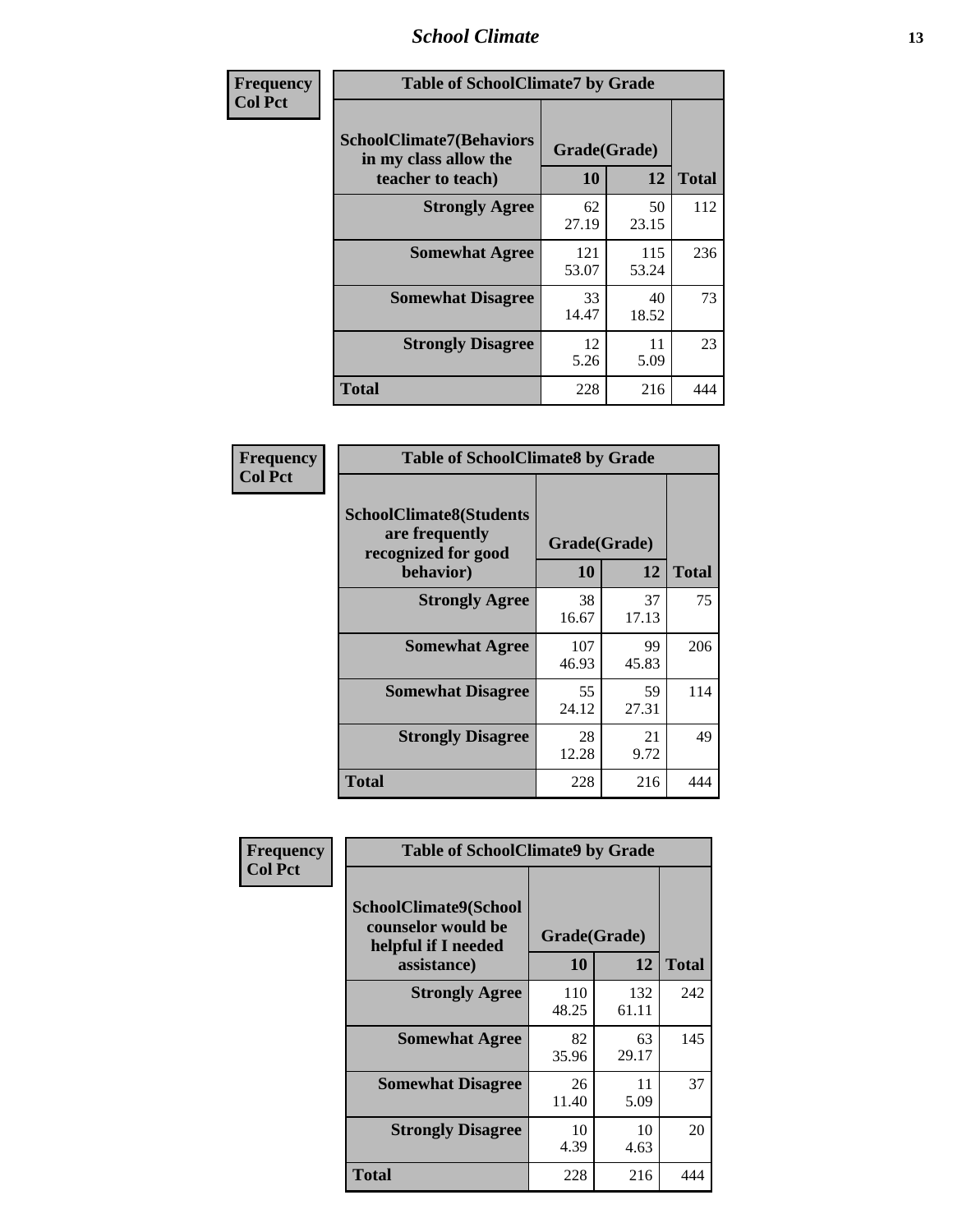### *Reasons for Dropping Out* **14**

| Frequency      | <b>Table of Dropoutreason by Grade</b>                                   |                    |              |              |
|----------------|--------------------------------------------------------------------------|--------------------|--------------|--------------|
| <b>Col Pct</b> | Dropoutreason(If<br>I dropped out the<br>reason would<br>most likely be) | Grade(Grade)<br>10 | 12           | <b>Total</b> |
|                | <b>Won't Drop out</b>                                                    | 122<br>53.51       | 134<br>62.04 | 256          |
|                | <b>Bored</b>                                                             | 42<br>18.42        | 21<br>9.72   | 63           |
|                | <b>Family Reasons</b>                                                    | 23<br>10.09        | 25<br>11.57  | 48           |
|                | <b>Being Bullied</b>                                                     | 5<br>2.19          | 5<br>2.31    | 10           |
|                | <b>Other</b>                                                             | 36<br>15.79        | 31<br>14.35  | 67           |
|                | Total                                                                    | 228                | 216          | 444          |

| Frequency<br><b>Col Pct</b> | <b>Table of Dropout by Grade</b>                            |              |              |              |  |
|-----------------------------|-------------------------------------------------------------|--------------|--------------|--------------|--|
|                             | Dropout(I<br>have<br>thought<br>about<br>dropping<br>out of | Grade(Grade) |              |              |  |
|                             | school)                                                     | 10           | 12           | <b>Total</b> |  |
|                             | Yes                                                         | 79<br>34.65  | 57<br>26.39  | 136          |  |
|                             |                                                             |              |              |              |  |
|                             | N <sub>0</sub>                                              | 149<br>65.35 | 159<br>73.61 | 308          |  |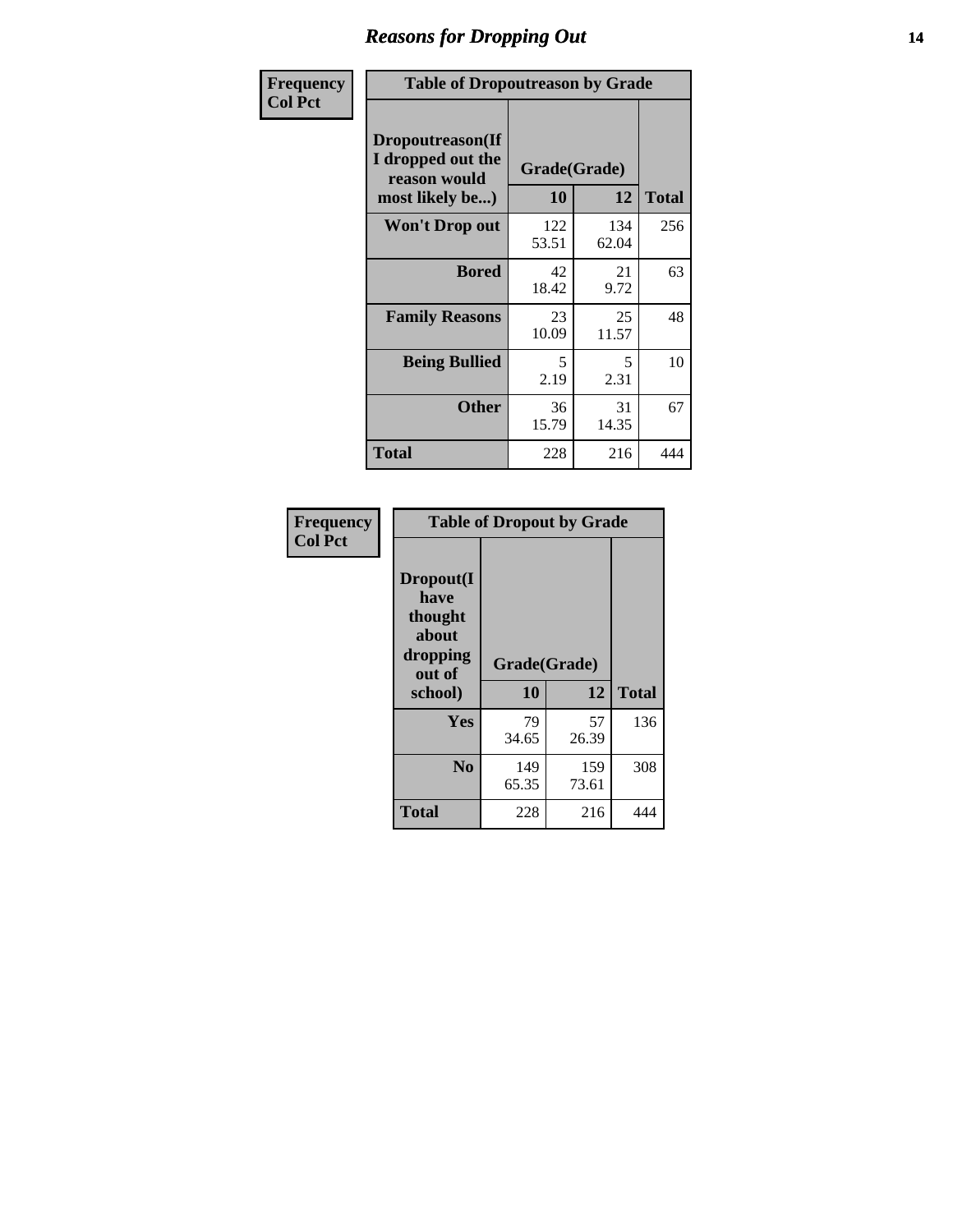*School Safety* **15**

| Frequency      | <b>Table of Gangself by Grade</b>                                                                         |                    |              |              |
|----------------|-----------------------------------------------------------------------------------------------------------|--------------------|--------------|--------------|
| <b>Col Pct</b> | <b>Gangself</b> (I<br>have<br>participated<br>in illegal<br>gang<br>activities in<br>the past 30<br>days) | Grade(Grade)<br>10 | 12           | <b>Total</b> |
|                | Yes                                                                                                       | 13<br>5.70         | 3<br>1.39    | 16           |
|                | N <sub>0</sub>                                                                                            | 215<br>94.30       | 213<br>98.61 | 428          |
|                | <b>Total</b>                                                                                              | 228                | 216          | 444          |

| Frequency<br><b>Col Pct</b> | <b>Table of Gangpeers by Grade</b>                                                                                             |                    |              |              |
|-----------------------------|--------------------------------------------------------------------------------------------------------------------------------|--------------------|--------------|--------------|
|                             | <b>Gangpeers</b> (I<br>have friends<br>who have<br>participated<br>in illegal<br>gang<br>activities in<br>the past 30<br>days) | Grade(Grade)<br>10 | 12           | <b>Total</b> |
|                             | <b>Yes</b>                                                                                                                     | 38<br>16.67        | 23<br>10.65  | 61           |
|                             | N <sub>0</sub>                                                                                                                 | 190<br>83.33       | 193<br>89.35 | 383          |
|                             | <b>Total</b>                                                                                                                   | 228                | 216          | 444          |

| Frequency      |                                                                    | <b>Table of Pickedon by Grade</b> |             |              |  |  |  |  |  |  |  |
|----------------|--------------------------------------------------------------------|-----------------------------------|-------------|--------------|--|--|--|--|--|--|--|
| <b>Col Pct</b> | <b>Pickedon(I have</b><br>been picked on or<br>teased at school in | Grade(Grade)                      |             |              |  |  |  |  |  |  |  |
|                | the past 30 days)                                                  | 10                                | 12          | <b>Total</b> |  |  |  |  |  |  |  |
|                | <b>Strongly Agree</b>                                              | 18<br>7.89                        | 19<br>8.80  | 37           |  |  |  |  |  |  |  |
|                | <b>Somewhat Agree</b>                                              | 42<br>18.42                       | 27<br>12.50 | 69           |  |  |  |  |  |  |  |
|                | <b>Somewhat Disagree</b>                                           | 44<br>19.30                       | 28<br>12.96 | 72           |  |  |  |  |  |  |  |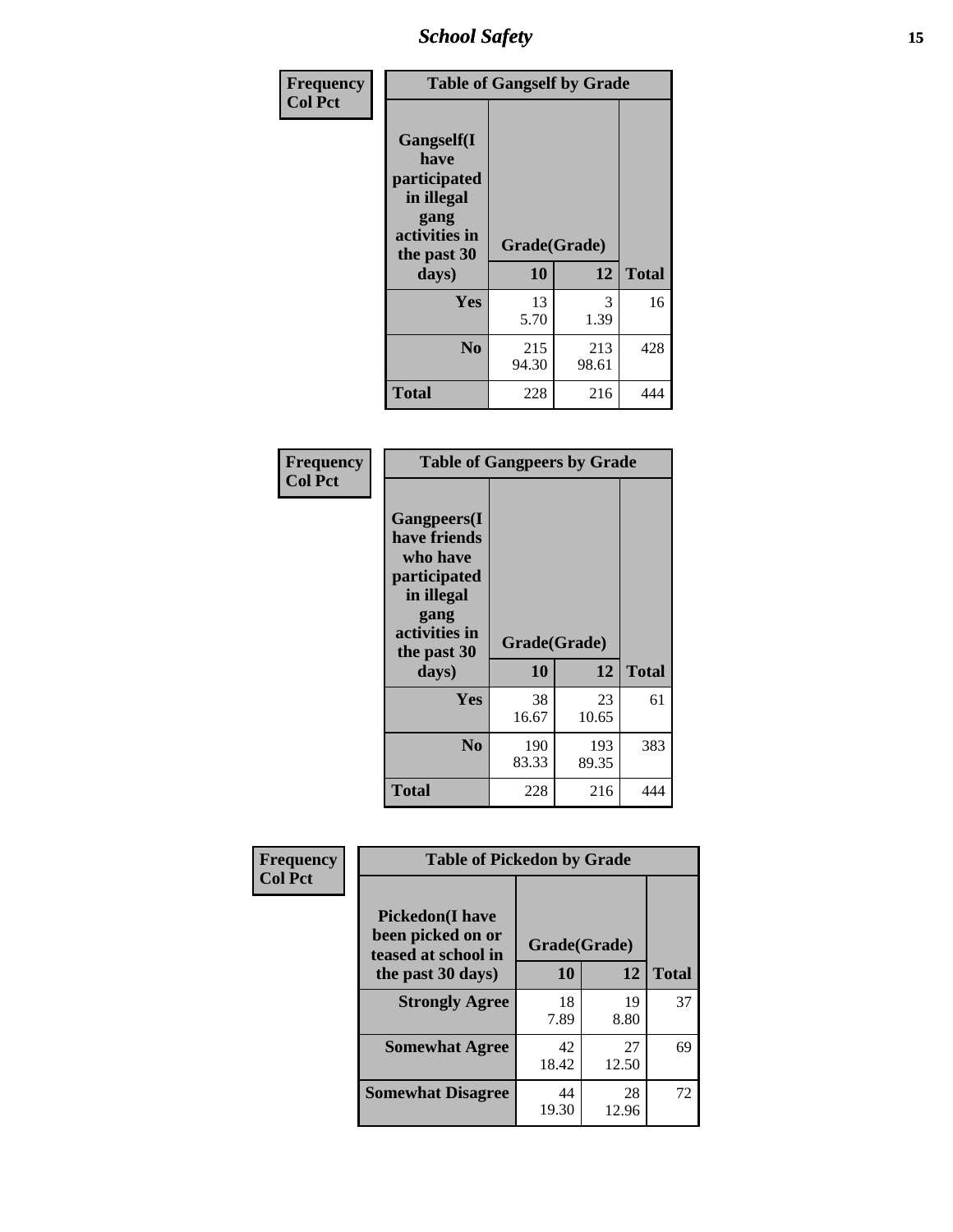# *School Safety* **16**

| <b>Frequency</b> | <b>Table of Pickedon by Grade</b>                                                        |                    |              |              |
|------------------|------------------------------------------------------------------------------------------|--------------------|--------------|--------------|
| <b>Col Pct</b>   | <b>Pickedon</b> (I have<br>been picked on or<br>teased at school in<br>the past 30 days) | Grade(Grade)<br>10 | 12           | <b>Total</b> |
|                  | <b>Strongly Disagree</b>                                                                 | 124<br>54.39       | 142<br>65.74 | 266          |
|                  | Total                                                                                    | 228                | 216          |              |

| Frequency      | <b>Table of Safeschool by Grade</b>                      |                    |              |              |
|----------------|----------------------------------------------------------|--------------------|--------------|--------------|
| <b>Col Pct</b> | Safeschool(School<br>is a place at which I<br>feel safe) | Grade(Grade)<br>10 | 12           | <b>Total</b> |
|                | <b>Strongly Agree</b>                                    | 39<br>17.11        | 55<br>25.46  | 94           |
|                | <b>Somewhat Agree</b>                                    | 144<br>63.16       | 110<br>50.93 | 254          |
|                | <b>Somewhat Disagree</b>                                 | 31<br>13.60        | 31<br>14.35  | 62           |
|                | <b>Strongly Disagree</b>                                 | 14<br>6.14         | 20<br>9.26   | 34           |
|                | <b>Total</b>                                             | 228                | 216          | 444          |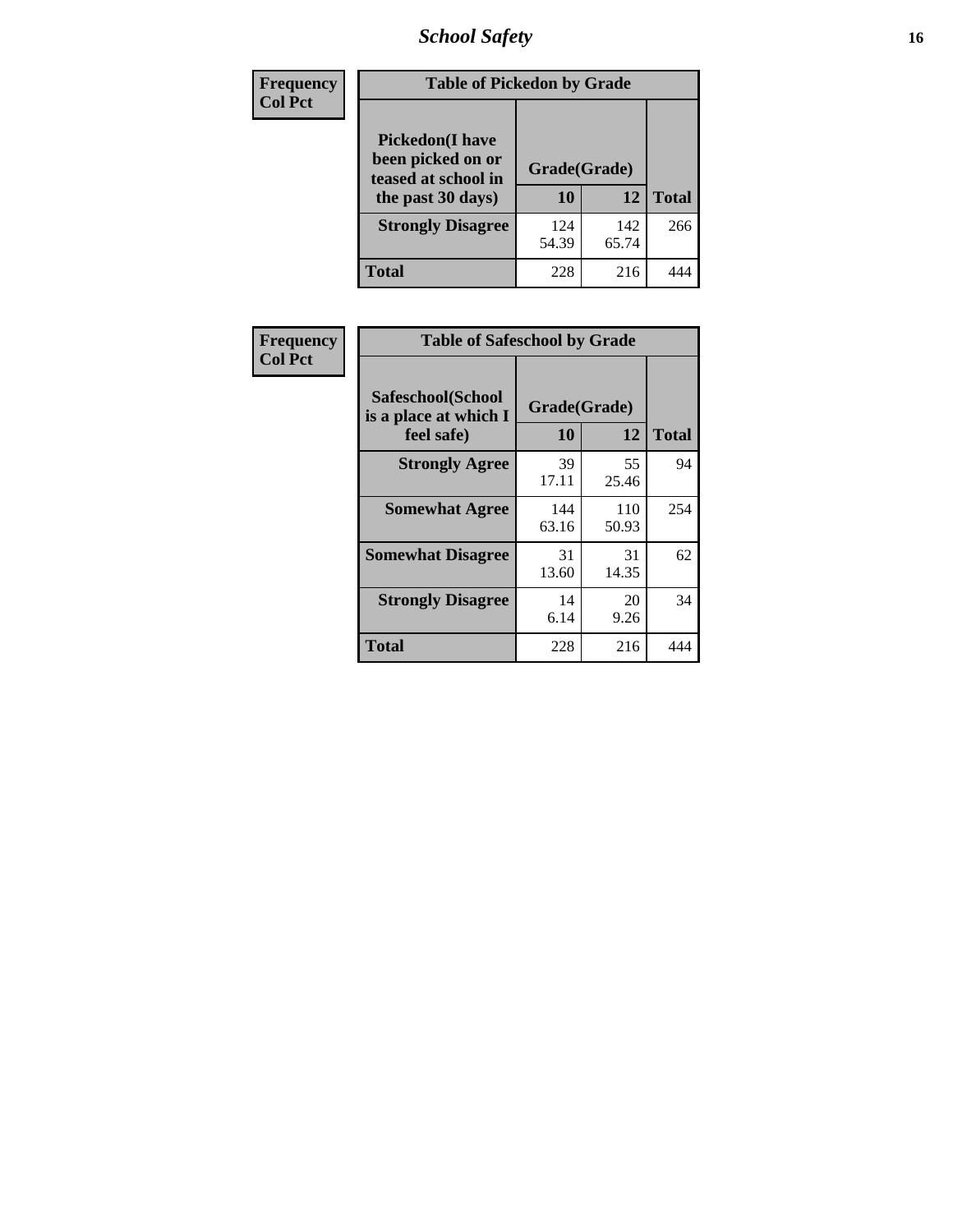*School Safety* **17**

| <b>Frequend</b><br>Row Pct |
|----------------------------|

| $\overline{\textbf{c}\textbf{y}}$ | <b>Table of Grade by Bullied</b> |                  |                                                                               |                              |                   |                        |                               |                   |              |  |  |
|-----------------------------------|----------------------------------|------------------|-------------------------------------------------------------------------------|------------------------------|-------------------|------------------------|-------------------------------|-------------------|--------------|--|--|
| þ,                                |                                  |                  | <b>Bullied</b> (I have been bullied by other<br>students in the past 30 days) |                              |                   |                        |                               |                   |              |  |  |
|                                   | Grade(Grade)                     | 0<br><b>Days</b> | 1 or<br>days                                                                  | 3 <sub>to</sub><br>5<br>days | 6 to<br>9<br>days | 10<br>to<br>19<br>days | <b>20</b><br>to<br>29<br>days | All<br>30<br>days | <b>Total</b> |  |  |
|                                   | 10                               | 201<br>88.16     | 14<br>6.14                                                                    | $\overline{4}$<br>1.75       | 4<br>1.75         | 0.44                   | $\mathfrak{D}$<br>0.88        | 2<br>0.88         | 228          |  |  |
|                                   | 12                               | 193<br>89.35     | 4<br>1.85                                                                     | $\overline{4}$<br>1.85       | 3<br>1.39         | 4<br>1.85              | $\mathcal{D}$<br>0.93         | 6<br>2.78         | 216          |  |  |
|                                   | <b>Total</b>                     | 394              | 18                                                                            | 8                            | 7                 | 5                      | $\overline{\mathcal{A}}$      | 8                 | 444          |  |  |

| Frequency      |                     | <b>Table of Grade by Bulliedothers</b> |                                                                |           |                        |                       |                        |              |  |  |
|----------------|---------------------|----------------------------------------|----------------------------------------------------------------|-----------|------------------------|-----------------------|------------------------|--------------|--|--|
| <b>Row Pct</b> |                     |                                        | <b>Bulliedothers</b> (I bullied others in the<br>past 30 days) |           |                        |                       |                        |              |  |  |
|                |                     | $\mathbf{0}$                           | 1 or                                                           | 3 to      | 6 to<br>9              | <b>10</b><br>to<br>19 | All<br>30              |              |  |  |
|                | Grade(Grade)   Days |                                        | days                                                           | days      | days                   | days                  | days                   | <b>Total</b> |  |  |
|                | 10                  | 211<br>92.54                           | 6<br>2.63                                                      | 4<br>1.75 | $\mathfrak{D}$<br>0.88 | 5<br>2.19             | $\Omega$<br>0.00       | 228          |  |  |
|                | 12                  | 199<br>92.13                           | 3<br>1.39                                                      | 6<br>2.78 | 3<br>1.39              | 0.46                  | $\overline{4}$<br>1.85 | 216          |  |  |
|                | <b>Total</b>        | 410                                    | 9                                                              | 10        | 5                      | 6                     | $\overline{4}$         | 444          |  |  |

| <b>Frequency</b> | <b>Table of Grade by Weaponschool</b> |              |                                                                   |                        |           |                       |           |              |  |  |  |
|------------------|---------------------------------------|--------------|-------------------------------------------------------------------|------------------------|-----------|-----------------------|-----------|--------------|--|--|--|
| <b>Row Pct</b>   |                                       |              | Weaponschool(I brought a weapon<br>to school in the past 30 days) |                        |           |                       |           |              |  |  |  |
|                  |                                       | $\mathbf{0}$ | $1$ or                                                            | $3$ to<br>5            | 6 to<br>9 | <b>10</b><br>to<br>19 | All<br>30 |              |  |  |  |
|                  | Grade(Grade)                          | <b>Days</b>  | days                                                              | days                   | days      | days                  | days      | <b>Total</b> |  |  |  |
|                  | 10                                    | 212<br>92.98 | 4<br>1.75                                                         | $\mathfrak{D}$<br>0.88 | 0.44      | 5<br>2.19             | 4<br>1.75 | 228          |  |  |  |
|                  | 12                                    | 201<br>93.06 | 4<br>1.85                                                         | 4<br>1.85              | 0<br>0.00 | 3<br>1.39             | 4<br>1.85 | 216          |  |  |  |
|                  | <b>Total</b>                          | 413          | 8                                                                 | 6                      |           | 8                     | 8         | 444          |  |  |  |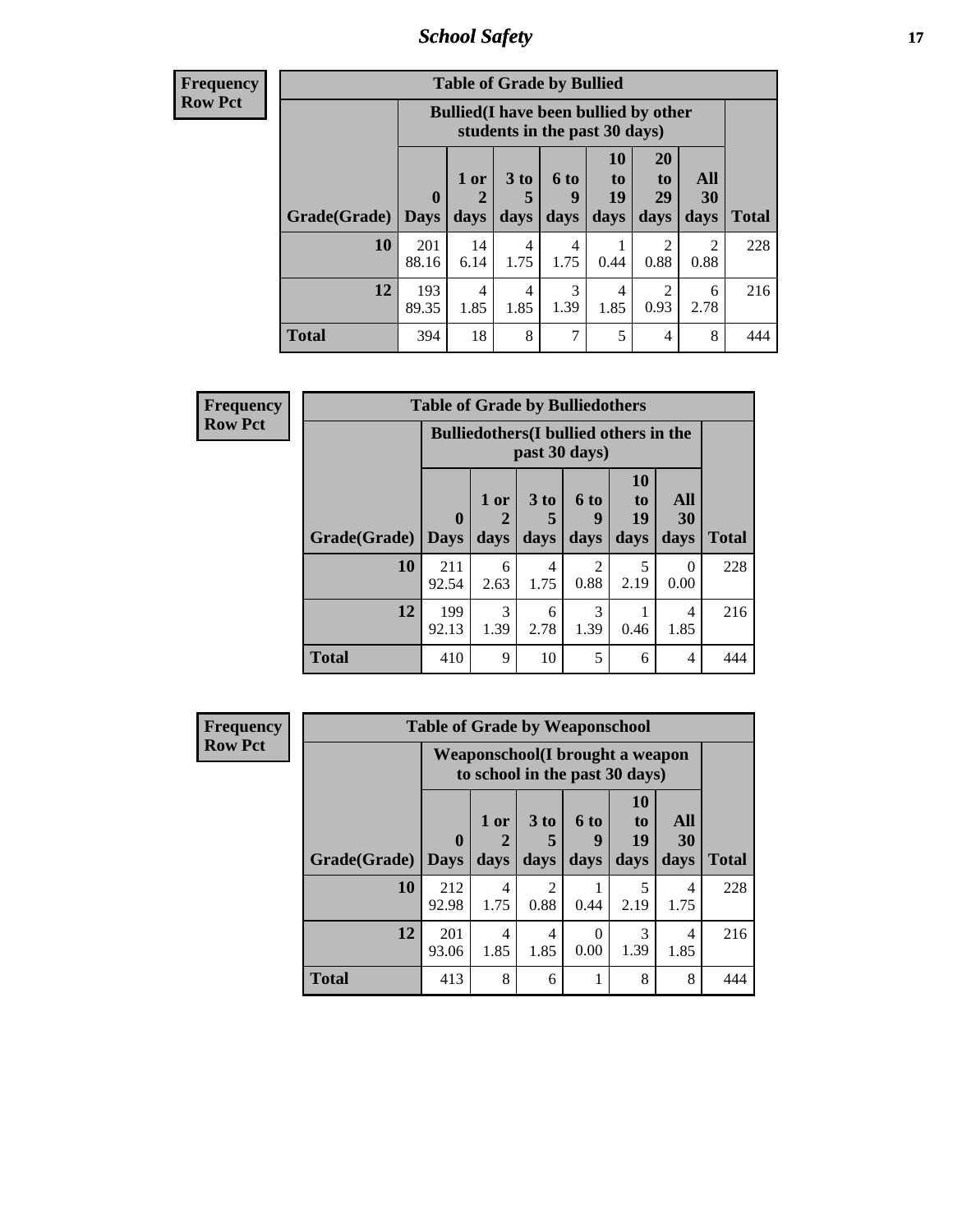*School Safety* **18**

| <b>Frequency</b> | <b>Table of Grade by Absentunsafe</b> |                            |                                                                           |                              |                   |                               |                   |              |  |  |
|------------------|---------------------------------------|----------------------------|---------------------------------------------------------------------------|------------------------------|-------------------|-------------------------------|-------------------|--------------|--|--|
| <b>Row Pct</b>   |                                       |                            | Absentunsafe(I have missed school<br>because I felt unsafe in the past 30 | days)                        |                   |                               |                   |              |  |  |
|                  | Grade(Grade)                          | $\mathbf 0$<br><b>Days</b> | 1 or<br>2<br>days                                                         | 3 <sub>to</sub><br>5<br>days | 6 to<br>9<br>days | <b>10</b><br>to<br>19<br>days | All<br>30<br>days | <b>Total</b> |  |  |
|                  | 10                                    | 221<br>96.93               | 4<br>1.75                                                                 | $\overline{2}$<br>0.88       | $\Omega$<br>0.00  | 0.44                          | 0<br>0.00         | 228          |  |  |
|                  | 12                                    | 209<br>96.76               | 0.46                                                                      | 0.46                         | 0.46              | 0.46                          | 3<br>1.39         | 216          |  |  |
|                  | <b>Total</b>                          | 430                        | 5                                                                         | 3                            |                   | 2                             | 3                 | 444          |  |  |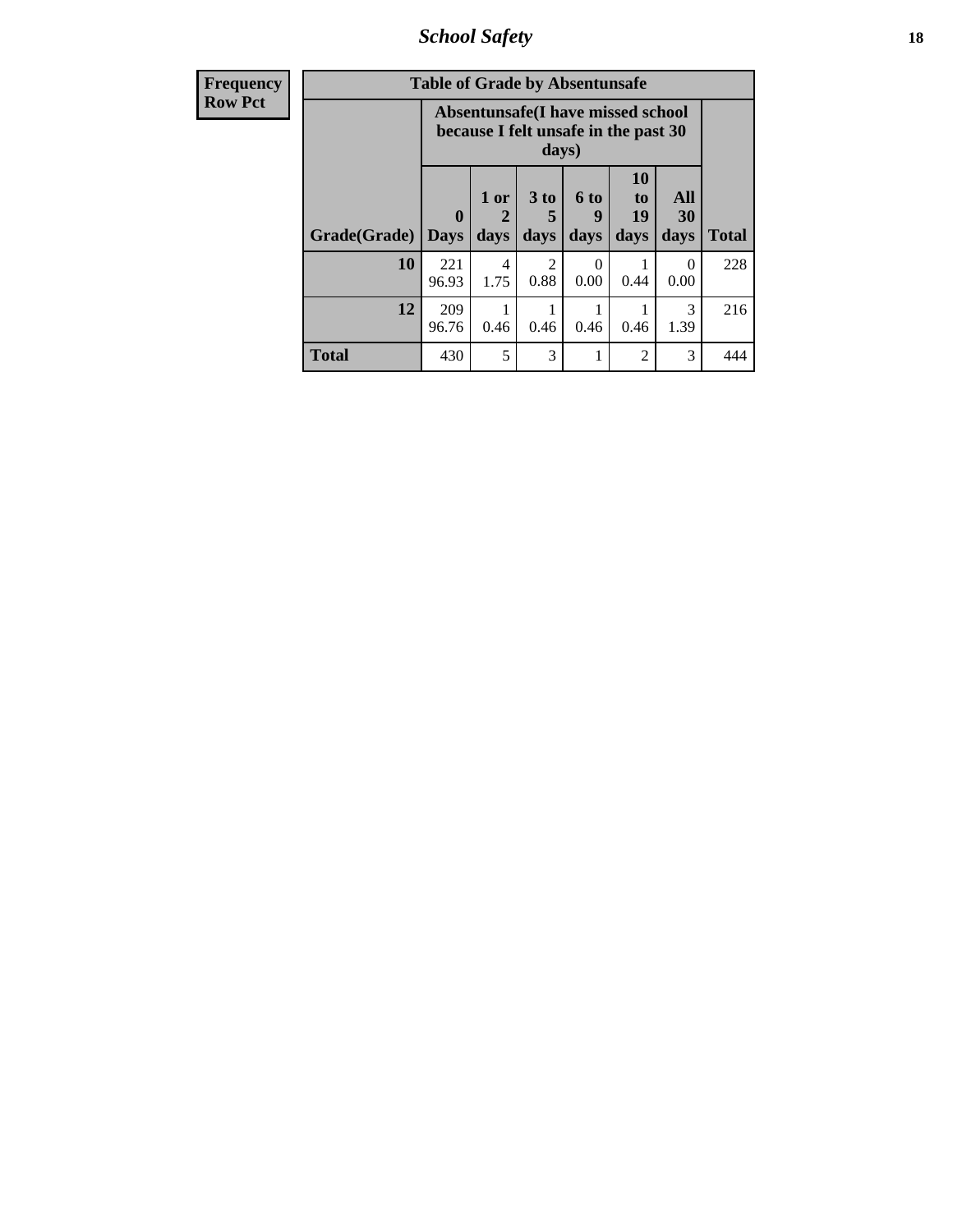# *Drug Use During Last 30 Days* **19**

#### **Frequency Row Pct**

| <b>Table of Grade by Alcohol</b> |                                 |                                    |                 |                 |                 |                   |              |              |  |  |  |  |
|----------------------------------|---------------------------------|------------------------------------|-----------------|-----------------|-----------------|-------------------|--------------|--------------|--|--|--|--|
|                                  |                                 | Alcohol(Alcohol use, past 30 days) |                 |                 |                 |                   |              |              |  |  |  |  |
| Grade(Grade)                     | <b>Did</b><br>not<br><b>use</b> | $1 - 2$<br>days                    | $3 - 5$<br>days | $6 - 9$<br>days | $10-19$<br>days | $20 - 29$<br>days | Every<br>day | <b>Total</b> |  |  |  |  |
| 10                               | 177<br>77.63                    | 15<br>6.58                         | 7<br>3.07       | 7<br>3.07       | 7<br>3.07       | 10<br>4.39        | 5<br>2.19    | 228          |  |  |  |  |
| 12                               | 156<br>72.22                    | 13<br>6.02                         | 19<br>8.80      | 7<br>3.24       | 11<br>5.09      | 3<br>1.39         | 7<br>3.24    | 216          |  |  |  |  |
| <b>Total</b>                     | 333                             | 28                                 | 26              | 14              | 18              | 13                | 12           | 444          |  |  |  |  |

#### **Frequency Row Pct**

| <b>Table of Grade by Cigarettes</b> |                                 |                                                   |                 |                 |                 |                |                     |              |  |  |  |
|-------------------------------------|---------------------------------|---------------------------------------------------|-----------------|-----------------|-----------------|----------------|---------------------|--------------|--|--|--|
|                                     |                                 | Cigarettes (Smoking tobacco use,<br>past 30 days) |                 |                 |                 |                |                     |              |  |  |  |
| Grade(Grade)                        | <b>Did</b><br>not<br><b>use</b> | $1 - 2$<br>days                                   | $3 - 5$<br>days | $6 - 9$<br>days | $10-19$<br>days | 20-29<br>days  | <b>Every</b><br>day | <b>Total</b> |  |  |  |
| 10                                  | 190<br>83.33                    | 17<br>7.46                                        | 4<br>1.75       | 0.44            | 6<br>2.63       | 0.44           | 9<br>3.95           | 228          |  |  |  |
| 12                                  | 166<br>76.85                    | 17<br>7.87                                        | 3<br>1.39       | 6<br>2.78       | 7<br>3.24       | 3<br>1.39      | 14<br>6.48          | 216          |  |  |  |
| <b>Total</b>                        | 356                             | 34                                                | 7               | 7               | 13              | $\overline{4}$ | 23                  | 444          |  |  |  |

| <b>Table of Grade by Smokeless</b> |                                 |                                                         |                        |                  |                        |                   |                     |              |  |  |  |  |
|------------------------------------|---------------------------------|---------------------------------------------------------|------------------------|------------------|------------------------|-------------------|---------------------|--------------|--|--|--|--|
|                                    |                                 | <b>Smokeless</b> (Chewing tobacco use,<br>past 30 days) |                        |                  |                        |                   |                     |              |  |  |  |  |
| Grade(Grade)                       | <b>Did</b><br>not<br><b>use</b> | $1 - 2$<br>days                                         | $3 - 5$<br>days        | $6 - 9$<br>days  | $10-19$<br>days        | $20 - 29$<br>days | <b>Every</b><br>day | <b>Total</b> |  |  |  |  |
| 10                                 | 205<br>89.91                    | 7<br>3.07                                               | 3<br>1.32              | $\Omega$<br>0.00 | $\overline{c}$<br>0.88 | 0.44              | 10<br>4.39          | 228          |  |  |  |  |
| 12                                 | 175<br>81.02                    | 19<br>8.80                                              | $\overline{c}$<br>0.93 | 0.46             | 5<br>2.31              | 0<br>0.00         | 14<br>6.48          | 216          |  |  |  |  |
| <b>Total</b>                       | 380                             | 26                                                      | 5                      |                  | 7                      |                   | 24                  | 444          |  |  |  |  |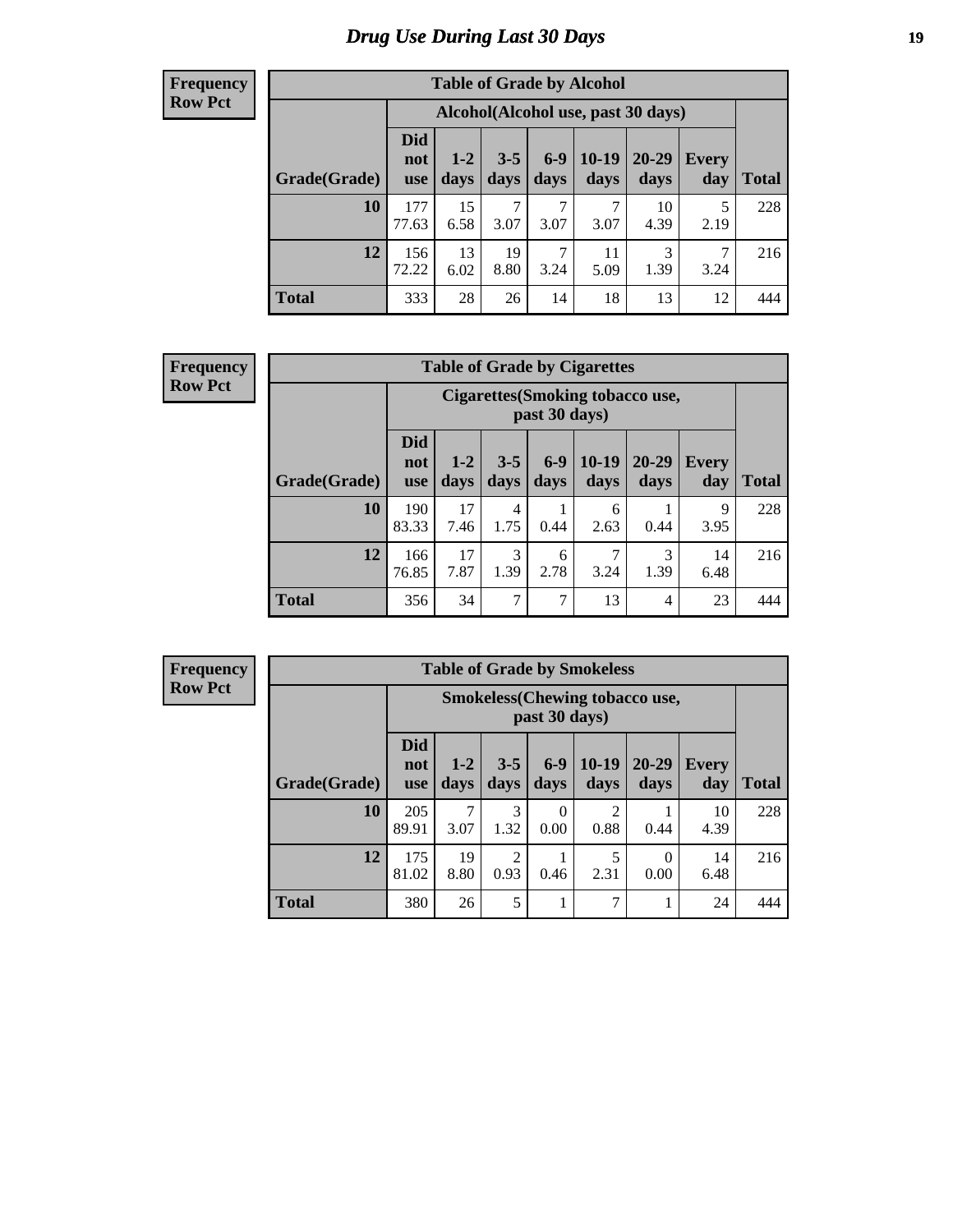| <b>Table of Grade by Marijuana</b> |                          |                                         |                 |                        |                 |                |                     |              |  |  |  |  |
|------------------------------------|--------------------------|-----------------------------------------|-----------------|------------------------|-----------------|----------------|---------------------|--------------|--|--|--|--|
|                                    |                          | Marijuana (Marijuana use, past 30 days) |                 |                        |                 |                |                     |              |  |  |  |  |
| Grade(Grade)                       | Did<br>not<br><b>use</b> | $1 - 2$<br>days                         | $3 - 5$<br>days | $6 - 9$<br>days        | $10-19$<br>days | 20-29<br>days  | <b>Every</b><br>day | <b>Total</b> |  |  |  |  |
| 10                                 | 207<br>90.79             | 7<br>3.07                               | 2<br>0.88       | $\overline{2}$<br>0.88 | 8<br>3.51       | 0<br>0.00      | 2<br>0.88           | 228          |  |  |  |  |
| 12                                 | 190<br>87.96             | 10<br>4.63                              | 0.46            | 0.46                   | 5<br>2.31       | 4<br>1.85      | 5<br>2.31           | 216          |  |  |  |  |
| <b>Total</b>                       | 397                      | 17                                      | 3               | 3                      | 13              | $\overline{4}$ | 7                   | 444          |  |  |  |  |

| Frequency      | <b>Table of Grade by Cocaine</b> |                                 |                                        |               |                |                        |              |  |
|----------------|----------------------------------|---------------------------------|----------------------------------------|---------------|----------------|------------------------|--------------|--|
| <b>Row Pct</b> |                                  |                                 | Cocaine (Cocaine use,<br>past 30 days) |               |                |                        |              |  |
|                | Grade(Grade)                     | <b>Did</b><br>not<br><b>use</b> | $1 - 2$<br>days                        | $6-9$<br>days | 10-19<br>days  | Every<br>day           | <b>Total</b> |  |
|                | 10                               | 222<br>97.37                    | $\mathcal{R}$<br>1.32                  | 0.44          | 0.44           | 0.44                   | 228          |  |
|                | 12                               | 210<br>97.22                    | $\overline{2}$<br>0.93                 | 0.46          | 0.46           | $\overline{2}$<br>0.93 | 216          |  |
|                | <b>Total</b>                     | 432                             | 5                                      | 2             | $\overline{2}$ | 3                      | 444          |  |

| Frequency      |              |                                 |                        |                 |                  | <b>Table of Grade by Inhalants</b>     |                   |                     |              |
|----------------|--------------|---------------------------------|------------------------|-----------------|------------------|----------------------------------------|-------------------|---------------------|--------------|
| <b>Row Pct</b> |              |                                 |                        |                 |                  | Inhalants (Inhalant use, past 30 days) |                   |                     |              |
|                | Grade(Grade) | <b>Did</b><br>not<br><b>use</b> | $1 - 2$<br>days        | $3 - 5$<br>days | $6-9$<br>days    | $10-19$<br>days                        | $20 - 29$<br>days | <b>Every</b><br>day | <b>Total</b> |
|                | 10           | 224<br>98.25                    | $\overline{2}$<br>0.88 | 0.00            | 0.44             | 0.44                                   | 0<br>0.00         | $\Omega$<br>0.00    | 228          |
|                | 12           | 210<br>97.22                    | 0.46                   | 0.93            | $\theta$<br>0.00 | 0.46                                   | 0.46              | 0.46                | 216          |
|                | <b>Total</b> | 434                             | 3                      | 2               |                  | 2                                      |                   |                     | 444          |

| <b>Frequency</b> | <b>Table of Grade by Steroids</b> |                                      |                  |                        |                 |                   |                        |              |  |
|------------------|-----------------------------------|--------------------------------------|------------------|------------------------|-----------------|-------------------|------------------------|--------------|--|
| <b>Row Pct</b>   |                                   | Steroids (Steroid use, past 30 days) |                  |                        |                 |                   |                        |              |  |
|                  | Grade(Grade)                      | <b>Did</b><br>not<br><b>use</b>      | $1 - 2$<br>days  | $6 - 9$<br>days        | $10-19$<br>days | $20 - 29$<br>days | <b>Every</b><br>day    | <b>Total</b> |  |
|                  | 10                                | 225<br>98.68                         | 0.44             | $\mathfrak{D}$<br>0.88 | 0<br>0.00       | $\theta$<br>0.00  | 0<br>0.00              | 228          |  |
|                  | 12                                | 212<br>98.15                         | $\theta$<br>0.00 | 0<br>0.00              | 0.46            | 0.46              | $\mathfrak{D}$<br>0.93 | 216          |  |
|                  | <b>Total</b>                      | 437                                  |                  | $\mathfrak{D}$         |                 |                   | $\overline{c}$         | 444          |  |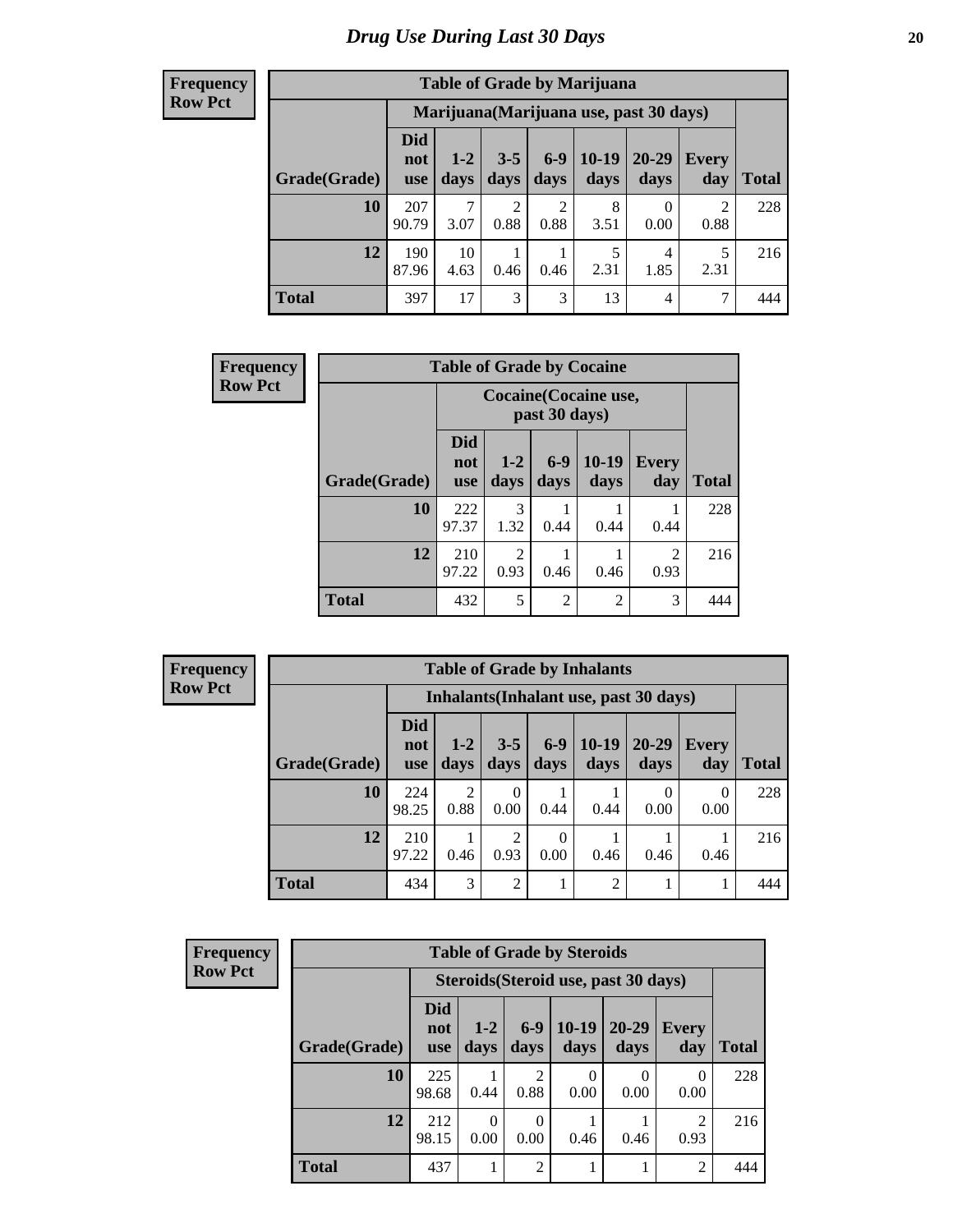| <b>Table of Grade by Ecstasy</b> |                                 |                                     |                  |                  |                 |               |                     |       |  |
|----------------------------------|---------------------------------|-------------------------------------|------------------|------------------|-----------------|---------------|---------------------|-------|--|
|                                  |                                 | Ecstasy (Ecstasy use, past 30 days) |                  |                  |                 |               |                     |       |  |
| Grade(Grade)                     | <b>Did</b><br>not<br><b>use</b> | $1 - 2$<br>days                     | $3 - 5$<br>days  | $6 - 9$<br>days  | $10-19$<br>days | 20-29<br>days | <b>Every</b><br>day | Total |  |
| 10                               | 225<br>98.68                    | 0.44                                | 0.44             | 0.44             | 0<br>0.00       | 0<br>0.00     | $\Omega$<br>0.00    | 228   |  |
| 12                               | 213<br>98.61                    | $\Omega$<br>0.00                    | $\Omega$<br>0.00 | $\theta$<br>0.00 | 0.46            | 0.46          | 0.46                | 216   |  |
| <b>Total</b>                     | 438                             |                                     | 1                |                  | 1               |               |                     | 444   |  |

| <b>Frequency</b> |              | <b>Table of Grade by Meth</b>   |                 |                  |                  |                     |              |  |  |
|------------------|--------------|---------------------------------|-----------------|------------------|------------------|---------------------|--------------|--|--|
| <b>Row Pct</b>   |              | Meth(Methamphetamine use,       |                 |                  |                  |                     |              |  |  |
|                  | Grade(Grade) | <b>Did</b><br>not<br><b>use</b> | $1 - 2$<br>days | $3 - 5$<br>days  | $10-19$<br>days  | <b>Every</b><br>day | <b>Total</b> |  |  |
|                  | 10           | 227<br>99.56                    | 0.44            | $\Omega$<br>0.00 | $\Omega$<br>0.00 | $\Omega$<br>0.00    | 228          |  |  |
|                  | 12           | 212<br>98.15                    | 0.46            | 0.46             | 0.46             | 0.46                | 216          |  |  |
|                  | <b>Total</b> | 439                             | $\overline{2}$  | 1                |                  |                     | 444          |  |  |

| <b>Frequency</b> | <b>Table of Grade by Hallucinogens</b> |                                                   |                        |                 |                  |                     |              |  |  |
|------------------|----------------------------------------|---------------------------------------------------|------------------------|-----------------|------------------|---------------------|--------------|--|--|
| <b>Row Pct</b>   |                                        | Hallucinogens (Hallucinogen use,<br>past 30 days) |                        |                 |                  |                     |              |  |  |
|                  | Grade(Grade)                           | <b>Did</b><br>not<br><b>use</b>                   | $1 - 2$<br>days        | $3 - 5$<br>days | $10-19$<br>days  | <b>Every</b><br>day | <b>Total</b> |  |  |
|                  | 10                                     | 224<br>98.25                                      | 2<br>0.88              | 0.44            | $\theta$<br>0.00 | 0.44                | 228          |  |  |
|                  | 12                                     | 211<br>97.69                                      | $\mathfrak{D}$<br>0.93 | 0.46            | 0.46             | 0.46                | 216          |  |  |
|                  | <b>Total</b>                           | 435                                               | $\overline{4}$         | $\mathfrak{D}$  | 1                | $\overline{2}$      | 444          |  |  |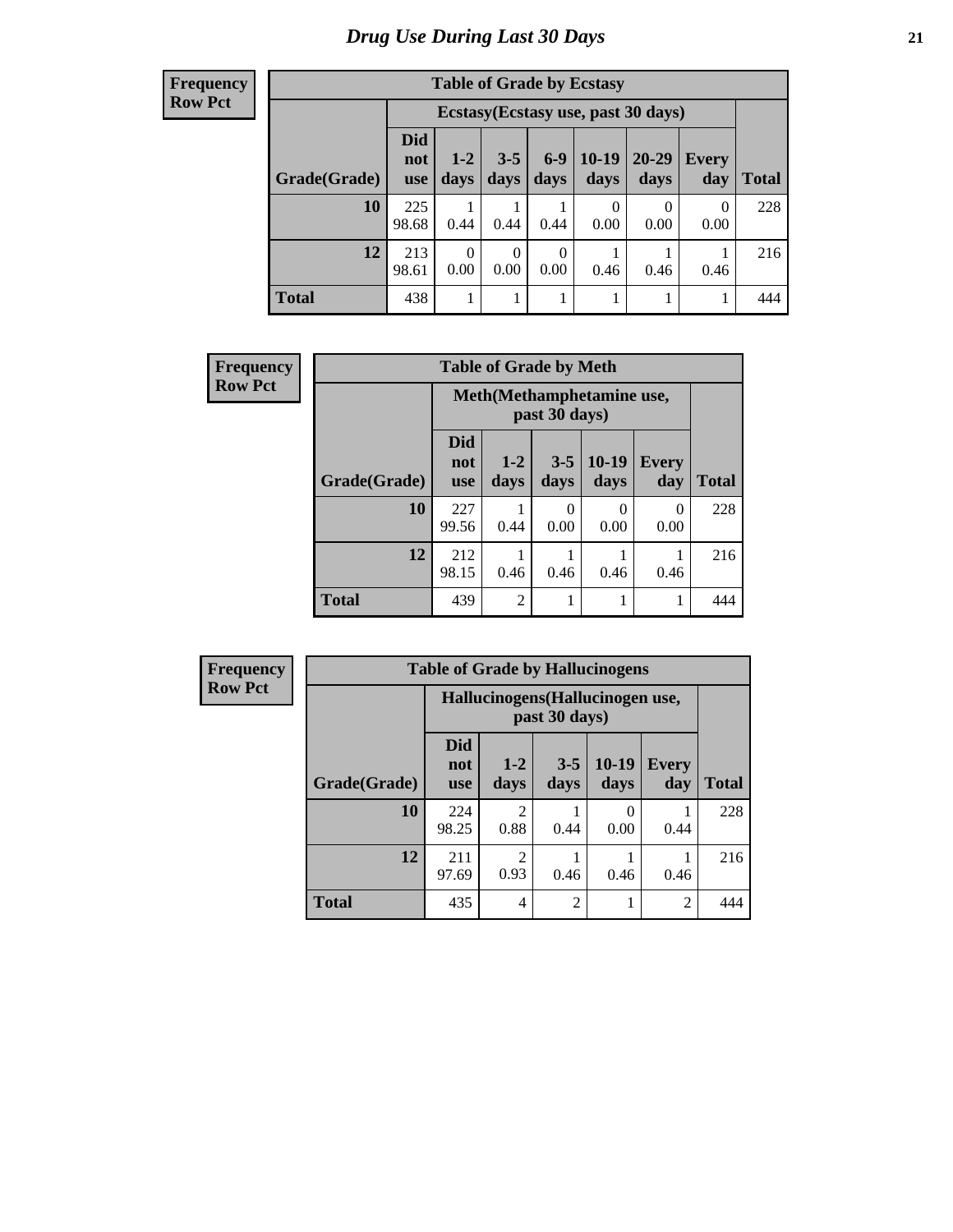| <b>Table of Grade by Prescription</b> |                                 |                                                                                |                 |               |                 |                       |                     |              |  |
|---------------------------------------|---------------------------------|--------------------------------------------------------------------------------|-----------------|---------------|-----------------|-----------------------|---------------------|--------------|--|
|                                       |                                 | <b>Prescription</b> (Prescription drugs not<br>prescribed to me, past 30 days) |                 |               |                 |                       |                     |              |  |
| Grade(Grade)                          | <b>Did</b><br>not<br><b>use</b> | $1 - 2$<br>days                                                                | $3 - 5$<br>days | $6-9$<br>days | $10-19$<br>days | $20 - 29$<br>days     | <b>Every</b><br>day | <b>Total</b> |  |
| 10                                    | 216<br>94.74                    | 2<br>0.88                                                                      | 5<br>2.19       | 0.44          | 0.44            | $\mathcal{D}$<br>0.88 | 0.44                | 228          |  |
| 12                                    | <b>200</b><br>92.59             | 5<br>2.31                                                                      | 3<br>1.39       | 0<br>0.00     | 3<br>1.39       | ി<br>0.93             | 3<br>1.39           | 216          |  |
| <b>Total</b>                          | 416                             | 7                                                                              | 8               | 1             | 4               | 4                     | 4                   | 444          |  |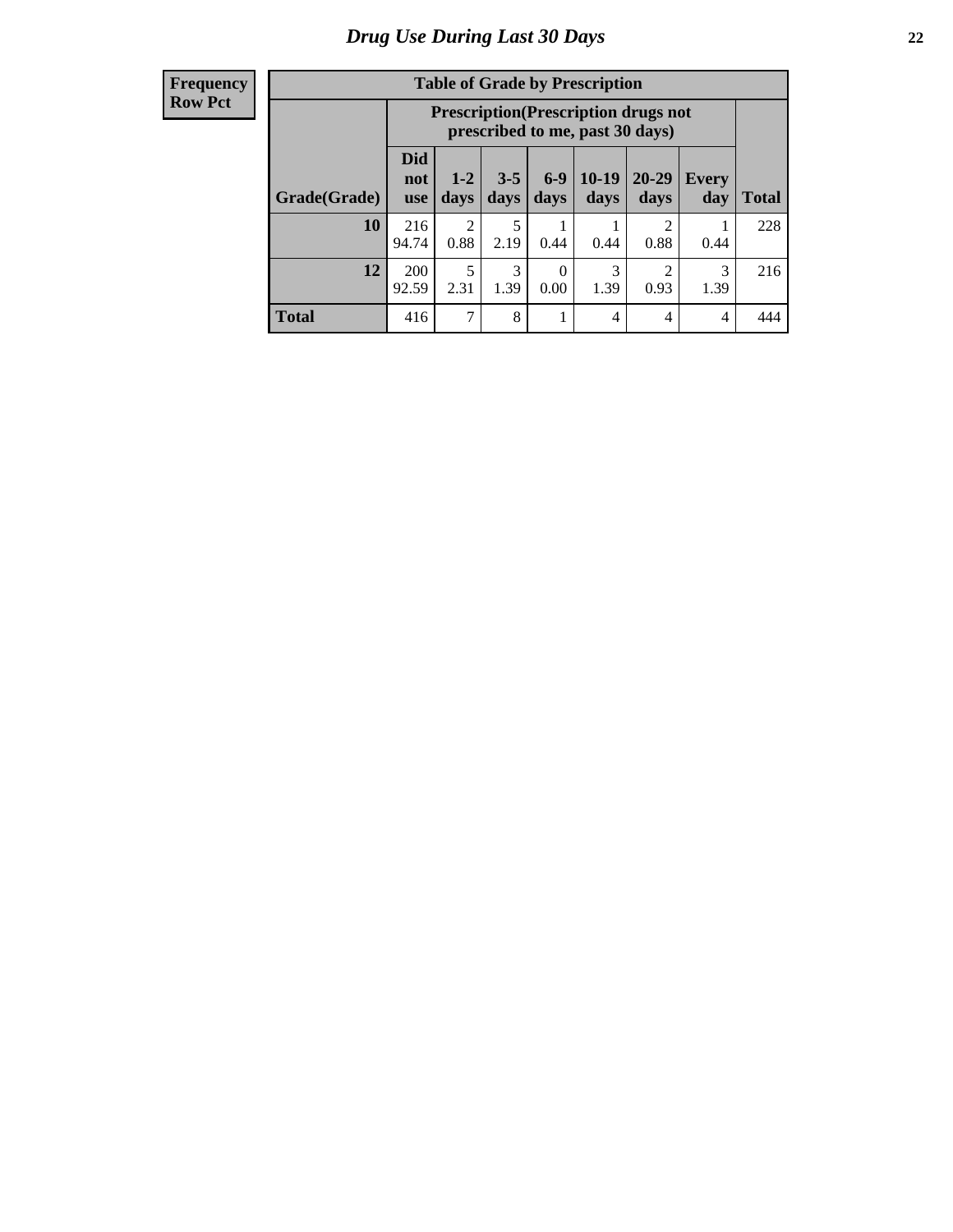| Frequency      | <b>Table of Alcoholease by Grade</b>              |                    |              |              |  |  |  |  |
|----------------|---------------------------------------------------|--------------------|--------------|--------------|--|--|--|--|
| <b>Col Pct</b> | <b>Alcoholease</b> (It is<br>easy to get alcohol) | Grade(Grade)<br>10 | 12           | <b>Total</b> |  |  |  |  |
|                | <b>Strongly Agree</b>                             | 79<br>34.65        | 118<br>54.63 | 197          |  |  |  |  |
|                | <b>Somewhat Agree</b>                             | 77<br>33.77        | 62<br>28.70  | 139          |  |  |  |  |
|                | <b>Somewhat Disagree</b>                          | 36<br>15.79        | 17<br>7.87   | 53           |  |  |  |  |
|                | <b>Strongly Disagree</b>                          | 36<br>15.79        | 19<br>8.80   | 55           |  |  |  |  |
|                | <b>Total</b>                                      | 228                | 216          | 444          |  |  |  |  |

| Frequency      | <b>Table of Cigarettesease by Grade</b>                  |                    |              |              |  |  |  |
|----------------|----------------------------------------------------------|--------------------|--------------|--------------|--|--|--|
| <b>Col Pct</b> | Cigarettesease (It is<br>easy to get smoking<br>tobacco) | Grade(Grade)<br>10 | 12           | <b>Total</b> |  |  |  |
|                | <b>Strongly Agree</b>                                    | 95<br>41.67        | 148<br>68.52 | 243          |  |  |  |
|                | <b>Somewhat Agree</b>                                    | 66<br>28.95        | 45<br>20.83  | 111          |  |  |  |
|                | <b>Somewhat Disagree</b>                                 | 35<br>15.35        | 12<br>5.56   | 47           |  |  |  |
|                | <b>Strongly Disagree</b>                                 | 32<br>14.04        | 11<br>5.09   | 43           |  |  |  |
|                | <b>Total</b>                                             | 228                | 216          | 444          |  |  |  |

| Frequency      | <b>Table of Smokelessease by Grade</b>             |              |              |              |  |  |  |  |
|----------------|----------------------------------------------------|--------------|--------------|--------------|--|--|--|--|
| <b>Col Pct</b> | <b>Smokelessease</b> (It is<br>easy to get chewing | Grade(Grade) |              |              |  |  |  |  |
|                | tobacco)                                           | 10           | 12           | <b>Total</b> |  |  |  |  |
|                | <b>Strongly Agree</b>                              | 110<br>48.25 | 147<br>68.06 | 257          |  |  |  |  |
|                | <b>Somewhat Agree</b>                              | 52<br>22.81  | 48<br>22.22  | 100          |  |  |  |  |
|                | <b>Somewhat Disagree</b>                           | 30<br>13.16  | 11<br>5.09   | 41           |  |  |  |  |
|                | <b>Strongly Disagree</b>                           | 36<br>15.79  | 10<br>4.63   | 46           |  |  |  |  |
|                | Total                                              | 228          | 216          | 444          |  |  |  |  |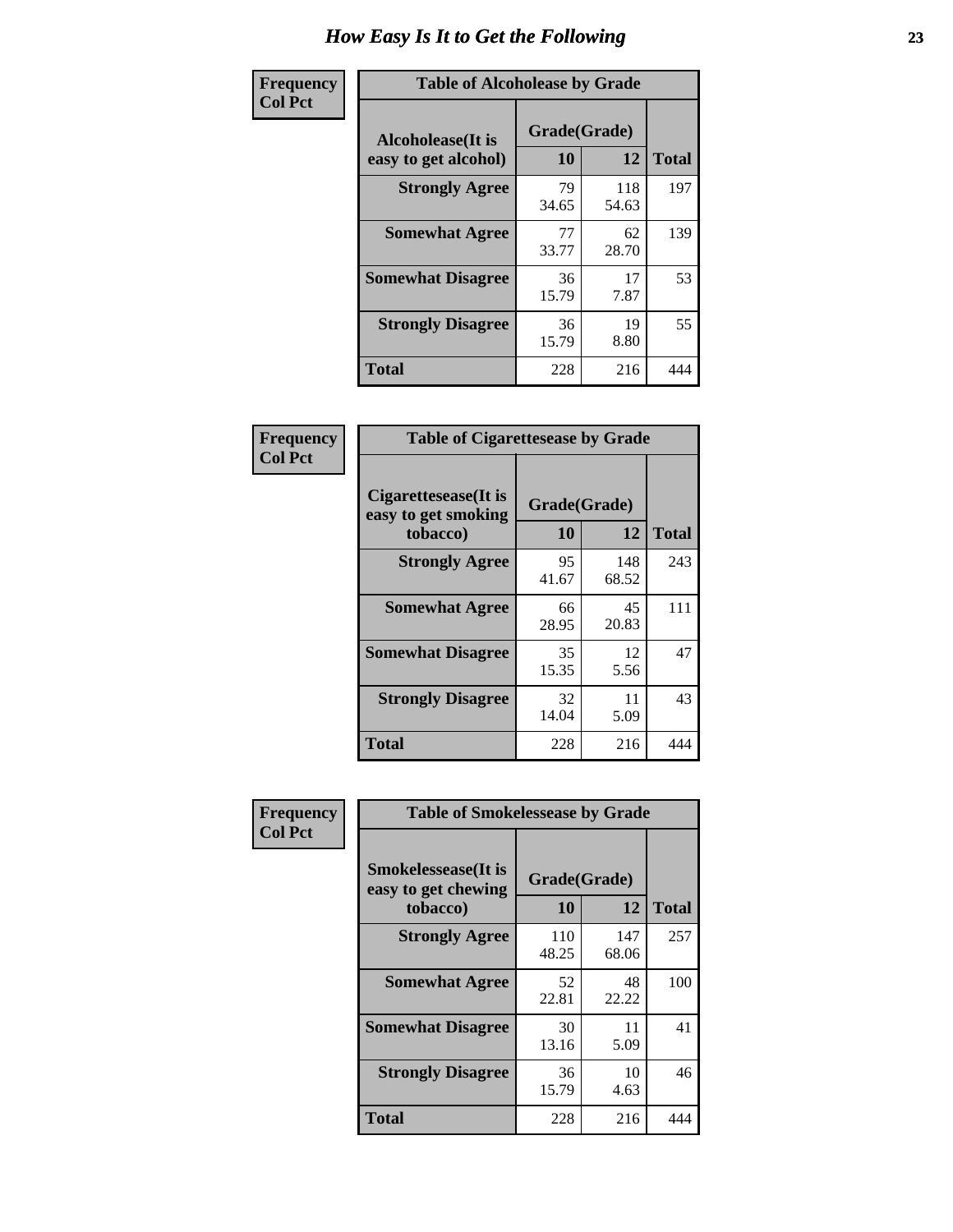| Frequency      | <b>Table of Marijuanaease by Grade</b>           |                    |             |              |  |  |  |  |
|----------------|--------------------------------------------------|--------------------|-------------|--------------|--|--|--|--|
| <b>Col Pct</b> | Marijuanaease(It is<br>easy to get<br>marijuana) | Grade(Grade)<br>10 | 12          | <b>Total</b> |  |  |  |  |
|                | <b>Strongly Agree</b>                            | 62<br>27.19        | 89<br>41.20 | 151          |  |  |  |  |
|                | <b>Somewhat Agree</b>                            | 61<br>26.75        | 78<br>36.11 | 139          |  |  |  |  |
|                | <b>Somewhat Disagree</b>                         | 45<br>19.74        | 27<br>12.50 | 72           |  |  |  |  |
|                | <b>Strongly Disagree</b>                         | 60<br>26.32        | 22<br>10.19 | 82           |  |  |  |  |
|                | <b>Total</b>                                     | 228                | 216         | 444          |  |  |  |  |

| <b>Table of Cocaineease by Grade</b>              |              |                    |     |  |  |  |  |  |
|---------------------------------------------------|--------------|--------------------|-----|--|--|--|--|--|
| <b>Cocaineease</b> (It is<br>easy to get cocaine) | 10           | Grade(Grade)<br>12 |     |  |  |  |  |  |
| <b>Strongly Agree</b>                             | 19<br>8.33   | 23<br>10.65        | 42  |  |  |  |  |  |
| <b>Somewhat Agree</b>                             | 33<br>14.47  | 40<br>18.52        | 73  |  |  |  |  |  |
| <b>Somewhat Disagree</b>                          | 67<br>29.39  | 78<br>36.11        | 145 |  |  |  |  |  |
| <b>Strongly Disagree</b>                          | 109<br>47.81 | 75<br>34.72        | 184 |  |  |  |  |  |
| <b>Total</b>                                      | 228          | 216                | 444 |  |  |  |  |  |

| Frequency      | <b>Table of Inhalantsease by Grade</b>           |                    |              |     |
|----------------|--------------------------------------------------|--------------------|--------------|-----|
| <b>Col Pct</b> | Inhalantsease(It is<br>easy to get<br>inhalants) | Grade(Grade)<br>10 | <b>Total</b> |     |
|                | <b>Strongly Agree</b>                            | 79<br>34.65        | 96<br>44.44  | 175 |
|                | <b>Somewhat Agree</b>                            | 50<br>21.93        | 61<br>28.24  | 111 |
|                | <b>Somewhat Disagree</b>                         | 36<br>15.79        | 16<br>7.41   | 52  |
|                | <b>Strongly Disagree</b>                         | 63<br>27.63        | 43<br>19.91  | 106 |
|                | <b>Total</b>                                     | 228                | 216          | 444 |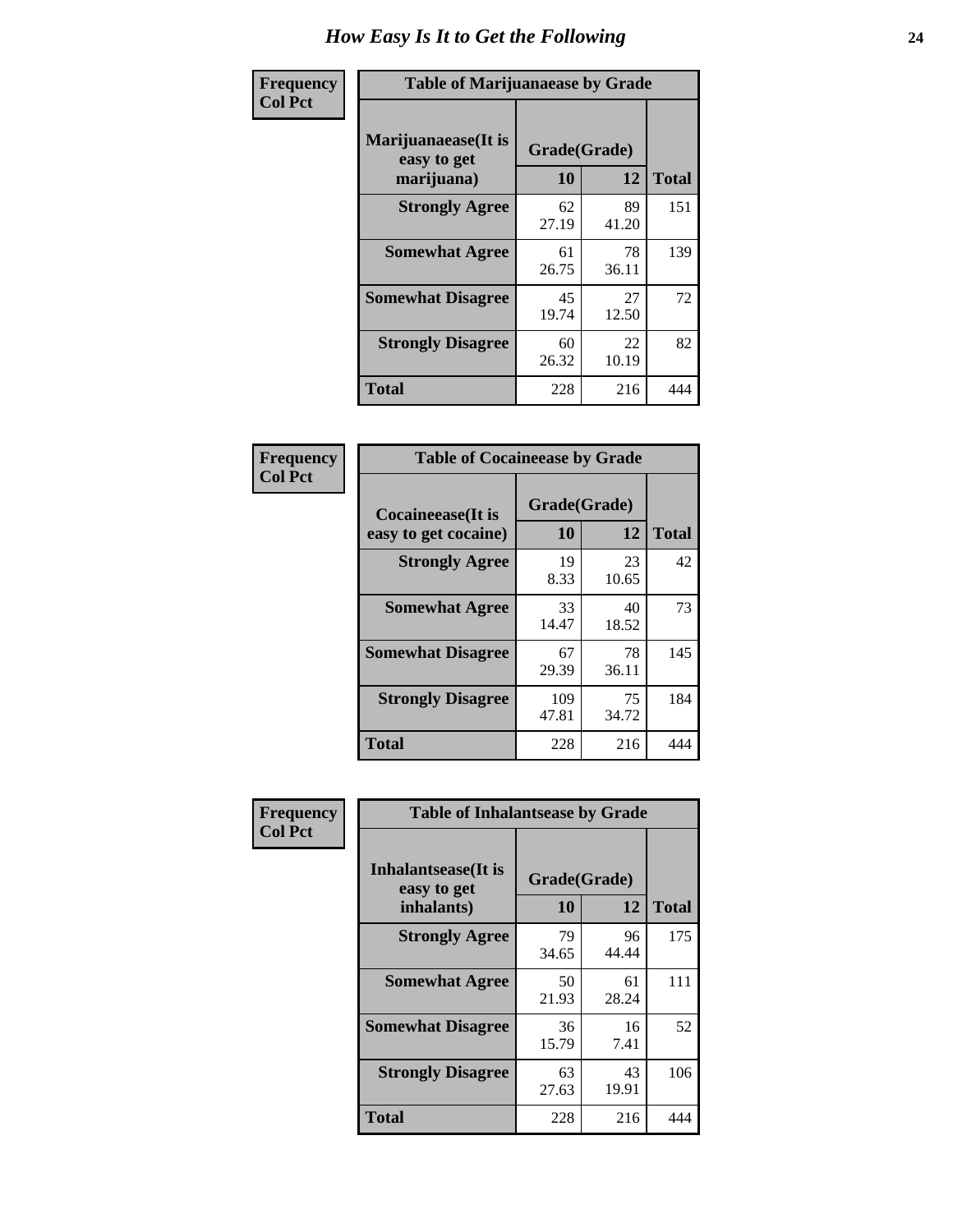| Frequency      | <b>Table of Steroidsease by Grade</b>               |                    |             |              |  |  |  |  |  |  |  |  |
|----------------|-----------------------------------------------------|--------------------|-------------|--------------|--|--|--|--|--|--|--|--|
| <b>Col Pct</b> | <b>Steroidsease</b> (It is<br>easy to get steroids) | Grade(Grade)<br>10 | 12          | <b>Total</b> |  |  |  |  |  |  |  |  |
|                | <b>Strongly Agree</b>                               | 19<br>8.33         | 41<br>18.98 | 60           |  |  |  |  |  |  |  |  |
|                | <b>Somewhat Agree</b>                               | 41<br>17.98        | 63<br>29.17 | 104          |  |  |  |  |  |  |  |  |
|                | <b>Somewhat Disagree</b>                            | 63<br>27.63        | 56<br>25.93 | 119          |  |  |  |  |  |  |  |  |
|                | <b>Strongly Disagree</b>                            | 105<br>46.05       | 56<br>25.93 | 161          |  |  |  |  |  |  |  |  |
|                | <b>Total</b>                                        | 228                | 216         | 444          |  |  |  |  |  |  |  |  |

| Frequency      | <b>Table of Ecstasyease by Grade</b>              |                    |             |              |  |  |  |  |  |
|----------------|---------------------------------------------------|--------------------|-------------|--------------|--|--|--|--|--|
| <b>Col Pct</b> | <b>Ecstasyease</b> (It is<br>easy to get ecstasy) | Grade(Grade)<br>10 | 12          | <b>Total</b> |  |  |  |  |  |
|                | <b>Strongly Agree</b>                             | 16<br>7.02         | 19<br>8.80  | 35           |  |  |  |  |  |
|                | <b>Somewhat Agree</b>                             | 41<br>17.98        | 45<br>20.83 | 86           |  |  |  |  |  |
|                | <b>Somewhat Disagree</b>                          | 49<br>21.49        | 70<br>32.41 | 119          |  |  |  |  |  |
|                | <b>Strongly Disagree</b>                          | 122<br>53.51       | 82<br>37.96 | 204          |  |  |  |  |  |
|                | <b>Total</b>                                      | 228                | 216         | 444          |  |  |  |  |  |

| Frequency      |                                       | <b>Table of Methease by Grade</b> |             |              |  |  |  |  |  |  |  |
|----------------|---------------------------------------|-----------------------------------|-------------|--------------|--|--|--|--|--|--|--|
| <b>Col Pct</b> | <b>Methease</b> (It is easy<br>to get | Grade(Grade)<br>10                | 12          | <b>Total</b> |  |  |  |  |  |  |  |
|                | methamphetamines)                     |                                   |             |              |  |  |  |  |  |  |  |
|                | <b>Strongly Agree</b>                 | 23<br>10.09                       | 48<br>22.22 | 71           |  |  |  |  |  |  |  |
|                | <b>Somewhat Agree</b>                 | 36<br>15.79                       | 56<br>25.93 | 92           |  |  |  |  |  |  |  |
|                | <b>Somewhat Disagree</b>              | 55<br>24.12                       | 40<br>18.52 | 95           |  |  |  |  |  |  |  |
|                | <b>Strongly Disagree</b>              | 114<br>50.00                      | 72<br>33.33 | 186          |  |  |  |  |  |  |  |
|                | Total                                 | 228                               | 216         | 444          |  |  |  |  |  |  |  |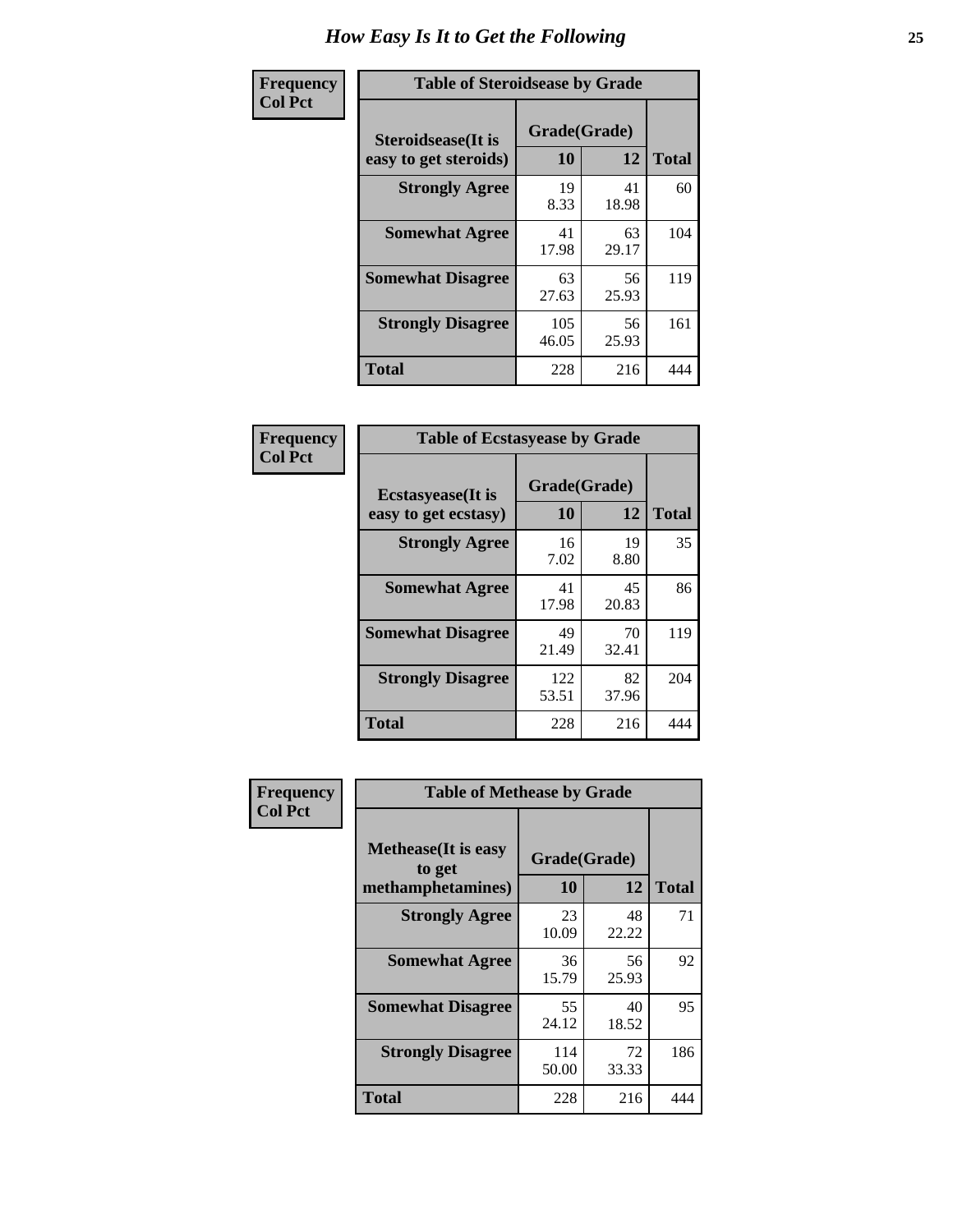| <b>Frequency</b> | <b>Table of Hallucinogensease by Grade</b>               |                    |              |     |
|------------------|----------------------------------------------------------|--------------------|--------------|-----|
| <b>Col Pct</b>   | Hallucinogensease(It<br>is easy to get<br>hallucinogens) | Grade(Grade)<br>10 | <b>Total</b> |     |
|                  | <b>Strongly Agree</b>                                    | 21<br>9.21         | 28<br>12.96  | 49  |
|                  | <b>Somewhat Agree</b>                                    | 39<br>17.11        | 52<br>24.07  | 91  |
|                  | <b>Somewhat Disagree</b>                                 | 53<br>23.25        | 55<br>25.46  | 108 |
|                  | <b>Strongly Disagree</b>                                 | 115<br>50.44       | 81<br>37.50  | 196 |
|                  | <b>Total</b>                                             | 228                | 216          | 444 |

| Frequency<br>  Col Pct |
|------------------------|
|                        |

г

| <b>Table of Prescriptionease by Grade</b>                                                |             |              |              |
|------------------------------------------------------------------------------------------|-------------|--------------|--------------|
| <b>Prescriptionease</b> (It<br>is easy to get<br>prescription drugs<br>not prescribed to |             | Grade(Grade) |              |
| me)                                                                                      | 10          | 12           | <b>Total</b> |
| <b>Strongly Agree</b>                                                                    | 93<br>40.79 | 115<br>53.24 | 208          |
| <b>Somewhat Agree</b>                                                                    | 60<br>26.32 | 51<br>23.61  | 111          |
| <b>Somewhat Disagree</b>                                                                 | 21<br>9.21  | 16<br>7.41   | 37           |
| <b>Strongly Disagree</b>                                                                 | 54<br>23.68 | 34<br>15.74  | 88           |
| Total                                                                                    | 228         | 216          | 444          |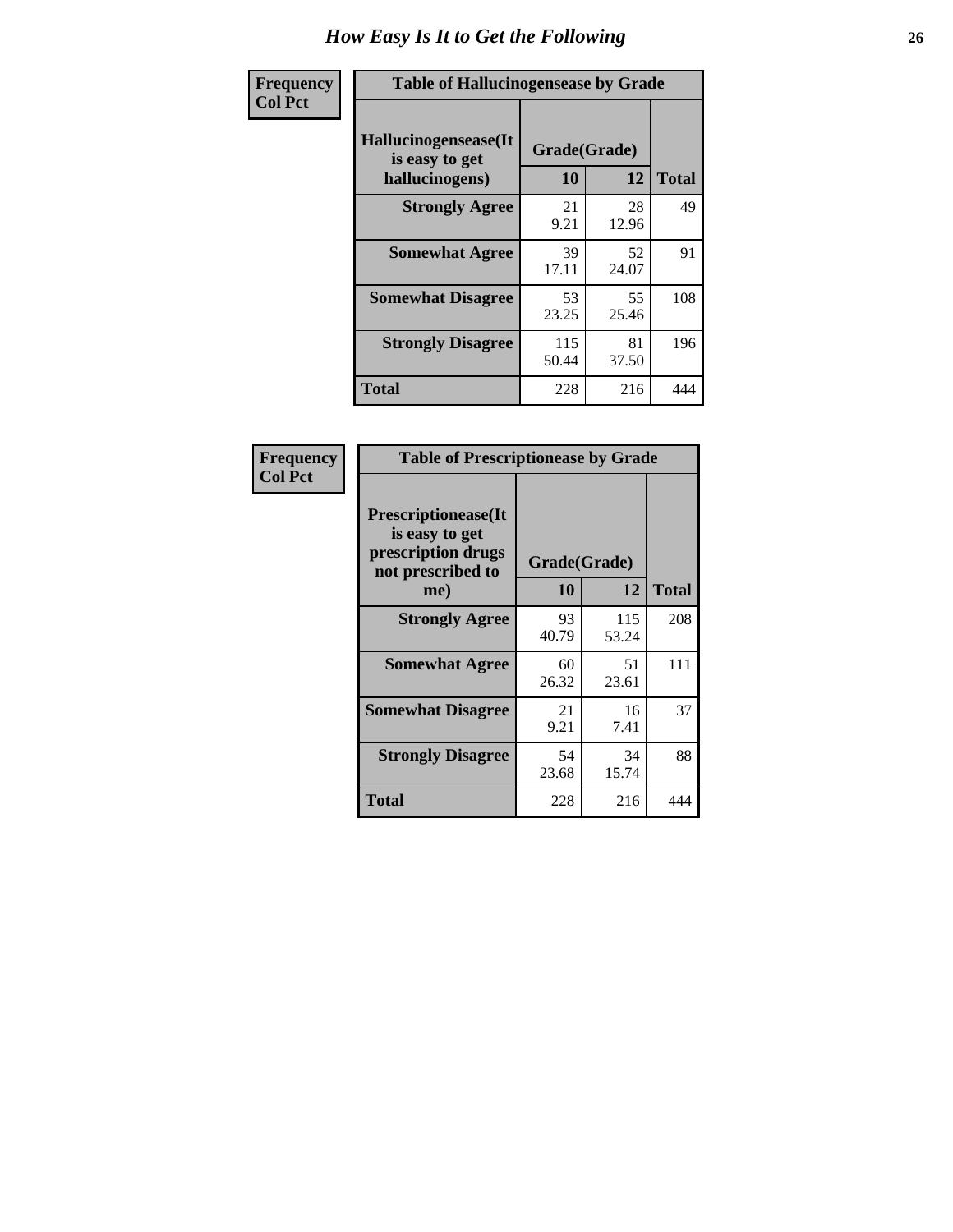*Age at Onset of Use* **27** *Results for "Age at Onset of Use" questions exclude students who said they did not use that substance*

| <b>Frequency</b> |              | <b>Table of Grade by Alcoholinit</b> |                                                  |           |           |             |                           |             |             |             |            |                       |              |
|------------------|--------------|--------------------------------------|--------------------------------------------------|-----------|-----------|-------------|---------------------------|-------------|-------------|-------------|------------|-----------------------|--------------|
| <b>Row Pct</b>   |              |                                      | Alcoholinit (I started using alcohol when I was) |           |           |             |                           |             |             |             |            |                       |              |
|                  | Grade(Grade) | 8 or<br>younger                      | 9                                                | 10        | 11        | 12          | 13                        | 14          | 15          | 16          | 17         | <b>18 or</b><br>older | <b>Total</b> |
|                  | 10           | 3<br>3.19                            | 4<br>4.26                                        | 3<br>3.19 | 5.32      | 15<br>15.96 | 19<br>20.21               | 21<br>22.34 | 18<br>19.15 | 5<br>5.32   | 1.06       | 0<br>0.00             | 94           |
|                  | 12           | 5<br>4.42                            | 0.88                                             | 3<br>2.65 | 3<br>2.65 | 7<br>6.19   | 13<br>11.50               | 10<br>8.85  | 27<br>23.89 | 30<br>26.55 | 11<br>9.73 | 3<br>2.65             | 113          |
|                  | <b>Total</b> | 8                                    | 5                                                | 6         | 8         | 22          | 32                        | 31          | 45          | 35          | 12         | 3                     | 207          |
|                  |              |                                      |                                                  |           |           |             | Frequency Missing $= 237$ |             |             |             |            |                       |              |

| <b>Frequency</b> | <b>Table of Grade by Cigarettesinit</b> |                                                      |           |           |                           |            |            |             |             |             |                  |                        |              |
|------------------|-----------------------------------------|------------------------------------------------------|-----------|-----------|---------------------------|------------|------------|-------------|-------------|-------------|------------------|------------------------|--------------|
| <b>Row Pct</b>   |                                         | Cigarettesinit(I started smoking tobacco when I was) |           |           |                           |            |            |             |             |             |                  |                        |              |
|                  | Grade(Grade)                            | 8 or<br>younger                                      | 9         | 10        | 11                        | 12         | 13         | 14          | 15          | <b>16</b>   | 17               | <b>18 or</b><br>older  | <b>Total</b> |
|                  | 10                                      | 3<br>5.26                                            | 8.77      | 4<br>7.02 | 12.28                     | 7<br>12.28 | 8<br>14.04 | 12<br>21.05 | 9<br>15.79  | 3.51        | $\theta$<br>0.00 | $\overline{0}$<br>0.00 | 57           |
|                  | 12                                      | 5.56                                                 | 3<br>4.17 | 1.39      | 4.17                      | 6.94       | 6<br>8.33  | 8<br>11.11  | 13<br>18.06 | 15<br>20.83 | 11<br>15.28      | 3<br>4.17              | 72           |
|                  | <b>Total</b>                            | $\mathcal{I}$                                        | 8         | 5         | 10                        | 12         | 14         | 20          | 22          | 17          | 11               | 3                      | 129          |
|                  |                                         |                                                      |           |           | Frequency Missing $= 315$ |            |            |             |             |             |                  |                        |              |

|                        | <b>Table of Grade by Smokelessinit</b> |                                                     |       |                           |           |             |             |             |                      |                  |                       |              |  |  |
|------------------------|----------------------------------------|-----------------------------------------------------|-------|---------------------------|-----------|-------------|-------------|-------------|----------------------|------------------|-----------------------|--------------|--|--|
|                        |                                        | Smokelessinit(I started chewing tobacco when I was) |       |                           |           |             |             |             |                      |                  |                       |              |  |  |
| Grade(Grade)   younger | 8 or                                   | 9                                                   | 10    | 11                        | 12        | 13          | 14          | 15          | 16                   | 17               | <b>18 or</b><br>older | <b>Total</b> |  |  |
| 10                     | 2.33                                   | 4.65                                                | 16.28 | 5<br>11.63                | 3<br>6.98 | 11.63       | 10<br>23.26 | 10<br>23.26 | $\Omega$<br>$0.00\,$ | $\theta$<br>0.00 | 0<br>0.00             | 43           |  |  |
| 12                     | 12.28                                  | 5.26                                                | 3.51  | 3.51                      | 1.75      | 10<br>17.54 | 8<br>14.04  | 6<br>10.53  | 12<br>21.05          | 4<br>7.02        | 2<br>3.51             | 57           |  |  |
| <b>Total</b>           | 8                                      | 5                                                   | 9     | 7                         | 4         | 15          | 18          | 16          | 12                   | 4                | 2                     | 100          |  |  |
|                        |                                        |                                                     |       | Frequency Missing $=$ 344 |           |             |             |             |                      |                  |                       |              |  |  |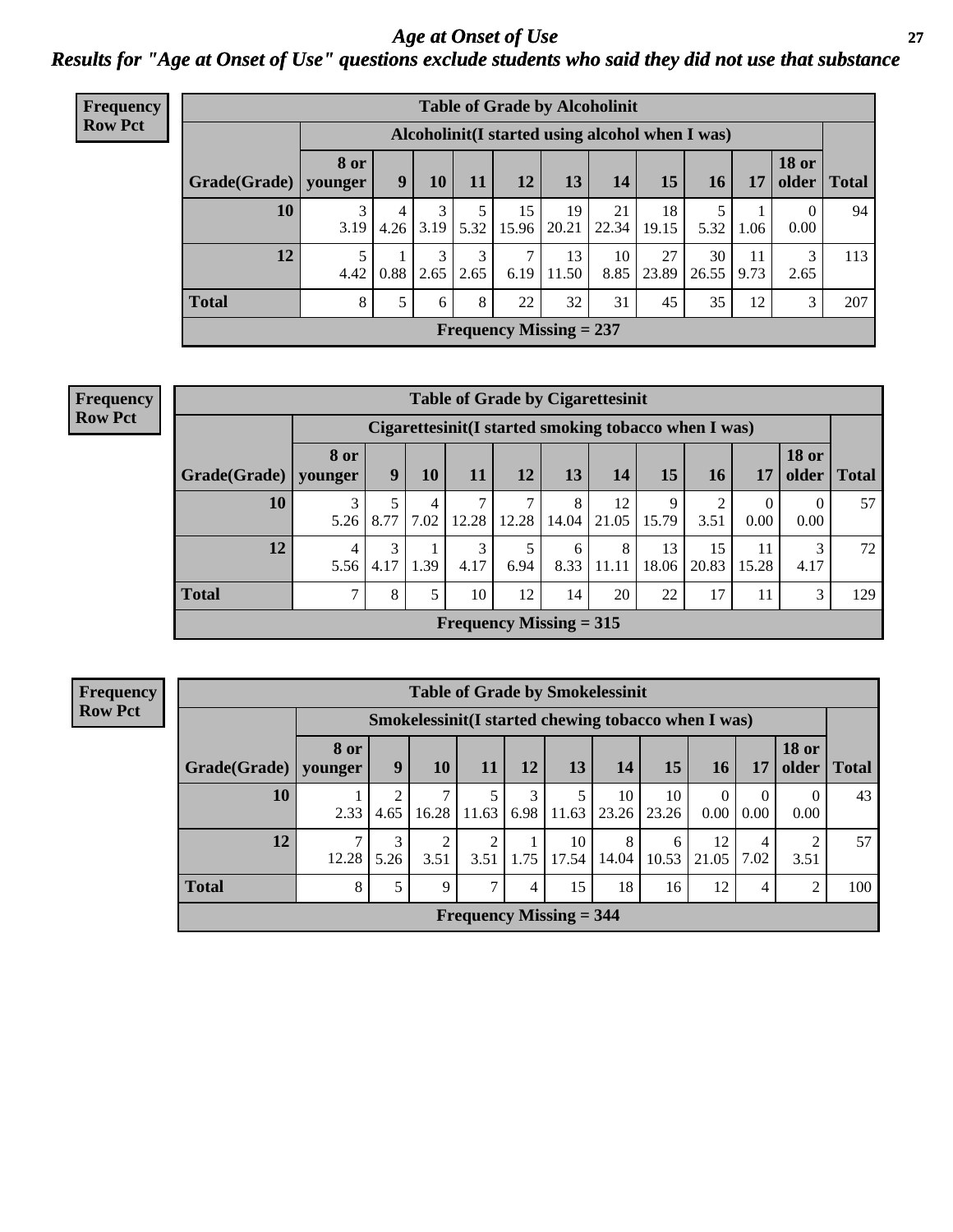#### *Age at Onset of Use* **28**

*Results for "Age at Onset of Use" questions exclude students who said they did not use that substance*

| Frequency      |              |                        | <b>Table of Grade by Marijuanainit</b>              |           |           |       |                           |             |             |             |                  |                       |              |
|----------------|--------------|------------------------|-----------------------------------------------------|-----------|-----------|-------|---------------------------|-------------|-------------|-------------|------------------|-----------------------|--------------|
| <b>Row Pct</b> |              |                        | Marijuanainit(I started using marijuana when I was) |           |           |       |                           |             |             |             |                  |                       |              |
|                | Grade(Grade) | <b>8 or</b><br>younger | 9                                                   | 10        | 11        | 12    | 13                        | 14          | 15          | 16          | 17               | <b>18 or</b><br>older | <b>Total</b> |
|                | 10           | 2.44                   | 2.44                                                | 4<br>9.76 | 2<br>4.88 | 7.32  | 10<br>24.39               | 11<br>26.83 | 17.07       | 2.44        | $\theta$<br>0.00 | 2.44                  | 41           |
|                | 12           | 0.00                   | 1.89                                                | 3<br>5.66 | 1.89      | 13.21 | 4<br>7.55                 | 6<br>11.32  | 14<br>26.42 | 10<br>18.87 | 6<br>11.32       | 1.89                  | 53           |
|                | <b>Total</b> |                        | 2                                                   | 7         | 3         | 10    | 14                        | 17          | 21          | 11          | 6                | $\overline{2}$        | 94           |
|                |              |                        |                                                     |           |           |       | Frequency Missing $= 350$ |             |             |             |                  |                       |              |

| <b>Frequency</b> |              | <b>Table of Grade by Cocaineinit</b> |                                                     |                |                         |            |                  |              |  |  |  |  |
|------------------|--------------|--------------------------------------|-----------------------------------------------------|----------------|-------------------------|------------|------------------|--------------|--|--|--|--|
| <b>Row Pct</b>   |              |                                      | Cocaineinit (I started using cocaine when<br>I was) |                |                         |            |                  |              |  |  |  |  |
|                  | Grade(Grade) | 8 or<br>younger                      | <b>12</b>                                           | <b>13</b>      | 15                      | 16         | 17               | <b>Total</b> |  |  |  |  |
|                  | 10           | 16.67                                | 16.67                                               | 16.67          | $\Omega$<br>0.00        | 3<br>50.00 | $\Omega$<br>0.00 | 6            |  |  |  |  |
|                  | 12           | $\Omega$<br>0.00                     | $\Omega$<br>$0.00^{\circ}$                          | 14.29          | $\mathfrak{D}$<br>28.57 | 3<br>42.86 | 14.29            | 7            |  |  |  |  |
|                  | <b>Total</b> | 1                                    |                                                     | $\overline{2}$ | $\overline{2}$          | 6          |                  | 13           |  |  |  |  |
|                  |              |                                      | Frequency Missing $= 431$                           |                |                         |            |                  |              |  |  |  |  |

| Frequency      |  |
|----------------|--|
| <b>Row Pct</b> |  |

| <b>Table of Grade by Inhalantsinit</b> |                                          |                  |            |                         |            |                |              |  |
|----------------------------------------|------------------------------------------|------------------|------------|-------------------------|------------|----------------|--------------|--|
|                                        | Inhalantsinit (I started using inhalants |                  |            |                         |            |                |              |  |
| Grade(Grade)                           | 8 or<br>younger                          | 12               | 14         | 15                      | 16         | 17             | <b>Total</b> |  |
| 10                                     | 0.00                                     | 11.11            | 3<br>33.33 | $\mathfrak{D}$<br>22.22 | 3<br>33.33 | 0.00           | q            |  |
| 12                                     | 11.11                                    | $\left($<br>0.00 | 11.11      | $\mathfrak{D}$<br>22.22 | 3<br>33.33 | 22.22          | q            |  |
| <b>Total</b>                           |                                          |                  | 4          | 4                       | 6          | $\mathfrak{D}$ | 18           |  |
| Frequency Missing $= 426$              |                                          |                  |            |                         |            |                |              |  |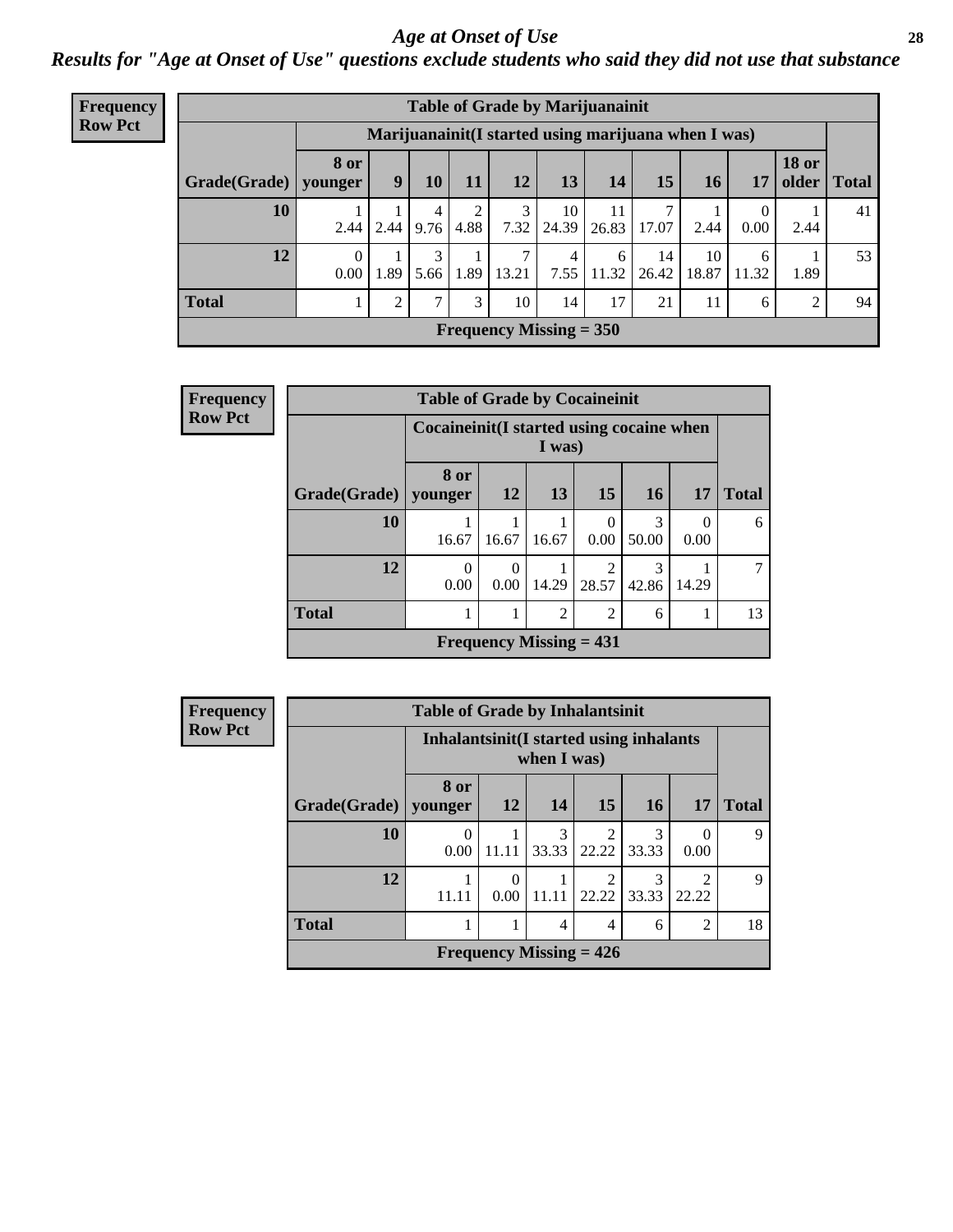#### *Age at Onset of Use* **29**

### *Results for "Age at Onset of Use" questions exclude students who said they did not use that substance*

| Frequency      |                        |                                            | <b>Table of Grade by Steroidsinit</b> |                           |                  |        |           |              |  |
|----------------|------------------------|--------------------------------------------|---------------------------------------|---------------------------|------------------|--------|-----------|--------------|--|
| <b>Row Pct</b> |                        | Steroidsinit(I started using steroids when |                                       | I was)                    |                  |        |           |              |  |
|                | Grade(Grade)   younger | 8 or                                       | <b>11</b>                             | 13                        | <b>15</b>        | 16     | 17        | <b>Total</b> |  |
|                | 10                     | 0<br>0.00                                  | 0<br>0.00                             | $\Omega$<br>0.00          | $\Omega$<br>0.00 | 100.00 | 0<br>0.00 |              |  |
|                | 12                     | 20.00                                      | 20.00                                 | 20.00                     | 20.00            | 0.00   | 20.00     |              |  |
|                | <b>Total</b>           |                                            |                                       |                           |                  |        |           | 6            |  |
|                |                        |                                            |                                       | Frequency Missing $= 438$ |                  |        |           |              |  |

| Frequency      | <b>Table of Grade by Ecstasyinit</b> |                                             |            |                |                  |                         |                |  |
|----------------|--------------------------------------|---------------------------------------------|------------|----------------|------------------|-------------------------|----------------|--|
| <b>Row Pct</b> |                                      | <b>Ecstasyinit</b> (I started using ecstasy |            | when $I$ was)  |                  |                         |                |  |
|                | <b>Grade(Grade)</b>                  | 8 or<br>younger                             | 14         | 15             | <b>16</b>        | 17                      | <b>Total</b>   |  |
|                | 10                                   | $\Omega$<br>0.00                            | 3<br>60.00 | 20.00          | 20.00            | $\Omega$<br>0.00        | 5              |  |
|                | 12                                   | 25.00                                       | 0<br>0.00  | 25.00          | $\left($<br>0.00 | $\mathfrak{D}$<br>50.00 | $\overline{4}$ |  |
|                | <b>Total</b>                         |                                             | 3          | $\overline{2}$ |                  | $\overline{2}$          | $\mathbf Q$    |  |
|                |                                      | Frequency Missing $= 435$                   |            |                |                  |                         |                |  |

| <b>Frequency</b> | <b>Table of Grade by Methinit</b> |                         |                                                                  |                  |                  |       |           |                |  |  |  |
|------------------|-----------------------------------|-------------------------|------------------------------------------------------------------|------------------|------------------|-------|-----------|----------------|--|--|--|
| <b>Row Pct</b>   |                                   |                         | <b>Methinit</b> (I started using<br>methamphetamines when I was) |                  |                  |       |           |                |  |  |  |
|                  | Grade(Grade)                      | <b>10</b>               | 13                                                               | 14               | 15               | 16    | 17        | <b>Total</b>   |  |  |  |
|                  | 10                                | 0<br>0.00               | $\Omega$<br>0.00                                                 | $\Omega$<br>0.00 | 50.00            | 50.00 | 0<br>0.00 | $\overline{2}$ |  |  |  |
|                  | 12                                | $\overline{2}$<br>40.00 | 20.00                                                            | 20.00            | $\theta$<br>0.00 | 0.00  | 20.00     | 5              |  |  |  |
|                  | <b>Total</b>                      | $\overline{2}$          |                                                                  |                  |                  |       |           |                |  |  |  |
|                  |                                   |                         | Frequency Missing $= 437$                                        |                  |                  |       |           |                |  |  |  |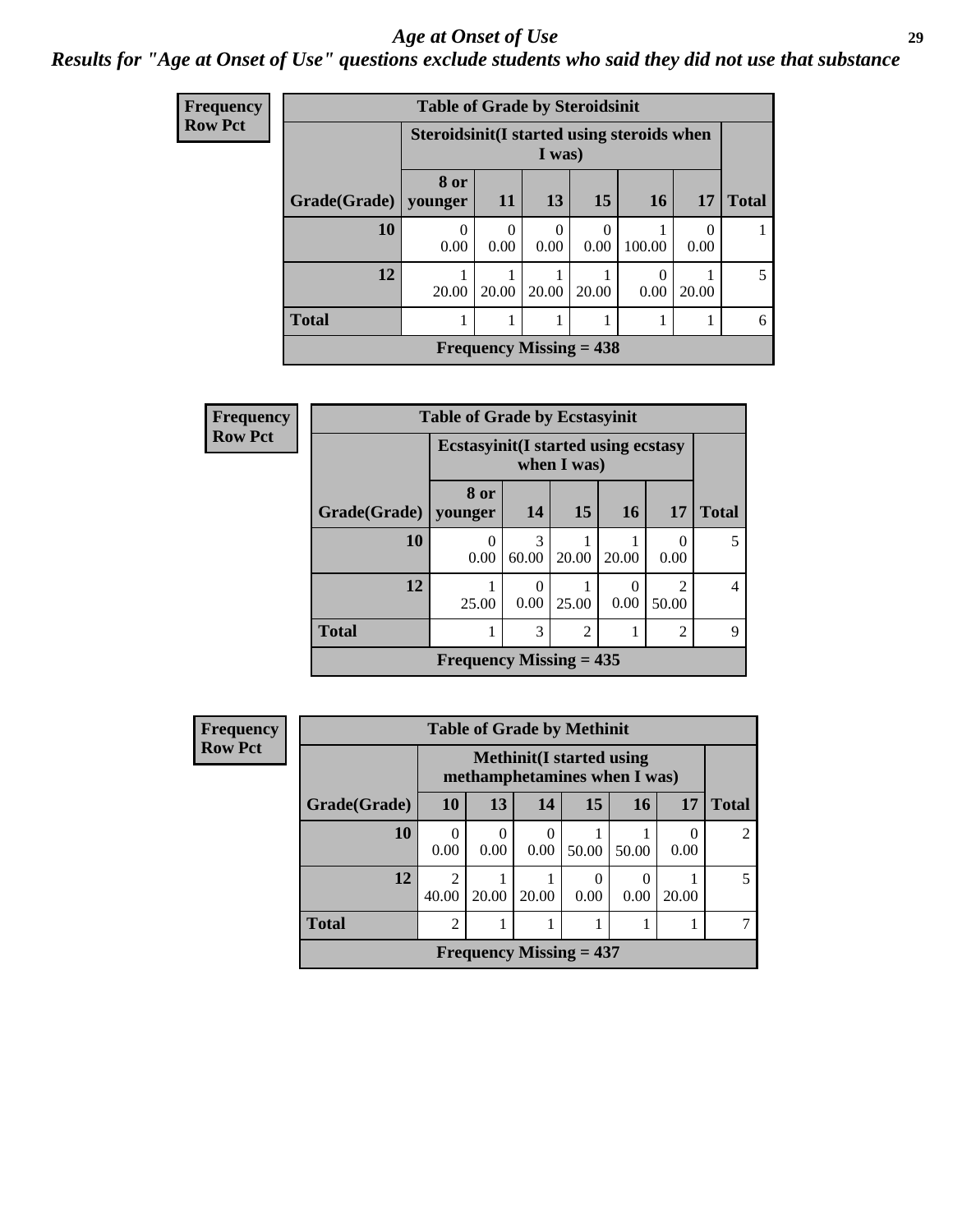#### Age at Onset of Use **30**

*Results for "Age at Onset of Use" questions exclude students who said they did not use that substance*

| Frequency      | <b>Table of Grade by Hallucinogensinit</b> |                                                            |                           |                         |                         |                |                |
|----------------|--------------------------------------------|------------------------------------------------------------|---------------------------|-------------------------|-------------------------|----------------|----------------|
| <b>Row Pct</b> |                                            | Hallucinogensinit (I started<br>using hallucinogens when I |                           |                         |                         |                |                |
|                | Grade(Grade)                               | 11                                                         | 13                        | 14                      | 15                      | 16             | <b>Total</b>   |
|                | 10                                         | 0<br>0.00                                                  | 20.00                     | $\mathfrak{D}$<br>40.00 | 20.00                   | 20.00          | 5              |
|                | 12                                         | 25.00                                                      | 0<br>0.00                 | 0.00                    | $\mathfrak{D}$<br>50.00 | 25.00          | $\overline{4}$ |
|                | <b>Total</b>                               |                                                            | 1                         | $\overline{c}$          | 3                       | $\overline{c}$ | 9              |
|                |                                            |                                                            | Frequency Missing $= 435$ |                         |                         |                |                |

| quency |                                                   | <b>Table of Grade by Prescriptioninit</b>            |                  |                        |                           |            |                                  |                         |            |              |
|--------|---------------------------------------------------|------------------------------------------------------|------------------|------------------------|---------------------------|------------|----------------------------------|-------------------------|------------|--------------|
| v Pct  |                                                   | Prescriptioninit (I started using prescription drugs |                  |                        |                           |            | not prescribed to me when I was) |                         |            |              |
|        | Grade(Grade)                                      | 8 or<br>vounger                                      | <b>10</b>        | 12                     | 13                        | 14         | 15                               | 16 <sup>1</sup>         | 17         | <b>Total</b> |
|        | 10                                                | 4.17                                                 | $\Omega$<br>0.00 | 2<br>8.33              | 7<br>29.17                | 7<br>29.17 | 6<br>25.00                       | 4.17                    | 0<br>0.00  | 24           |
|        | 12                                                | 4<br>16.67                                           | 4.17             | $\mathfrak{D}$<br>8.33 | 3<br>12.50                | 4<br>16.67 | $\mathcal{R}$<br>12.50           | $\overline{4}$<br>16.67 | 3<br>12.50 | 24           |
|        | <b>Total</b><br>5<br>11<br>1<br>10<br>9<br>5<br>4 |                                                      |                  |                        |                           |            |                                  |                         | 3          | 48           |
|        |                                                   |                                                      |                  |                        | Frequency Missing $=$ 396 |            |                                  |                         |            |              |

**Fre**  $\bf{Rov}$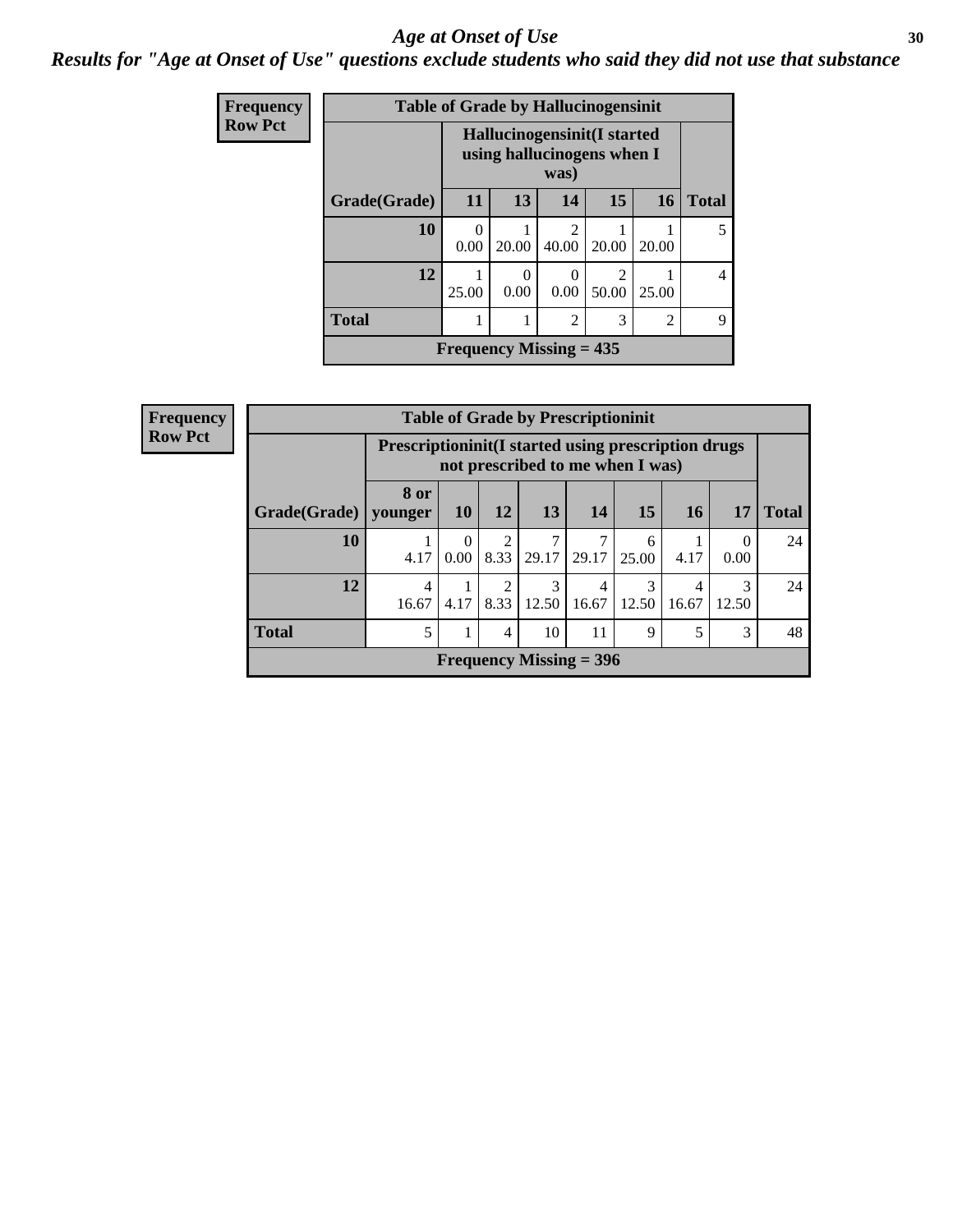| Frequency      | <b>Table of Alcoholharm by Grade</b>          |                    |              |              |  |  |
|----------------|-----------------------------------------------|--------------------|--------------|--------------|--|--|
| <b>Col Pct</b> | Alcoholharm(I<br>think alcohol is<br>harmful) | Grade(Grade)<br>10 | 12           | <b>Total</b> |  |  |
|                | <b>Strongly Agree</b>                         | 115<br>50.44       | 110<br>50.93 | 225          |  |  |
|                | <b>Somewhat Agree</b>                         | 54<br>23.68        | 64<br>29.63  | 118          |  |  |
|                | <b>Somewhat Disagree</b>                      | 43<br>18.86        | 28<br>12.96  | 71           |  |  |
|                | <b>Strongly Disagree</b>                      | 16<br>7.02         | 14<br>6.48   | 30           |  |  |
|                | <b>Total</b>                                  | 228                | 216          | 444          |  |  |

| <b>Table of Cigarettesharm by Grade</b>                  |                    |              |              |  |  |  |  |
|----------------------------------------------------------|--------------------|--------------|--------------|--|--|--|--|
| Cigarettesharm(I<br>think smoking<br>tobacco is harmful) | Grade(Grade)<br>10 | 12           | <b>Total</b> |  |  |  |  |
| <b>Strongly Agree</b>                                    | 180<br>78.95       | 180<br>83.33 | 360          |  |  |  |  |
| <b>Somewhat Agree</b>                                    | 32<br>14.04        | 27<br>12.50  | 59           |  |  |  |  |
| <b>Somewhat Disagree</b>                                 | 10<br>4.39         | 5<br>2.31    | 15           |  |  |  |  |
| <b>Strongly Disagree</b>                                 | 6<br>2.63          | 4<br>1.85    | 10           |  |  |  |  |
| <b>Total</b>                                             | 228                | 216          | 444          |  |  |  |  |

| Frequency      | <b>Table of Smokelessharm by Grade</b>                  |                           |              |     |  |  |  |  |
|----------------|---------------------------------------------------------|---------------------------|--------------|-----|--|--|--|--|
| <b>Col Pct</b> | Smokelessharm(I<br>think chewing<br>tobacco is harmful) | Grade(Grade)<br><b>10</b> | <b>Total</b> |     |  |  |  |  |
|                | <b>Strongly Agree</b>                                   | 162<br>71.05              | 153<br>70.83 | 315 |  |  |  |  |
|                | <b>Somewhat Agree</b>                                   | 45<br>19.74               | 40<br>18.52  | 85  |  |  |  |  |
|                | <b>Somewhat Disagree</b>                                | 9<br>3.95                 | 14<br>6.48   | 23  |  |  |  |  |
|                | <b>Strongly Disagree</b>                                | 12<br>5.26                | 9<br>4.17    | 21  |  |  |  |  |
|                | <b>Total</b>                                            | 228                       | 216          | 444 |  |  |  |  |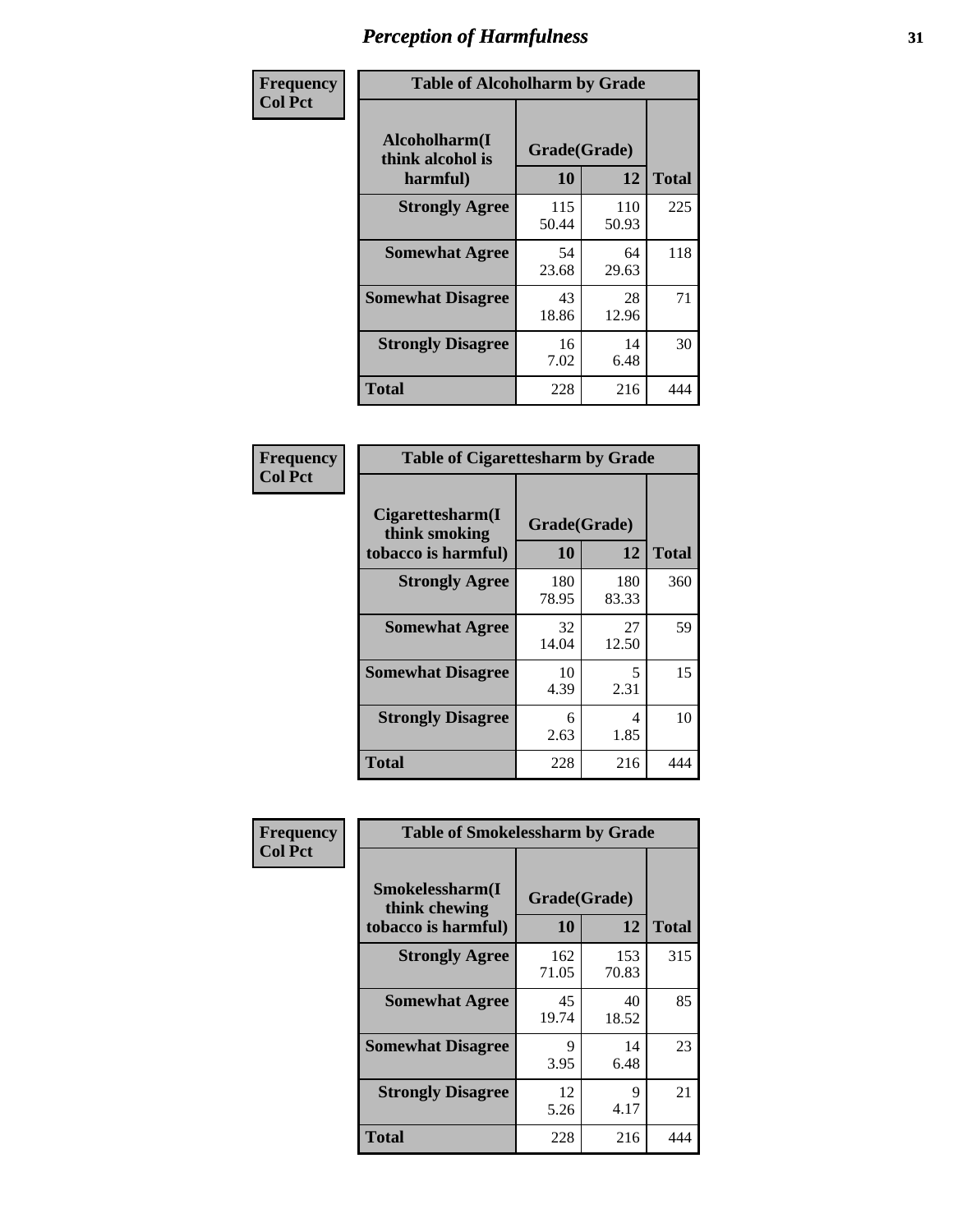| Frequency      |                                                   | <b>Table of Marijuanaharm by Grade</b> |              |              |  |  |  |  |
|----------------|---------------------------------------------------|----------------------------------------|--------------|--------------|--|--|--|--|
| <b>Col Pct</b> | Marijuanaharm(I<br>think marijuana is<br>harmful) | Grade(Grade)<br>10                     | 12           | <b>Total</b> |  |  |  |  |
|                | <b>Strongly Agree</b>                             | 142<br>62.28                           | 127<br>58.80 | 269          |  |  |  |  |
|                | <b>Somewhat Agree</b>                             | 30<br>13.16                            | 34<br>15.74  | 64           |  |  |  |  |
|                | <b>Somewhat Disagree</b>                          | 22<br>9.65                             | 23<br>10.65  | 45           |  |  |  |  |
|                | <b>Strongly Disagree</b>                          | 34<br>14.91                            | 32<br>14.81  | 66           |  |  |  |  |
|                | <b>Total</b>                                      | 228                                    | 216          | 444          |  |  |  |  |

| <b>Table of Cocaineharm by Grade</b>          |                    |              |              |  |  |  |  |  |
|-----------------------------------------------|--------------------|--------------|--------------|--|--|--|--|--|
| Cocaineharm(I<br>think cocaine is<br>harmful) | Grade(Grade)<br>10 | 12           | <b>Total</b> |  |  |  |  |  |
| <b>Strongly Agree</b>                         | 207<br>90.79       | 204<br>94.44 | 411          |  |  |  |  |  |
| <b>Somewhat Agree</b>                         | 8<br>3.51          | 5<br>2.31    | 13           |  |  |  |  |  |
| <b>Somewhat Disagree</b>                      | 3<br>1.32          | 0.46         | 4            |  |  |  |  |  |
| <b>Strongly Disagree</b>                      | 10<br>4.39         | 6<br>2.78    | 16           |  |  |  |  |  |
| <b>Total</b>                                  | 228                | 216          | 444          |  |  |  |  |  |

| Frequency      | <b>Table of Inhalantsharm by Grade</b>              |                    |              |              |
|----------------|-----------------------------------------------------|--------------------|--------------|--------------|
| <b>Col Pct</b> | Inhalantsharm(I)<br>think inhalants are<br>harmful) | Grade(Grade)<br>10 | 12           | <b>Total</b> |
|                | <b>Strongly Agree</b>                               | 196<br>85.96       | 194<br>89.81 | 390          |
|                | <b>Somewhat Agree</b>                               | 14<br>6.14         | 13<br>6.02   | 27           |
|                | <b>Somewhat Disagree</b>                            | 6<br>2.63          | 3<br>1.39    | 9            |
|                | <b>Strongly Disagree</b>                            | 12<br>5.26         | 6<br>2.78    | 18           |
|                | Total                                               | 228                | 216          | 444          |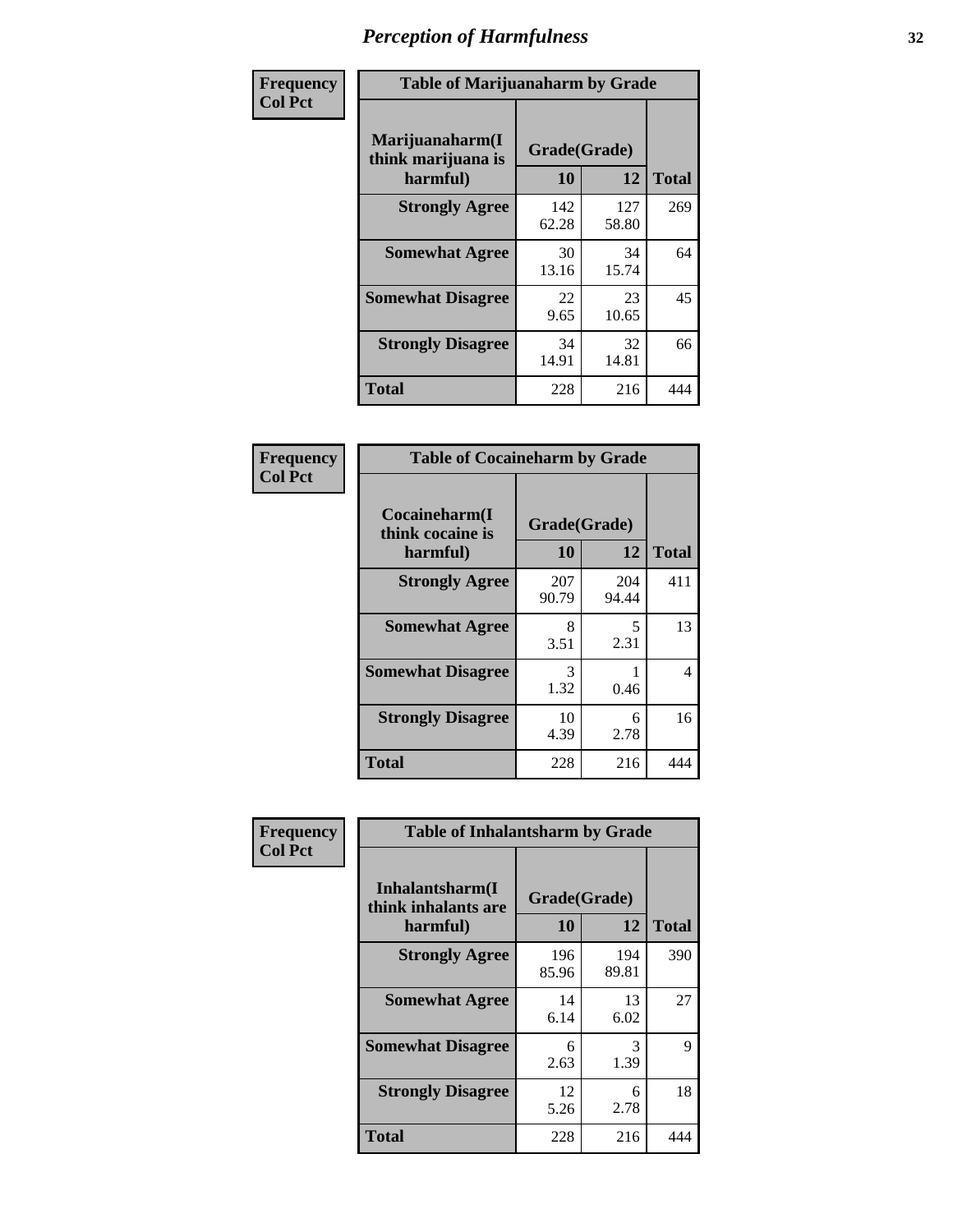| Frequency      | <b>Table of Steroidsharm by Grade</b>            |                    |              |              |
|----------------|--------------------------------------------------|--------------------|--------------|--------------|
| <b>Col Pct</b> | Steroidsharm(I<br>think steroids are<br>harmful) | Grade(Grade)<br>10 | 12           | <b>Total</b> |
|                | <b>Strongly Agree</b>                            | 179<br>78.51       | 174<br>80.56 | 353          |
|                | <b>Somewhat Agree</b>                            | 25<br>10.96        | 28<br>12.96  | 53           |
|                | <b>Somewhat Disagree</b>                         | 9<br>3.95          | 6<br>2.78    | 15           |
|                | <b>Strongly Disagree</b>                         | 15<br>6.58         | 8<br>3.70    | 23           |
|                | <b>Total</b>                                     | 228                | 216          | 444          |

| <b>Table of Ecstasyharm by Grade</b>          |                    |              |     |  |  |
|-----------------------------------------------|--------------------|--------------|-----|--|--|
| Ecstasyharm(I<br>think ecstasy is<br>harmful) | Grade(Grade)<br>10 | <b>Total</b> |     |  |  |
| <b>Strongly Agree</b>                         | 191<br>83.77       | 193<br>89.35 | 384 |  |  |
| <b>Somewhat Agree</b>                         | 18<br>7.89         | 6<br>2.78    | 24  |  |  |
| <b>Somewhat Disagree</b>                      | 5<br>2.19          | 8<br>3.70    | 13  |  |  |
| <b>Strongly Disagree</b>                      | 14<br>6.14         | 9<br>4.17    | 23  |  |  |
| <b>Total</b>                                  | 228                | 216          | 444 |  |  |

| Frequency      | <b>Table of Methharm by Grade</b>                            |                    |              |              |
|----------------|--------------------------------------------------------------|--------------------|--------------|--------------|
| <b>Col Pct</b> | <b>Methharm</b> (I think<br>methamphetamines<br>are harmful) | Grade(Grade)<br>10 | 12           | <b>Total</b> |
|                | <b>Strongly Agree</b>                                        | 210<br>92.11       | 204<br>94.44 | 414          |
|                | <b>Somewhat Agree</b>                                        | 4<br>1.75          | 5<br>2.31    | 9            |
|                | <b>Somewhat Disagree</b>                                     | 3<br>1.32          | 0<br>0.00    | 3            |
|                | <b>Strongly Disagree</b>                                     | 11<br>4.82         | 3.24         | 18           |
|                | <b>Total</b>                                                 | 228                | 216          | 444          |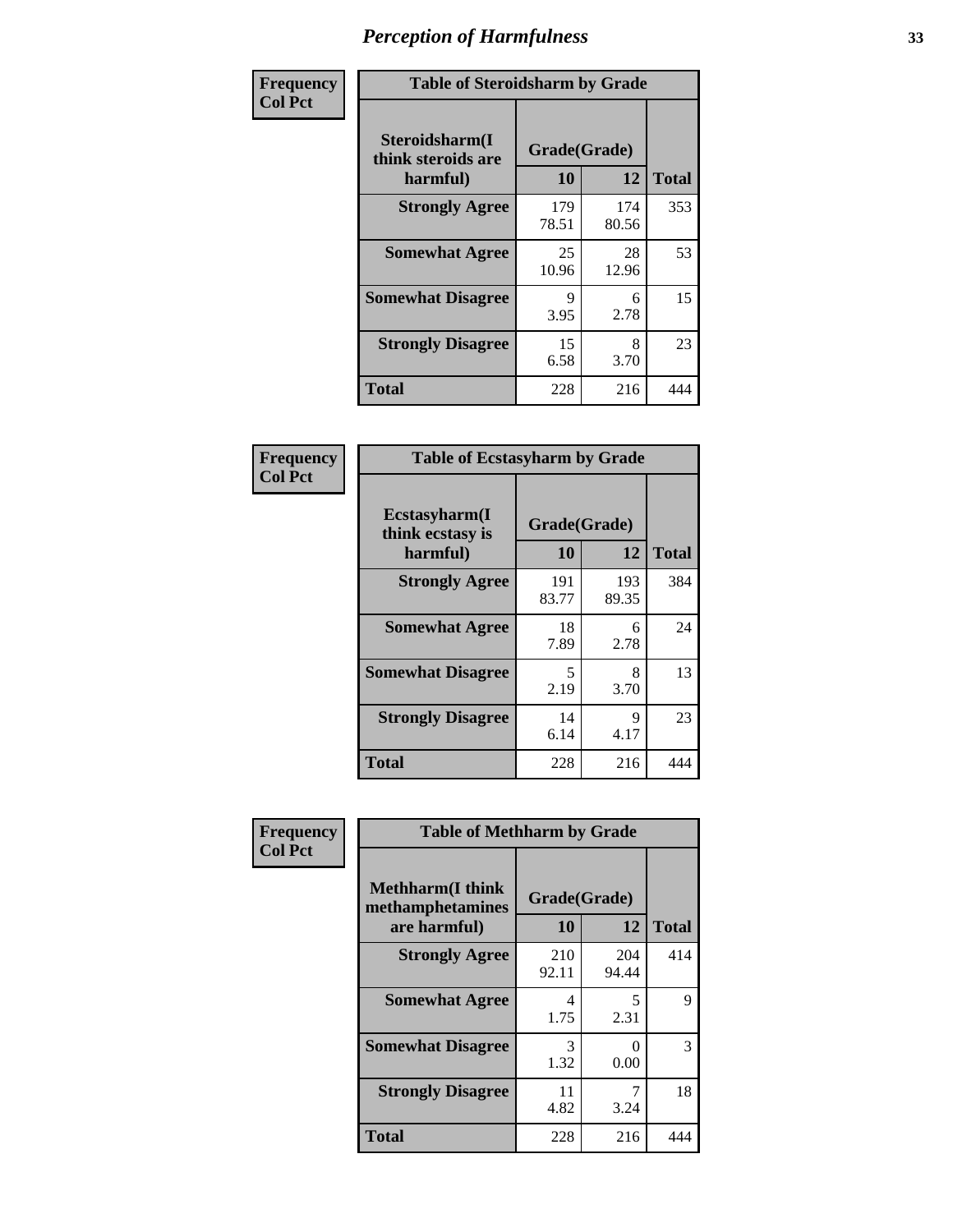| Frequency      | <b>Table of Hallucinogensharm by Grade</b>                 |                                  |                       |                |
|----------------|------------------------------------------------------------|----------------------------------|-----------------------|----------------|
| <b>Col Pct</b> | Hallucinogensharm(I<br>think hallucinogens<br>are harmful) | Grade(Grade)<br>10               | 12                    | <b>Total</b>   |
|                | <b>Strongly Agree</b>                                      | 195<br>85.53                     | 197<br>91.20          | 392            |
|                | <b>Somewhat Agree</b>                                      | 14<br>6.14                       | 10<br>4.63            | 24             |
|                | <b>Somewhat Disagree</b>                                   | $\overline{\phantom{0}}$<br>2.19 | $\mathcal{L}$<br>0.93 | $\overline{7}$ |
|                | <b>Strongly Disagree</b>                                   | 14<br>6.14                       | 7<br>3.24             | 21             |
|                | <b>Total</b>                                               | 228                              | 216                   | 444            |

| <b>Table of Prescriptionharm by Grade</b>                                 |              |              |              |  |  |
|---------------------------------------------------------------------------|--------------|--------------|--------------|--|--|
| Prescriptionharm(I<br>think prescription<br>drugs not<br>prescribed to me | Grade(Grade) |              |              |  |  |
| are harmful)                                                              | 10           | 12           | <b>Total</b> |  |  |
| <b>Strongly Agree</b>                                                     | 168<br>73.68 | 155<br>71.76 | 323          |  |  |
| <b>Somewhat Agree</b>                                                     | 34<br>14.91  | 41<br>18.98  | 75           |  |  |
| <b>Somewhat Disagree</b>                                                  | 14<br>6.14   | 12<br>5.56   | 26           |  |  |
| <b>Strongly Disagree</b>                                                  | 12<br>5.26   | 8<br>3.70    | 20           |  |  |
| <b>Total</b>                                                              | 228          | 216          | 444          |  |  |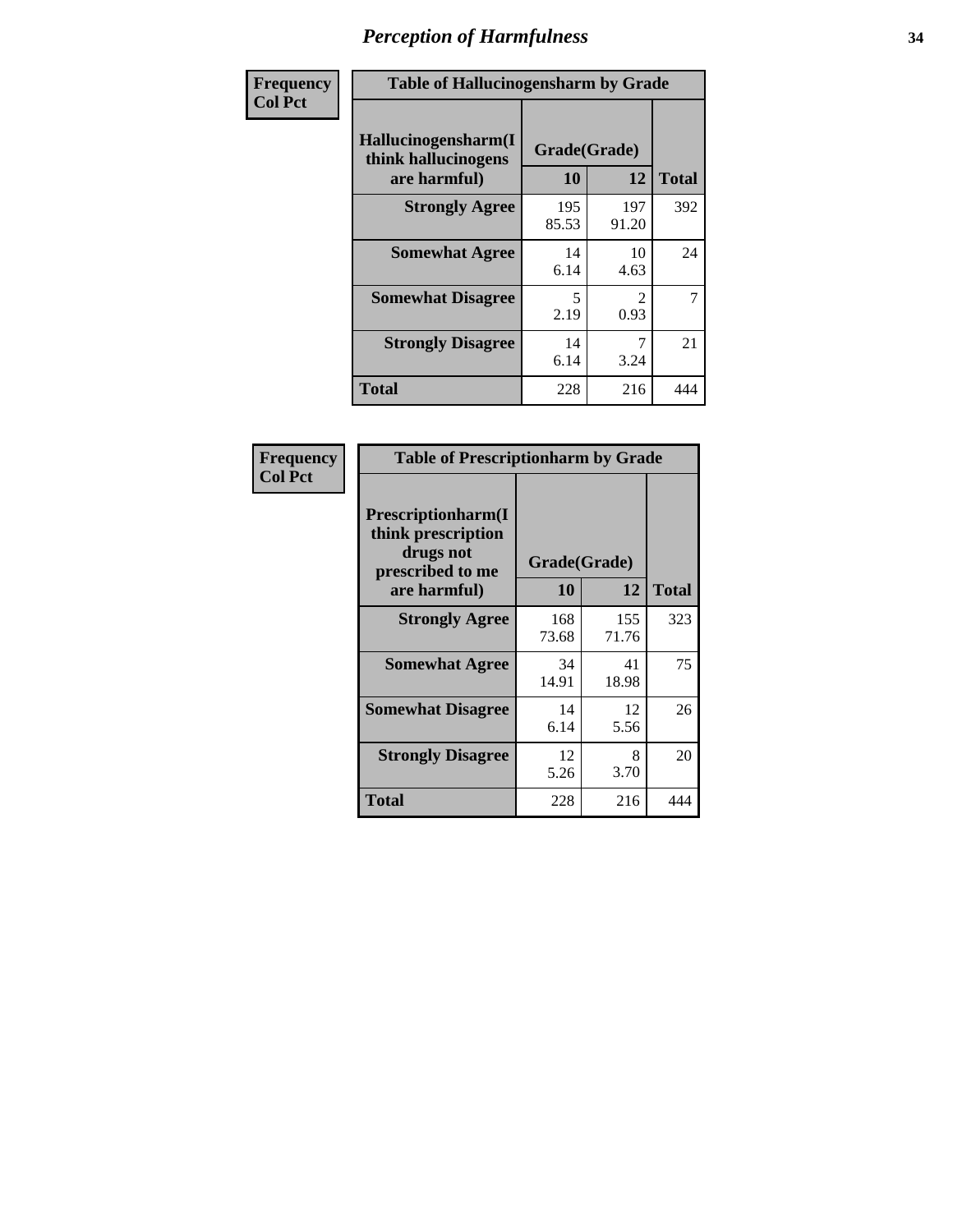# *Disapproval by Adults* **35**

| Frequency      | <b>Table of Alcoholadult by Grade</b>                                 |                    |              |              |
|----------------|-----------------------------------------------------------------------|--------------------|--------------|--------------|
| <b>Col Pct</b> | <b>Alcoholadult</b> (Adults<br>would disapprove if<br>I used alcohol) | Grade(Grade)<br>10 | 12           | <b>Total</b> |
|                | <b>Strongly Agree</b>                                                 | 133<br>58.33       | 129<br>59.72 | 262          |
|                | <b>Somewhat Agree</b>                                                 | 49<br>21.49        | 47<br>21.76  | 96           |
|                | <b>Somewhat Disagree</b>                                              | 30<br>13.16        | 28<br>12.96  | 58           |
|                | <b>Strongly Disagree</b>                                              | 16<br>7.02         | 12<br>5.56   | 28           |
|                | <b>Total</b>                                                          | 228                | 216          | 444          |

| <b>Table of Tobaccoadult by Grade</b>                                 |                    |              |              |  |  |
|-----------------------------------------------------------------------|--------------------|--------------|--------------|--|--|
| <b>Tobaccoadult</b> (Adults<br>would disapprove if<br>I used tobacco) | Grade(Grade)<br>10 | 12           | <b>Total</b> |  |  |
| <b>Strongly Agree</b>                                                 | 151<br>66.23       | 126<br>58.33 | 277          |  |  |
| <b>Somewhat Agree</b>                                                 | 40<br>17.54        | 41<br>18.98  | 81           |  |  |
| <b>Somewhat Disagree</b>                                              | 22<br>9.65         | 27<br>12.50  | 49           |  |  |
| <b>Strongly Disagree</b>                                              | 15<br>6.58         | 22<br>10.19  | 37           |  |  |
| <b>Total</b>                                                          | 228                | 216          | 444          |  |  |

| Frequency<br><b>Col Pct</b> | <b>Table of Marijuanaadult by Grade</b>                           |                    |              |              |
|-----------------------------|-------------------------------------------------------------------|--------------------|--------------|--------------|
|                             | Marijuanaadult(Adults<br>would disapprove if I<br>used marijuana) | Grade(Grade)<br>10 | 12           | <b>Total</b> |
|                             | <b>Strongly Agree</b>                                             | 180<br>78.95       | 167<br>77.31 | 347          |
|                             | <b>Somewhat Agree</b>                                             | 24<br>10.53        | 23<br>10.65  | 47           |
|                             | <b>Somewhat Disagree</b>                                          | 12<br>5.26         | 9<br>4.17    | 21           |
|                             | <b>Strongly Disagree</b>                                          | 12<br>5.26         | 17<br>7.87   | 29           |
|                             | <b>Total</b>                                                      | 228                | 216          | 444          |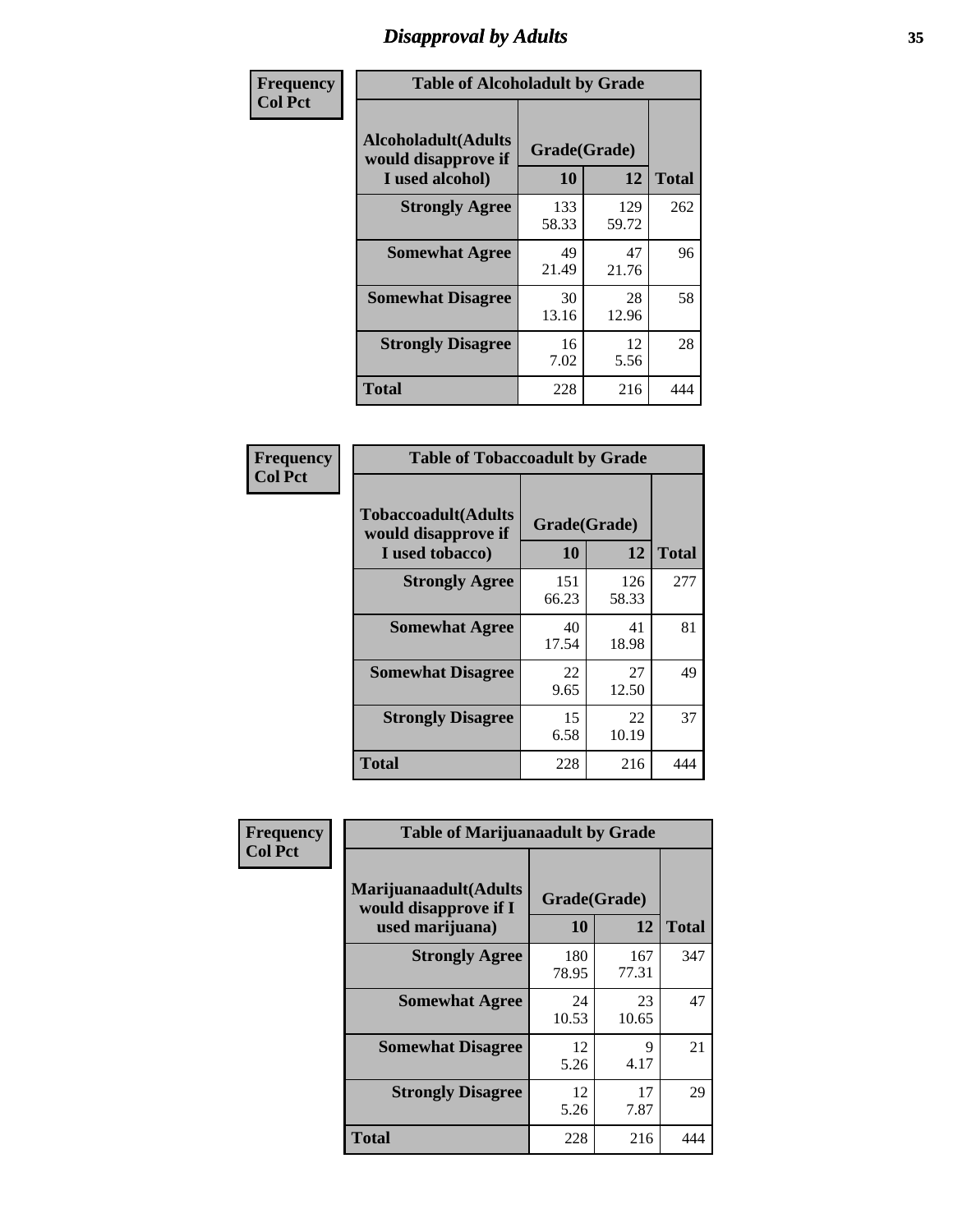# *Disapproval by Adults* **36**

| Frequency      | <b>Table of Otherdrugadult by Grade</b>                |                     |              |              |
|----------------|--------------------------------------------------------|---------------------|--------------|--------------|
| <b>Col Pct</b> | <b>Otherdrugadult</b> (Adults<br>would disapprove if I | Grade(Grade)        |              |              |
|                | used other drugs)                                      | 10                  | 12           | <b>Total</b> |
|                | <b>Strongly Agree</b>                                  | <b>200</b><br>87.72 | 189<br>87.50 | 389          |
|                | <b>Somewhat Agree</b>                                  | 11<br>4.82          | 11<br>5.09   | 22           |
|                | <b>Somewhat Disagree</b>                               | っ<br>0.88           | 5<br>2.31    | 7            |
|                | <b>Strongly Disagree</b>                               | 15<br>6.58          | 11<br>5.09   | 26           |
|                | <b>Total</b>                                           | 228                 | 216          | 444          |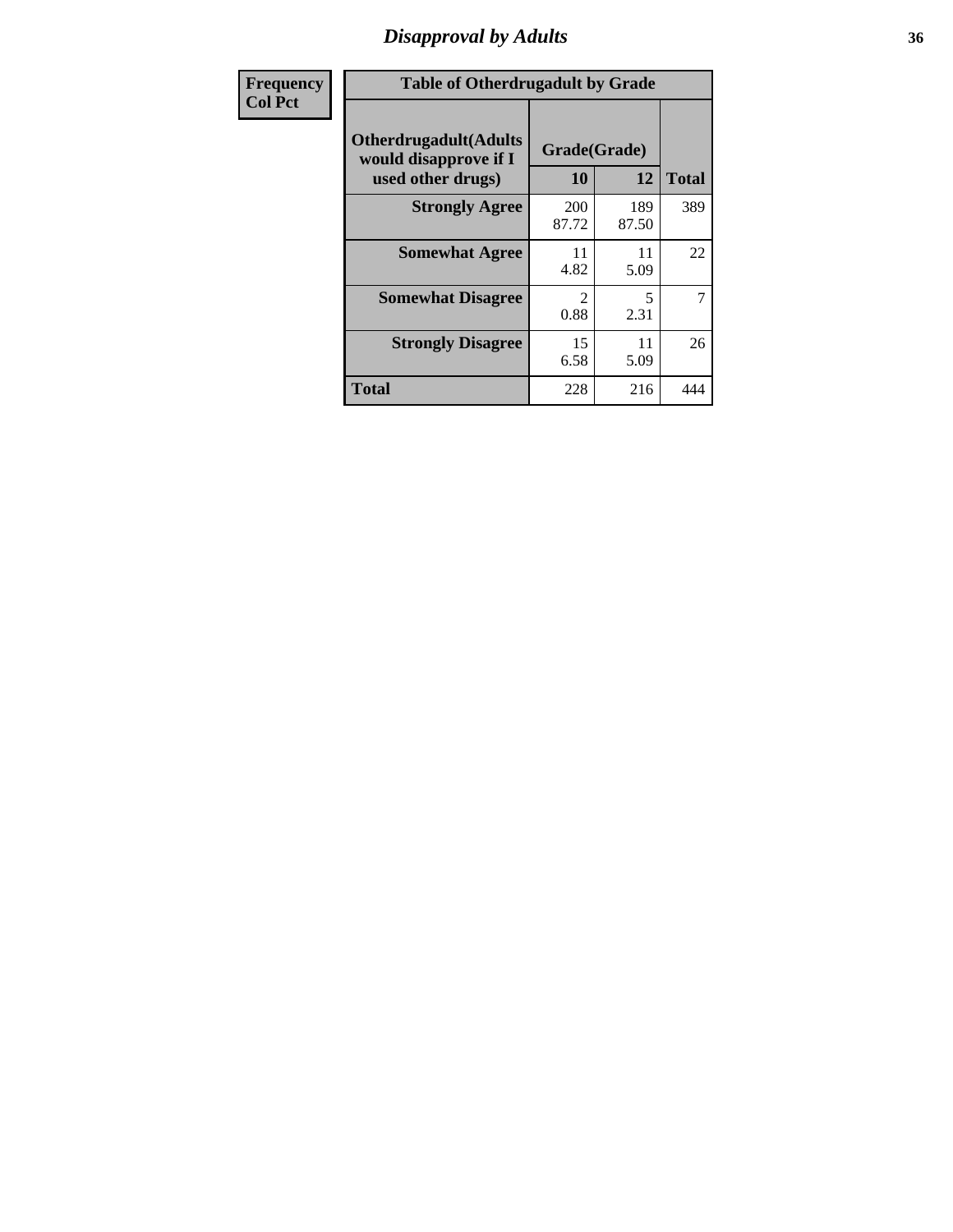# *Disapproval by Peers* **37**

| Frequency      | <b>Table of Alcoholpeer by Grade</b>                    |              |             |              |
|----------------|---------------------------------------------------------|--------------|-------------|--------------|
| <b>Col Pct</b> | Alcoholpeer(My<br>friends would<br>disapprove if I used | Grade(Grade) |             |              |
|                | alcohol)                                                | 10           | 12          | <b>Total</b> |
|                | <b>Strongly Agree</b>                                   | 42<br>18.42  | 40<br>18.52 | 82           |
|                | <b>Somewhat Agree</b>                                   | 76<br>33.33  | 46<br>21.30 | 122          |
|                | <b>Somewhat Disagree</b>                                | 48<br>21.05  | 62<br>28.70 | 110          |
|                | <b>Strongly Disagree</b>                                | 62<br>27.19  | 68<br>31.48 | 130          |
|                | Total                                                   | 228          | 216         | 444          |

| Frequency      | <b>Table of Tobaccopeer by Grade</b>                    |              |             |              |
|----------------|---------------------------------------------------------|--------------|-------------|--------------|
| <b>Col Pct</b> | Tobaccopeer(My<br>friends would<br>disapprove if I used | Grade(Grade) |             |              |
|                | tobacco)                                                | 10           | 12          | <b>Total</b> |
|                | <b>Strongly Agree</b>                                   | 63<br>27.63  | 51<br>23.61 | 114          |
|                | <b>Somewhat Agree</b>                                   | 69<br>30.26  | 51<br>23.61 | 120          |
|                | <b>Somewhat Disagree</b>                                | 47<br>20.61  | 50<br>23.15 | 97           |
|                | <b>Strongly Disagree</b>                                | 49<br>21.49  | 64<br>29.63 | 113          |
|                | Total                                                   | 228          | 216         | 444          |

| Frequency      | <b>Table of Marijuanapeer by Grade</b>                    |              |             |              |
|----------------|-----------------------------------------------------------|--------------|-------------|--------------|
| <b>Col Pct</b> | Marijuanapeer(My<br>friends would<br>disapprove if I used | Grade(Grade) |             |              |
|                | marijuana)                                                | 10           | 12          | <b>Total</b> |
|                | <b>Strongly Agree</b>                                     | 93<br>40.79  | 83<br>38.43 | 176          |
|                | <b>Somewhat Agree</b>                                     | 56<br>24.56  | 46<br>21.30 | 102          |
|                | <b>Somewhat Disagree</b>                                  | 25<br>10.96  | 38<br>17.59 | 63           |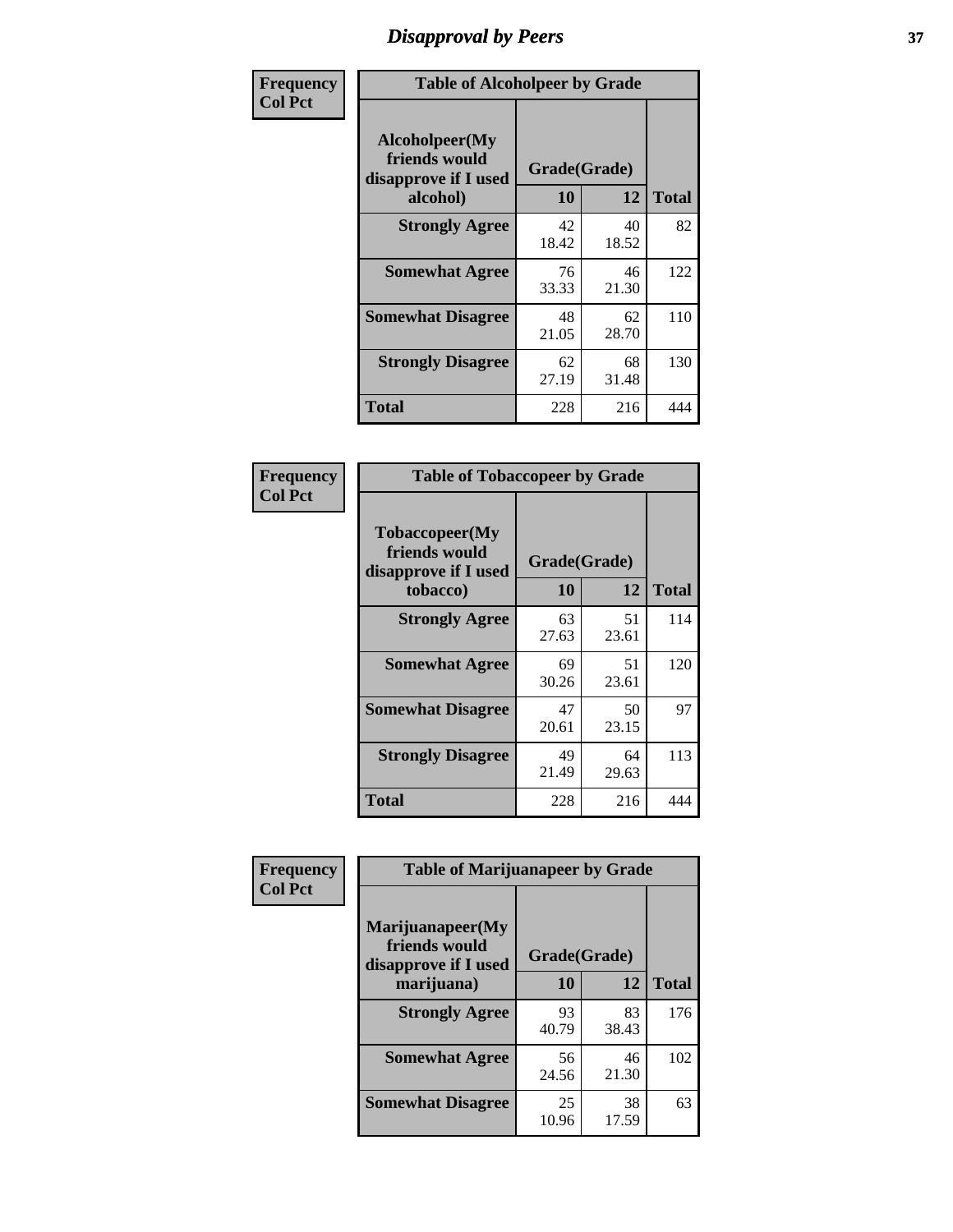# *Disapproval by Peers* **38**

| <b>Frequency</b> | <b>Table of Marijuanapeer by Grade</b>                                  |                    |             |              |
|------------------|-------------------------------------------------------------------------|--------------------|-------------|--------------|
| <b>Col Pct</b>   | Marijuanapeer(My<br>friends would<br>disapprove if I used<br>marijuana) | Grade(Grade)<br>10 | 12          | <b>Total</b> |
|                  | <b>Strongly Disagree</b>                                                | 54<br>23.68        | 49<br>22.69 | 103          |
|                  | <b>Total</b>                                                            | 228                | 216         |              |

| <b>Frequency</b> | <b>Table of Otherdrugpeer by Grade</b>                                    |                           |              |              |
|------------------|---------------------------------------------------------------------------|---------------------------|--------------|--------------|
| <b>Col Pct</b>   | Otherdrugpeer(My<br>friends would<br>disapprove if I used<br>other drugs) | Grade(Grade)<br><b>10</b> | 12           | <b>Total</b> |
|                  | <b>Strongly Agree</b>                                                     | 127<br>55.70              | 130<br>60.19 | 257          |
|                  | <b>Somewhat Agree</b>                                                     | 49<br>21.49               | 54<br>25.00  | 103          |
|                  | <b>Somewhat Disagree</b>                                                  | 20<br>8.77                | 10<br>4.63   | 30           |
|                  | <b>Strongly Disagree</b>                                                  | 32<br>14.04               | 22<br>10.19  | 54           |
|                  | <b>Total</b>                                                              | 228                       | 216          | 444          |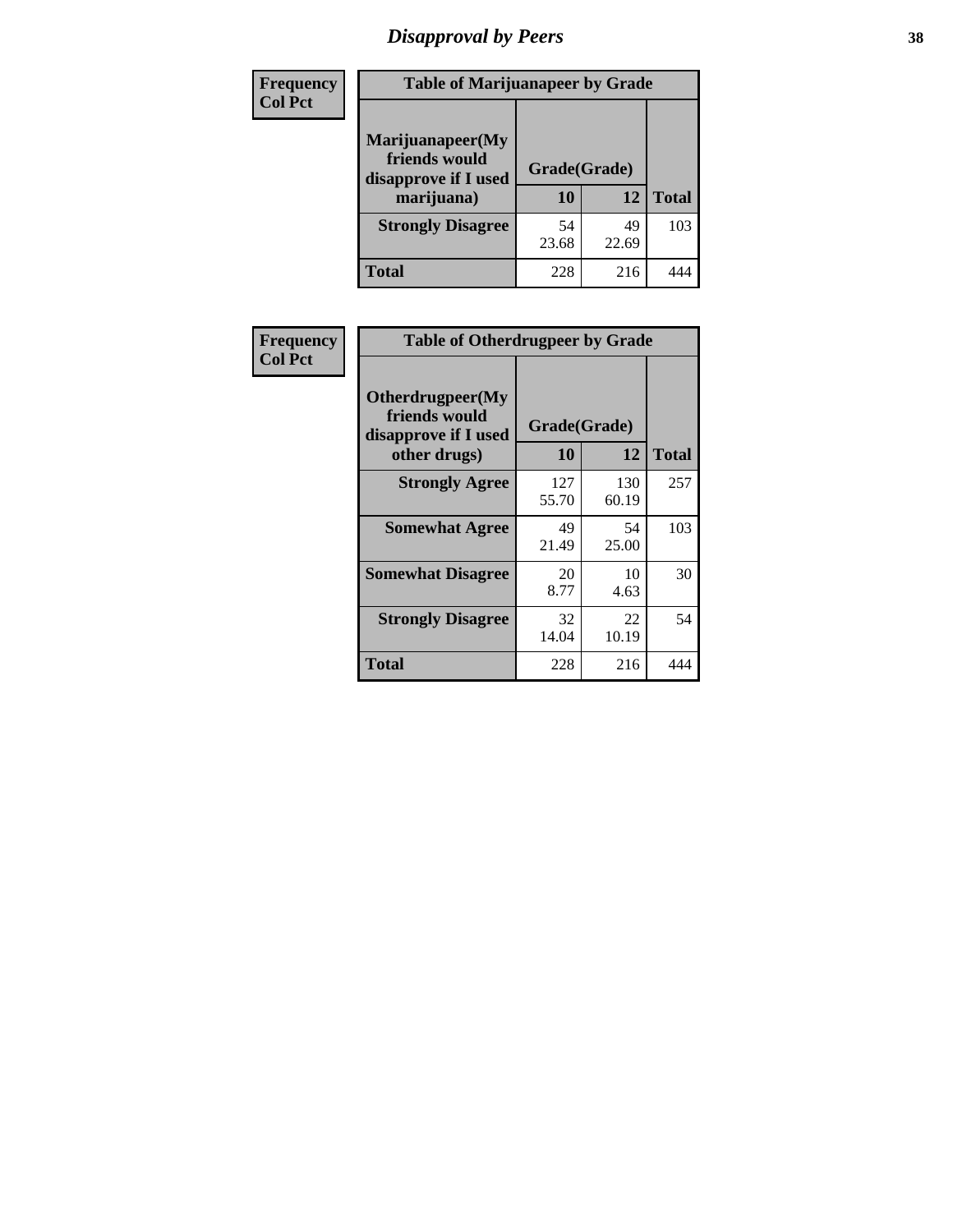| Frequency<br><b>Col Pct</b> | <b>Table of Alcohollocation1 by Grade</b> |              |              |              |
|-----------------------------|-------------------------------------------|--------------|--------------|--------------|
|                             | <b>Alcohollocation1(Places</b>            | Grade(Grade) |              |              |
|                             | <b>Friends Use Alcohol)</b>               | 10           | 12           | <b>Total</b> |
|                             |                                           | 144<br>63.16 | 155<br>71.76 | 299          |
|                             | Do Not Use                                | 84<br>36.84  | 61<br>28.24  | 145          |
|                             | <b>Total</b>                              | 228          | 216          | 444          |

| <b>Frequency</b> | <b>Table of Alcohollocation2 by Grade</b>                     |                    |              |              |
|------------------|---------------------------------------------------------------|--------------------|--------------|--------------|
| <b>Col Pct</b>   | <b>Alcohollocation2(Places</b><br><b>Friends Use Alcohol)</b> | Grade(Grade)<br>10 | 12           | <b>Total</b> |
|                  |                                                               | 123<br>53.95       | 104<br>48.15 | 227          |
|                  | Home                                                          | 105<br>46.05       | 112<br>51.85 | 217          |
|                  | <b>Total</b>                                                  | 228                | 216          |              |

| Frequency<br><b>Col Pct</b> | <b>Table of Alcohollocation 3 by Grade</b>                    |                    |              |              |
|-----------------------------|---------------------------------------------------------------|--------------------|--------------|--------------|
|                             | <b>Alcohollocation3(Places</b><br><b>Friends Use Alcohol)</b> | Grade(Grade)<br>10 | 12           | <b>Total</b> |
|                             |                                                               | 206<br>90.35       | 209<br>96.76 | 415          |
|                             | <b>School</b>                                                 | 22<br>9.65         | 3.24         | 29           |
|                             | <b>Total</b>                                                  | 228                | 216          |              |

| <b>Frequency</b> | <b>Table of Alcohollocation4 by Grade</b> |              |              |              |  |
|------------------|-------------------------------------------|--------------|--------------|--------------|--|
| <b>Col Pct</b>   | <b>Alcohollocation4(Places</b>            | Grade(Grade) |              |              |  |
|                  | <b>Friends Use Alcohol)</b>               | 10           | 12           | <b>Total</b> |  |
|                  |                                           | 199<br>87.28 | 189<br>87.50 | 388          |  |
|                  | Car                                       | 29<br>12.72  | 27<br>12.50  | 56           |  |
|                  | <b>Total</b>                              | 228          | 216          | 444          |  |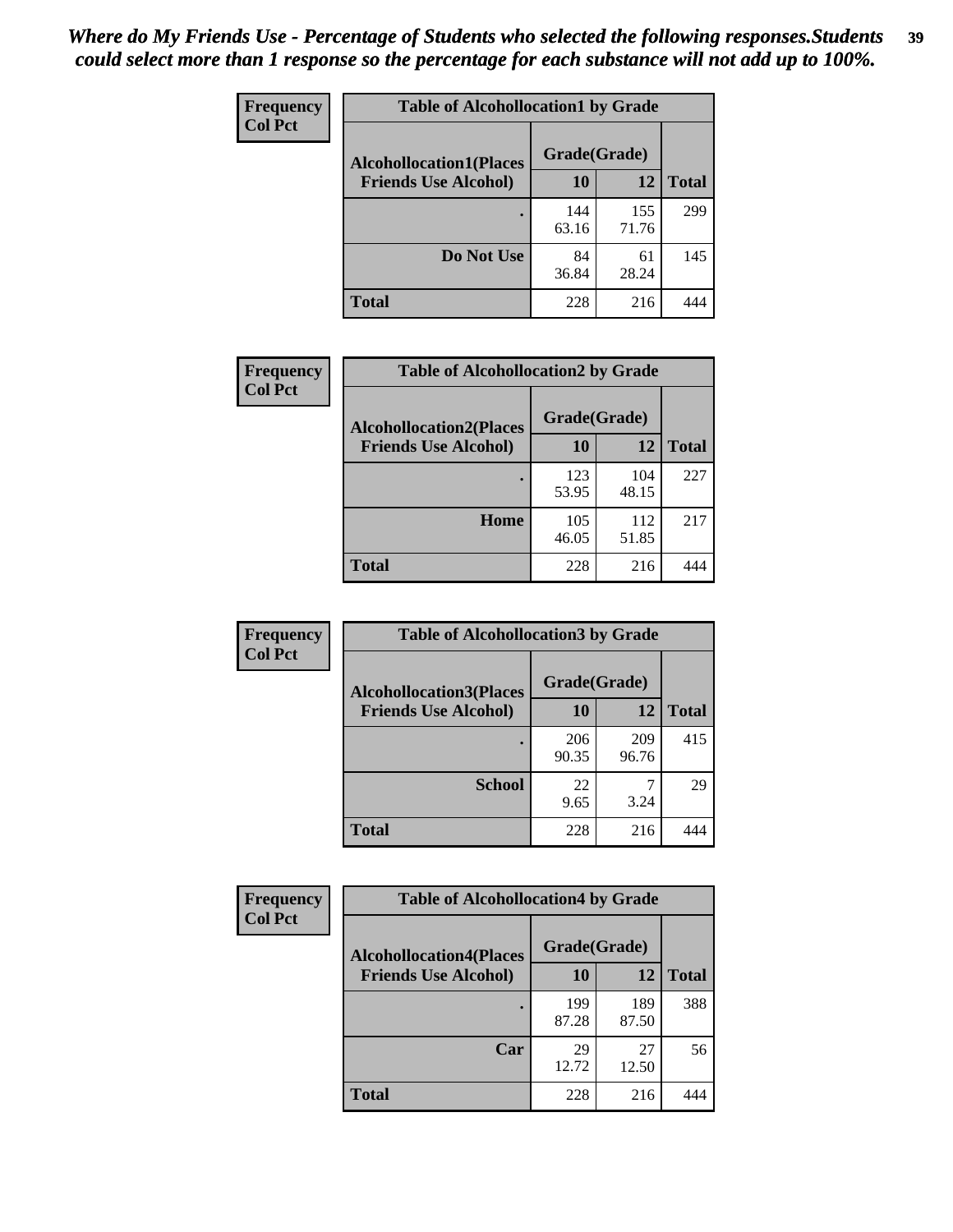| Frequency<br><b>Col Pct</b> | <b>Table of Alcohollocation5 by Grade</b><br>Grade(Grade)<br><b>Alcohollocation5(Places</b> |              |              |              |
|-----------------------------|---------------------------------------------------------------------------------------------|--------------|--------------|--------------|
|                             |                                                                                             |              |              |              |
|                             | <b>Friends Use Alcohol)</b>                                                                 | 10           | 12           | <b>Total</b> |
|                             |                                                                                             | 113<br>49.56 | 87<br>40.28  | 200          |
|                             | <b>Friend's House</b>                                                                       | 115<br>50.44 | 129<br>59.72 | 244          |
|                             | <b>Total</b>                                                                                | 228          | 216          | 444          |

| <b>Frequency</b> | <b>Table of Alcohollocation6 by Grade</b> |              |              |              |
|------------------|-------------------------------------------|--------------|--------------|--------------|
| <b>Col Pct</b>   | <b>Alcohollocation6(Places</b>            | Grade(Grade) |              |              |
|                  | <b>Friends Use Alcohol)</b>               | 10           | 12           | <b>Total</b> |
|                  |                                           | 164<br>71.93 | 142<br>65.74 | 306          |
|                  | <b>Other</b>                              | 64<br>28.07  | 74<br>34.26  | 138          |
|                  | <b>Total</b>                              | 228          | 216          |              |

| Frequency<br><b>Col Pct</b> | <b>Table of Tobaccolocation1 by Grade</b> |              |              |              |
|-----------------------------|-------------------------------------------|--------------|--------------|--------------|
|                             | <b>Tobaccolocation1(Places</b>            | Grade(Grade) |              |              |
|                             | <b>Friends Use Tobacco)</b>               | 10           | <b>12</b>    | <b>Total</b> |
|                             |                                           | 138<br>60.53 | 154<br>71.30 | 292          |
|                             | Do Not Use                                | 90<br>39.47  | 62<br>28.70  | 152          |
|                             | <b>Total</b>                              | 228          | 216          |              |

| <b>Frequency</b> | <b>Table of Tobaccolocation2 by Grade</b> |              |              |              |  |
|------------------|-------------------------------------------|--------------|--------------|--------------|--|
| <b>Col Pct</b>   | <b>Tobaccolocation2(Places</b>            | Grade(Grade) |              |              |  |
|                  | <b>Friends Use Tobacco)</b>               | 10           | 12           | <b>Total</b> |  |
|                  |                                           | 118<br>51.75 | 86<br>39.81  | 204          |  |
|                  | Home                                      | 110<br>48.25 | 130<br>60.19 | 240          |  |
|                  | <b>Total</b>                              | 228          | 216          |              |  |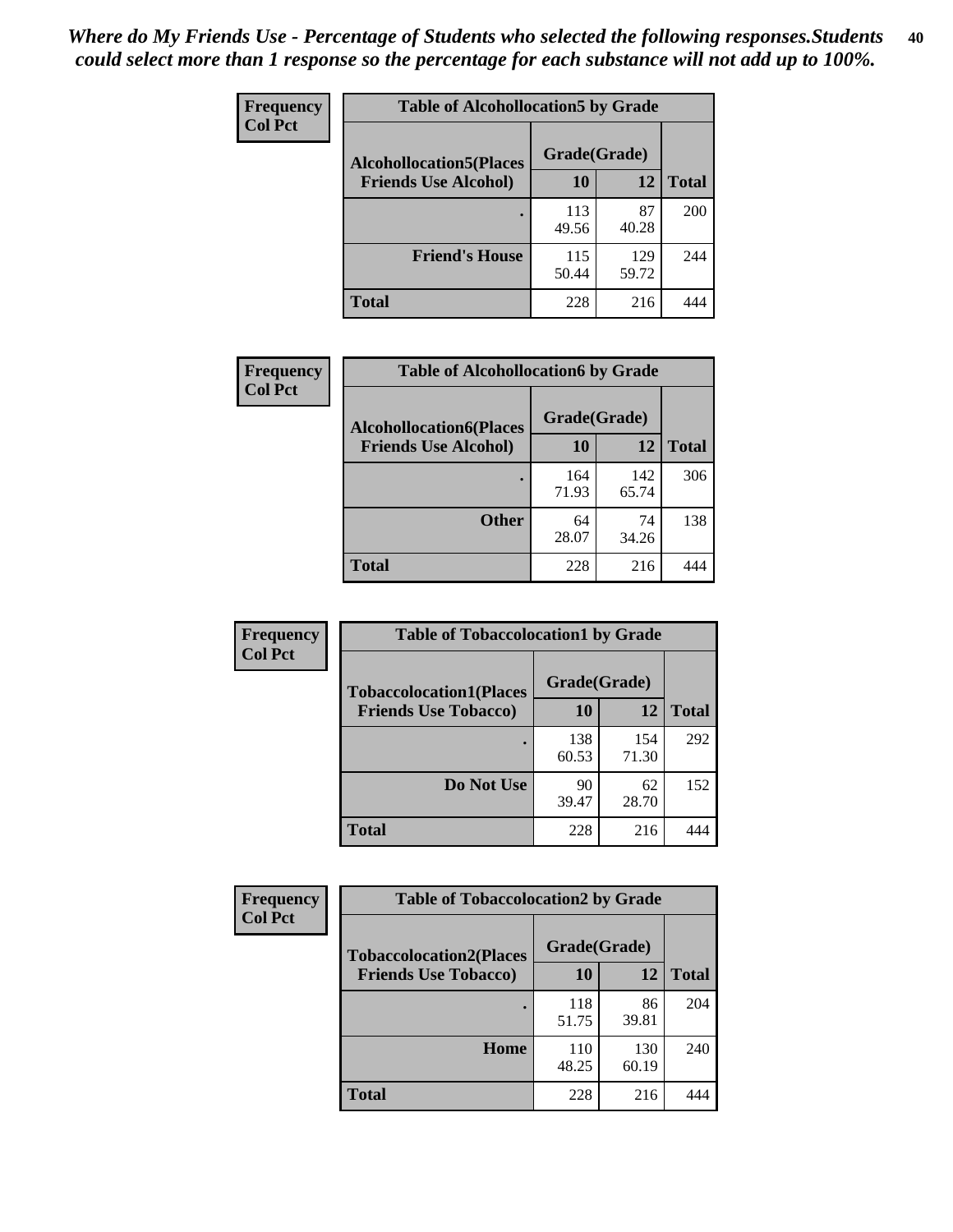| Frequency      | <b>Table of Tobaccolocation 3 by Grade</b> |              |              |              |  |
|----------------|--------------------------------------------|--------------|--------------|--------------|--|
| <b>Col Pct</b> | <b>Tobaccolocation3(Places</b>             |              | Grade(Grade) |              |  |
|                | <b>Friends Use Tobacco)</b>                | 10           | 12           | <b>Total</b> |  |
|                |                                            | 151<br>66.23 | 148<br>68.52 | 299          |  |
|                | <b>School</b>                              | 77<br>33.77  | 68<br>31.48  | 145          |  |
|                | <b>Total</b>                               | 228          | 216          |              |  |

| Frequency      | <b>Table of Tobaccolocation4 by Grade</b> |              |              |              |
|----------------|-------------------------------------------|--------------|--------------|--------------|
| <b>Col Pct</b> | <b>Tobaccolocation4(Places</b>            | Grade(Grade) |              |              |
|                | <b>Friends Use Tobacco)</b>               | 10           | 12           | <b>Total</b> |
|                |                                           | 150<br>65.79 | 104<br>48.15 | 254          |
|                | Car                                       | 78<br>34.21  | 112<br>51.85 | 190          |
|                | <b>Total</b>                              | 228          | 216          |              |

| Frequency      | <b>Table of Tobaccolocation5 by Grade</b> |              |              |              |
|----------------|-------------------------------------------|--------------|--------------|--------------|
| <b>Col Pct</b> | <b>Tobaccolocation5(Places</b>            | Grade(Grade) |              |              |
|                | <b>Friends Use Tobacco)</b>               | 10           | 12           | <b>Total</b> |
|                |                                           | 127<br>55.70 | 102<br>47.22 | 229          |
|                | <b>Friend's House</b>                     | 101<br>44.30 | 114<br>52.78 | 215          |
|                | <b>Total</b>                              | 228          | 216          |              |

| <b>Frequency</b> | <b>Table of Tobaccolocation6 by Grade</b> |              |              |              |  |
|------------------|-------------------------------------------|--------------|--------------|--------------|--|
| <b>Col Pct</b>   | <b>Tobaccolocation6(Places</b>            | Grade(Grade) |              |              |  |
|                  | <b>Friends Use Tobacco)</b>               | 10           | 12           | <b>Total</b> |  |
|                  |                                           | 144<br>63.16 | 124<br>57.41 | 268          |  |
|                  | <b>Other</b>                              | 84<br>36.84  | 92<br>42.59  | 176          |  |
|                  | <b>Total</b>                              | 228          | 216          | 444          |  |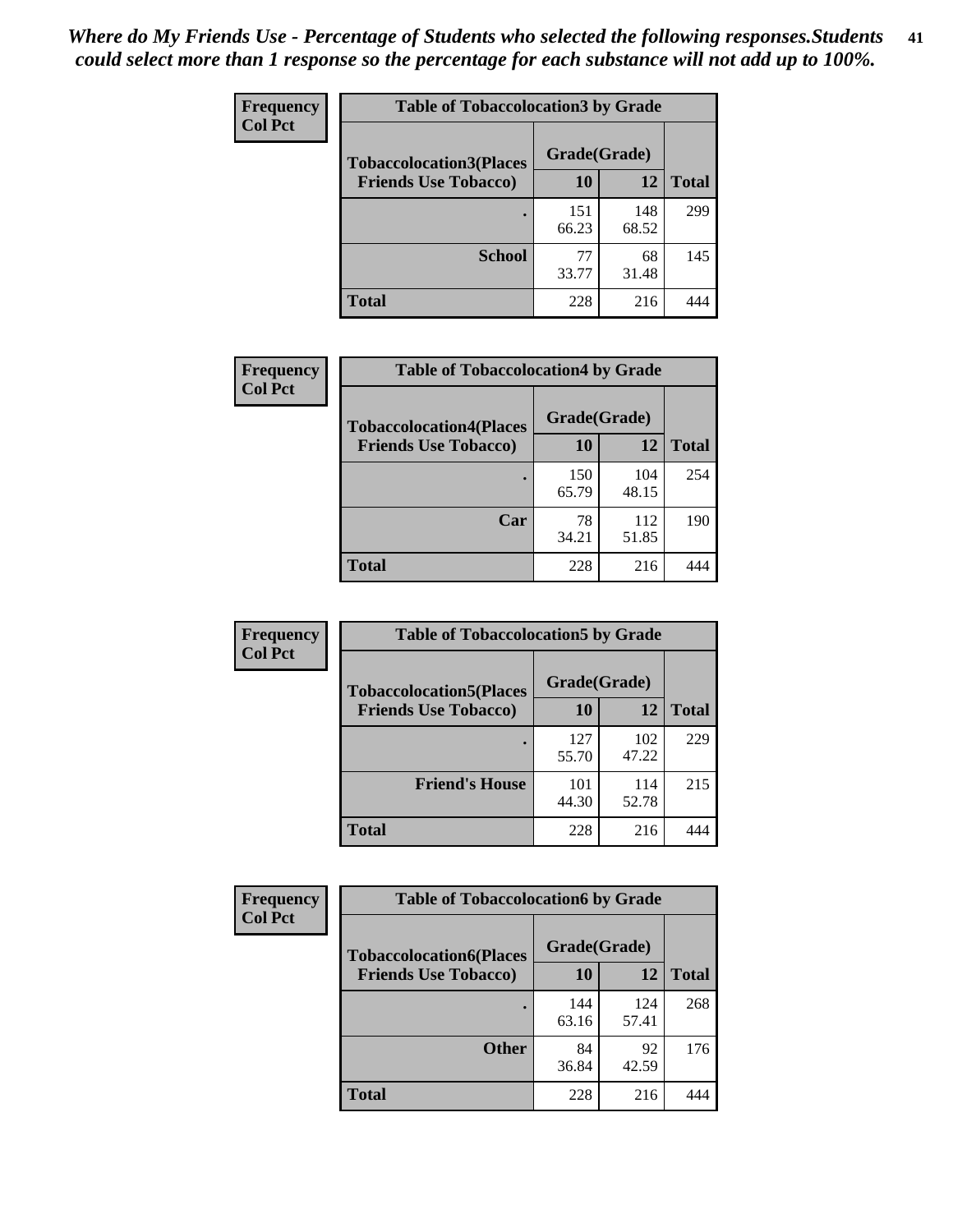| <b>Frequency</b><br><b>Col Pct</b> | <b>Table of Marijuanalocation1 by Grade</b> |              |              |              |
|------------------------------------|---------------------------------------------|--------------|--------------|--------------|
|                                    | <b>Marijuanalocation1(Places</b>            | Grade(Grade) |              |              |
|                                    | <b>Friends Use Marijuana</b> )              | <b>10</b>    | 12           | <b>Total</b> |
|                                    |                                             | 92<br>40.35  | 106<br>49.07 | 198          |
|                                    | Do Not Use                                  | 136<br>59.65 | 110<br>50.93 | 246          |
|                                    | <b>Total</b>                                | 228          | 216          |              |

| <b>Frequency</b> | <b>Table of Marijuanalocation2 by Grade</b>                        |                    |              |              |
|------------------|--------------------------------------------------------------------|--------------------|--------------|--------------|
| <b>Col Pct</b>   | <b>Marijuanalocation2(Places</b><br><b>Friends Use Marijuana</b> ) | Grade(Grade)<br>10 | 12           | <b>Total</b> |
|                  |                                                                    | 171<br>75.00       | 133<br>61.57 | 304          |
|                  | Home                                                               | 57<br>25.00        | 83<br>38.43  | 140          |
|                  | <b>Total</b>                                                       | 228                | 216          |              |

| <b>Frequency</b> | <b>Table of Marijuanalocation3 by Grade</b> |              |              |              |
|------------------|---------------------------------------------|--------------|--------------|--------------|
| <b>Col Pct</b>   | <b>Marijuanalocation3</b> (Places           | Grade(Grade) |              |              |
|                  | <b>Friends Use Marijuana</b> )              | 10           | 12           | <b>Total</b> |
|                  |                                             | 211<br>92.54 | 202<br>93.52 | 413          |
|                  | <b>School</b>                               | 17<br>7.46   | 14<br>6.48   | 31           |
|                  | <b>Total</b>                                | 228          | 216          |              |

| <b>Frequency</b> | <b>Table of Marijuanalocation4 by Grade</b> |              |              |              |  |
|------------------|---------------------------------------------|--------------|--------------|--------------|--|
| <b>Col Pct</b>   | <b>Marijuanalocation4(Places</b>            | Grade(Grade) |              |              |  |
|                  | <b>Friends Use Marijuana</b> )              | <b>10</b>    | 12           | <b>Total</b> |  |
|                  |                                             | 196<br>85.96 | 169<br>78.24 | 365          |  |
|                  | Car                                         | 32<br>14.04  | 47<br>21.76  | 79           |  |
|                  | <b>Total</b>                                | 228          | 216          |              |  |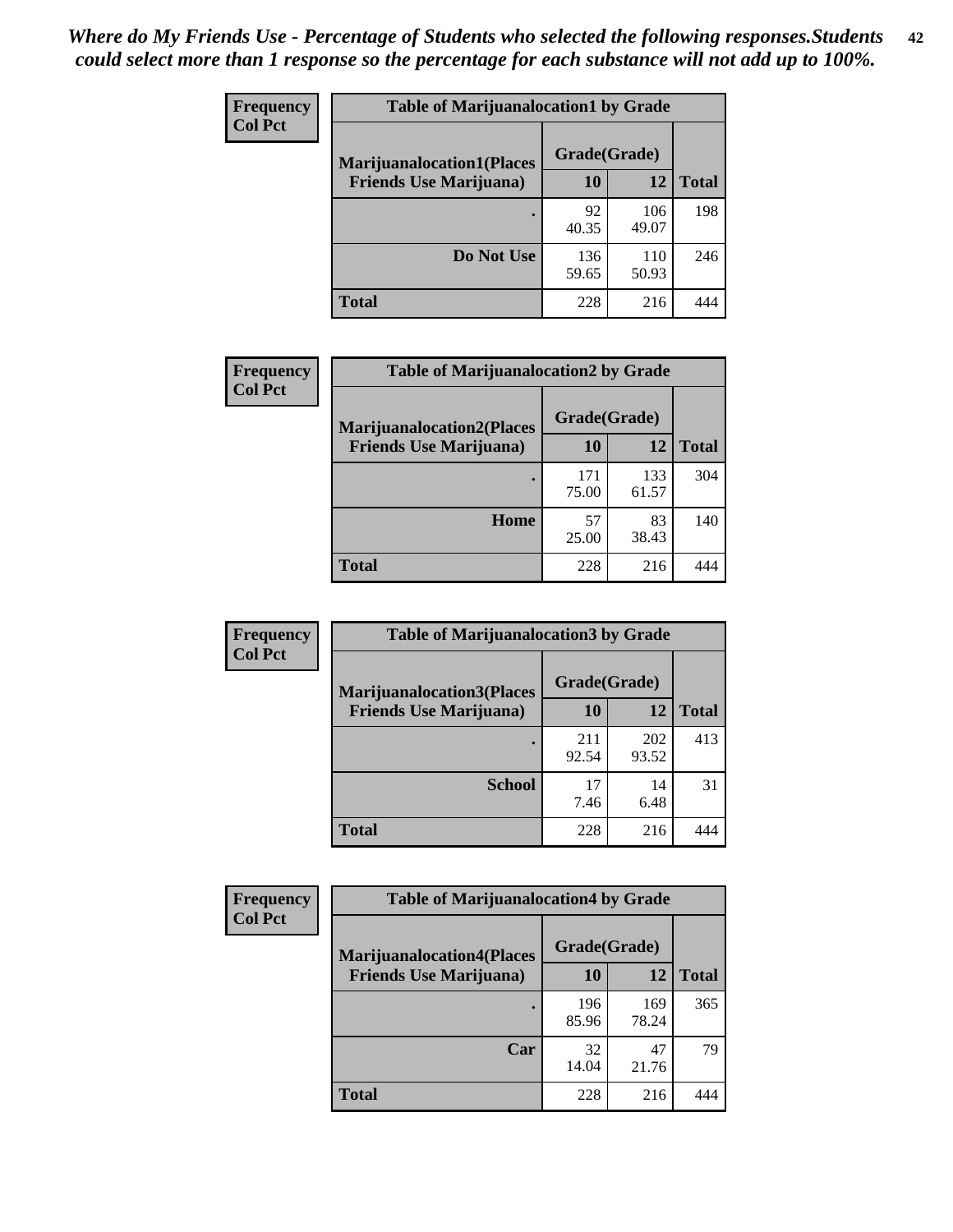| <b>Frequency</b> | <b>Table of Marijuanalocation5 by Grade</b> |              |              |              |
|------------------|---------------------------------------------|--------------|--------------|--------------|
| <b>Col Pct</b>   | <b>Marijuanalocation5</b> (Places           | Grade(Grade) |              |              |
|                  | <b>Friends Use Marijuana</b> )              | 10           | 12           | <b>Total</b> |
|                  |                                             | 163<br>71.49 | 133<br>61.57 | 296          |
|                  | <b>Friend's House</b>                       | 65<br>28.51  | 83<br>38.43  | 148          |
|                  | <b>Total</b>                                | 228          | 216          |              |

| <b>Frequency</b> | <b>Table of Marijuanalocation6 by Grade</b>                        |                    |              |              |
|------------------|--------------------------------------------------------------------|--------------------|--------------|--------------|
| <b>Col Pct</b>   | <b>Marijuanalocation6(Places</b><br><b>Friends Use Marijuana</b> ) | Grade(Grade)<br>10 | 12           | <b>Total</b> |
|                  |                                                                    | 175<br>76.75       | 152<br>70.37 | 327          |
|                  | <b>Other</b>                                                       | 53<br>23.25        | 64<br>29.63  | 117          |
|                  | <b>Total</b>                                                       | 228                | 216          |              |

| <b>Frequency</b> | <b>Table of Otherdruglocation1 by Grade</b>                          |              |              |              |
|------------------|----------------------------------------------------------------------|--------------|--------------|--------------|
| <b>Col Pct</b>   | <b>Otherdruglocation1(Places</b><br><b>Friends Use Other Illegal</b> | Grade(Grade) |              |              |
|                  | Drugs)                                                               | 10           | 12           | <b>Total</b> |
|                  |                                                                      | 52<br>22.81  | 51<br>23.61  | 103          |
|                  | Do Not Use                                                           | 176<br>77.19 | 165<br>76.39 | 341          |
|                  | <b>Total</b>                                                         | 228          | 216          |              |

| <b>Frequency</b> | <b>Table of Otherdruglocation2 by Grade</b>                           |              |              |              |
|------------------|-----------------------------------------------------------------------|--------------|--------------|--------------|
| <b>Col Pct</b>   | <b>Otherdruglocation2(Places)</b><br><b>Friends Use Other Illegal</b> | Grade(Grade) |              |              |
|                  | Drugs)                                                                | 10           | 12           | <b>Total</b> |
|                  |                                                                       | 190<br>83.33 | 179<br>82.87 | 369          |
|                  | Home                                                                  | 38<br>16.67  | 37<br>17.13  | 75           |
|                  | Total                                                                 | 228          | 216          | 444          |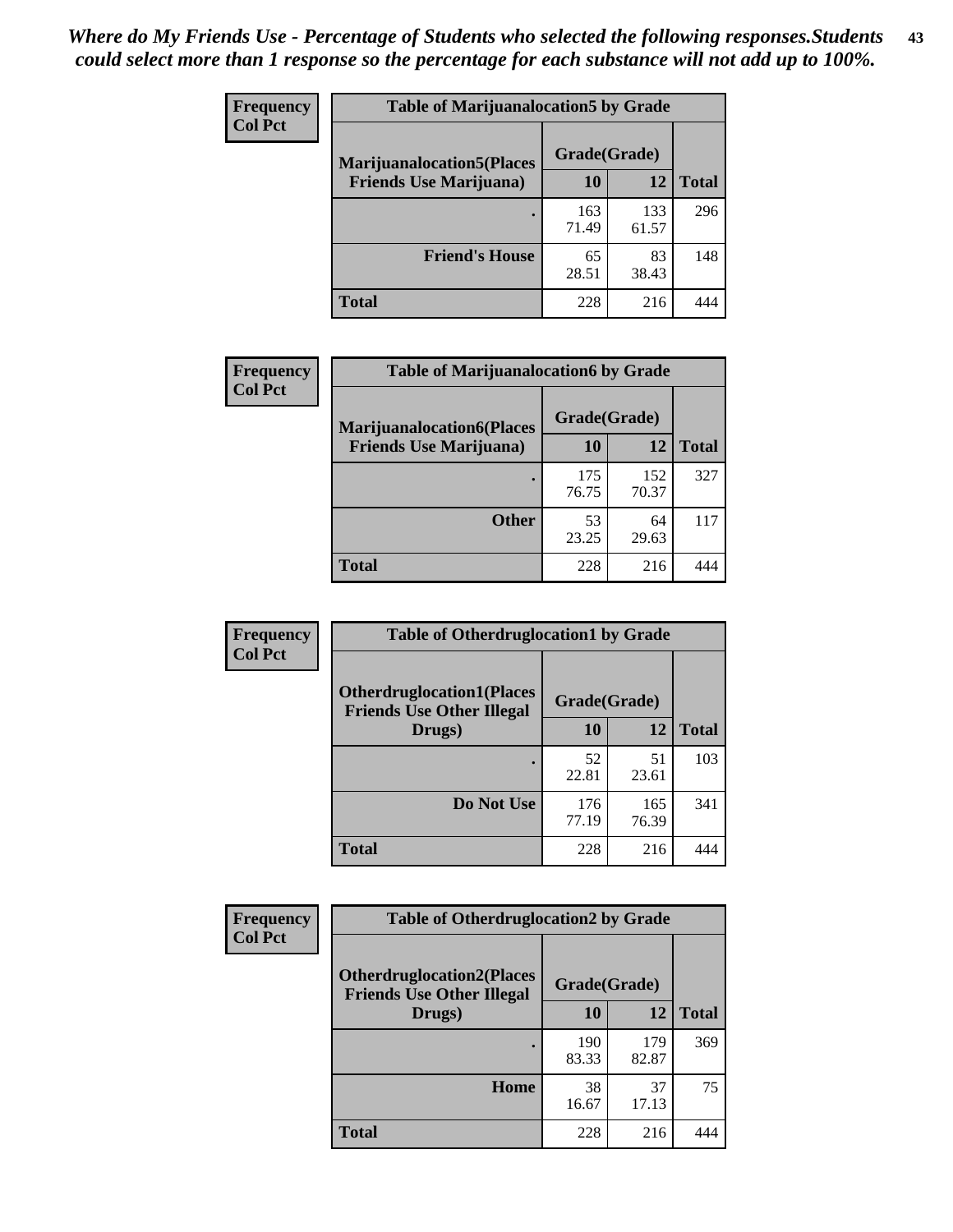| <b>Frequency</b> | <b>Table of Otherdruglocation 3 by Grade</b>                          |              |              |              |
|------------------|-----------------------------------------------------------------------|--------------|--------------|--------------|
| <b>Col Pct</b>   | <b>Otherdruglocation3(Places)</b><br><b>Friends Use Other Illegal</b> | Grade(Grade) |              |              |
|                  | Drugs)                                                                | 10           | 12           | <b>Total</b> |
|                  |                                                                       | 209<br>91.67 | 203<br>93.98 | 412          |
|                  | <b>School</b>                                                         | 19<br>8.33   | 13<br>6.02   | 32           |
|                  | <b>Total</b>                                                          | 228          | 216          |              |

| <b>Frequency</b> | <b>Table of Otherdruglocation4 by Grade</b>                          |              |              |              |
|------------------|----------------------------------------------------------------------|--------------|--------------|--------------|
| <b>Col Pct</b>   | <b>Otherdruglocation4(Places</b><br><b>Friends Use Other Illegal</b> | Grade(Grade) |              |              |
|                  | Drugs)                                                               | 10           | 12           | <b>Total</b> |
|                  |                                                                      | 213<br>93.42 | 191<br>88.43 | 404          |
|                  | Car                                                                  | 15<br>6.58   | 25<br>11.57  | 40           |
|                  | <b>Total</b>                                                         | 228          | 216          |              |

| Frequency      | <b>Table of Otherdruglocation5 by Grade</b>                          |              |              |              |
|----------------|----------------------------------------------------------------------|--------------|--------------|--------------|
| <b>Col Pct</b> | <b>Otherdruglocation5(Places</b><br><b>Friends Use Other Illegal</b> | Grade(Grade) |              |              |
|                | Drugs)                                                               | 10           | 12           | <b>Total</b> |
|                |                                                                      | 192<br>84.21 | 176<br>81.48 | 368          |
|                | <b>Friend's House</b>                                                | 36<br>15.79  | 40<br>18.52  | 76           |
|                | <b>Total</b>                                                         | 228          | 216          |              |

| Frequency      | <b>Table of Otherdruglocation6 by Grade</b>                           |              |              |              |
|----------------|-----------------------------------------------------------------------|--------------|--------------|--------------|
| <b>Col Pct</b> | <b>Otherdruglocation6(Places)</b><br><b>Friends Use Other Illegal</b> | Grade(Grade) |              |              |
|                | Drugs)                                                                | 10           | 12           | <b>Total</b> |
|                |                                                                       | 187<br>82.02 | 182<br>84.26 | 369          |
|                | <b>Other</b>                                                          | 41<br>17.98  | 34<br>15.74  | 75           |
|                | <b>Total</b>                                                          | 228          | 216          | 444          |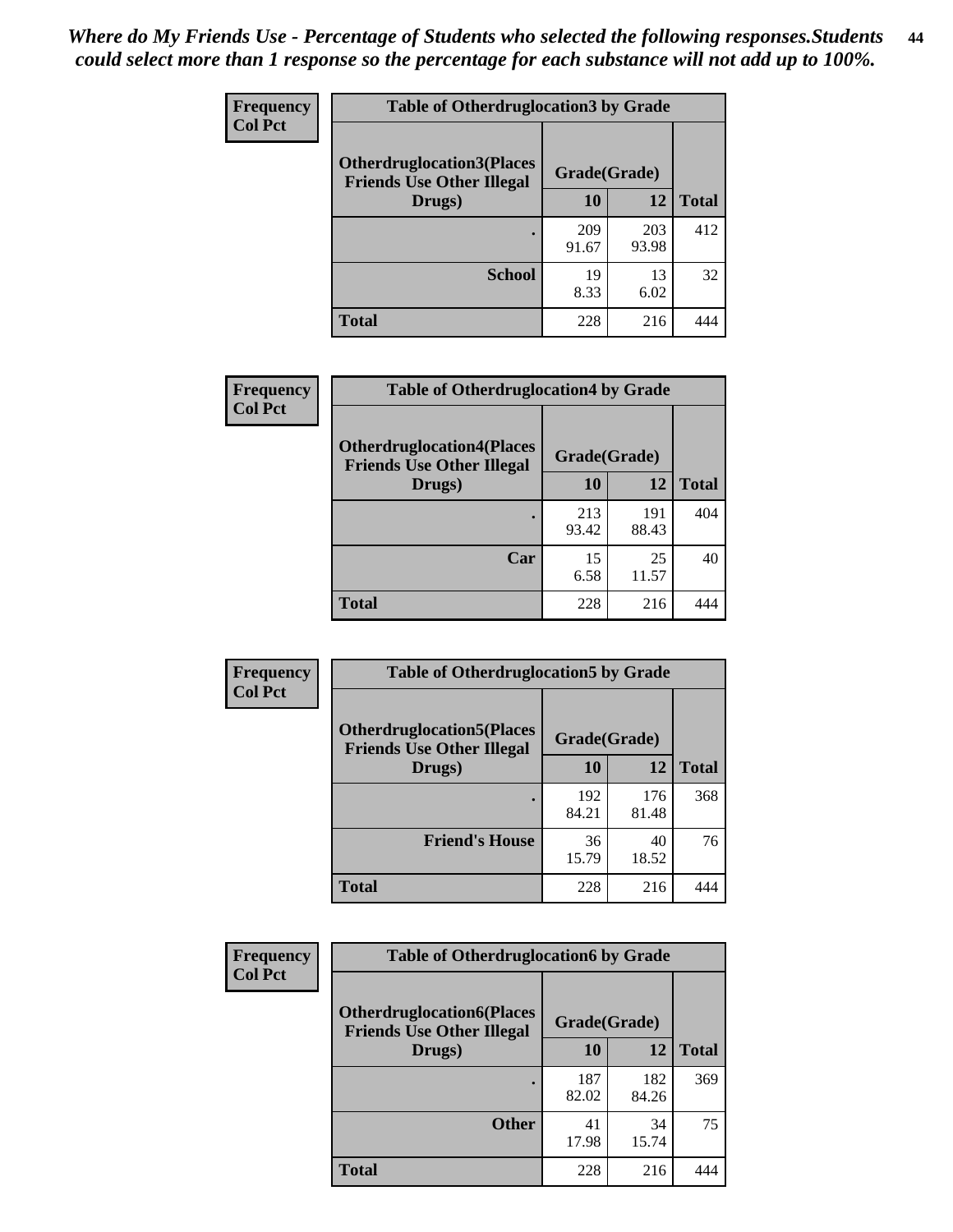| Frequency      | <b>Table of Alcoholtime1 by Grade</b>           |              |              |              |
|----------------|-------------------------------------------------|--------------|--------------|--------------|
| <b>Col Pct</b> | <b>Alcoholtime1(Times</b><br><b>Friends Use</b> | Grade(Grade) |              |              |
|                | Alcohol)                                        | 10           | 12           | <b>Total</b> |
|                |                                                 | 144<br>63.16 | 164<br>75.93 | 308          |
|                | Do Not Use                                      | 84<br>36.84  | 52<br>24.07  | 136          |
|                | <b>Total</b>                                    | 228          | 216          | 444          |

| Frequency      | <b>Table of Alcoholtime2 by Grade</b>           |              |              |              |
|----------------|-------------------------------------------------|--------------|--------------|--------------|
| <b>Col Pct</b> | <b>Alcoholtime2(Times</b><br><b>Friends Use</b> | Grade(Grade) |              |              |
|                | Alcohol)                                        | 10           | 12           | <b>Total</b> |
|                |                                                 | 218<br>95.61 | 205<br>94.91 | 423          |
|                | <b>On Way to School</b>                         | 10<br>4.39   | 11<br>5.09   | 21           |
|                | <b>Total</b>                                    | 228          | 216          |              |

| Frequency      | <b>Table of Alcoholtime3 by Grade</b>           |              |              |              |
|----------------|-------------------------------------------------|--------------|--------------|--------------|
| <b>Col Pct</b> | <b>Alcoholtime3(Times</b><br><b>Friends Use</b> | Grade(Grade) |              |              |
|                | Alcohol)                                        | 10           | 12           | <b>Total</b> |
|                |                                                 | 215<br>94.30 | 206<br>95.37 | 421          |
|                | <b>During School</b>                            | 13<br>5.70   | 10<br>4.63   | 23           |
|                | Total                                           | 228          | 216          |              |

| <b>Frequency</b><br><b>Col Pct</b> | <b>Table of Alcoholtime4 by Grade</b> |              |              |              |
|------------------------------------|---------------------------------------|--------------|--------------|--------------|
|                                    | <b>Alcoholtime4(Times</b>             | Grade(Grade) |              |              |
|                                    | <b>Friends Use Alcohol)</b>           | <b>10</b>    | 12           | <b>Total</b> |
|                                    |                                       | 211<br>92.54 | 203<br>93.98 | 414          |
|                                    | <b>On Way Home From School</b>        | 17<br>7.46   | 13<br>6.02   | 30           |
|                                    | <b>Total</b>                          | 228          | 216          |              |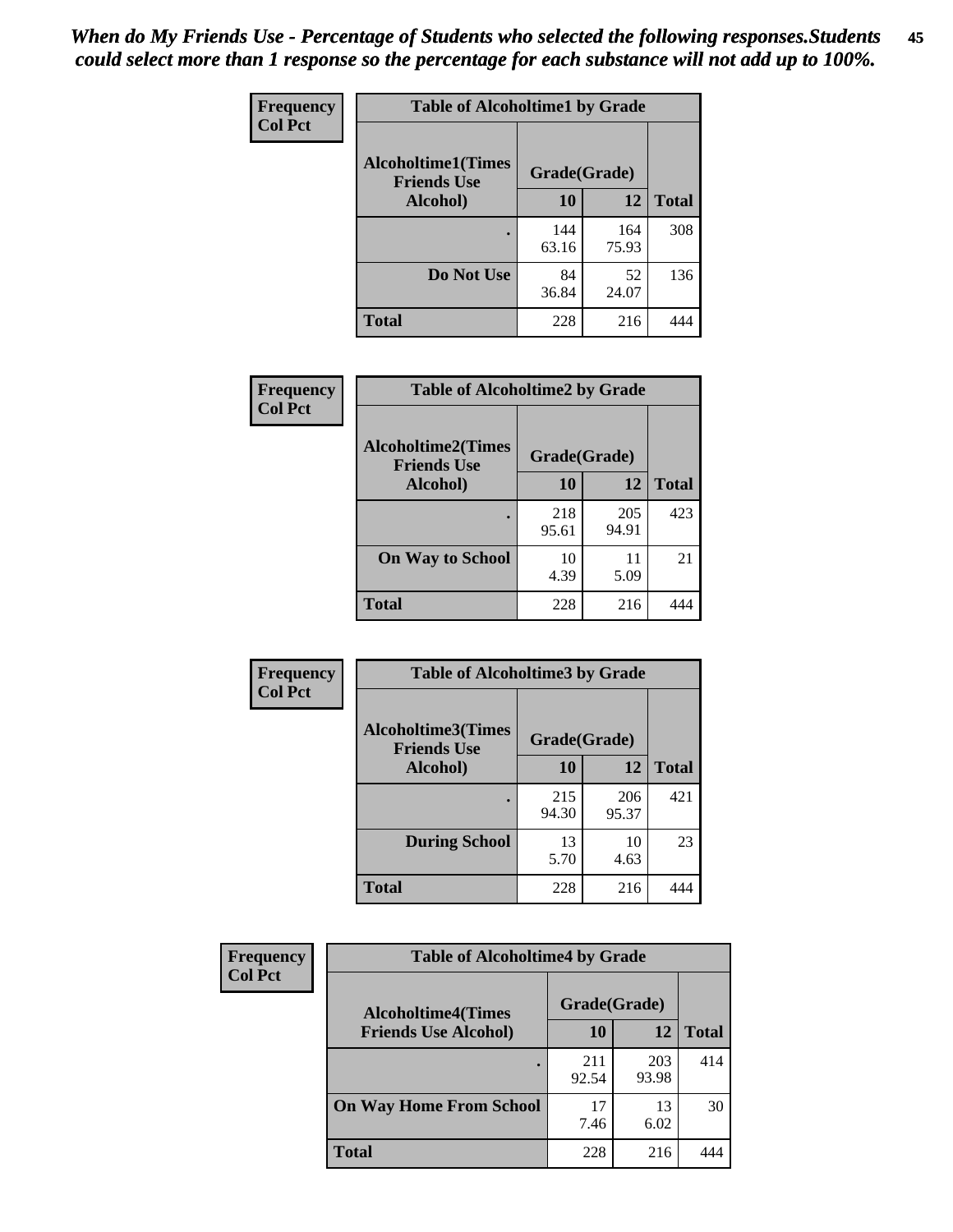*When do My Friends Use - Percentage of Students who selected the following responses.Students could select more than 1 response so the percentage for each substance will not add up to 100%.* **46**

| Frequency      | <b>Table of Alcoholtime5 by Grade</b>           |              |              |              |
|----------------|-------------------------------------------------|--------------|--------------|--------------|
| <b>Col Pct</b> | <b>Alcoholtime5(Times</b><br><b>Friends Use</b> | Grade(Grade) |              |              |
|                | Alcohol)                                        | 10           | 12           | <b>Total</b> |
|                |                                                 | 184<br>80.70 | 161<br>74.54 | 345          |
|                | Weeknights                                      | 44<br>19.30  | 55<br>25.46  | 99           |
|                | <b>Total</b>                                    | 228          | 216          | 444          |

| Frequency      | <b>Table of Alcoholtime6 by Grade</b>           |              |              |              |
|----------------|-------------------------------------------------|--------------|--------------|--------------|
| <b>Col Pct</b> | <b>Alcoholtime6(Times</b><br><b>Friends Use</b> | Grade(Grade) |              |              |
|                | Alcohol)                                        | 10           | 12           | <b>Total</b> |
|                | ٠                                               | 75<br>32.89  | 42<br>19.44  | 117          |
|                | Weekends                                        | 153<br>67.11 | 174<br>80.56 | 327          |
|                | <b>Total</b>                                    | 228          | 216          |              |

| Frequency      | <b>Table of Tobaccotime1 by Grade</b>           |              |              |              |
|----------------|-------------------------------------------------|--------------|--------------|--------------|
| <b>Col Pct</b> | <b>Tobaccotime1(Times</b><br><b>Friends Use</b> | Grade(Grade) |              |              |
|                | <b>Tobacco</b> )                                | 10           | 12           | <b>Total</b> |
|                | $\bullet$                                       | 128<br>56.14 | 155<br>71.76 | 283          |
|                | Do Not Use                                      | 100<br>43.86 | 61<br>28.24  | 161          |
|                | <b>Total</b>                                    | 228          | 216          | 444          |

| <b>Frequency</b> | <b>Table of Tobaccotime2 by Grade</b>           |              |              |              |
|------------------|-------------------------------------------------|--------------|--------------|--------------|
| <b>Col Pct</b>   | <b>Tobaccotime2(Times</b><br><b>Friends Use</b> | Grade(Grade) |              |              |
|                  | <b>Tobacco</b> )                                |              | 12           | <b>Total</b> |
|                  |                                                 | 148<br>64.91 | 110<br>50.93 | 258          |
|                  | <b>On Way to School</b>                         | 80<br>35.09  | 106<br>49.07 | 186          |
|                  | <b>Total</b>                                    | 228          | 216          | 444          |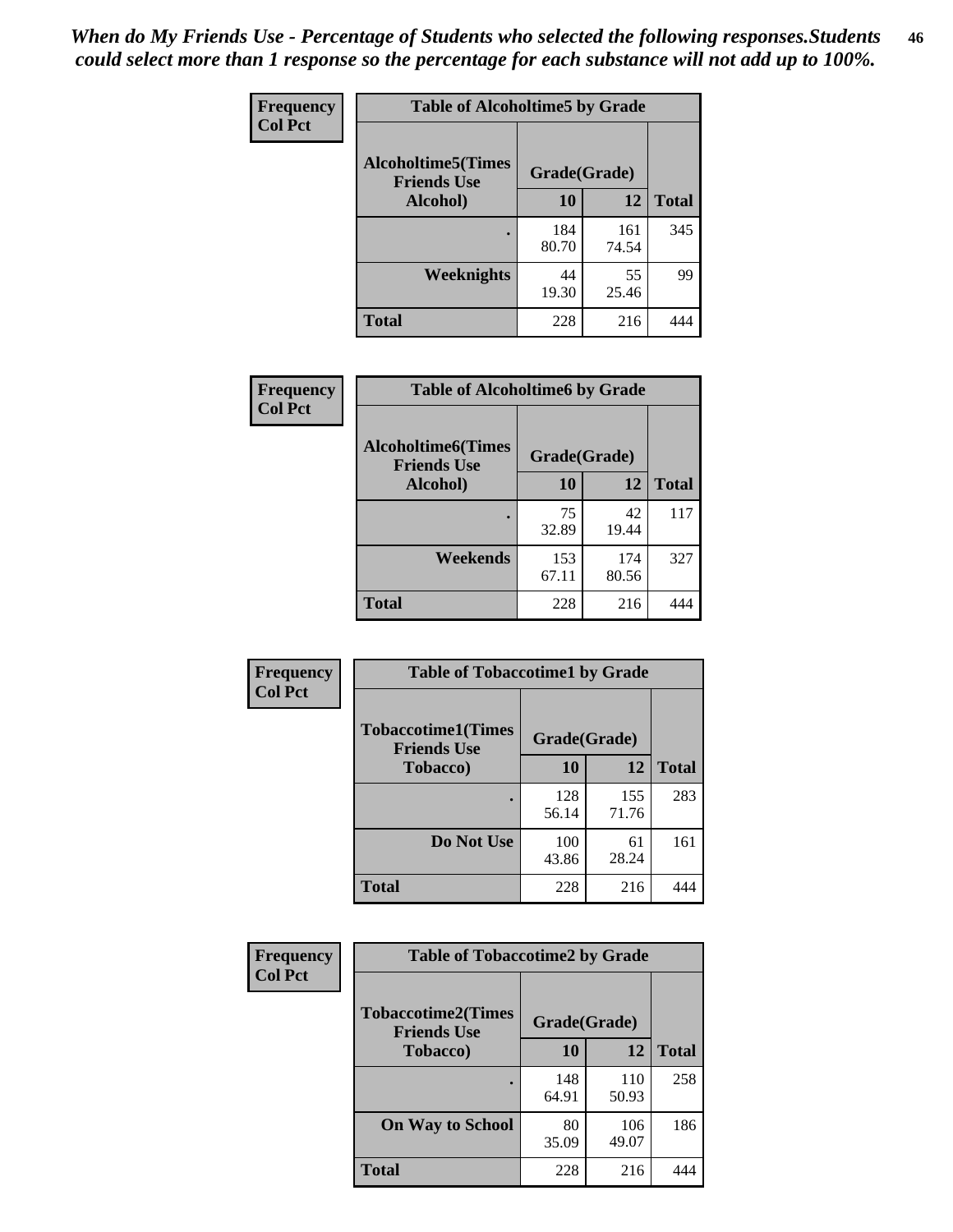*When do My Friends Use - Percentage of Students who selected the following responses.Students could select more than 1 response so the percentage for each substance will not add up to 100%.* **47**

| <b>Frequency</b> | <b>Table of Tobaccotime3 by Grade</b>           |              |              |              |  |
|------------------|-------------------------------------------------|--------------|--------------|--------------|--|
| <b>Col Pct</b>   | <b>Tobaccotime3(Times</b><br><b>Friends Use</b> | Grade(Grade) |              |              |  |
|                  | <b>Tobacco</b> )                                | 10           | 12           | <b>Total</b> |  |
|                  |                                                 | 163<br>71.49 | 142<br>65.74 | 305          |  |
|                  | <b>During School</b>                            | 65<br>28.51  | 74<br>34.26  | 139          |  |
|                  | <b>Total</b>                                    | 228          | 216          | 444          |  |

| Frequency<br><b>Col Pct</b> | <b>Table of Tobaccotime4 by Grade</b> |              |              |              |
|-----------------------------|---------------------------------------|--------------|--------------|--------------|
|                             | <b>Tobaccotime4(Times</b>             | Grade(Grade) |              |              |
|                             | <b>Friends Use Tobacco)</b>           | 10           | 12           | <b>Total</b> |
|                             |                                       | 211<br>92.54 | 203<br>93.98 | 414          |
|                             | <b>On Way Home From School</b>        | 17<br>7.46   | 13<br>6.02   | 30           |
|                             | <b>Total</b>                          | 228          | 216          | 447          |

| Frequency      | <b>Table of Tobaccotime5 by Grade</b>                           |              |              |              |
|----------------|-----------------------------------------------------------------|--------------|--------------|--------------|
| <b>Col Pct</b> | <b>Tobaccotime5(Times</b><br>Grade(Grade)<br><b>Friends Use</b> |              |              |              |
|                | <b>Tobacco</b> )                                                | 10           | 12           | <b>Total</b> |
|                |                                                                 | 115<br>50.44 | 80<br>37.04  | 195          |
|                | Weeknights                                                      | 113<br>49.56 | 136<br>62.96 | 249          |
|                | <b>Total</b>                                                    | 228          | 216          | 444          |

| Frequency<br><b>Col Pct</b> | <b>Table of Tobaccotime6 by Grade</b>           |              |              |              |  |
|-----------------------------|-------------------------------------------------|--------------|--------------|--------------|--|
|                             | <b>Tobaccotime6(Times</b><br><b>Friends Use</b> | Grade(Grade) |              |              |  |
|                             | <b>Tobacco</b> )                                | 10           | 12           | <b>Total</b> |  |
|                             |                                                 | 115<br>50.44 | 79<br>36.57  | 194          |  |
|                             | Weekends                                        | 113<br>49.56 | 137<br>63.43 | 250          |  |
|                             | <b>Total</b>                                    | 228          | 216          | 444          |  |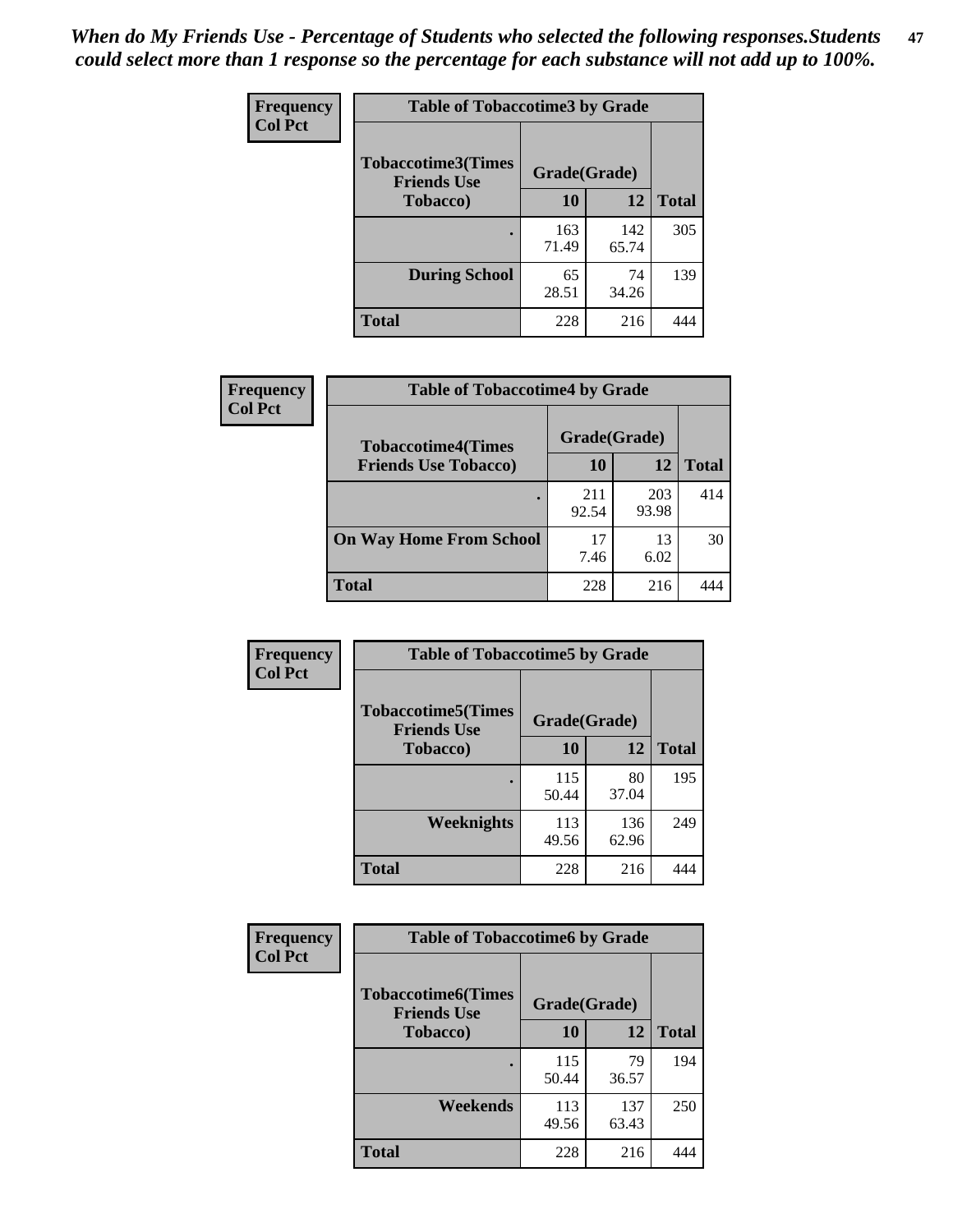| Frequency      | <b>Table of Marijuanatime1 by Grade</b><br><b>Marijuanatime1(Times</b><br>Grade(Grade)<br><b>Friends Use</b> |              |              |              |
|----------------|--------------------------------------------------------------------------------------------------------------|--------------|--------------|--------------|
| <b>Col Pct</b> |                                                                                                              |              |              |              |
|                | Marijuana)                                                                                                   | 10           | 12           | <b>Total</b> |
|                |                                                                                                              | 84<br>36.84  | 113<br>52.31 | 197          |
|                | Do Not Use                                                                                                   | 144<br>63.16 | 103<br>47.69 | 247          |
|                | <b>Total</b>                                                                                                 | 228          | 216          |              |

| <b>Frequency</b> | <b>Table of Marijuanatime2 by Grade</b>           |              |              |              |
|------------------|---------------------------------------------------|--------------|--------------|--------------|
| <b>Col Pct</b>   | <b>Marijuanatime2(Times</b><br><b>Friends Use</b> | Grade(Grade) |              |              |
|                  | Marijuana)                                        | 10           | 12           | <b>Total</b> |
|                  |                                                   | 203<br>89.04 | 189<br>87.50 | 392          |
|                  | <b>On Way to School</b>                           | 25<br>10.96  | 27<br>12.50  | 52           |
|                  | <b>Total</b>                                      | 228          | 216          |              |

| Frequency      | <b>Table of Marijuanatime3 by Grade</b>    |              |              |              |
|----------------|--------------------------------------------|--------------|--------------|--------------|
| <b>Col Pct</b> | Marijuanatime3(Times<br><b>Friends Use</b> | Grade(Grade) |              |              |
|                | Marijuana)                                 | 10           | 12           | <b>Total</b> |
|                |                                            | 218<br>95.61 | 207<br>95.83 | 425          |
|                | <b>During School</b>                       | 10<br>4.39   | Q<br>4.17    | 19           |
|                | <b>Total</b>                               | 228          | 216          | 444          |

| <b>Frequency</b> | <b>Table of Marijuanatime4 by Grade</b> |              |              |              |
|------------------|-----------------------------------------|--------------|--------------|--------------|
| <b>Col Pct</b>   | <b>Marijuanatime4(Times</b>             | Grade(Grade) |              |              |
|                  | <b>Friends Use Marijuana</b> )          | 10           | 12           | <b>Total</b> |
|                  |                                         | 201<br>88.16 | 175<br>81.02 | 376          |
|                  | <b>On Way Home From School</b>          | 27<br>11.84  | 41<br>18.98  | 68           |
|                  | <b>Total</b>                            | 228          | 216          |              |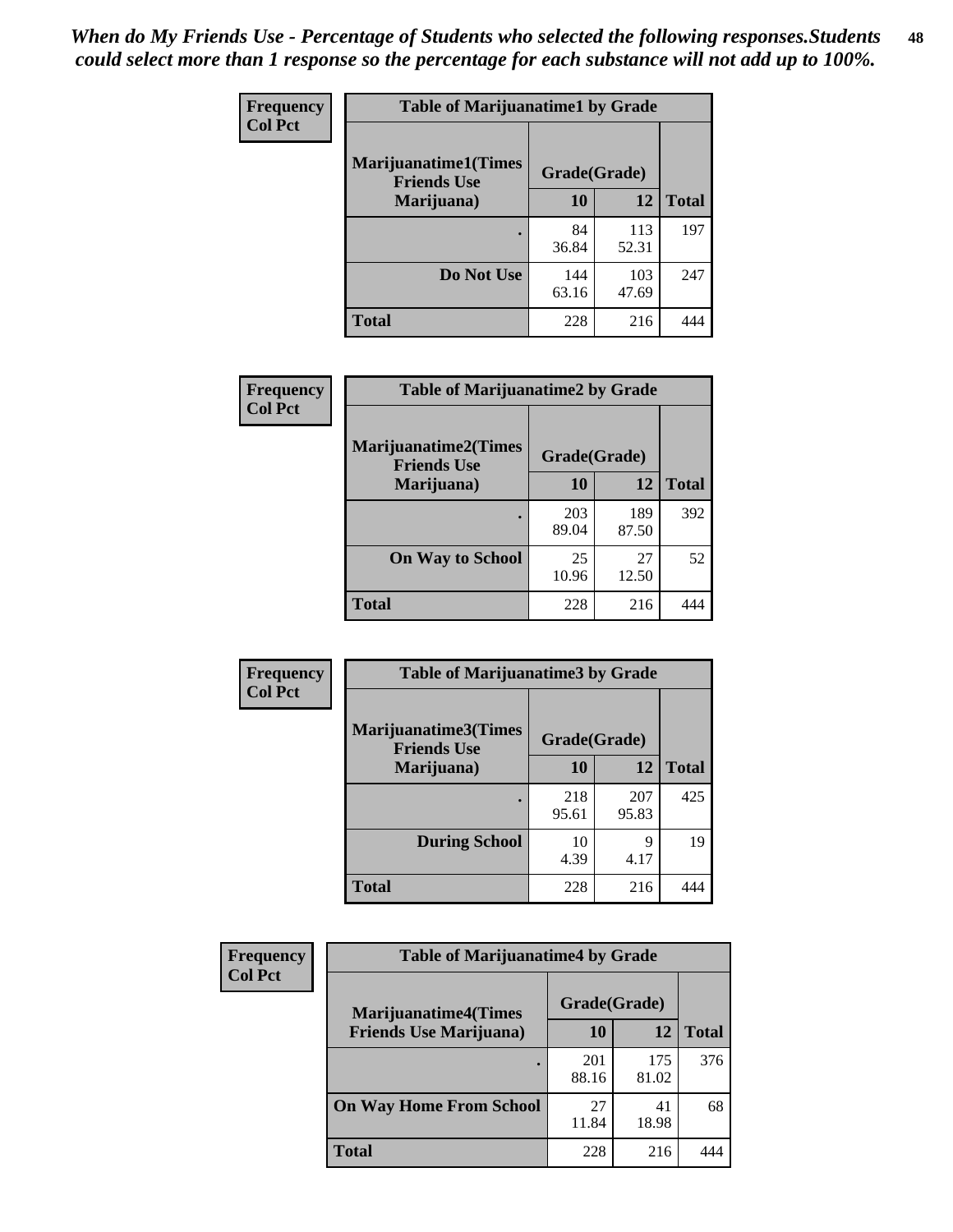| Frequency      | <b>Table of Marijuanatime5 by Grade</b>            |              |              |              |  |
|----------------|----------------------------------------------------|--------------|--------------|--------------|--|
| <b>Col Pct</b> | <b>Marijuanatime5</b> (Times<br><b>Friends Use</b> | Grade(Grade) |              |              |  |
|                | Marijuana)                                         | 10           | 12           | <b>Total</b> |  |
|                |                                                    | 172<br>75.44 | 140<br>64.81 | 312          |  |
|                | Weeknights                                         | 56<br>24.56  | 76<br>35.19  | 132          |  |
|                | <b>Total</b>                                       | 228          | 216          |              |  |

| Frequency      | <b>Table of Marijuanatime6 by Grade</b>            |              |              |              |
|----------------|----------------------------------------------------|--------------|--------------|--------------|
| <b>Col Pct</b> | <b>Marijuanatime6</b> (Times<br><b>Friends Use</b> | Grade(Grade) |              |              |
|                | Marijuana)                                         | 10           | 12           | <b>Total</b> |
|                |                                                    | 141<br>61.84 | 99<br>45.83  | 240          |
|                | Weekends                                           | 87<br>38.16  | 117<br>54.17 | 204          |
|                | <b>Total</b>                                       | 228          | 216          |              |

| Frequency      | <b>Table of Otherdrugtime1 by Grade</b>                 |              |              |              |  |
|----------------|---------------------------------------------------------|--------------|--------------|--------------|--|
| <b>Col Pct</b> | <b>Otherdrugtime1(Times</b><br><b>Friends Use Other</b> | Grade(Grade) |              |              |  |
|                | <b>Illegal Drugs)</b>                                   | 10           | 12           | <b>Total</b> |  |
|                |                                                         | 49<br>21.49  | 42<br>19.44  | 91           |  |
|                | Do Not Use                                              | 179<br>78.51 | 174<br>80.56 | 353          |  |
|                | <b>Total</b>                                            | 228          | 216          |              |  |

| Frequency      | <b>Table of Otherdrugtime2 by Grade</b>                 |              |              |              |  |  |  |
|----------------|---------------------------------------------------------|--------------|--------------|--------------|--|--|--|
| <b>Col Pct</b> | <b>Otherdrugtime2(Times</b><br><b>Friends Use Other</b> | Grade(Grade) |              |              |  |  |  |
|                | <b>Illegal Drugs</b> )                                  | 10           | 12           | <b>Total</b> |  |  |  |
|                |                                                         | 215<br>94.30 | 202<br>93.52 | 417          |  |  |  |
|                | <b>On Way to School</b>                                 | 13<br>5.70   | 14<br>6.48   | 27           |  |  |  |
|                | Total                                                   | 228          | 216          | 444          |  |  |  |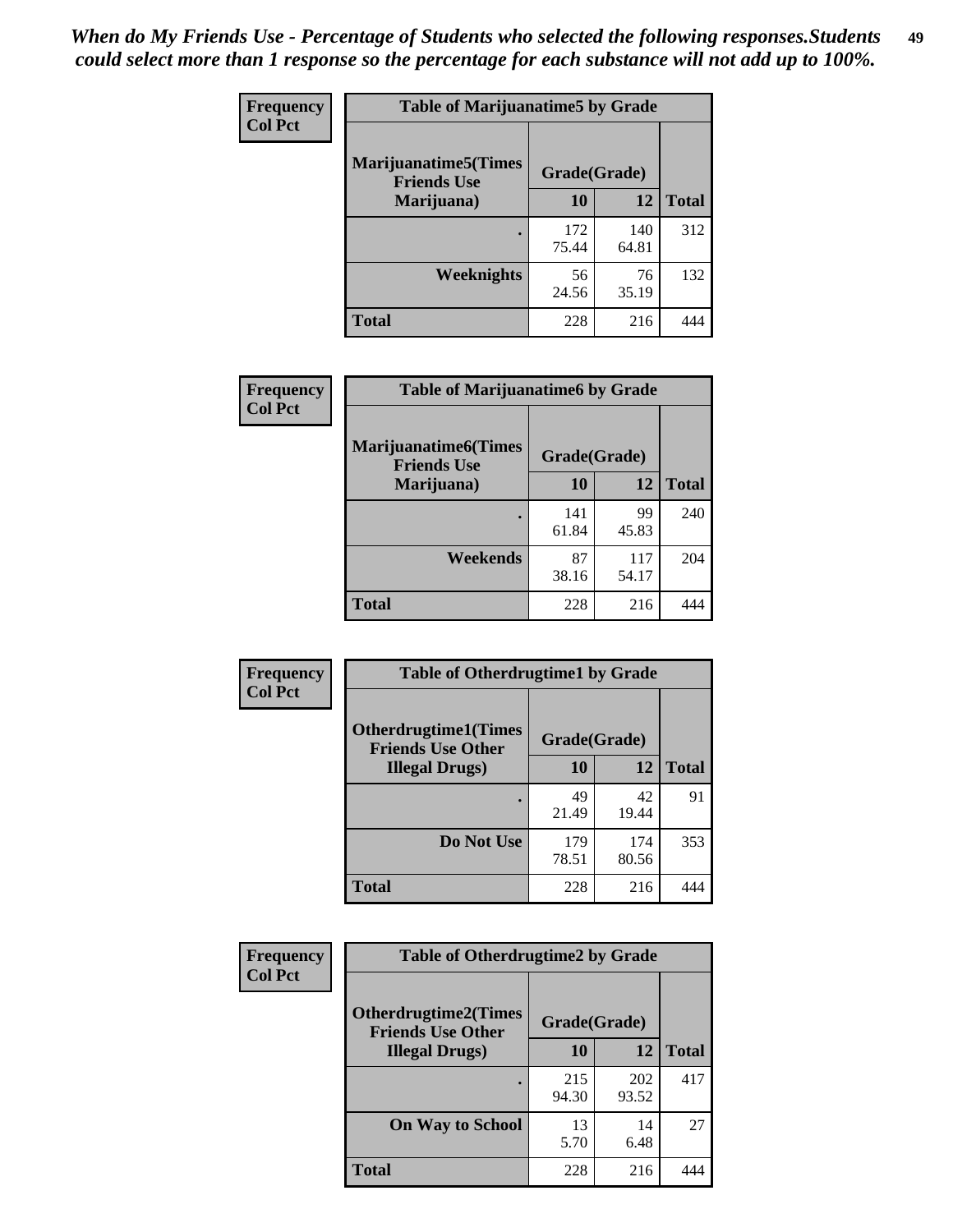| <b>Frequency</b> | <b>Table of Otherdrugtime3 by Grade</b>          |              |              |              |  |  |  |
|------------------|--------------------------------------------------|--------------|--------------|--------------|--|--|--|
| <b>Col Pct</b>   | Otherdrugtime3(Times<br><b>Friends Use Other</b> | Grade(Grade) |              |              |  |  |  |
|                  | <b>Illegal Drugs</b> )                           | 10           | 12           | <b>Total</b> |  |  |  |
|                  |                                                  | 215<br>94.30 | 200<br>92.59 | 415          |  |  |  |
|                  | <b>During School</b>                             | 13<br>5.70   | 16<br>7.41   | 29           |  |  |  |
|                  | Total                                            | 228          | 216          |              |  |  |  |

| Frequency      | <b>Table of Otherdrugtime4 by Grade</b>                         |              |              |              |  |  |  |
|----------------|-----------------------------------------------------------------|--------------|--------------|--------------|--|--|--|
| <b>Col Pct</b> | <b>Otherdrugtime4(Times</b><br><b>Friends Use Other Illegal</b> | Grade(Grade) |              |              |  |  |  |
|                | Drugs)                                                          | 10           | 12           | <b>Total</b> |  |  |  |
|                | $\bullet$                                                       | 214<br>93.86 | 199<br>92.13 | 413          |  |  |  |
|                | <b>On Way Home From School</b>                                  | 14<br>6.14   | 17<br>7.87   | 31           |  |  |  |
|                | <b>Total</b>                                                    | 228          | 216          |              |  |  |  |

| <b>Frequency</b> | <b>Table of Otherdrugtime5 by Grade</b>                  |              |              |              |  |  |  |
|------------------|----------------------------------------------------------|--------------|--------------|--------------|--|--|--|
| <b>Col Pct</b>   | <b>Otherdrugtime5</b> (Times<br><b>Friends Use Other</b> | Grade(Grade) |              |              |  |  |  |
|                  | <b>Illegal Drugs)</b>                                    | 10           | 12           | <b>Total</b> |  |  |  |
|                  |                                                          | 200<br>87.72 | 183<br>84.72 | 383          |  |  |  |
|                  | Weeknights                                               | 28<br>12.28  | 33<br>15.28  | 61           |  |  |  |
|                  | <b>Total</b>                                             | 228          | 216          |              |  |  |  |

| <b>Frequency</b> | <b>Table of Otherdrugtime6 by Grade</b>                 |              |              |              |  |  |
|------------------|---------------------------------------------------------|--------------|--------------|--------------|--|--|
| <b>Col Pct</b>   | <b>Otherdrugtime6(Times</b><br><b>Friends Use Other</b> | Grade(Grade) |              |              |  |  |
|                  | <b>Illegal Drugs</b> )                                  | 10           | 12           | <b>Total</b> |  |  |
|                  |                                                         | 173<br>75.88 | 172<br>79.63 | 345          |  |  |
|                  | Weekends                                                | 55<br>24.12  | 44<br>20.37  | 99           |  |  |
|                  | Total                                                   | 228          | 216          | 444          |  |  |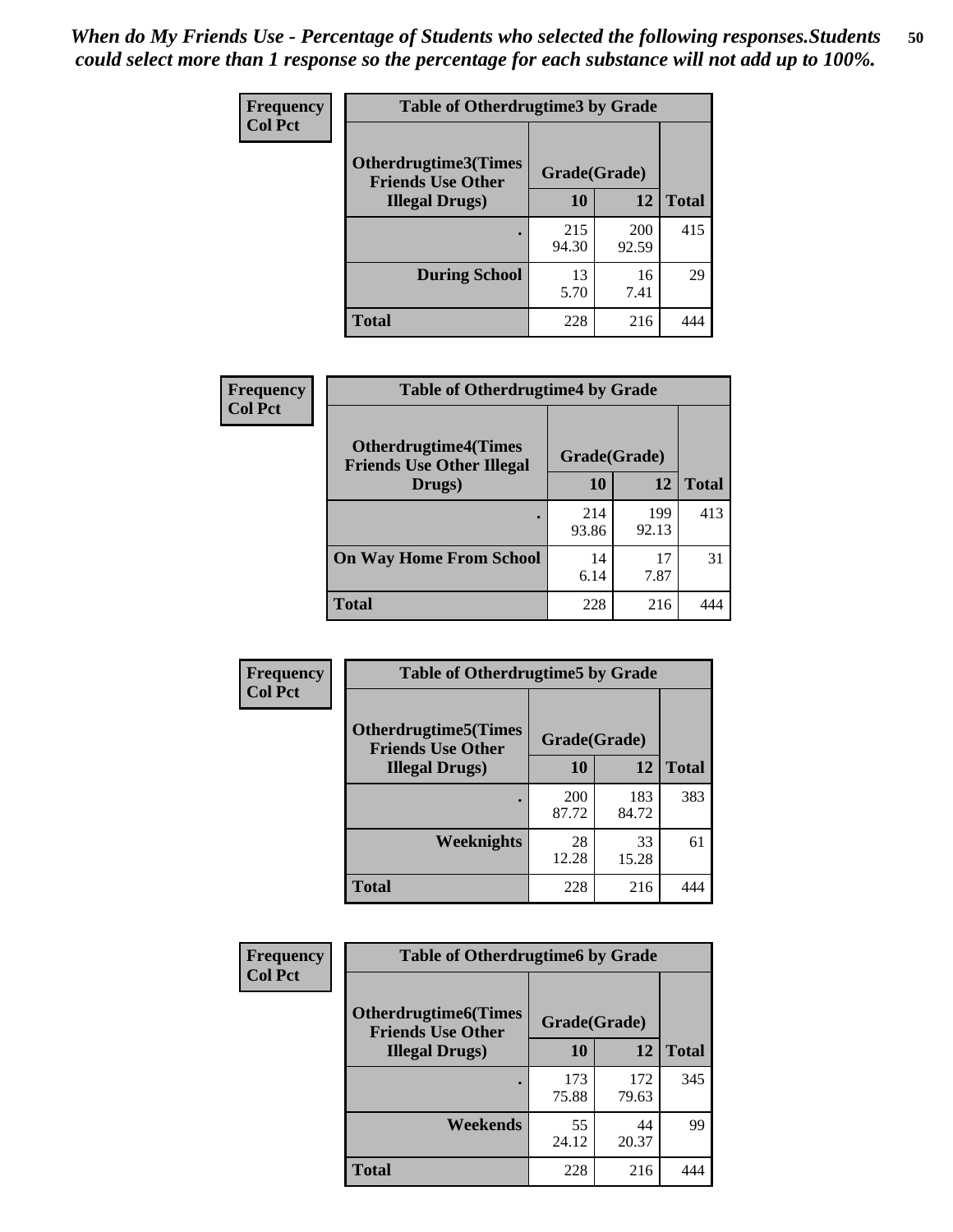| Frequency      | <b>Table of Educationalcohol by Grade</b>                                                                  |              |              |              |  |  |  |
|----------------|------------------------------------------------------------------------------------------------------------|--------------|--------------|--------------|--|--|--|
| <b>Col Pct</b> | Educationalcohol(I<br>have been taught<br>about alcohol,<br>tobacco,<br>and other drugs<br>within the last | Grade(Grade) |              |              |  |  |  |
|                | year at school)                                                                                            | 10           | 12           | <b>Total</b> |  |  |  |
|                | Yes                                                                                                        | 202<br>88.60 | 164<br>75.93 | 366          |  |  |  |
|                | N <sub>0</sub>                                                                                             | 26<br>11.40  | 52<br>24.07  | 78           |  |  |  |
|                | <b>Total</b>                                                                                               | 228          | 216          | 444          |  |  |  |

| Frequency      | <b>Table of Eversmoked by Grade</b>         |              |              |              |  |  |  |
|----------------|---------------------------------------------|--------------|--------------|--------------|--|--|--|
| <b>Col Pct</b> | Eversmoked(I<br>Grade(Grade)<br>have smoked |              |              |              |  |  |  |
|                | a cigarette)                                | 10           | 12           | <b>Total</b> |  |  |  |
|                | <b>Yes</b>                                  | 104<br>45.61 | 115<br>53.24 | 219          |  |  |  |
|                | N <sub>0</sub>                              | 124<br>54.39 | 101<br>46.76 | 225          |  |  |  |
|                | <b>Total</b>                                | 228          | 216          | 444          |  |  |  |

| Frequency      | <b>Table of Drovedrinking by Grade</b>                                                                              |                    |              |              |  |  |
|----------------|---------------------------------------------------------------------------------------------------------------------|--------------------|--------------|--------------|--|--|
| <b>Col Pct</b> | Drovedrinking(In<br>the past 30 days I<br>have driven a car<br>or other vehicle<br>while I was<br>drinking alcohol) | Grade(Grade)<br>10 | 12           | <b>Total</b> |  |  |
|                | <b>Yes</b>                                                                                                          | 5<br>2.19          | 17<br>7.87   | 22           |  |  |
|                | N <sub>0</sub>                                                                                                      | 223<br>97.81       | 199<br>92.13 | 422          |  |  |
|                | <b>Total</b>                                                                                                        | 228                | 216          | 444          |  |  |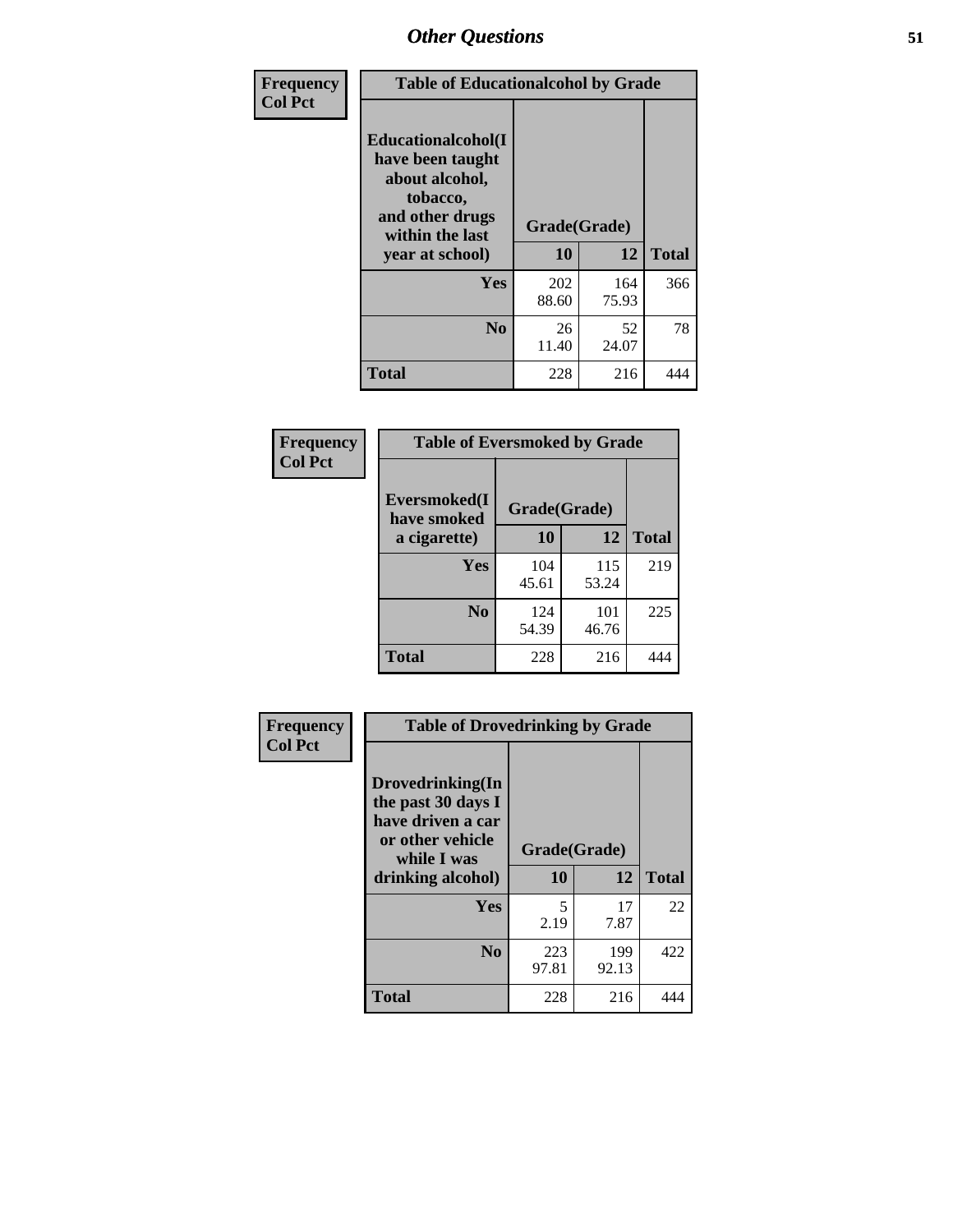| Frequency<br><b>Col Pct</b> | <b>Table of Rodedrinking by Grade</b>                                                                      |              |              |              |  |  |
|-----------------------------|------------------------------------------------------------------------------------------------------------|--------------|--------------|--------------|--|--|
|                             | Rodedrinking(In<br>the past 30 days<br>I have ridden in<br>a car with a<br>driver who had<br>been drinking | Grade(Grade) |              |              |  |  |
|                             | alcohol)                                                                                                   | 10           | 12           | <b>Total</b> |  |  |
|                             | <b>Yes</b>                                                                                                 | 38<br>16.67  | 25<br>11.57  | 63           |  |  |
|                             | N <sub>0</sub>                                                                                             | 190<br>83.33 | 191<br>88.43 | 381          |  |  |
|                             | <b>Total</b>                                                                                               | 228          | 216          | 444          |  |  |

#### **Frequency Col Pct**

| <b>Table of Drugsschool by Grade</b>                                                                                      |              |              |              |  |  |  |  |
|---------------------------------------------------------------------------------------------------------------------------|--------------|--------------|--------------|--|--|--|--|
| <b>Drugsschool</b> (During<br>the past 12 months,<br>I have been offered,<br>sold,<br>or given illegal<br>drugs on school | Grade(Grade) |              |              |  |  |  |  |
| property)                                                                                                                 | 10           | 12           | <b>Total</b> |  |  |  |  |
| <b>Yes</b>                                                                                                                | 48<br>21.05  | 48<br>22.22  | 96           |  |  |  |  |
| N <sub>0</sub>                                                                                                            | 180<br>78.95 | 168<br>77.78 | 348          |  |  |  |  |
| Total                                                                                                                     | 228          | 216          |              |  |  |  |  |

| Frequency      | <b>Table of Helpbullied by Grade</b>                 |              |              |              |  |  |  |
|----------------|------------------------------------------------------|--------------|--------------|--------------|--|--|--|
| <b>Col Pct</b> | $Helpb$ ullied $(I$<br>would help<br>someone who was | Grade(Grade) |              |              |  |  |  |
|                | being bullied)                                       | <b>10</b>    | 12           | <b>Total</b> |  |  |  |
|                | <b>Strongly Agree</b>                                | 122<br>53.51 | 120<br>55.56 | 242          |  |  |  |
|                | <b>Somewhat Agree</b>                                | 88<br>38.60  | 79<br>36.57  | 167          |  |  |  |
|                | <b>Somewhat Disagree</b>                             | 11<br>4.82   | 11<br>5.09   | 22           |  |  |  |
|                | <b>Strongly Disagree</b>                             | 7<br>3.07    | 6<br>2.78    | 13           |  |  |  |
|                | <b>Total</b>                                         | 228          | 216          | 444          |  |  |  |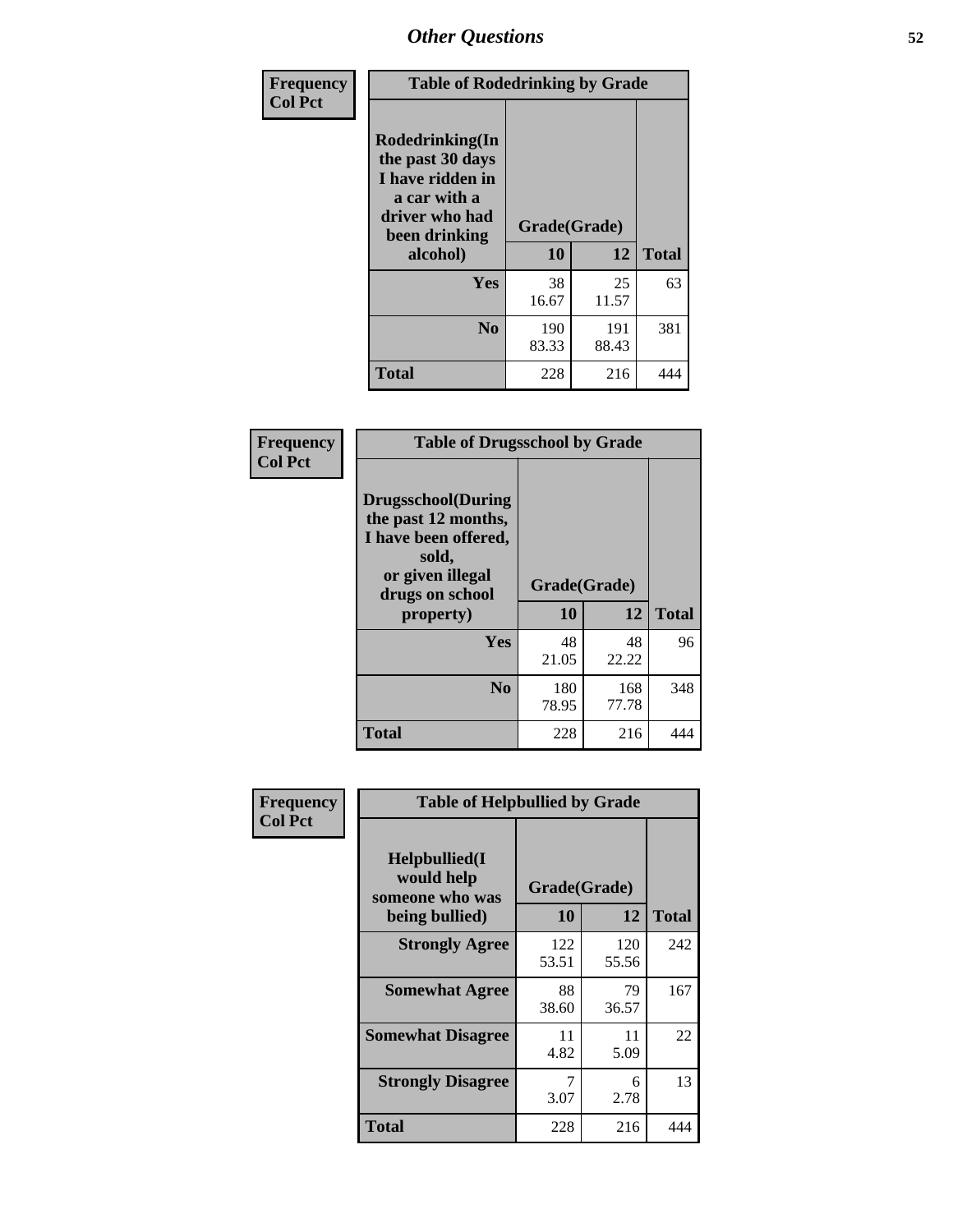| <b>Frequency</b> | <b>Table of Grade by Bingedrinking</b> |                                                                                                         |                   |                         |                             |                        |                        |                   |              |
|------------------|----------------------------------------|---------------------------------------------------------------------------------------------------------|-------------------|-------------------------|-----------------------------|------------------------|------------------------|-------------------|--------------|
| <b>Row Pct</b>   |                                        | Bingedrinking(I have drunk five or more<br>drinks of alcohol at one sitting during the<br>last 30 days) |                   |                         |                             |                        |                        |                   |              |
|                  | Grade(Grade)                           | $\mathbf{0}$<br><b>Days</b>                                                                             | 1 or<br>2<br>days | 3 <sub>to</sub><br>days | $6 \text{ to}$<br>9<br>days | 10<br>to<br>19<br>days | 20<br>to<br>29<br>days | All<br>30<br>days | <b>Total</b> |
|                  | 10                                     | 198<br>86.84                                                                                            | 7<br>3.07         | 6<br>2.63               | $\overline{4}$<br>1.75      | 3<br>1.32              | 3.07                   | 3<br>1.32         | 228          |
|                  | 12                                     | 177<br>81.94                                                                                            | 3<br>1.39         | 12<br>5.56              | 8<br>3.70                   | 9<br>4.17              | 3<br>1.39              | 4<br>1.85         | 216          |
|                  | <b>Total</b>                           | 375                                                                                                     | 10                | 18                      | 12                          | 12                     | 10                     | 7                 | 444          |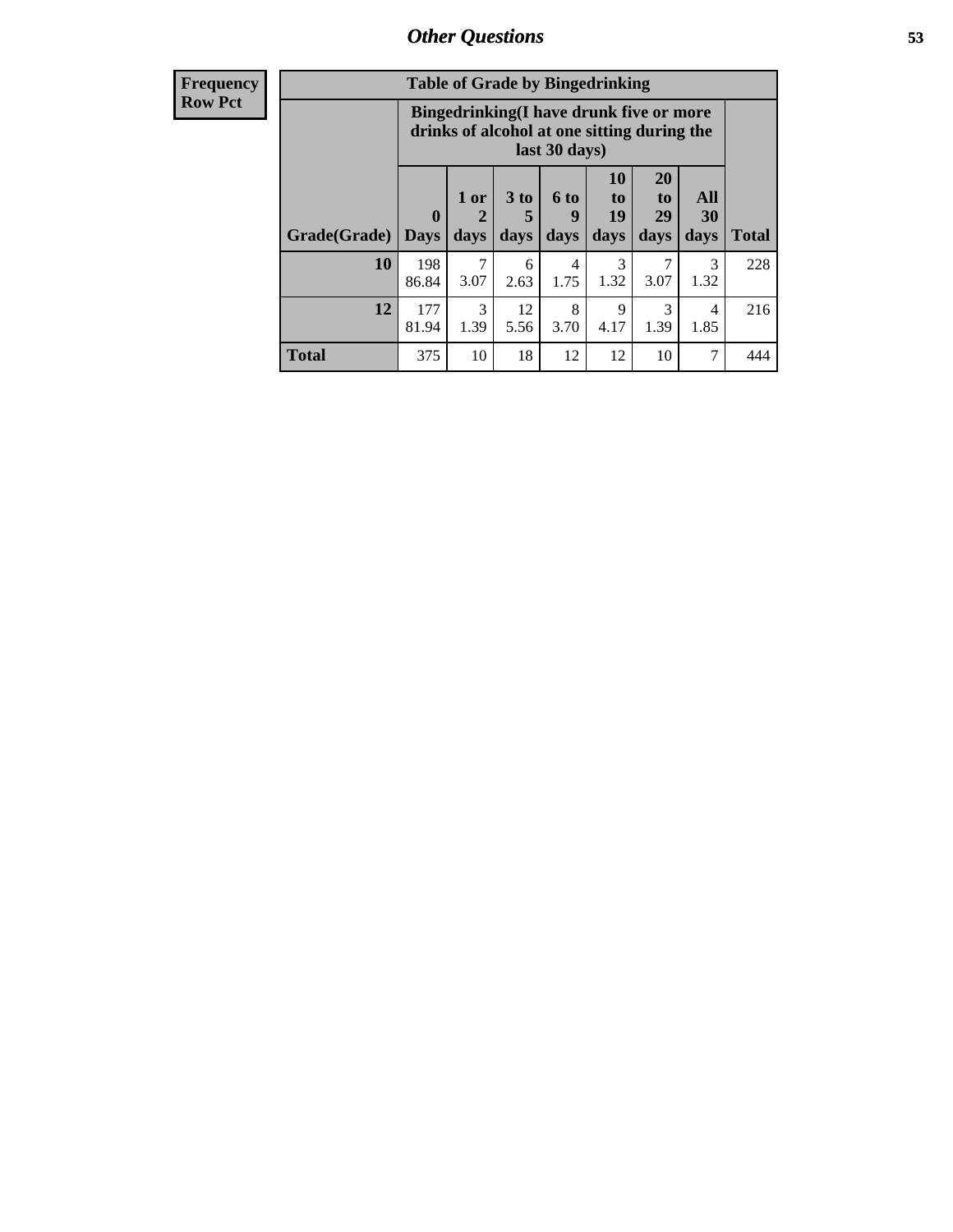### *Nutrition* **54**

| Frequency |
|-----------|
| Row Pct   |

| <b>Table of Grade by Dairy</b> |                          |                                                                 |                                    |                                    |              |  |
|--------------------------------|--------------------------|-----------------------------------------------------------------|------------------------------------|------------------------------------|--------------|--|
|                                |                          | Dairy (I eat at least 3 servings of dairy<br>products each day) |                                    |                                    |              |  |
| Grade(Grade)                   | <b>Strongly</b><br>Agree | <b>Somewhat</b><br>Agree                                        | <b>Somewhat</b><br><b>Disagree</b> | <b>Strongly</b><br><b>Disagree</b> | <b>Total</b> |  |
| 10                             | 69<br>30.26              | 96<br>42.11                                                     | 34<br>14.91                        | 29<br>12.72                        | 228          |  |
| 12                             | 75<br>34.72              | 85<br>39.35                                                     | 41<br>18.98                        | 15<br>6.94                         | 216          |  |
| <b>Total</b>                   | 144                      | 181                                                             | 75                                 | 44                                 |              |  |

| <b>Frequency</b> |  |
|------------------|--|
| <b>Row Pct</b>   |  |

| <b>Table of Grade by Fruitveg</b> |                          |                                                                          |                                        |                                    |              |  |
|-----------------------------------|--------------------------|--------------------------------------------------------------------------|----------------------------------------|------------------------------------|--------------|--|
|                                   |                          | Fruitveg(I eat at least 5 servings of fruits<br>and vegetables each day) |                                        |                                    |              |  |
| Grade(Grade)                      | <b>Strongly</b><br>Agree | Agree                                                                    | <b>Somewhat   Somewhat</b><br>Disagree | <b>Strongly</b><br><b>Disagree</b> | <b>Total</b> |  |
| 10                                | 28<br>12.28              | 86<br>37.72                                                              | 70<br>30.70                            | 44<br>19.30                        | 228          |  |
| 12                                | 34<br>15.74              | 78<br>36.11                                                              | 64<br>29.63                            | 40<br>18.52                        | 216          |  |
| <b>Total</b>                      | 62                       | 164                                                                      | 134                                    | 84                                 |              |  |

| <b>Frequency</b> |
|------------------|
| <b>Row Pct</b>   |

| <b>Table of Grade by Cafeteriahealthy</b> |              |                          |                                                                       |                             |                                    |              |  |  |
|-------------------------------------------|--------------|--------------------------|-----------------------------------------------------------------------|-----------------------------|------------------------------------|--------------|--|--|
|                                           |              |                          | Cafeteriahealthy (School meals in my<br>school cafeteria are healthy) |                             |                                    |              |  |  |
|                                           | Grade(Grade) | <b>Strongly</b><br>Agree | Somewhat  <br><b>Agree</b>                                            | <b>Somewhat</b><br>Disagree | <b>Strongly</b><br><b>Disagree</b> | <b>Total</b> |  |  |
|                                           | <b>10</b>    | 24<br>10.53              | 114<br>50.00                                                          | 52<br>22.81                 | 38<br>16.67                        | 228          |  |  |
|                                           | 12           | 24                       | 94<br>43.52                                                           | 61<br>28.24                 | 37<br>17.13                        | 216          |  |  |
|                                           | <b>Total</b> | 48                       | 208                                                                   | 113                         | 75                                 |              |  |  |

**Frequency Row Pct**

| <b>Table of Grade by Cafeterianutrition</b> |                          |                                                                                           |                      |                                    |              |  |  |
|---------------------------------------------|--------------------------|-------------------------------------------------------------------------------------------|----------------------|------------------------------------|--------------|--|--|
|                                             |                          | <b>Cafeterianutrition</b> (Facts about nutrition<br>are available in my school cafeteria) |                      |                                    |              |  |  |
| Grade(Grade)                                | <b>Strongly</b><br>Agree | Somewhat  <br>Agree                                                                       | Somewhat<br>Disagree | <b>Strongly</b><br><b>Disagree</b> | <b>Total</b> |  |  |
| 10                                          | 53<br>23.25              | 98<br>42.98                                                                               | 46<br>20.18          | 31<br>13.60                        | 228          |  |  |
| 12                                          | 58<br>26.85              | 78<br>36.11                                                                               | 50<br>23.15          | 30<br>13.89                        | 216          |  |  |
| <b>Total</b>                                | 111                      | 176                                                                                       | 96                   | 61                                 |              |  |  |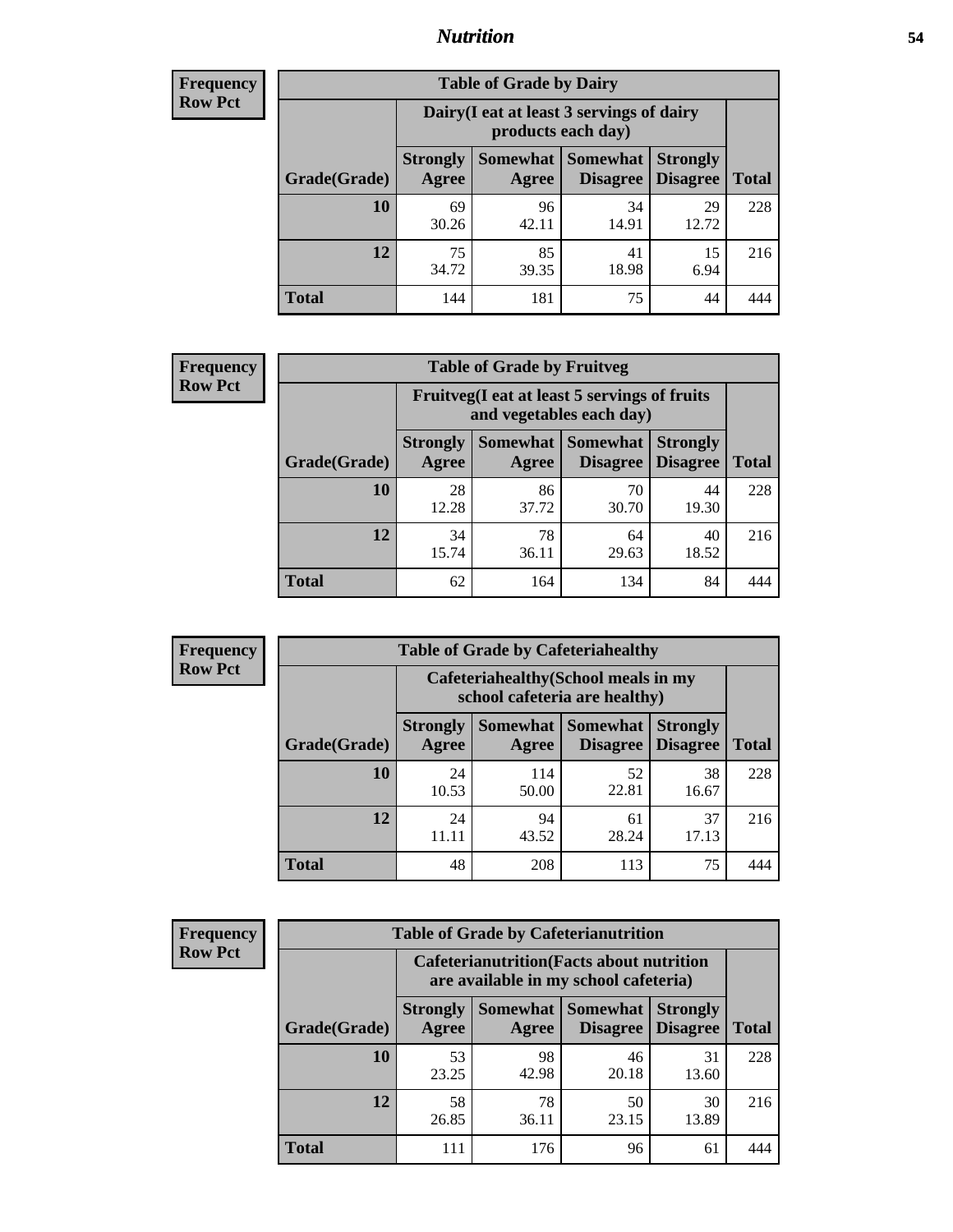### *Nutrition* **55**

| Frequency |
|-----------|
| Row Pct   |

| <b>Table of Grade by Schoollunch</b> |                          |                                                                 |                               |                                    |              |  |
|--------------------------------------|--------------------------|-----------------------------------------------------------------|-------------------------------|------------------------------------|--------------|--|
|                                      |                          | Schoollunch(I eat school lunch three or<br>more times per week) |                               |                                    |              |  |
| Grade(Grade)                         | <b>Strongly</b><br>Agree | Agree                                                           | Somewhat Somewhat<br>Disagree | <b>Strongly</b><br><b>Disagree</b> | <b>Total</b> |  |
| 10                                   | 147<br>64.47             | 37<br>16.23                                                     | 8<br>3.51                     | 36<br>15.79                        | 228          |  |
| 12                                   | 130<br>60.19             | 33<br>15.28                                                     | 20<br>9.26                    | 33<br>15.28                        | 216          |  |
| <b>Total</b>                         | 277                      | 70                                                              | 28                            | 69                                 |              |  |

| <b>Frequency</b> |  |
|------------------|--|
| <b>Row Pct</b>   |  |

| <b>Table of Grade by Foodchoices</b>                                |                          |              |                                   |                                    |              |
|---------------------------------------------------------------------|--------------------------|--------------|-----------------------------------|------------------------------------|--------------|
| Foodchoices (I make healthy food choices in<br>my school cafeteria) |                          |              |                                   |                                    |              |
| Grade(Grade)                                                        | <b>Strongly</b><br>Agree | Agree        | Somewhat   Somewhat  <br>Disagree | <b>Strongly</b><br><b>Disagree</b> | <b>Total</b> |
| 10                                                                  | 44<br>19.30              | 106<br>46.49 | 42<br>18.42                       | 36<br>15.79                        | 228          |
| 12                                                                  | 47<br>21.76              | 101<br>46.76 | 36<br>16.67                       | 32<br>14.81                        | 216          |
| <b>Total</b>                                                        | 91                       | 207          | 78                                | 68                                 |              |

| Frequency      |
|----------------|
| <b>Row Pct</b> |

п

| <b>Table of Grade by Wholewheat</b> |                                                                                                             |                          |                                    |                                    |              |
|-------------------------------------|-------------------------------------------------------------------------------------------------------------|--------------------------|------------------------------------|------------------------------------|--------------|
|                                     | Wholewheat (There are whole wheat and<br>multigrain breads and cereals available in<br>my school cafeteria) |                          |                                    |                                    |              |
| Grade(Grade)                        | <b>Strongly</b><br>Agree                                                                                    | <b>Somewhat</b><br>Agree | <b>Somewhat</b><br><b>Disagree</b> | <b>Strongly</b><br><b>Disagree</b> | <b>Total</b> |
| 10                                  | 78<br>34.21                                                                                                 | 99<br>43.42              | 27<br>11.84                        | 24<br>10.53                        | 228          |
| 12                                  | 68<br>31.48                                                                                                 | 76<br>35.19              | 41<br>18.98                        | 31<br>14.35                        | 216          |
| <b>Total</b>                        | 146                                                                                                         | 175                      | 68                                 | 55                                 |              |

Ē,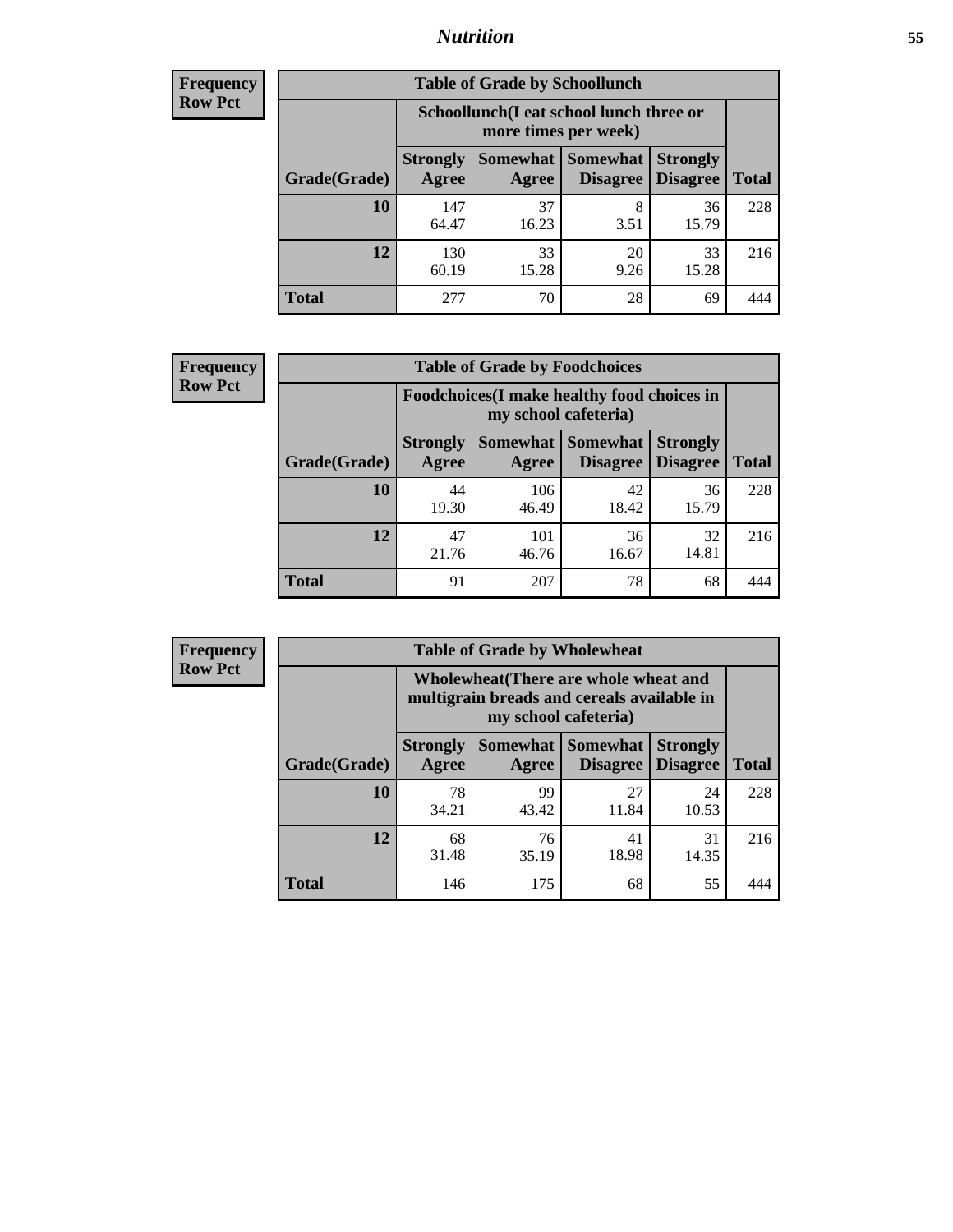### *Nutrition* **56**

**Frequency Row Pct**

| <b>Table of Grade by Healthyvending</b> |                                                                                                                                               |                          |                                    |                                    |              |
|-----------------------------------------|-----------------------------------------------------------------------------------------------------------------------------------------------|--------------------------|------------------------------------|------------------------------------|--------------|
|                                         | Healthyvending (If only healthy snacks and<br>beverages were available in the vending<br>machines during the school day,<br>I would buy them) |                          |                                    |                                    |              |
| Grade(Grade)                            | <b>Strongly</b><br>Agree                                                                                                                      | <b>Somewhat</b><br>Agree | <b>Somewhat</b><br><b>Disagree</b> | <b>Strongly</b><br><b>Disagree</b> | <b>Total</b> |
| 10                                      | 45<br>19.74                                                                                                                                   | 82<br>35.96              | 47<br>20.61                        | 54<br>23.68                        | 228          |
| 12                                      | 63<br>29.17                                                                                                                                   | 59<br>27.31              | 36<br>16.67                        | 58<br>26.85                        | 216          |
| <b>Total</b>                            | 108                                                                                                                                           | 141                      | 83                                 | 112                                |              |

**Frequency Row Pct**

| <b>Table of Grade by Schoolbreakfast</b> |                                                                                                                                         |             |                                      |                                    |              |
|------------------------------------------|-----------------------------------------------------------------------------------------------------------------------------------------|-------------|--------------------------------------|------------------------------------|--------------|
|                                          | Schoolbreakfast (If breakfast were<br>available at school,<br>but outside the cafeteria,<br>I would eat breakfast at school more often) |             |                                      |                                    |              |
| Grade(Grade)                             | <b>Strongly</b><br>Agree                                                                                                                | Agree       | Somewhat Somewhat<br><b>Disagree</b> | <b>Strongly</b><br><b>Disagree</b> | <b>Total</b> |
| 10                                       | 74<br>32.46                                                                                                                             | 83<br>36.40 | 37<br>16.23                          | 34<br>14.91                        | 228          |
| 12                                       | 78<br>36.11                                                                                                                             | 70<br>32.41 | 32<br>14.81                          | 36<br>16.67                        | 216          |
| <b>Total</b>                             | 152                                                                                                                                     | 153         | 69                                   | 70                                 | 444          |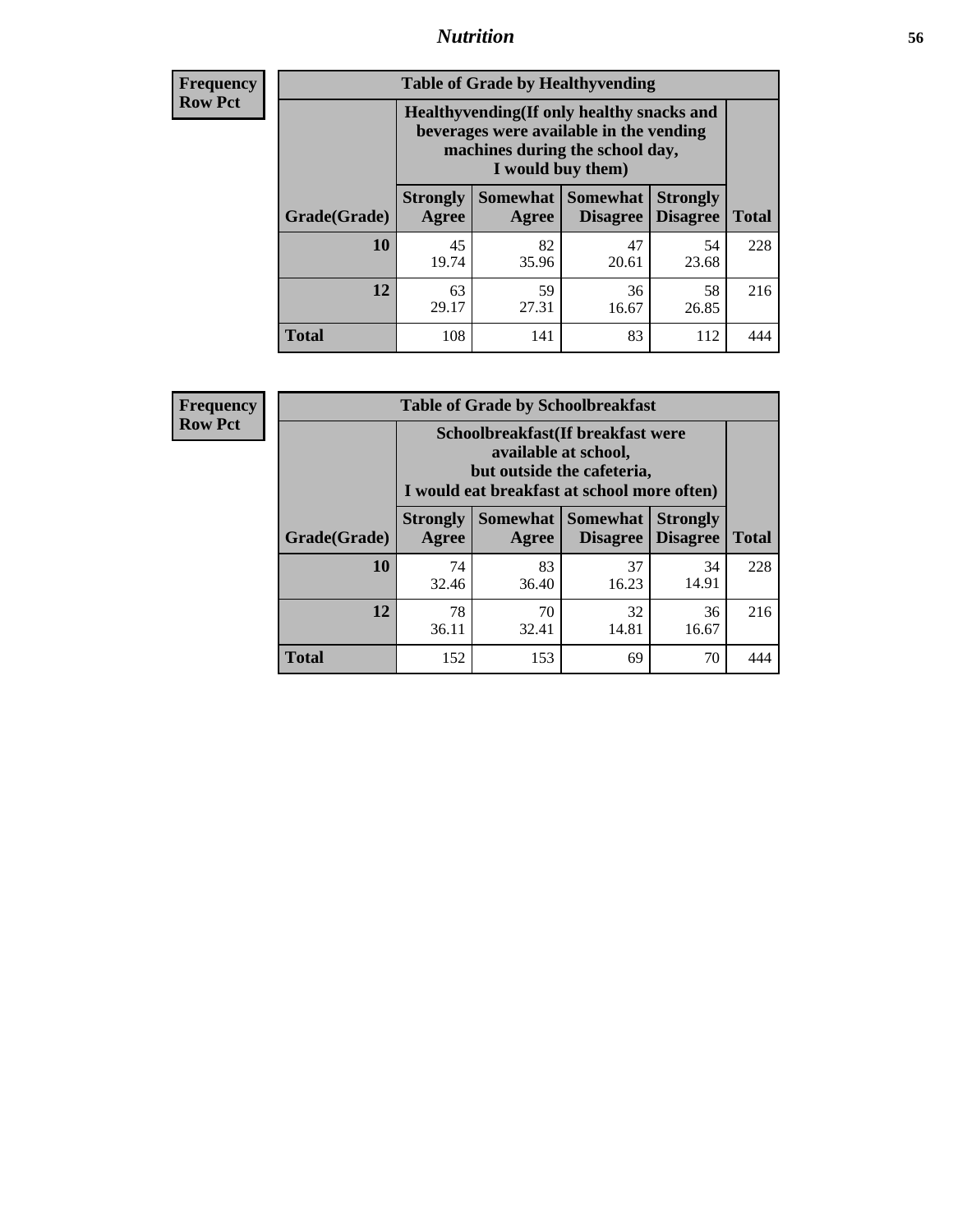| Frequency<br><b>Col Pct</b> | <b>Table of Educationaids by Grade</b>                                                                    |                    |              |              |
|-----------------------------|-----------------------------------------------------------------------------------------------------------|--------------------|--------------|--------------|
|                             | <b>Educationaids</b> (I<br>have been<br>taught about<br><b>HIV/AIDS</b> at<br>school in the<br>past year) | Grade(Grade)<br>10 | 12           | <b>Total</b> |
|                             | Yes                                                                                                       | 198<br>86.84       | 161<br>74.54 | 359          |
|                             | N <sub>0</sub>                                                                                            | 30<br>13.16        | 55<br>25.46  | 85           |
|                             | <b>Total</b>                                                                                              | 228                | 216          | 444          |

| <b>Frequency</b> | <b>Table of Educationcharacter by Grade</b>                                          |              |              |              |
|------------------|--------------------------------------------------------------------------------------|--------------|--------------|--------------|
| <b>Col Pct</b>   | Educationcharacter(I<br>have been taught<br>about character<br>education in the past | Grade(Grade) |              |              |
|                  | year at school)                                                                      | 10           | 12           | <b>Total</b> |
|                  | <b>Yes</b>                                                                           | 191<br>83.77 | 179<br>82.87 | 370          |
|                  | N <sub>0</sub>                                                                       | 37<br>16.23  | 37<br>17.13  | 74           |
|                  | <b>Total</b>                                                                         | 228          | 216          |              |

| Frequency      | <b>Table of Gradcoach1 by Grade</b> |              |              |              |
|----------------|-------------------------------------|--------------|--------------|--------------|
| <b>Col Pct</b> | Gradcoach1(I<br>know who my         | Grade(Grade) |              |              |
|                | <b>Graduation</b><br>Coach is)      | 10           | 12           | <b>Total</b> |
|                | Yes                                 | 94<br>41.23  | 102<br>47.22 | 196          |
|                | N <sub>0</sub>                      | 134<br>58.77 | 114<br>52.78 | 248          |
|                | <b>Total</b>                        | 228          | 216          | 444          |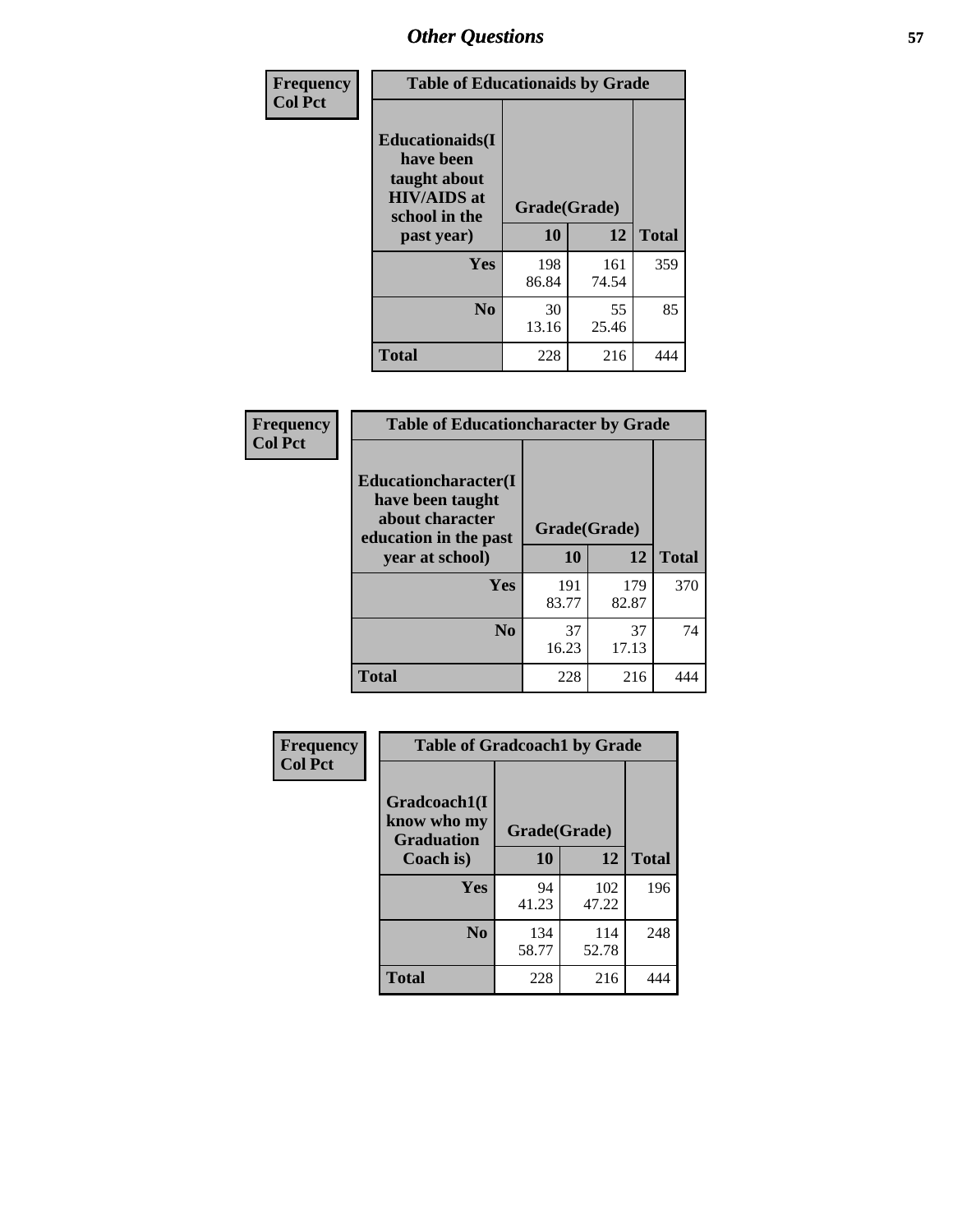| Frequency      | <b>Table of Gradcoach2 by Grade</b> |              |              |              |
|----------------|-------------------------------------|--------------|--------------|--------------|
| <b>Col Pct</b> | Gradcoach2(I<br>have                |              |              |              |
|                | contacted my<br><b>Graduation</b>   | Grade(Grade) |              |              |
|                | Coach)                              | 10           | 12           | <b>Total</b> |
|                | Yes                                 | 18<br>7.89   | 52<br>24.07  | 70           |
|                | N <sub>0</sub>                      | 210<br>92.11 | 164<br>75.93 | 374          |
|                | <b>Total</b>                        | 228          | 216          |              |

| <b>Frequency</b><br><b>Col Pct</b> | <b>Table of Gradcoach3 by Grade</b>                                         |              |              |              |
|------------------------------------|-----------------------------------------------------------------------------|--------------|--------------|--------------|
|                                    | Gradcoach3(I<br>have received<br>assistance<br>from my<br><b>Graduation</b> | Grade(Grade) |              |              |
|                                    | Coach)                                                                      | 10           | 12           | <b>Total</b> |
|                                    | Yes                                                                         | 15<br>6.58   | 44<br>20.37  | 59           |
|                                    | N <sub>0</sub>                                                              | 50<br>21.93  | 45<br>20.83  | 95           |
|                                    | Don't know                                                                  | 163<br>71.49 | 127<br>58.80 | 290          |
|                                    | <b>Total</b>                                                                | 228          | 216          | 444          |

| Frequency<br><b>Col Pct</b> | <b>Table of Selfharm by Grade</b>                                                                                                                                                      |              |                    |              |
|-----------------------------|----------------------------------------------------------------------------------------------------------------------------------------------------------------------------------------|--------------|--------------------|--------------|
|                             | <b>Selfharm</b> (During<br>the past 12<br>months,<br>I harmed myself<br>on purpose<br><b>Suicideconsider</b><br>During the past<br>12 months,<br>I seriously<br>considered<br>suicide) | 10           | Grade(Grade)<br>12 | <b>Total</b> |
|                             | <b>Yes</b>                                                                                                                                                                             | 31<br>13.60  | 15<br>6.94         | 46           |
|                             | N <sub>0</sub>                                                                                                                                                                         | 197<br>86.40 | 201<br>93.06       | 398          |
|                             | Total                                                                                                                                                                                  | 228          | 216                | 444          |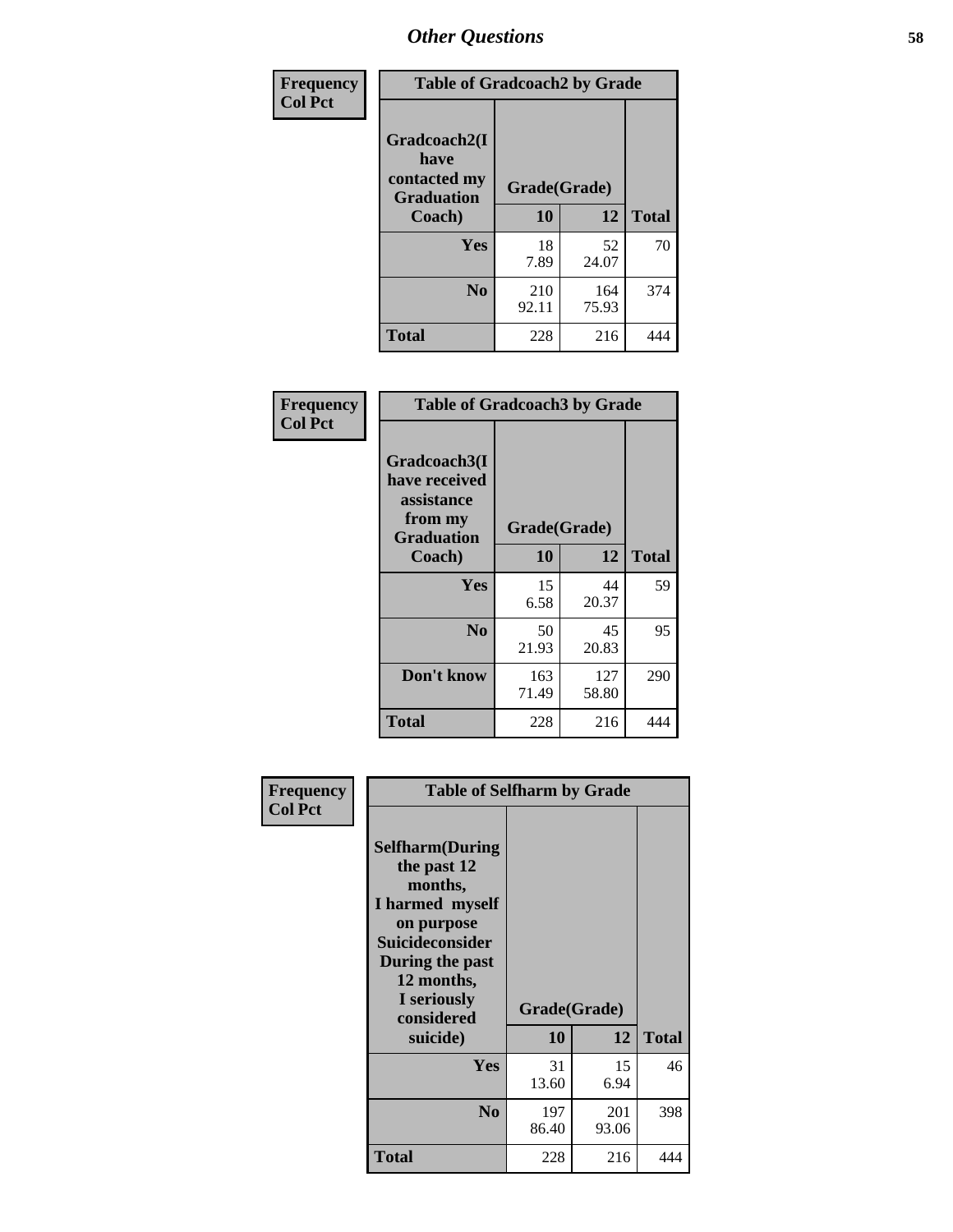| <b>Frequency</b> | <b>Table of Suicideconsider by Grade</b> |              |              |              |
|------------------|------------------------------------------|--------------|--------------|--------------|
| <b>Col Pct</b>   |                                          | Grade(Grade) |              |              |
|                  | Suicideconsider                          | <b>10</b>    | 12           | <b>Total</b> |
|                  | Yes                                      | 21<br>9.21   | 14<br>6.48   | 35           |
|                  | N <sub>0</sub>                           | 207<br>90.79 | 202<br>93.52 | 409          |
|                  | Total                                    | 228          | 216          | 444          |

| Frequency      | <b>Table of Suicideattempt by Grade</b>              |              |              |              |
|----------------|------------------------------------------------------|--------------|--------------|--------------|
| <b>Col Pct</b> | Suicideattempt(I<br>have attempted<br>suicide in the | Grade(Grade) |              |              |
|                | last year)                                           | 10           | 12           | <b>Total</b> |
|                | Yes                                                  | 10<br>4.39   | 8<br>3.70    | 18           |
|                | $\bf No$                                             | 218<br>95.61 | 208<br>96.30 | 426          |
|                | <b>Total</b>                                         | 228          | 216          | 444          |

| Frequency      | <b>Table of Instantmessaged by Grade</b>               |              |              |              |
|----------------|--------------------------------------------------------|--------------|--------------|--------------|
| <b>Col Pct</b> | Instantmessaged(I<br>have instant<br>messaged people I | Grade(Grade) |              |              |
|                | do not even know)                                      | 10           | 12           | <b>Total</b> |
|                | Yes                                                    | 92<br>40.35  | 92<br>42.59  | 184          |
|                | N <sub>0</sub>                                         | 136<br>59.65 | 124<br>57.41 | 260          |
|                | <b>Total</b>                                           | 228          | 216          | 444          |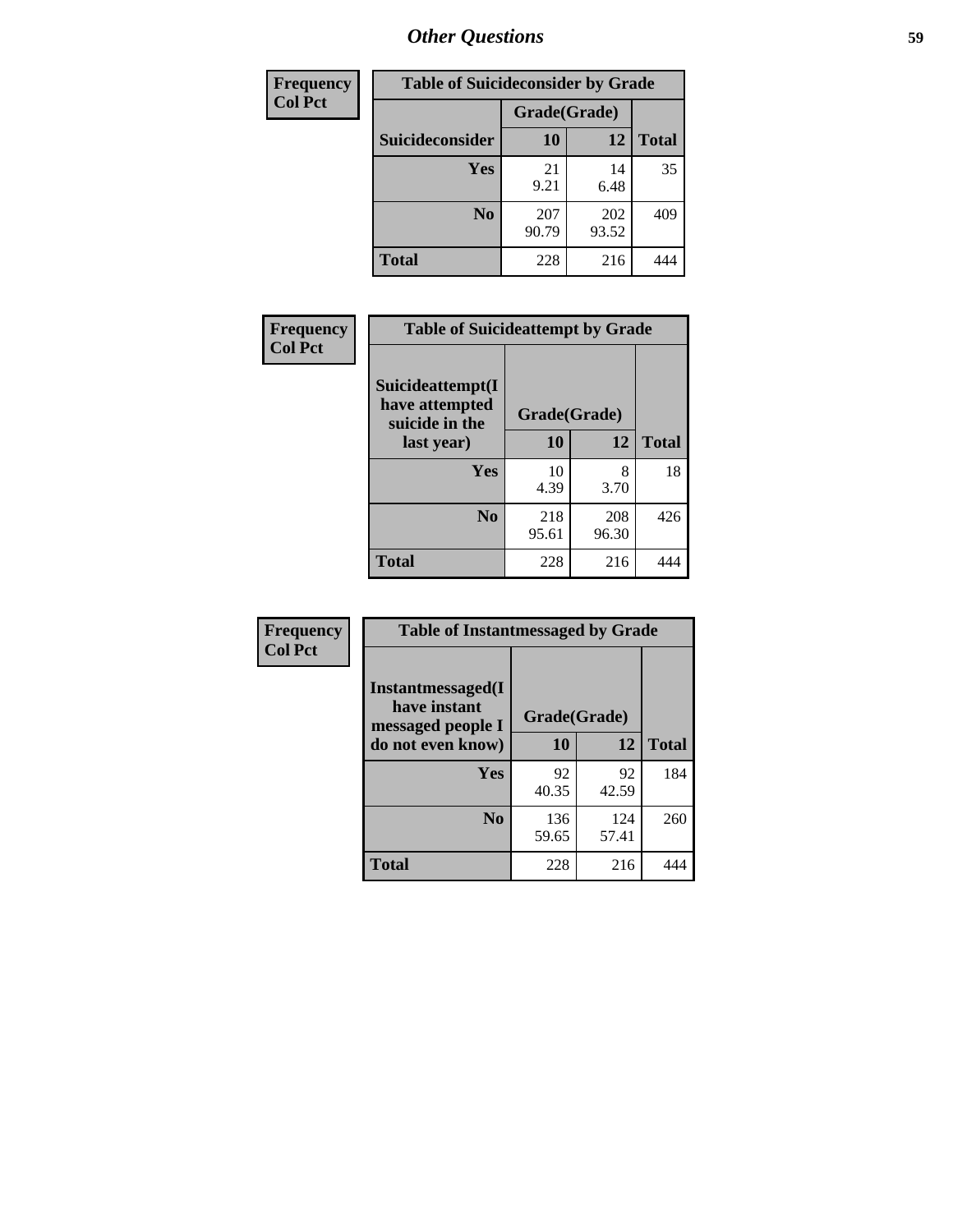| Frequency      | <b>Table of Getsalong by Grade</b>                          |              |                        |              |  |  |  |
|----------------|-------------------------------------------------------------|--------------|------------------------|--------------|--|--|--|
| <b>Col Pct</b> | <b>Getsalong</b> (I get<br>along with other<br>students and | Grade(Grade) |                        |              |  |  |  |
|                | adults)                                                     | 10           | 12                     | <b>Total</b> |  |  |  |
|                | <b>Strongly Agree</b>                                       | 102<br>44.74 | 131<br>60.65           | 233          |  |  |  |
|                | <b>Somewhat Agree</b>                                       | 109<br>47.81 | 74<br>34.26            | 183          |  |  |  |
|                | <b>Somewhat Disagree</b>                                    | 12<br>5.26   | 9<br>4.17              | 21           |  |  |  |
|                | <b>Strongly Disagree</b>                                    | 5<br>2.19    | $\mathfrak{D}$<br>0.93 | 7            |  |  |  |
|                | <b>Total</b>                                                | 228          | 216                    | 444          |  |  |  |

| Frequency      | <b>Table of Safehome by Grade</b> |                    |              |              |  |  |  |
|----------------|-----------------------------------|--------------------|--------------|--------------|--|--|--|
| <b>Col Pct</b> | Safehome(I feel<br>safe at home)  | Grade(Grade)<br>10 | 12           | <b>Total</b> |  |  |  |
|                | <b>Strongly Agree</b>             | 161<br>70.61       | 157<br>72.69 | 318          |  |  |  |
|                | <b>Somewhat Agree</b>             | 53<br>23.25        | 44<br>20.37  | 97           |  |  |  |
|                | <b>Somewhat Disagree</b>          | 3.07               | 9<br>4.17    | 16           |  |  |  |
|                | <b>Strongly Disagree</b>          | 7<br>3.07          | 6<br>2.78    | 13           |  |  |  |
|                | <b>Total</b>                      | 228                | 216          | 444          |  |  |  |

| Frequency      |                                                                                                    | <b>Table of Adulttalk by Grade</b> |              |              |
|----------------|----------------------------------------------------------------------------------------------------|------------------------------------|--------------|--------------|
| <b>Col Pct</b> | <b>Adulttalk</b> (I<br>know an<br>adult at<br>school that<br>I can talk<br>with if I<br>need help) | Grade(Grade)<br>10                 | 12           | <b>Total</b> |
|                |                                                                                                    |                                    |              |              |
|                | <b>Yes</b>                                                                                         | 179<br>78.51                       | 190<br>87.96 | 369          |
|                | N <sub>0</sub>                                                                                     | 49<br>21.49                        | 26<br>12.04  | 75           |
|                | <b>Total</b>                                                                                       | 228                                | 216          | 444          |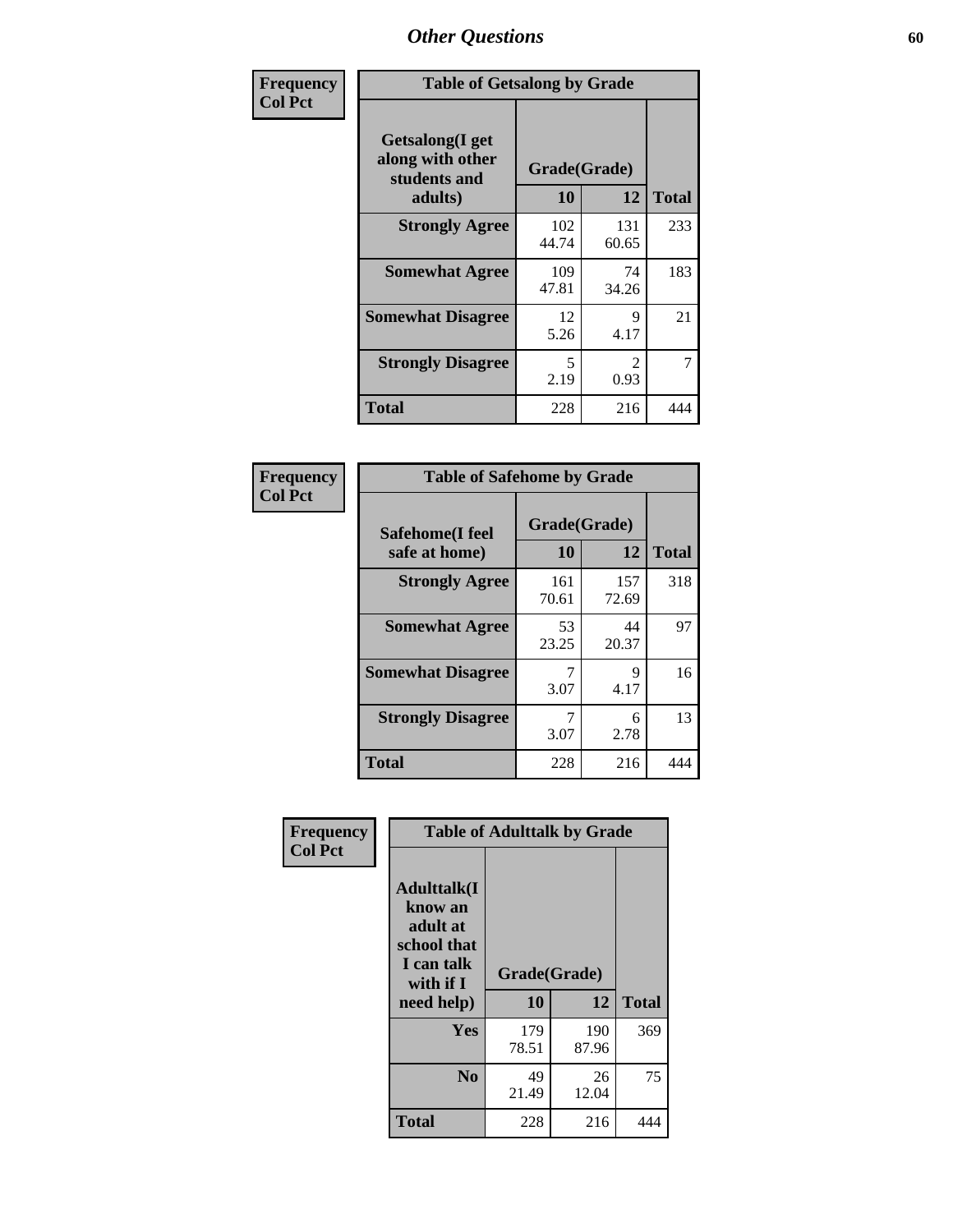**Frequency Row Pct**

| <b>Table of Grade by Tytime</b> |             |                                                                                         |                     |             |                       |            |              |  |  |  |
|---------------------------------|-------------|-----------------------------------------------------------------------------------------|---------------------|-------------|-----------------------|------------|--------------|--|--|--|
|                                 |             | Tytime (On an average school day,<br>how much unsupervised time do I spend watching TV) |                     |             |                       |            |              |  |  |  |
|                                 |             | <b>Less that</b>                                                                        |                     | $2 - 3$     | $4 - 5$               | $6+$       |              |  |  |  |
| Grade(Grade)   None             |             |                                                                                         | hour/day   hour/day | hours/day   | hours/day   hours/day |            | <b>Total</b> |  |  |  |
| 10                              | 37<br>16.23 | 51<br>22.37                                                                             | 42<br>18.42         | 56<br>24.56 | 28<br>12.28           | 14<br>6.14 | 228          |  |  |  |
| 12                              | 38<br>17.59 | 38<br>17.59                                                                             | 37<br>17.13         | 78<br>36.11 | 13<br>6.02            | 12<br>5.56 | 216          |  |  |  |
| <b>Total</b>                    | 75          | 89                                                                                      | 79                  | 134         | 41                    | 26         | 444          |  |  |  |

**Frequency Row Pct**

| <b>Table of Grade by Computertime</b> |             |                                                                                                                              |             |             |            |            |     |  |  |  |  |
|---------------------------------------|-------------|------------------------------------------------------------------------------------------------------------------------------|-------------|-------------|------------|------------|-----|--|--|--|--|
|                                       |             | Computertime (On an average school day,<br>how much unsupervised time do I spend on the computer)                            |             |             |            |            |     |  |  |  |  |
| Grade(Grade)                          | None $ $    | <b>Less that</b><br>$2 - 3$<br>$4 - 5$<br>$6+$<br>hours/day<br>hours/day<br>hour/day   hour/day<br>hours/day<br><b>Total</b> |             |             |            |            |     |  |  |  |  |
| 10                                    | 61<br>26.75 | 63<br>27.63                                                                                                                  | 32<br>14.04 | 50<br>21.93 | 10<br>4.39 | 12<br>5.26 | 228 |  |  |  |  |
| 12                                    | 58<br>26.85 | 56<br>37<br>41<br>13<br>11<br>18.98<br>17.13<br>25.93<br>5.09<br>6.02                                                        |             |             |            |            |     |  |  |  |  |
| <b>Total</b>                          | 119         | 119                                                                                                                          | 69          | 91          | 21         | 25         | 444 |  |  |  |  |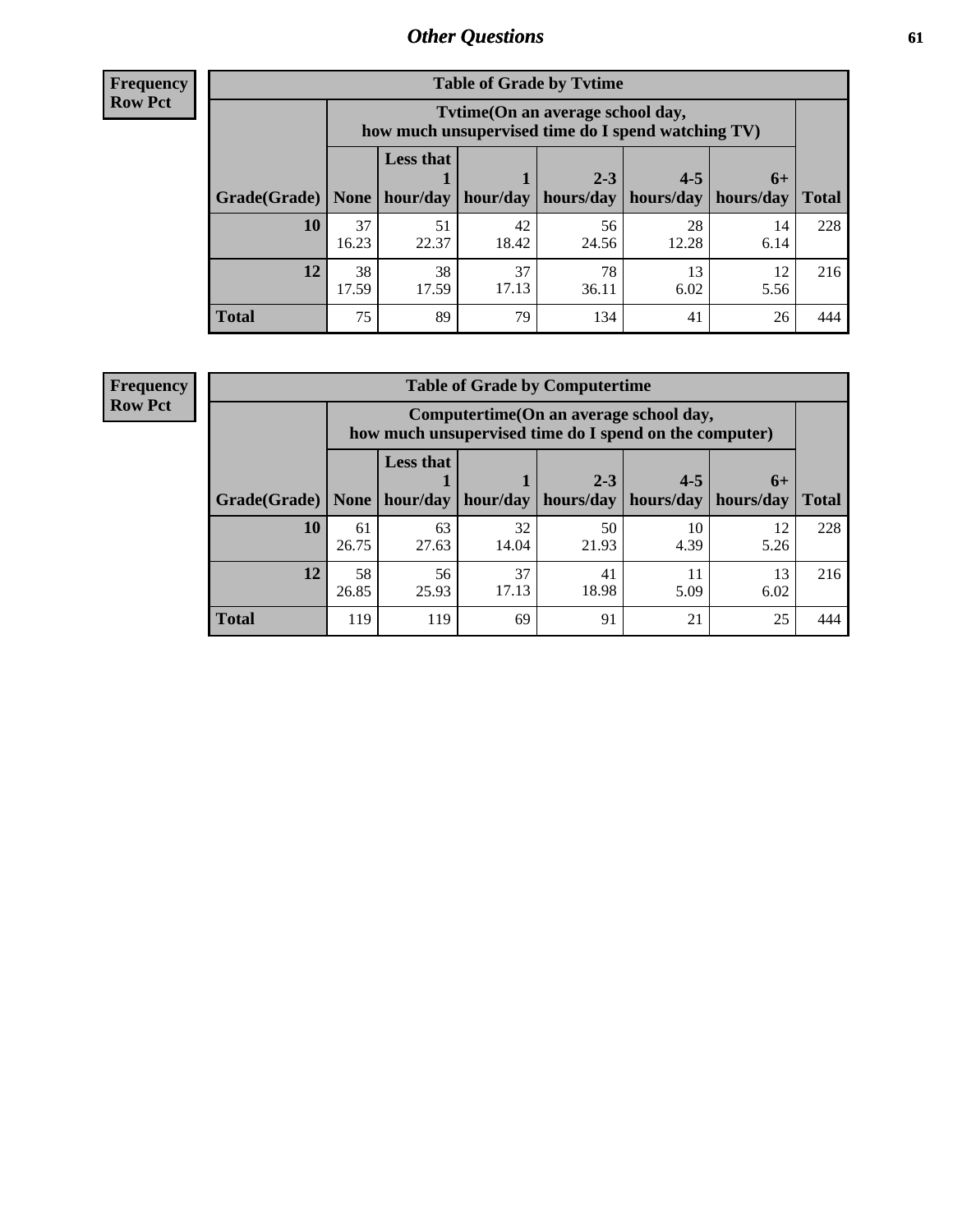#### *Questions about Driving Laws* **62** *Driving Questions were asked only of high school students.*

| <b>Frequency</b> |
|------------------|
| <b>Row Pct</b>   |

| <b>Table of Grade by License1</b> |                  |                                                                                                                                           |                |            |               |              |  |  |  |  |
|-----------------------------------|------------------|-------------------------------------------------------------------------------------------------------------------------------------------|----------------|------------|---------------|--------------|--|--|--|--|
|                                   |                  | License1(During the first 6 months of driving<br>with a provisional license,<br>the only passengers who can ride with the<br>driver are:) |                |            |               |              |  |  |  |  |
| Grade(Grade)                      | <b>Parent or</b> | Family<br><b>Guardian</b>   Members                                                                                                       | <b>Friends</b> | Anyone     | Don't<br>Know | <b>Total</b> |  |  |  |  |
| 10                                | 64<br>28.07      | 132<br>57.89                                                                                                                              | 4<br>1.75      | 14<br>6.14 | 14<br>6.14    | 228          |  |  |  |  |
| 12                                | 48<br>22.22      | 3<br>145<br>8<br>12<br>1.39<br>3.70<br>67.13<br>5.56                                                                                      |                |            |               |              |  |  |  |  |
| <b>Total</b>                      | 112              | 277                                                                                                                                       | 7              | 22         | 26            |              |  |  |  |  |

| <b>Frequency</b> |              | <b>Table of Grade by License2</b> |                                                                                                          |                  |                                                      |               |              |  |  |
|------------------|--------------|-----------------------------------|----------------------------------------------------------------------------------------------------------|------------------|------------------------------------------------------|---------------|--------------|--|--|
| <b>Row Pct</b>   |              |                                   | License2(17 yr old drivers with a<br>provisional driver's license cannot<br>drive between the hours of:) |                  |                                                      |               |              |  |  |
|                  | Grade(Grade) | <b>Midnight</b><br>to 6am         | 1am<br>t <sub>0</sub><br>5am                                                                             | 1am<br>to<br>6am | N <sub>0</sub><br>curfew<br>for $17$<br>vear<br>olds | Don't<br>Know | <b>Total</b> |  |  |
|                  | 10           | 117<br>51.32                      | 17<br>7.46                                                                                               | 12<br>5.26       | 18<br>7.89                                           | 64<br>28.07   | 228          |  |  |
|                  | 12           | 144<br>66.67                      | 19<br>8.80                                                                                               | 16<br>7.41       | 14<br>6.48                                           | 23<br>10.65   | 216          |  |  |
|                  | <b>Total</b> | 261                               | 36                                                                                                       | 28               | 32                                                   | 87            | 444          |  |  |

| Frequency      |              | <b>Table of Grade by License3</b><br>License3(For drivers under the age of 21,<br>what level of alcohol is considered DUI?) |             |             |            |             |               |              |  |
|----------------|--------------|-----------------------------------------------------------------------------------------------------------------------------|-------------|-------------|------------|-------------|---------------|--------------|--|
| <b>Row Pct</b> |              |                                                                                                                             |             |             |            |             |               |              |  |
|                | Grade(Grade) | Any<br><b>Amount</b>                                                                                                        | 0.02        | 0.04        | 0.06       | 0.08        | Don't<br>know | <b>Total</b> |  |
|                | 10           | 49<br>21.49                                                                                                                 | 45<br>19.74 | 26<br>11.40 | 15<br>6.58 | 23<br>10.09 | 70<br>30.70   | 228          |  |
|                | 12           | 67<br>31.02                                                                                                                 | 58<br>26.85 | 28<br>12.96 | 13<br>6.02 | 13<br>6.02  | 37<br>17.13   | 216          |  |
|                | <b>Total</b> | 116                                                                                                                         | 103         | 54          | 28         | 36          | 107           | 444          |  |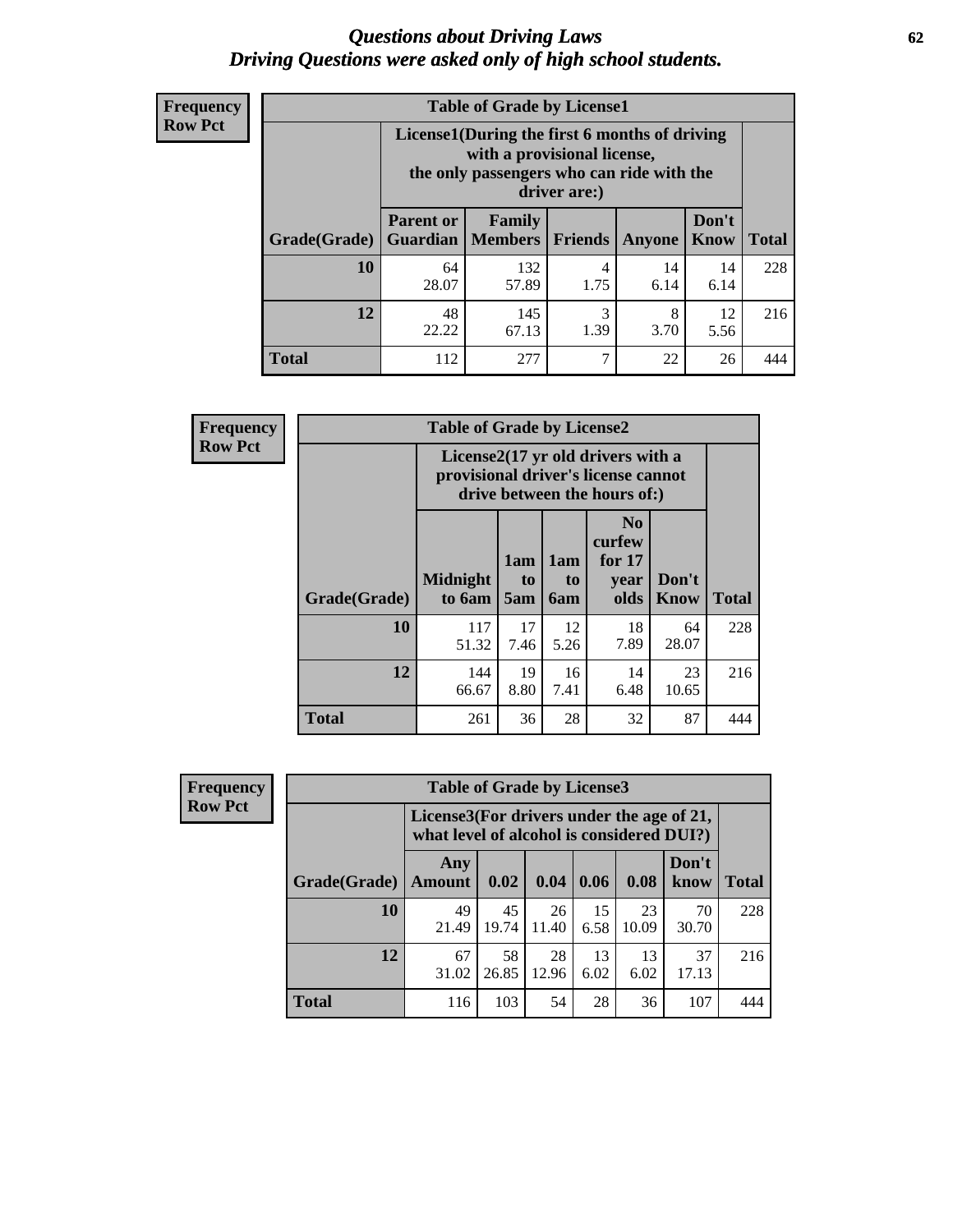#### *Questions about Driving Laws* **63** *Driving Questions were asked only of high school students.*

**Frequency Row Pct**

| <b>Table of Grade by License4</b> |             |                                                                                                                                                                                                                                                                                |            |             |            |             |     |  |  |
|-----------------------------------|-------------|--------------------------------------------------------------------------------------------------------------------------------------------------------------------------------------------------------------------------------------------------------------------------------|------------|-------------|------------|-------------|-----|--|--|
|                                   |             | License4(A driver under 21 automatically<br>loses his/her license if caught exceeding the<br>posted speet limit by:)<br>Can't<br>lose<br><b>Depends</b><br>license<br>$15+$<br>$25+$<br>$35+$<br>Don't<br>for<br>on<br><b>Total</b><br>mph<br>speeding<br>know<br>mph<br>judge |            |             |            |             |     |  |  |
| Grade(Grade)                      | mph         |                                                                                                                                                                                                                                                                                |            |             |            |             |     |  |  |
| 10                                | 57<br>25.00 | 40<br>17.54                                                                                                                                                                                                                                                                    | 17<br>7.46 | 25<br>10.96 | 12<br>5.26 | 77<br>33.77 | 228 |  |  |
| 12                                | 49<br>22.69 | 25<br>21<br>47<br>64<br>10<br>9.72<br>21.76<br>29.63<br>11.57<br>4.63                                                                                                                                                                                                          |            |             |            |             |     |  |  |
| <b>Total</b>                      | 106         | 104                                                                                                                                                                                                                                                                            | 42         | 46          | 22         | 124         | 444 |  |  |

| Frequency      | <b>Table of Grade by License5</b> |                                                                                                                                                             |                |               |              |
|----------------|-----------------------------------|-------------------------------------------------------------------------------------------------------------------------------------------------------------|----------------|---------------|--------------|
| <b>Row Pct</b> |                                   | License5(A)<br>Georgia teenager<br>with family<br>connections or a<br>good lawyer can<br>break a teen<br>driving law and<br>keep their driver's<br>license) |                |               |              |
|                | Grade(Grade)                      | Yes                                                                                                                                                         | N <sub>0</sub> | Don't<br>know | <b>Total</b> |
|                | 10                                | 42<br>18.42                                                                                                                                                 | 96<br>42.11    | 90<br>39.47   | 228          |
|                | 12                                | 63<br>29.17                                                                                                                                                 | 82<br>37.96    | 71<br>32.87   | 216          |
|                | <b>Total</b>                      | 105                                                                                                                                                         | 178            | 161           | 444          |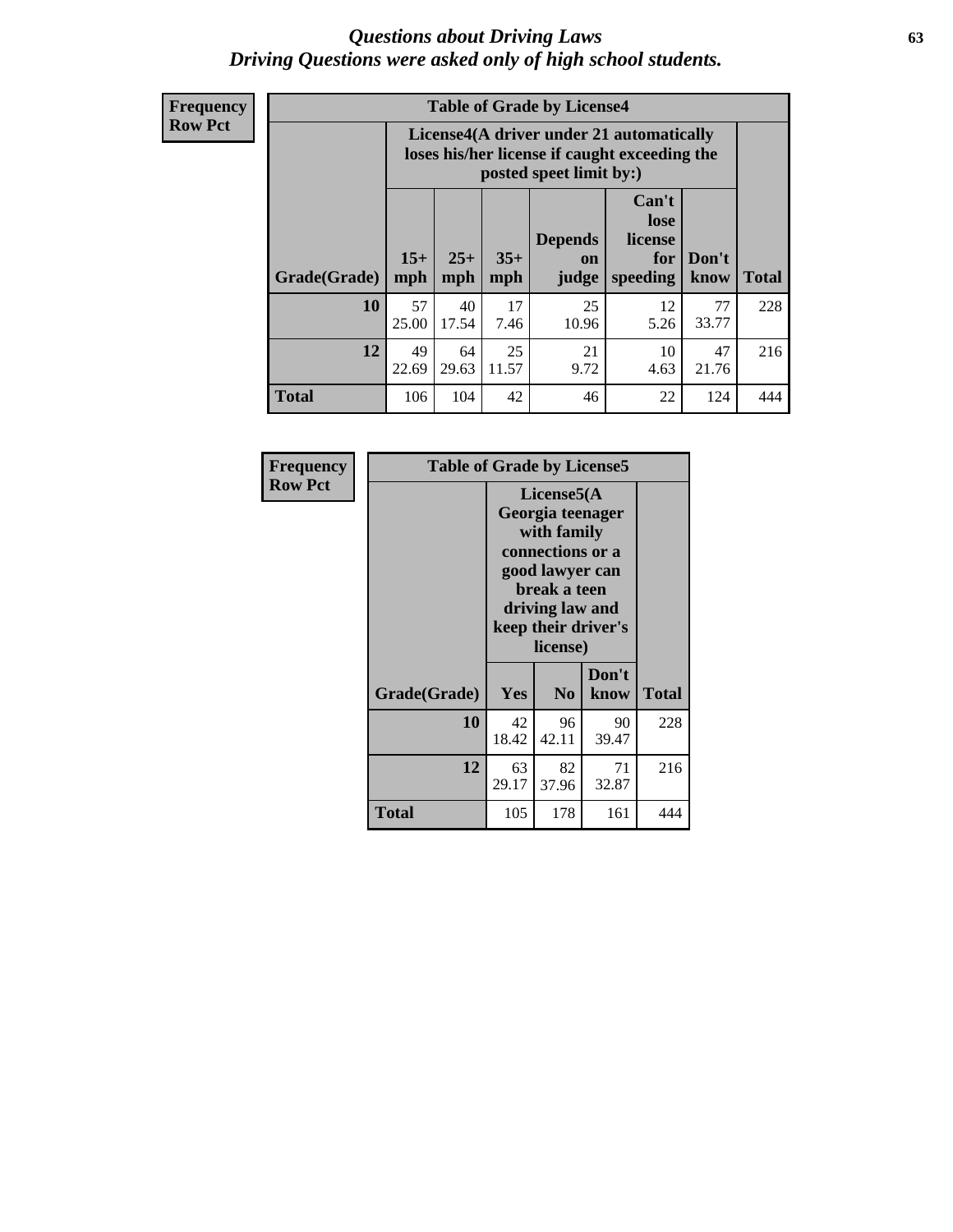#### *Questions about Driving Laws* **64** *Driving Questions were asked only of high school students.*

| <b>Frequency</b> | <b>Table of Grade by License6</b> |              |                                                                                                                                                 |               |              |  |
|------------------|-----------------------------------|--------------|-------------------------------------------------------------------------------------------------------------------------------------------------|---------------|--------------|--|
| <b>Row Pct</b>   |                                   |              | License <sub>6</sub> (I know a<br>friend or<br>classmate that<br>broke a teen<br>driving law,<br>but was allowed to<br>keep his/her<br>license) |               |              |  |
|                  | Grade(Grade)                      | Yes          | N <sub>0</sub>                                                                                                                                  | Don't<br>know | <b>Total</b> |  |
|                  | 10                                | 54<br>23.68  | 96<br>42.11                                                                                                                                     | 78<br>34.21   | 228          |  |
|                  | 12                                | 107<br>49.54 | 216                                                                                                                                             |               |              |  |
|                  | <b>Total</b>                      | 161          | 154                                                                                                                                             | 129           | 444          |  |

| <b>Frequency</b> |              |                                                                             | <b>Table of Grade by License7</b>                                                             |                                                   |                        |              |  |
|------------------|--------------|-----------------------------------------------------------------------------|-----------------------------------------------------------------------------------------------|---------------------------------------------------|------------------------|--------------|--|
| <b>Row Pct</b>   |              |                                                                             | License7(A student under the age of 18 cam loser<br>his/her driving privileges if he or she:) |                                                   |                        |              |  |
|                  | Grade(Grade) | <b>Have</b><br>more than<br>10<br>unexcused<br>absences<br>per school<br>yr | Drop out<br>without  <br>graduating                                                           | <b>Bring</b><br>alcohol/drugs/weapon<br>to school | All of<br>the<br>above | <b>Total</b> |  |
|                  | 10           | 17<br>7.46                                                                  | 35<br>15.35                                                                                   | 12<br>5.26                                        | 164<br>71.93           | 228          |  |
|                  | 12           | 19<br>8.80                                                                  | 32<br>14.81                                                                                   | 16<br>7.41                                        | 149<br>68.98           | 216          |  |
|                  | <b>Total</b> | 36                                                                          | 67                                                                                            | 28                                                | 313                    | 444          |  |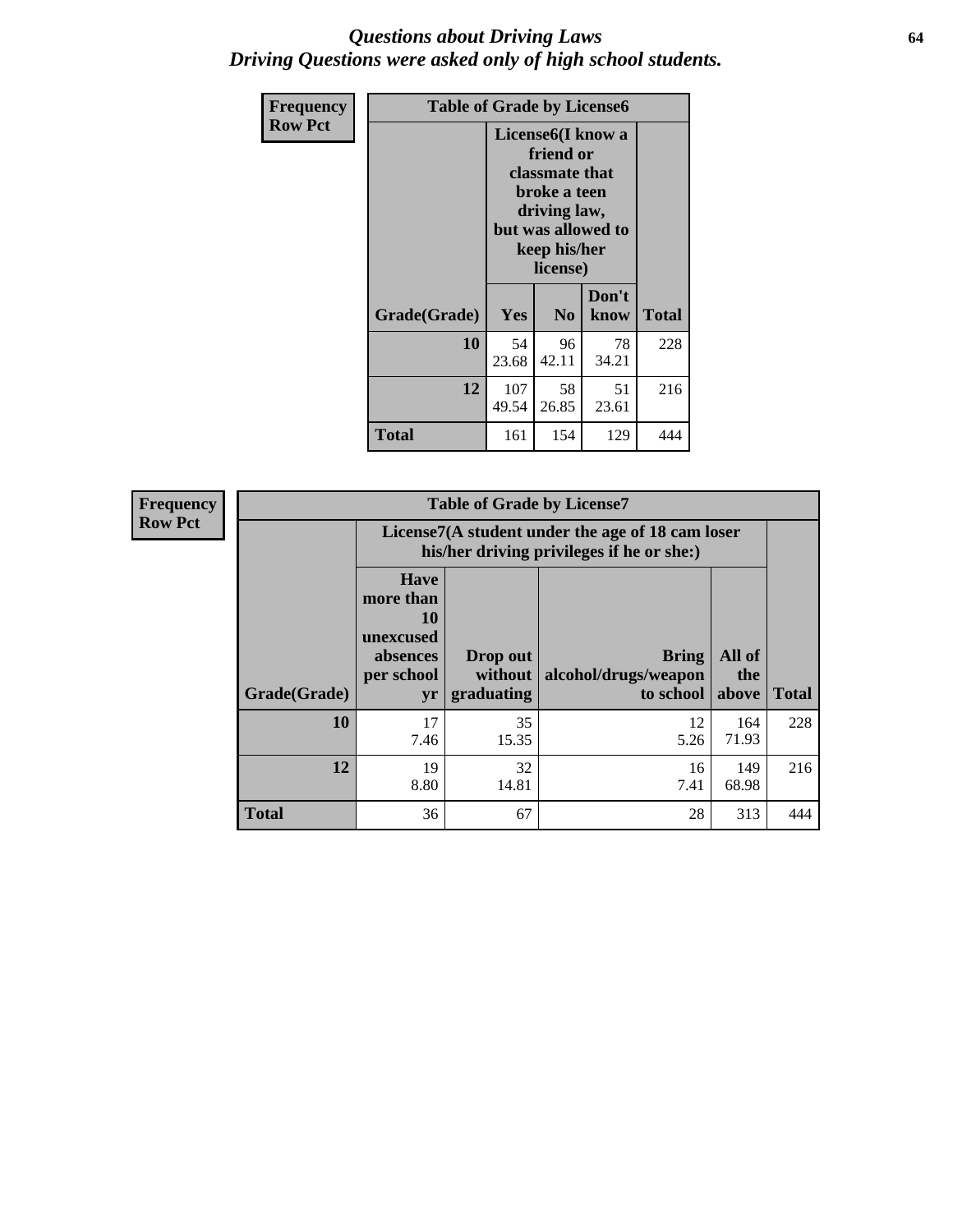# *Select Results by Gender* **65**

| Frequency      | <b>Table of SchoolClimate2 by Gender</b>          |                                 |              |              |
|----------------|---------------------------------------------------|---------------------------------|--------------|--------------|
| <b>Col Pct</b> | SchoolClimate2(I<br>feel successful at<br>school) | Gender(Gender)<br><b>Female</b> | <b>Male</b>  | <b>Total</b> |
|                | <b>Strongly Agree</b>                             | 65<br>34.03                     | 87<br>34.39  | 152          |
|                | <b>Somewhat Agree</b>                             | 113<br>59.16                    | 143<br>56.52 | 256          |
|                | <b>Somewhat Disagree</b>                          | 11<br>5.76                      | 15<br>5.93   | 26           |
|                | <b>Strongly Disagree</b>                          | $\mathcal{L}$<br>1.05           | 8<br>3.16    | 10           |
|                | <b>Total</b>                                      | 191                             | 253          | 444          |

| Frequency      | <b>Table of SchoolClimate6 by Gender</b>                 |                                 |              |              |  |
|----------------|----------------------------------------------------------|---------------------------------|--------------|--------------|--|
| <b>Col Pct</b> | <b>SchoolClimate6(Teachers</b><br>treat me with respect) | Gender(Gender)<br><b>Female</b> | <b>Male</b>  | <b>Total</b> |  |
|                | <b>Strongly Agree</b>                                    | 72<br>37.70                     | 107<br>42.29 | 179          |  |
|                | <b>Somewhat Agree</b>                                    | 92<br>48.17                     | 107<br>42.29 | 199          |  |
|                | <b>Somewhat Disagree</b>                                 | 20<br>10.47                     | 28<br>11.07  | 48           |  |
|                | <b>Strongly Disagree</b>                                 | 7<br>3.66                       | 11<br>4.35   | 18           |  |
|                | <b>Total</b>                                             | 191                             | 253          | 444          |  |

| <b>Frequency</b> | <b>Table of SchoolClimate8 by Gender</b>                                             |               |                               |              |
|------------------|--------------------------------------------------------------------------------------|---------------|-------------------------------|--------------|
| <b>Col Pct</b>   | <b>SchoolClimate8(Students</b><br>are frequently<br>recognized for good<br>behavior) | <b>Female</b> | Gender(Gender)<br><b>Male</b> | <b>Total</b> |
|                  | <b>Strongly Agree</b>                                                                | 26<br>13.61   | 49<br>19.37                   | 75           |
|                  | <b>Somewhat Agree</b>                                                                | 87<br>45.55   | 119<br>47.04                  | 206          |
|                  | <b>Somewhat Disagree</b>                                                             | 59<br>30.89   | 55<br>21.74                   | 114          |
|                  | <b>Strongly Disagree</b>                                                             | 19<br>9.95    | 30<br>11.86                   | 49           |
|                  | Total                                                                                | 191           | 253                           | 444          |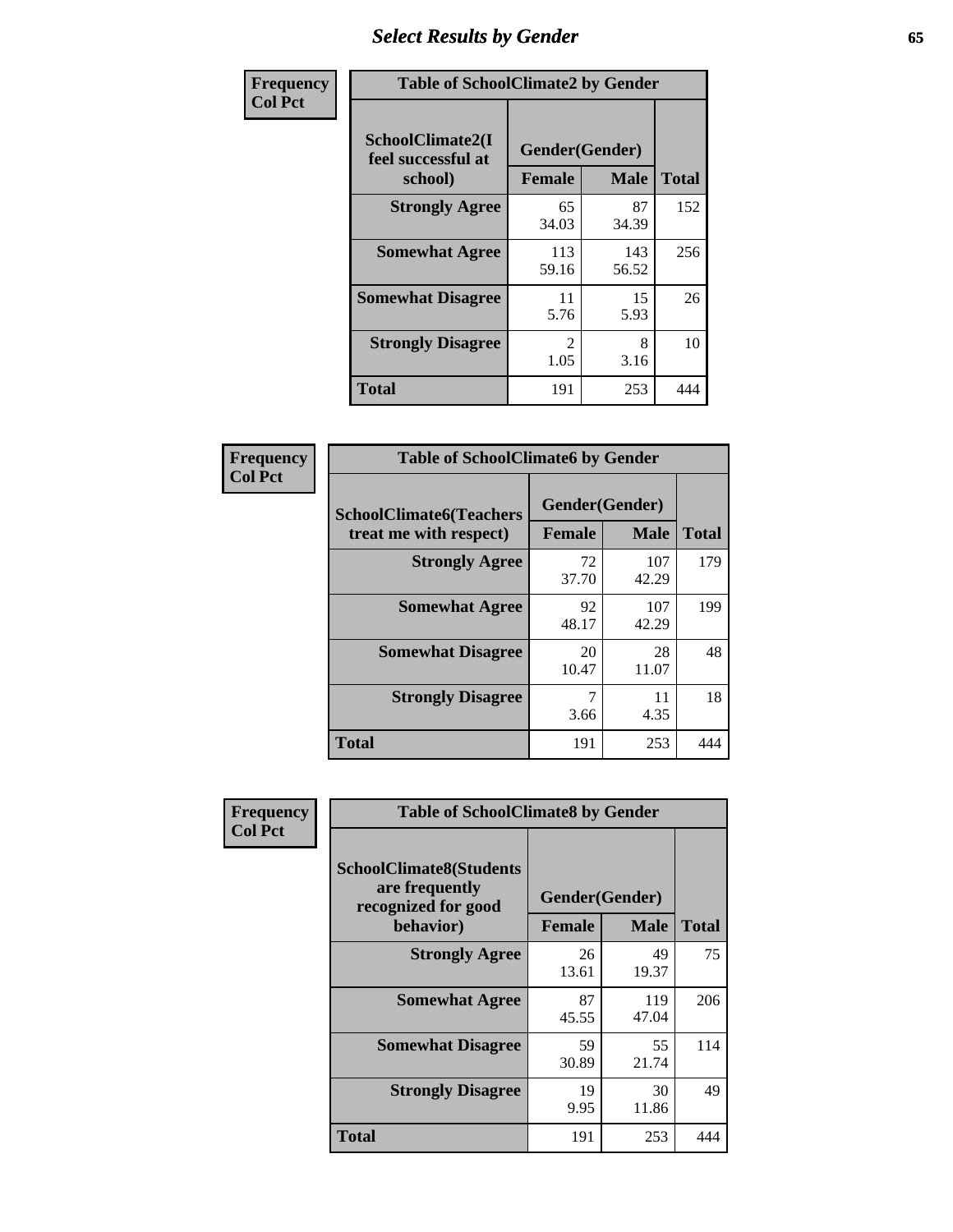# *Select Results by Gender* **66**

| Frequency      | <b>Table of Gender by Dropout</b> |                                                                        |                |              |
|----------------|-----------------------------------|------------------------------------------------------------------------|----------------|--------------|
| <b>Row Pct</b> |                                   | Dropout(I<br>have<br>thought<br>about<br>dropping<br>out of<br>school) |                |              |
|                | Gender(Gender)                    | Yes                                                                    | N <sub>0</sub> | <b>Total</b> |
|                | <b>Female</b>                     | 57<br>29.84                                                            | 134<br>70.16   | 191          |
|                | <b>Male</b>                       | 79<br>31.23                                                            | 174<br>68.77   | 253          |
|                | <b>Total</b>                      | 136                                                                    | 308            | 444          |

| <b>Frequency</b> | <b>Table of Gender by Dropoutreason</b> |                                                                    |              |                          |                                |              |              |
|------------------|-----------------------------------------|--------------------------------------------------------------------|--------------|--------------------------|--------------------------------|--------------|--------------|
| <b>Row Pct</b>   |                                         | Dropoutreason(If I dropped out the<br>reason would most likely be) |              |                          |                                |              |              |
|                  | Gender(Gender)                          | Won't<br><b>Drop</b><br>out                                        | <b>Bored</b> | Family<br><b>Reasons</b> | <b>Being</b><br><b>Bullied</b> | <b>Other</b> | <b>Total</b> |
|                  | <b>Female</b>                           | 110<br>57.59                                                       | 25<br>13.09  | 18<br>9.42               | 5<br>2.62                      | 33<br>17.28  | 191          |
|                  | <b>Male</b>                             | 146<br>57.71                                                       | 38<br>15.02  | 30<br>11.86              | 1.98                           | 34<br>13.44  | 253          |
|                  | <b>Total</b>                            | 256                                                                | 63           | 48                       | 10                             | 67           | 444          |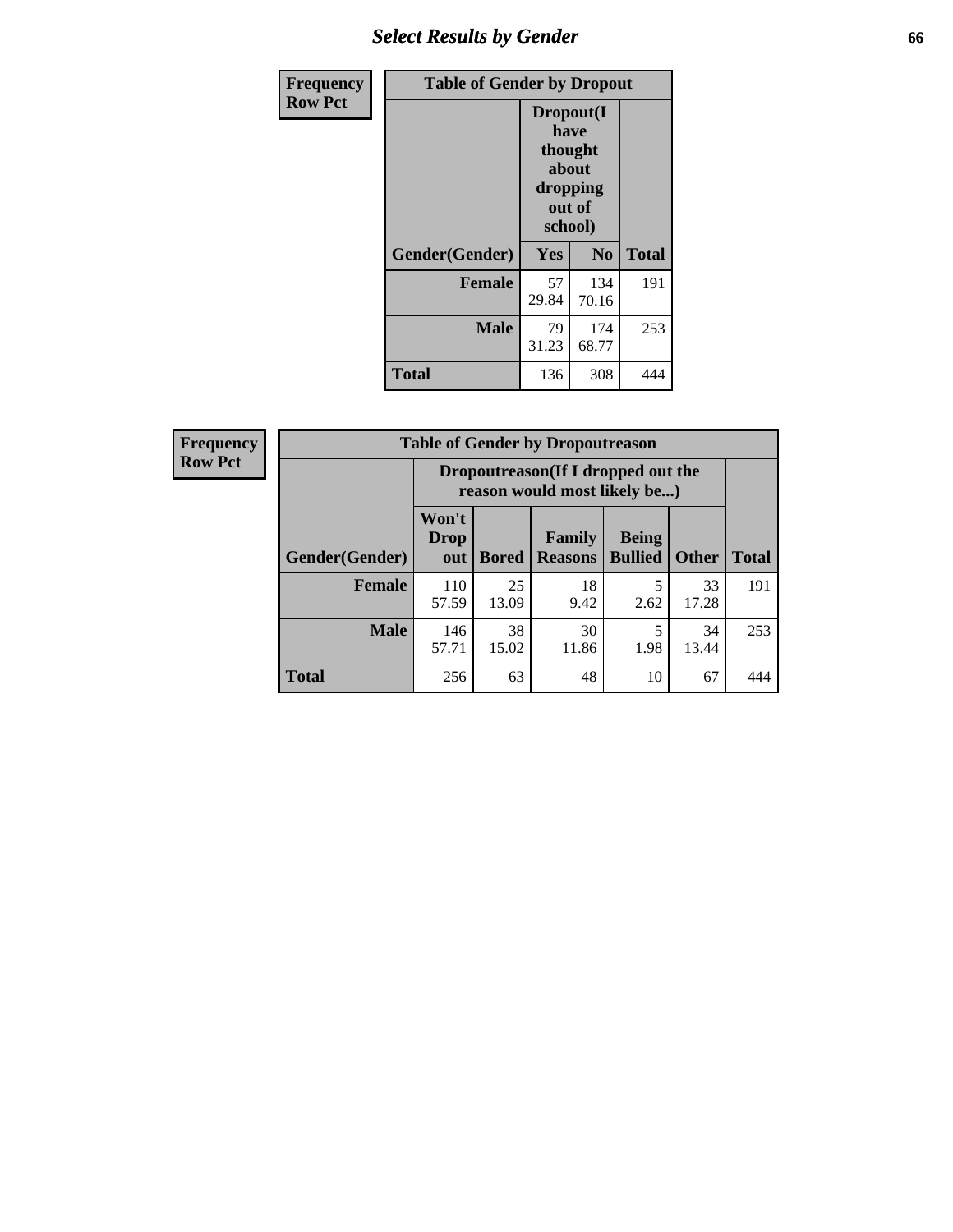*School Safety* **67**

| Frequency      | <b>Table of Gender by Bullied2</b> |                 |                |              |
|----------------|------------------------------------|-----------------|----------------|--------------|
| <b>Row Pct</b> |                                    | <b>Bullied2</b> |                |              |
|                | Gender(Gender)                     | Yes             | N <sub>0</sub> | <b>Total</b> |
|                | <b>Female</b>                      | 26<br>13.61     | 165<br>86.39   | 191          |
|                | <b>Male</b>                        | 24<br>9.49      | 229<br>90.51   | 253          |
|                | <b>Total</b>                       | 50              | 394            |              |

| Frequency      | <b>Table of Gender by Bulliedothers2</b> |                       |                |              |
|----------------|------------------------------------------|-----------------------|----------------|--------------|
| <b>Row Pct</b> |                                          | <b>Bulliedothers2</b> |                |              |
|                | Gender(Gender)                           | <b>Yes</b>            | N <sub>0</sub> | <b>Total</b> |
|                | <b>Female</b>                            | 13<br>6.81            | 178<br>93.19   | 191          |
|                | <b>Male</b>                              | 21<br>8.30            | 232<br>91.70   | 253          |
|                | <b>Total</b>                             | 34                    | 410            |              |

| Frequency      | <b>Table of Gender by Weaponschool2</b> |               |                |              |
|----------------|-----------------------------------------|---------------|----------------|--------------|
| <b>Row Pct</b> |                                         | Weaponschool2 |                |              |
|                | Gender(Gender)                          | <b>Yes</b>    | N <sub>0</sub> | <b>Total</b> |
|                | <b>Female</b>                           | 5<br>2.62     | 186<br>97.38   | 191          |
|                | <b>Male</b>                             | 26<br>10.28   | 227<br>89.72   | 253          |
|                | <b>Total</b>                            | 31            | 413            |              |

| Frequency      |                |               | <b>Table of Gender by Absentunsafe2</b> |              |
|----------------|----------------|---------------|-----------------------------------------|--------------|
| <b>Row Pct</b> |                | Absentunsafe2 |                                         |              |
|                | Gender(Gender) | Yes           | N <sub>0</sub>                          | <b>Total</b> |
|                | <b>Female</b>  | 6<br>3.14     | 185<br>96.86                            | 191          |
|                | <b>Male</b>    | 8<br>3.16     | 245<br>96.84                            | 253          |
|                | <b>Total</b>   | 14            | 430                                     | 444          |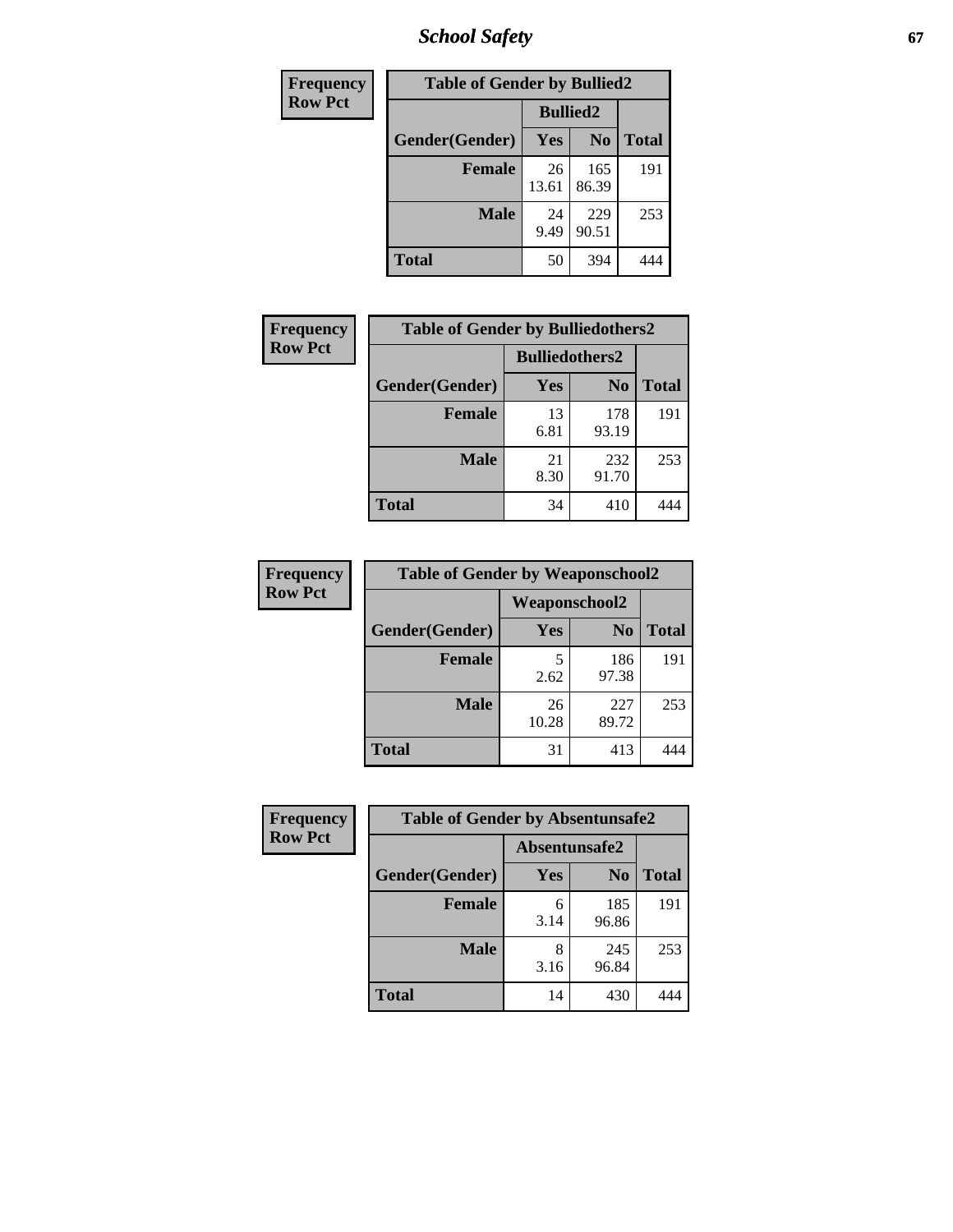*School Safety* **68**

| Frequency      | <b>Table of Gender by Gangself</b> |                                                                                                |                |              |
|----------------|------------------------------------|------------------------------------------------------------------------------------------------|----------------|--------------|
| <b>Row Pct</b> |                                    | Gangself(I<br>have<br>participated<br>in illegal gang<br>activities in<br>the past 30<br>days) |                |              |
|                | Gender(Gender)                     | Yes                                                                                            | N <sub>0</sub> | <b>Total</b> |
|                | <b>Female</b>                      | 7<br>3.66                                                                                      | 184<br>96.34   | 191          |
|                | <b>Male</b>                        | 9<br>3.56                                                                                      | 244<br>96.44   | 253          |
|                | <b>Total</b>                       | 16                                                                                             | 428            | 444          |

| Frequency      | <b>Table of Gender by Gangpeers</b> |                                                                                                                             |                |              |
|----------------|-------------------------------------|-----------------------------------------------------------------------------------------------------------------------------|----------------|--------------|
| <b>Row Pct</b> |                                     | <b>Gangpeers</b> (I<br>have friends<br>who have<br>participated<br>in illegal gang<br>activities in<br>the past 30<br>days) |                |              |
|                | Gender(Gender)                      | Yes                                                                                                                         | N <sub>0</sub> | <b>Total</b> |
|                | <b>Female</b>                       | 30<br>15.71                                                                                                                 | 161<br>84.29   | 191          |
|                | <b>Male</b>                         | 31<br>12.25                                                                                                                 | 222<br>87.75   | 253          |
|                | Total                               | 61                                                                                                                          | 383            |              |

| Frequency      | <b>Table of Gender by Pickedon2</b> |             |                |              |
|----------------|-------------------------------------|-------------|----------------|--------------|
| <b>Row Pct</b> |                                     | Pickedon2   |                |              |
|                | Gender(Gender)                      | Yes         | N <sub>0</sub> | <b>Total</b> |
|                | <b>Female</b>                       | 51<br>26.70 | 140<br>73.30   | 191          |
|                | <b>Male</b>                         | 55<br>21.74 | 198<br>78.26   | 253          |
|                | <b>Total</b>                        | 106         | 338            | 444          |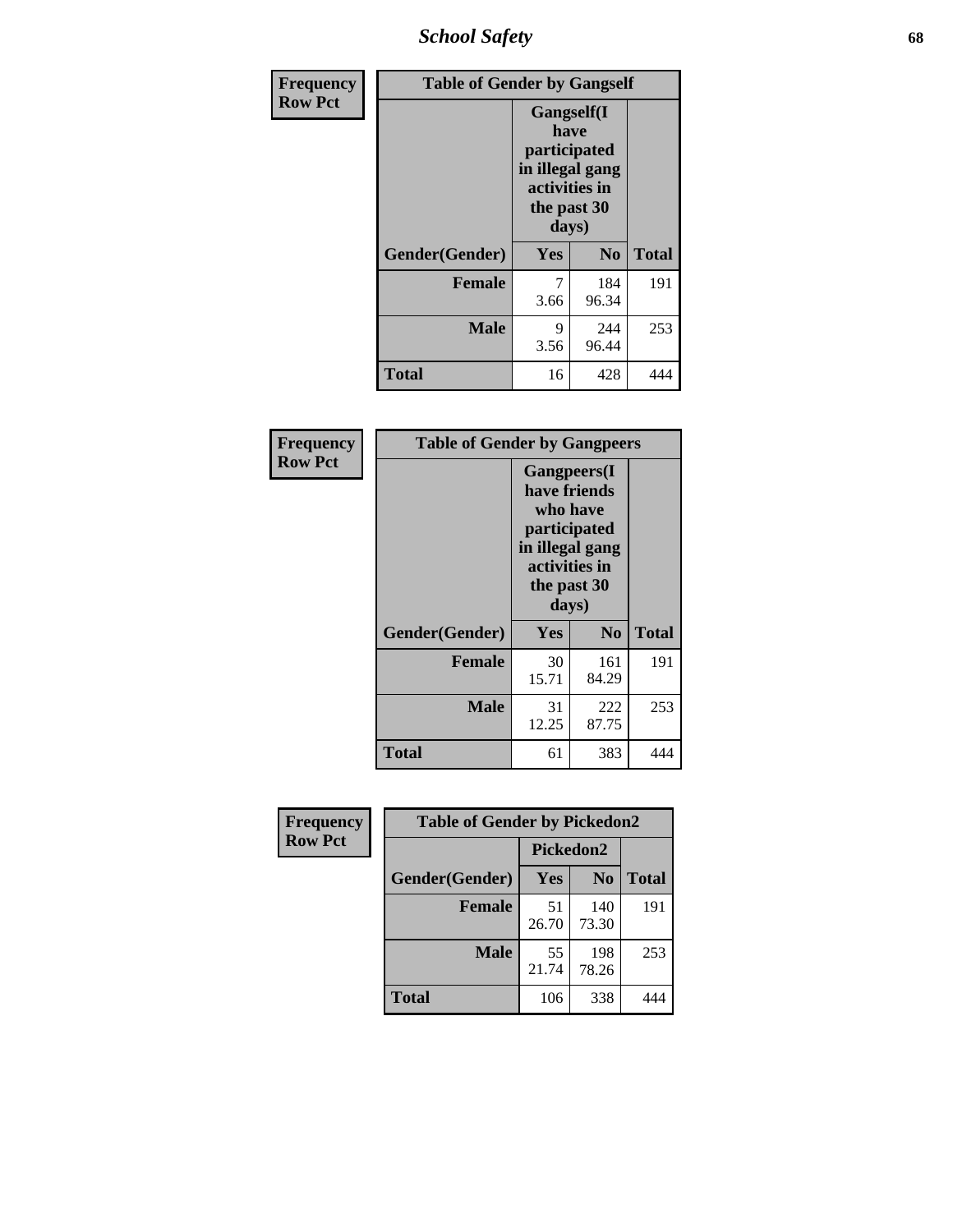*School Safety* **69**

| Frequency      | <b>Table of Gender by Safeschool2</b> |              |                |              |
|----------------|---------------------------------------|--------------|----------------|--------------|
| <b>Row Pct</b> |                                       | Safeschool2  |                |              |
|                | Gender(Gender)                        | <b>Yes</b>   | N <sub>0</sub> | <b>Total</b> |
|                | <b>Female</b>                         | 152<br>79.58 | 39<br>20.42    | 191          |
|                | Male                                  | 196<br>77.47 | 57<br>22.53    | 253          |
|                | <b>Total</b>                          | 348          | 96             | 444          |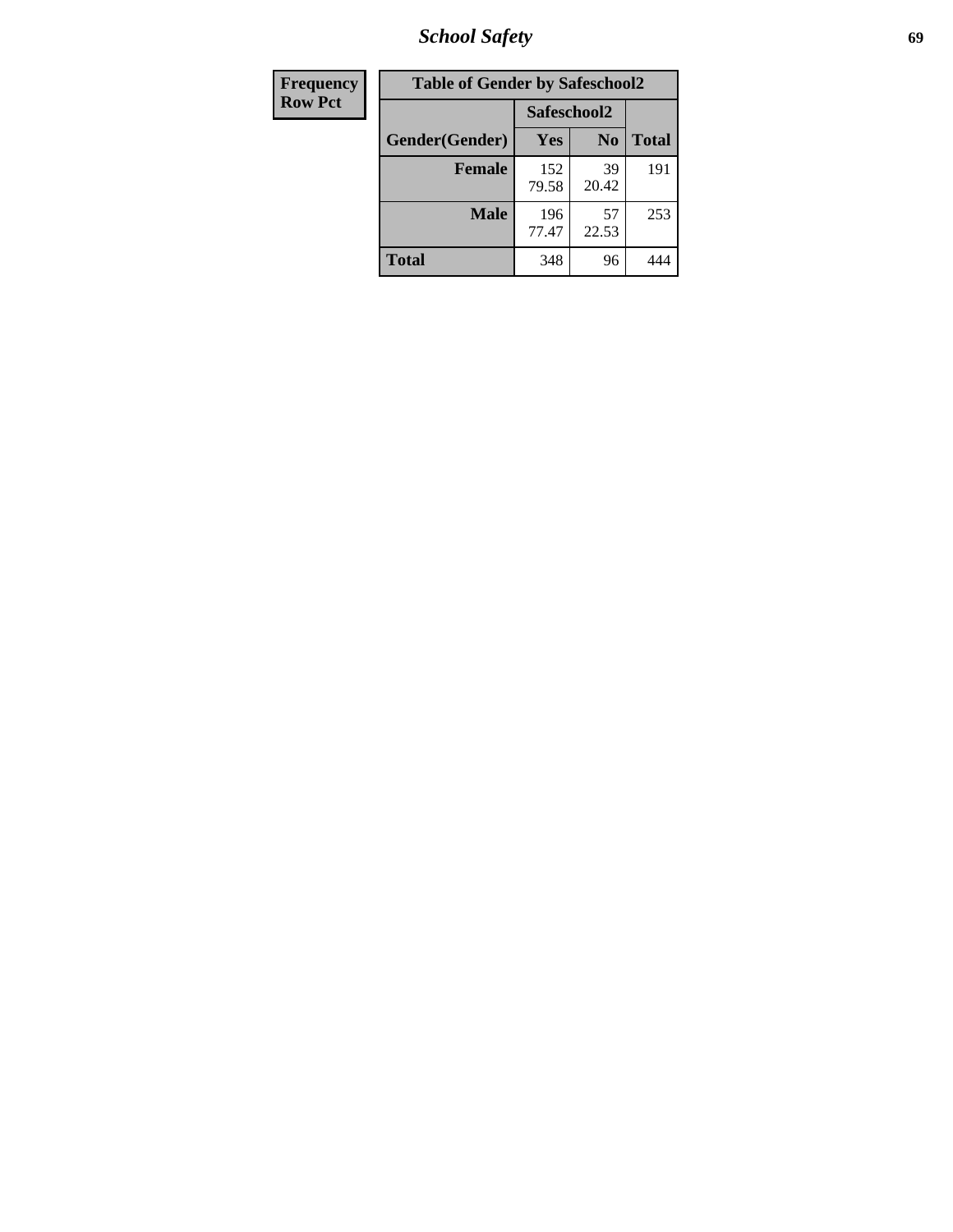# *Incidence of Drug Use* **70**

| <b>Frequency</b> | <b>Table of Gender by AlcoholAlt</b> |                                          |                |              |  |
|------------------|--------------------------------------|------------------------------------------|----------------|--------------|--|
| <b>Row Pct</b>   |                                      | AlcoholAlt(Alcohol<br>use, past 30 days) |                |              |  |
|                  | Gender(Gender)                       | <b>Yes</b>                               | N <sub>0</sub> | <b>Total</b> |  |
|                  | <b>Female</b>                        | 48<br>25.13                              | 143<br>74.87   | 191          |  |
|                  | <b>Male</b>                          | 63<br>24.90                              | 190<br>75.10   | 253          |  |
|                  | <b>Total</b>                         | 111                                      | 333            | 444          |  |

| <b>Frequency</b> | <b>Table of Gender by TobaccoAny</b> |                                          |                |              |  |
|------------------|--------------------------------------|------------------------------------------|----------------|--------------|--|
| <b>Row Pct</b>   |                                      | TobaccoAny(Tobacco<br>use, past 30 days) |                |              |  |
|                  | Gender(Gender)                       | Yes                                      | N <sub>0</sub> | <b>Total</b> |  |
|                  | <b>Female</b>                        | 46<br>24.08                              | 145<br>75.92   | 191          |  |
|                  | <b>Male</b>                          | 79<br>31.23                              | 174<br>68.77   | 253          |  |
|                  | <b>Total</b>                         | 125                                      | 319            |              |  |

| <b>Frequency</b> | <b>Table of Gender by MarijuanaAlt</b> |             |                                              |              |  |
|------------------|----------------------------------------|-------------|----------------------------------------------|--------------|--|
| <b>Row Pct</b>   |                                        |             | MarijuanaAlt(Marijuana<br>use, past 30 days) |              |  |
|                  | Gender(Gender)                         | <b>Yes</b>  | N <sub>0</sub>                               | <b>Total</b> |  |
|                  | <b>Female</b>                          | 14<br>7.33  | 177<br>92.67                                 | 191          |  |
|                  | <b>Male</b>                            | 33<br>13.04 | 220<br>86.96                                 | 253          |  |
|                  | <b>Total</b>                           | 47          | 397                                          |              |  |

| <b>Frequency</b> | <b>Table of Gender by OtherDrugAny</b> |                         |                           |              |
|------------------|----------------------------------------|-------------------------|---------------------------|--------------|
| <b>Row Pct</b>   |                                        | drug use, past 30 days) | <b>OtherDrugAny(Other</b> |              |
|                  | Gender(Gender)                         | <b>Yes</b>              | N <sub>0</sub>            | <b>Total</b> |
|                  | <b>Female</b>                          | 18<br>9.42              | 173<br>90.58              | 191          |
|                  | <b>Male</b>                            | 25<br>9.88              | 228<br>90.12              | 253          |
|                  | <b>Total</b>                           | 43                      | 401                       | 444          |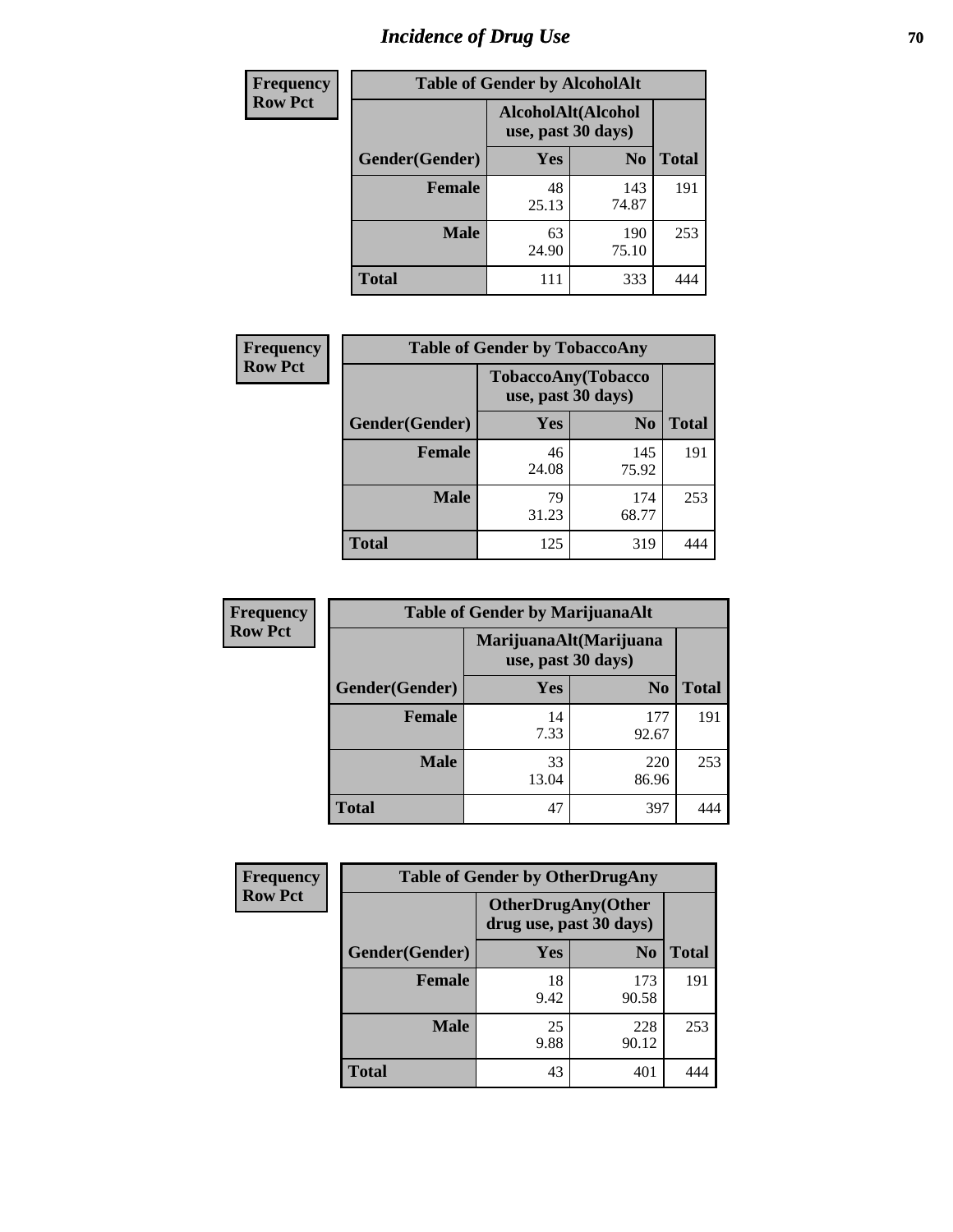#### *Average Age at Onset of Use* **71** *Results for "Average Age at Onset of Use" questions exclude students who said they did not use that substance*

#### **Gender=Female**

| <b>Variable</b>    | Label                                                              | <b>Mean</b> |
|--------------------|--------------------------------------------------------------------|-------------|
| Alcoholinit2       | I started using alcohol when I was                                 | 13.40       |
| Cigarettesinit2    | I started smoking tobacco when I was                               | 13.12       |
| Smokelessinit2     | I started chewing tobacco when I was                               | 13.68       |
| Marijuanainit2     | I started using marijuana when I was                               | 13.75       |
| Cocaineinit2       | I started using cocaine when I was                                 | 11.00       |
| Inhalantsinit2     | I started using inhalants when I was                               | 14.00       |
| Steroidsinit2      | I started using steroids when I was                                |             |
| Ecstasyinit2       | I started using ecstasy when I was                                 | 14.00       |
| Methinit2          | I started using methamphetamines when I was                        | 14.00       |
| Hallucinogensinit2 | I started using hallucinogens when I was                           | 14.50       |
| Prescriptioninit2  | I started using prescription drugs not prescribed to me when I was | 13.13       |

#### **Gender=Male**

| <b>Variable</b>                 | Label                                                              | <b>Mean</b> |
|---------------------------------|--------------------------------------------------------------------|-------------|
| Alcoholinit2                    | I started using alcohol when I was                                 | 14.18       |
| Cigarettesinit2                 | I started smoking tobacco when I was                               | 13.77       |
| Smokelessinit2                  | I started chewing tobacco when I was                               | 12.90       |
| Marijuanainit2                  | I started using marijuana when I was                               | 13.84       |
| Cocaineinit2                    | I started using cocaine when I was                                 | 15.60       |
| Inhalantsinit2                  | I started using inhalants when I was                               | 15.75       |
| Steroidsinit2                   | I started using steroids when I was                                | 13.33       |
| Ecstasyinit2                    | I started using ecstasy when I was                                 | 14.57       |
| Methinit2                       | I started using methamphetamines when I was                        | 13.40       |
| Hallucinogensinit2              | I started using hallucinogens when I was                           | 14.29       |
| Prescription in it <sub>2</sub> | I started using prescription drugs not prescribed to me when I was | 13.88       |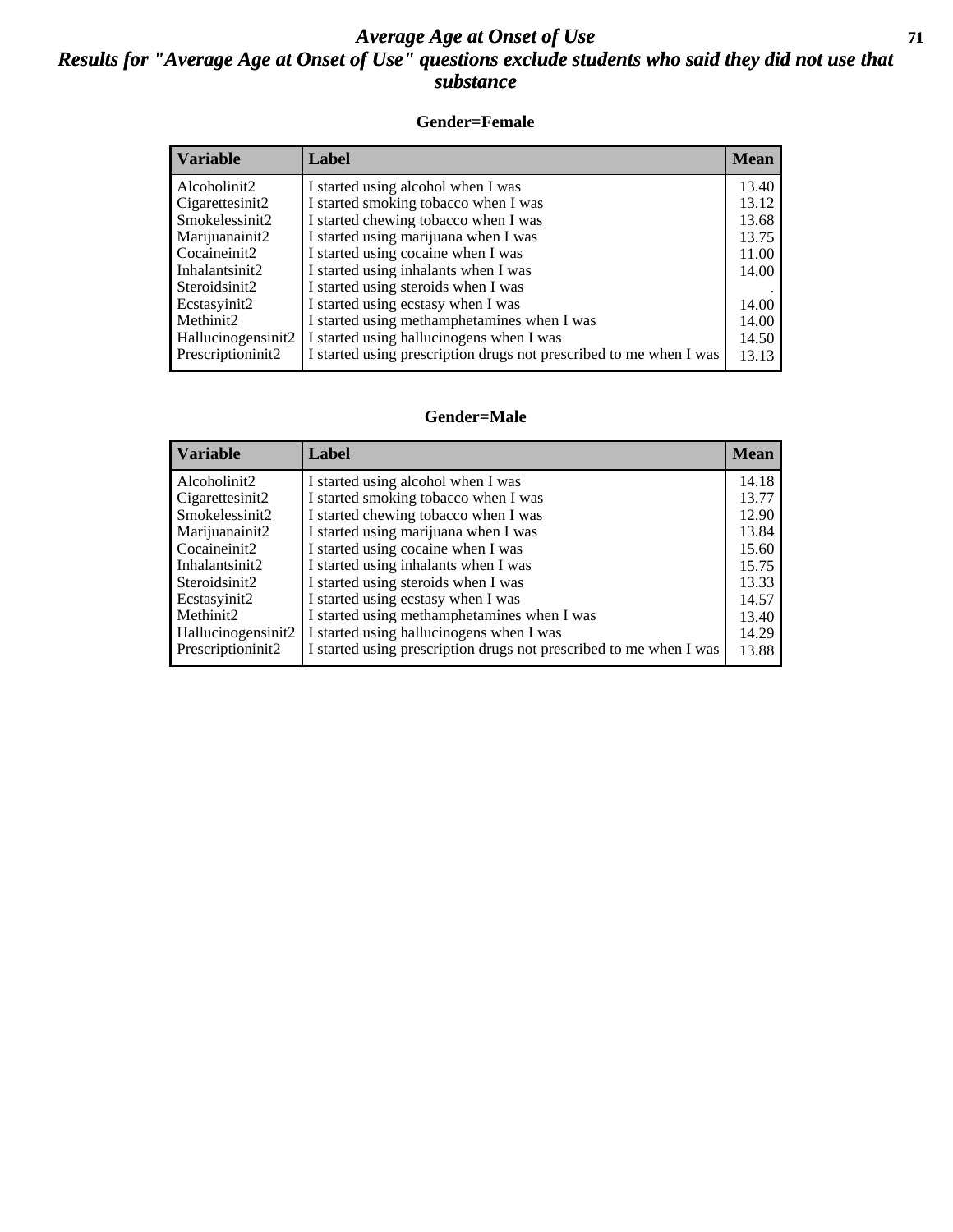# *I Think These Drugs are Harmful* **72**

| Frequency      | <b>Table of Gender by Alcoholharmdich</b> |                                                   |                |              |
|----------------|-------------------------------------------|---------------------------------------------------|----------------|--------------|
| <b>Row Pct</b> |                                           | Alcoholharmdich(I<br>think alcohol is<br>harmful) |                |              |
|                | Gender(Gender)                            | Yes                                               | N <sub>0</sub> | <b>Total</b> |
|                | <b>Female</b>                             | 148<br>77.49                                      | 43<br>22.51    | 191          |
|                | <b>Male</b>                               | 195<br>77.08                                      | 58<br>22.92    | 253          |
|                | <b>Total</b>                              | 343                                               | 101            | 444          |

| Frequency      | <b>Table of Gender by Tobaccoharmdich</b> |                  |                               |              |  |
|----------------|-------------------------------------------|------------------|-------------------------------|--------------|--|
| <b>Row Pct</b> |                                           | think tobacco is | Tobaccoharmdich(I<br>harmful) |              |  |
|                | Gender(Gender)                            | <b>Yes</b>       | N <sub>0</sub>                | <b>Total</b> |  |
|                | <b>Female</b>                             | 187<br>97.91     | 4<br>2.09                     | 191          |  |
|                | <b>Male</b>                               | 236<br>93.28     | 17<br>6.72                    | 253          |  |
|                | <b>Total</b>                              | 423              | 21                            |              |  |

| Frequency      | <b>Table of Gender by Marijuanaharmdich</b> |                                                       |                |              |  |
|----------------|---------------------------------------------|-------------------------------------------------------|----------------|--------------|--|
| <b>Row Pct</b> |                                             | Marijuanaharmdich(I<br>think marijuana is<br>harmful) |                |              |  |
|                | Gender(Gender)                              | <b>Yes</b>                                            | N <sub>0</sub> | <b>Total</b> |  |
|                | <b>Female</b>                               | 157<br>82.20                                          | 34<br>17.80    | 191          |  |
|                | <b>Male</b>                                 | 176<br>69.57                                          | 77<br>30.43    | 253          |  |
|                | <b>Total</b>                                | 333                                                   | 111            | 444          |  |

| Frequency      | <b>Table of Gender by Otherdrugharmdich</b> |                                                          |                |              |  |
|----------------|---------------------------------------------|----------------------------------------------------------|----------------|--------------|--|
| <b>Row Pct</b> |                                             | Otherdrugharmdich(I<br>think other drugs are<br>harmful) |                |              |  |
|                | Gender(Gender)                              | <b>Yes</b>                                               | N <sub>0</sub> | <b>Total</b> |  |
|                | <b>Female</b>                               | 185<br>96.86                                             | 6<br>3.14      | 191          |  |
|                | <b>Male</b>                                 | 242<br>95.65                                             | 11<br>4.35     | 253          |  |
|                | <b>Total</b>                                | 427                                                      | 17             | 444          |  |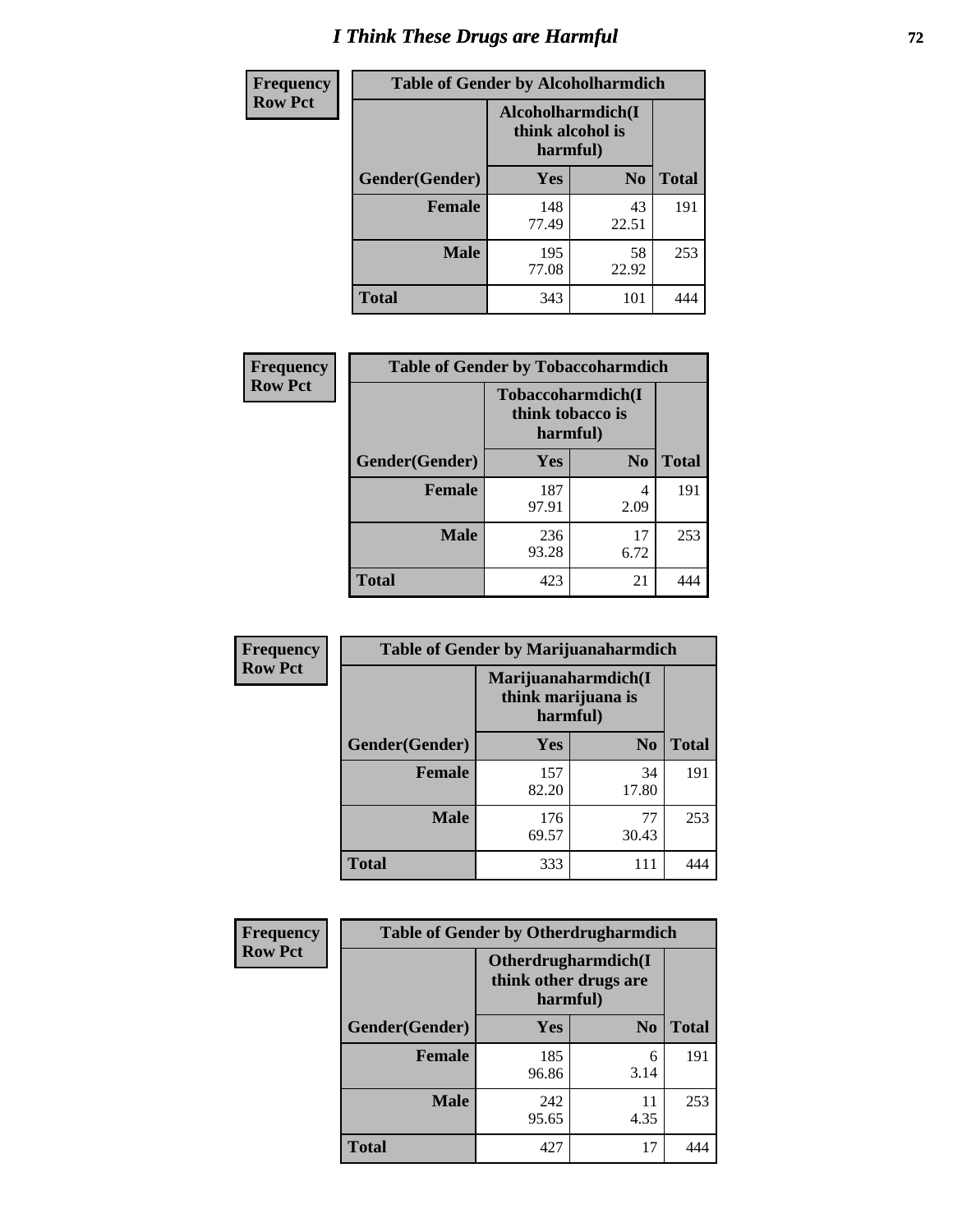| <b>Frequency</b> | <b>Table of Gender by Alcohollocation1</b> |                                                               |             |              |
|------------------|--------------------------------------------|---------------------------------------------------------------|-------------|--------------|
| <b>Row Pct</b>   |                                            | <b>Alcohollocation1(Places</b><br><b>Friends Use Alcohol)</b> |             |              |
|                  | Gender(Gender)                             |                                                               | Do Not Use  | <b>Total</b> |
|                  | <b>Female</b>                              | 136<br>71.20                                                  | 55<br>28.80 | 191          |
|                  | <b>Male</b>                                | 163<br>64.43                                                  | 90<br>35.57 | 253          |
|                  | <b>Total</b>                               | 299                                                           | 145         |              |

| <b>Frequency</b> | <b>Table of Gender by Alcohollocation2</b> |                                |                             |              |
|------------------|--------------------------------------------|--------------------------------|-----------------------------|--------------|
| <b>Row Pct</b>   |                                            | <b>Alcohollocation2(Places</b> | <b>Friends Use Alcohol)</b> |              |
|                  | Gender(Gender)                             |                                | Home                        | <b>Total</b> |
|                  | <b>Female</b>                              | 87<br>45.55                    | 104<br>54.45                | 191          |
|                  | <b>Male</b>                                | 140<br>55.34                   | 113<br>44.66                | 253          |
|                  | <b>Total</b>                               | 227                            | 217                         |              |

| Frequency      | <b>Table of Gender by Alcohollocation3</b> |                                                               |               |              |
|----------------|--------------------------------------------|---------------------------------------------------------------|---------------|--------------|
| <b>Row Pct</b> |                                            | <b>Alcohollocation3(Places</b><br><b>Friends Use Alcohol)</b> |               |              |
|                | Gender(Gender)                             |                                                               | <b>School</b> | <b>Total</b> |
|                | <b>Female</b>                              | 176<br>92.15                                                  | 15<br>7.85    | 191          |
|                | <b>Male</b>                                | 239<br>94.47                                                  | 14<br>5.53    | 253          |
|                | <b>Total</b>                               | 415                                                           | 29            | 444          |

| <b>Frequency</b> |                | <b>Table of Gender by Alcohollocation4</b>                    |             |              |
|------------------|----------------|---------------------------------------------------------------|-------------|--------------|
| <b>Row Pct</b>   |                | <b>Alcohollocation4(Places</b><br><b>Friends Use Alcohol)</b> |             |              |
|                  | Gender(Gender) |                                                               | Car         | <b>Total</b> |
|                  | <b>Female</b>  | 167<br>87.43                                                  | 24<br>12.57 | 191          |
|                  | <b>Male</b>    | 221<br>87.35                                                  | 32<br>12.65 | 253          |
|                  | <b>Total</b>   | 388                                                           | 56          |              |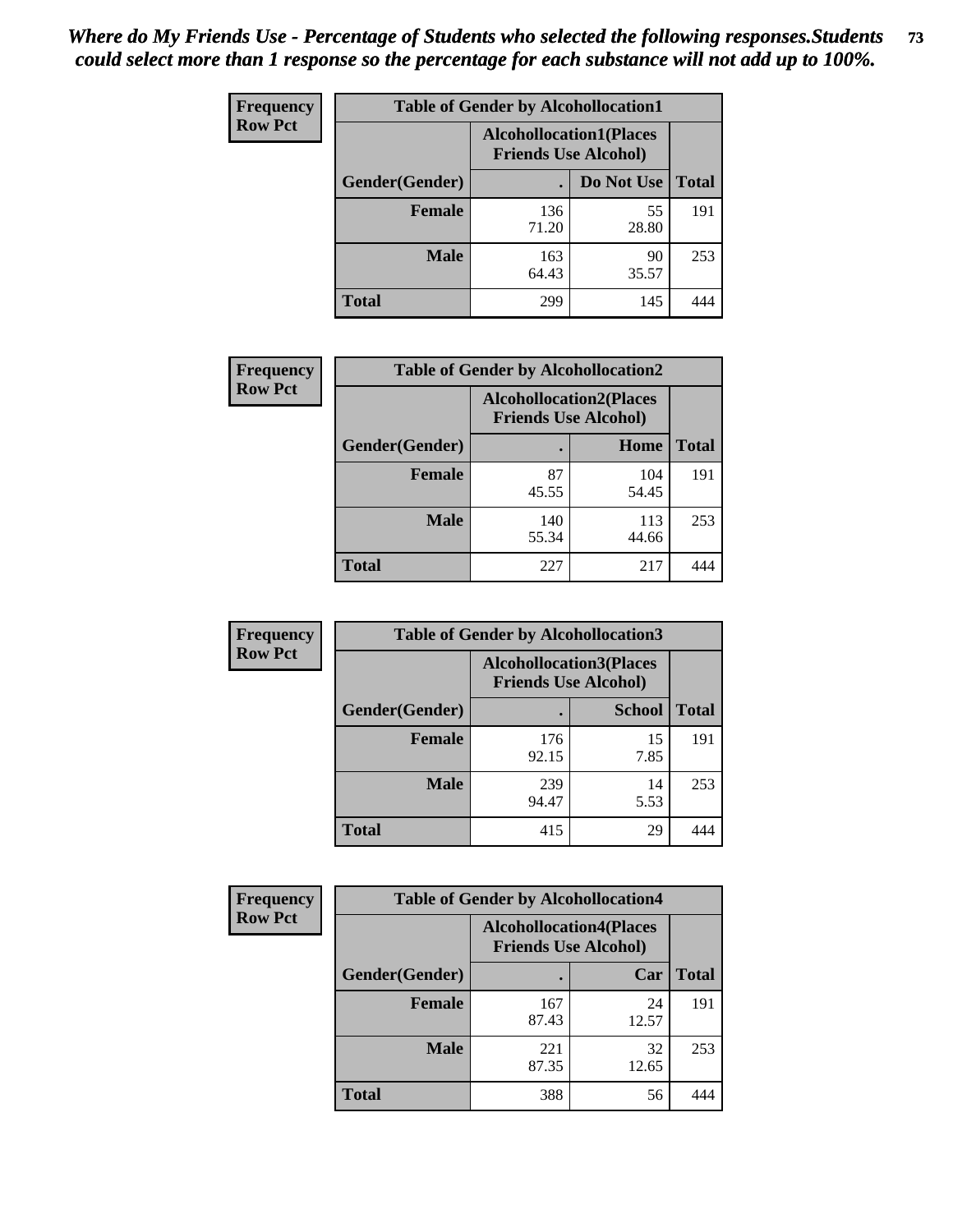| <b>Frequency</b> |                | <b>Table of Gender by Alcohollocation5</b> |                                 |              |
|------------------|----------------|--------------------------------------------|---------------------------------|--------------|
| <b>Row Pct</b>   |                | <b>Alcohollocation5</b> (Places            | <b>Friends Use Alcohol)</b>     |              |
|                  | Gender(Gender) | $\bullet$                                  | <b>Friend's</b><br><b>House</b> | <b>Total</b> |
|                  | <b>Female</b>  | 72<br>37.70                                | 119<br>62.30                    | 191          |
|                  | <b>Male</b>    | 128<br>50.59                               | 125<br>49.41                    | 253          |
|                  | <b>Total</b>   | 200                                        | 244                             |              |

| <b>Frequency</b> | <b>Table of Gender by Alcohollocation6</b> |                                                               |              |              |
|------------------|--------------------------------------------|---------------------------------------------------------------|--------------|--------------|
| <b>Row Pct</b>   |                                            | <b>Alcohollocation6(Places</b><br><b>Friends Use Alcohol)</b> |              |              |
|                  | <b>Gender</b> (Gender)                     | ٠                                                             | <b>Other</b> | <b>Total</b> |
|                  | <b>Female</b>                              | 129<br>67.54                                                  | 62<br>32.46  | 191          |
|                  | <b>Male</b>                                | 177<br>69.96                                                  | 76<br>30.04  | 253          |
|                  | <b>Total</b>                               | 306                                                           | 138          |              |

| Frequency      | <b>Table of Gender by Tobaccolocation1</b> |                                                               |             |              |
|----------------|--------------------------------------------|---------------------------------------------------------------|-------------|--------------|
| <b>Row Pct</b> |                                            | <b>Tobaccolocation1(Places</b><br><b>Friends Use Tobacco)</b> |             |              |
|                | Gender(Gender)                             |                                                               | Do Not Use  | <b>Total</b> |
|                | <b>Female</b>                              | 124<br>64.92                                                  | 67<br>35.08 | 191          |
|                | <b>Male</b>                                | 168<br>66.40                                                  | 85<br>33.60 | 253          |
|                | <b>Total</b>                               | 292                                                           | 152         | 444          |

| <b>Frequency</b> |                | <b>Table of Gender by Tobaccolocation2</b> |                                                               |              |
|------------------|----------------|--------------------------------------------|---------------------------------------------------------------|--------------|
| <b>Row Pct</b>   |                |                                            | <b>Tobaccolocation2(Places</b><br><b>Friends Use Tobacco)</b> |              |
|                  | Gender(Gender) |                                            | Home                                                          | <b>Total</b> |
|                  | Female         | 89<br>46.60                                | 102<br>53.40                                                  | 191          |
|                  | <b>Male</b>    | 115<br>45.45                               | 138<br>54.55                                                  | 253          |
|                  | <b>Total</b>   | 204                                        | 240                                                           | 444          |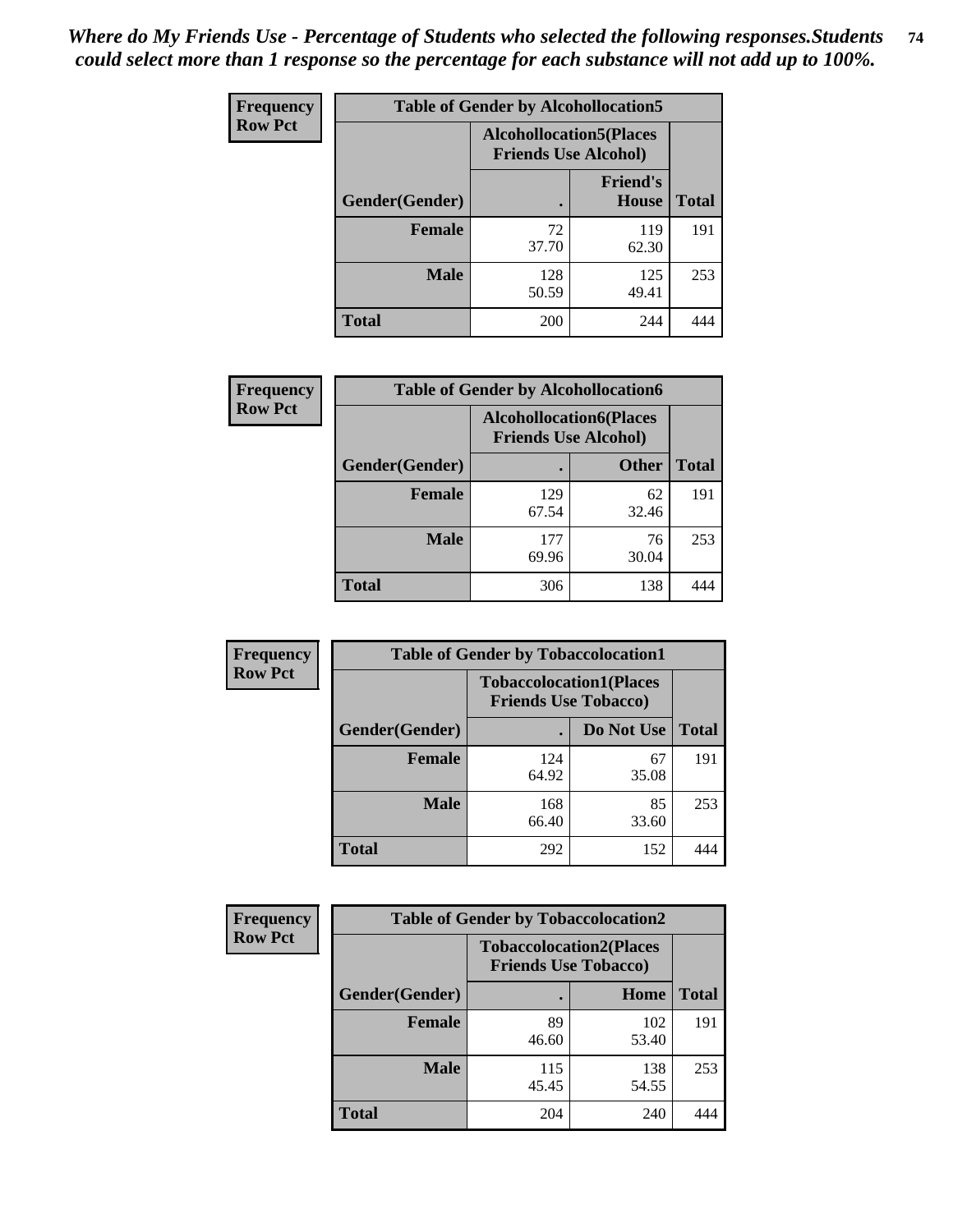| <b>Frequency</b> | <b>Table of Gender by Tobaccolocation3</b> |              |                                                               |              |
|------------------|--------------------------------------------|--------------|---------------------------------------------------------------|--------------|
| <b>Row Pct</b>   |                                            |              | <b>Tobaccolocation3(Places</b><br><b>Friends Use Tobacco)</b> |              |
|                  | Gender(Gender)                             |              | <b>School</b>                                                 | <b>Total</b> |
|                  | Female                                     | 134<br>70.16 | 57<br>29.84                                                   | 191          |
|                  | <b>Male</b>                                | 165<br>65.22 | 88<br>34.78                                                   | 253          |
|                  | <b>Total</b>                               | 299          | 145                                                           |              |

| <b>Frequency</b> | <b>Table of Gender by Tobaccolocation4</b> |              |                                                               |              |
|------------------|--------------------------------------------|--------------|---------------------------------------------------------------|--------------|
| <b>Row Pct</b>   |                                            |              | <b>Tobaccolocation4(Places</b><br><b>Friends Use Tobacco)</b> |              |
|                  | Gender(Gender)                             |              | Car                                                           | <b>Total</b> |
|                  | <b>Female</b>                              | 105<br>54.97 | 86<br>45.03                                                   | 191          |
|                  | <b>Male</b>                                | 149<br>58.89 | 104<br>41.11                                                  | 253          |
|                  | <b>Total</b>                               | 254          | 190                                                           |              |

| <b>Frequency</b> | <b>Table of Gender by Tobaccolocation5</b> |                                                               |                                 |              |
|------------------|--------------------------------------------|---------------------------------------------------------------|---------------------------------|--------------|
| <b>Row Pct</b>   |                                            | <b>Tobaccolocation5(Places</b><br><b>Friends Use Tobacco)</b> |                                 |              |
|                  | Gender(Gender)                             |                                                               | <b>Friend's</b><br><b>House</b> | <b>Total</b> |
|                  | <b>Female</b>                              | 89<br>46.60                                                   | 102<br>53.40                    | 191          |
|                  | <b>Male</b>                                | 140<br>55.34                                                  | 113<br>44.66                    | 253          |
|                  | <b>Total</b>                               | 229                                                           | 215                             | 444          |

| <b>Frequency</b> | <b>Table of Gender by Tobaccolocation6</b> |                                                               |              |              |
|------------------|--------------------------------------------|---------------------------------------------------------------|--------------|--------------|
| <b>Row Pct</b>   |                                            | <b>Tobaccolocation6(Places</b><br><b>Friends Use Tobacco)</b> |              |              |
|                  | Gender(Gender)                             |                                                               | <b>Other</b> | <b>Total</b> |
|                  | <b>Female</b>                              | 122<br>63.87                                                  | 69<br>36.13  | 191          |
|                  | <b>Male</b>                                | 146<br>57.71                                                  | 107<br>42.29 | 253          |
|                  | <b>Total</b>                               | 268                                                           | 176          | 444          |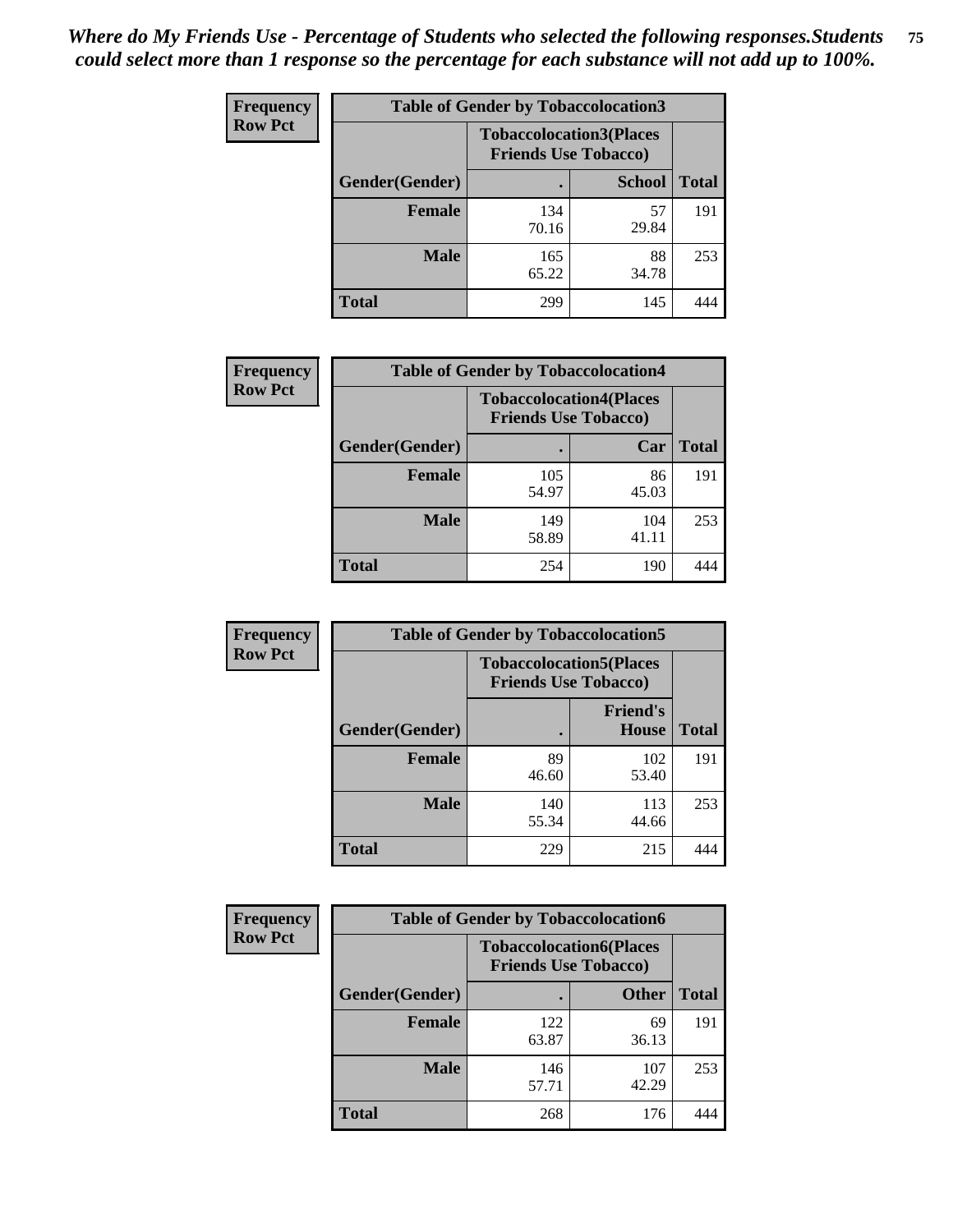| <b>Frequency</b> | <b>Table of Gender by Marijuanalocation1</b> |                                                                    |              |              |
|------------------|----------------------------------------------|--------------------------------------------------------------------|--------------|--------------|
| <b>Row Pct</b>   |                                              | <b>Marijuanalocation1(Places</b><br><b>Friends Use Marijuana</b> ) |              |              |
|                  | Gender(Gender)                               |                                                                    | Do Not Use   | <b>Total</b> |
|                  | <b>Female</b>                                | 80<br>41.88                                                        | 111<br>58.12 | 191          |
|                  | <b>Male</b>                                  | 118<br>46.64                                                       | 135<br>53.36 | 253          |
|                  | <b>Total</b>                                 | 198                                                                | 246          |              |

| <b>Frequency</b> | <b>Table of Gender by Marijuanalocation2</b> |                                                                    |             |              |
|------------------|----------------------------------------------|--------------------------------------------------------------------|-------------|--------------|
| <b>Row Pct</b>   |                                              | <b>Marijuanalocation2(Places</b><br><b>Friends Use Marijuana</b> ) |             |              |
|                  | Gender(Gender)                               |                                                                    | Home        | <b>Total</b> |
|                  | Female                                       | 126<br>65.97                                                       | 65<br>34.03 | 191          |
|                  | <b>Male</b>                                  | 178<br>70.36                                                       | 75<br>29.64 | 253          |
|                  | <b>Total</b>                                 | 304                                                                | 140         |              |

| Frequency      |                | <b>Table of Gender by Marijuanalocation3</b>                        |               |              |
|----------------|----------------|---------------------------------------------------------------------|---------------|--------------|
| <b>Row Pct</b> |                | <b>Marijuanalocation3(Places)</b><br><b>Friends Use Marijuana</b> ) |               |              |
|                | Gender(Gender) |                                                                     | <b>School</b> | <b>Total</b> |
|                | Female         | 173<br>90.58                                                        | 18<br>9.42    | 191          |
|                | <b>Male</b>    | 240<br>94.86                                                        | 13<br>5.14    | 253          |
|                | <b>Total</b>   | 413                                                                 | 31            | 444          |

| <b>Frequency</b> | <b>Table of Gender by Marijuanalocation4</b> |                                                                    |             |              |  |
|------------------|----------------------------------------------|--------------------------------------------------------------------|-------------|--------------|--|
| <b>Row Pct</b>   |                                              | <b>Marijuanalocation4(Places</b><br><b>Friends Use Marijuana</b> ) |             |              |  |
|                  | Gender(Gender)                               |                                                                    | Car         | <b>Total</b> |  |
|                  | Female                                       | 155<br>81.15                                                       | 36<br>18.85 | 191          |  |
|                  | <b>Male</b>                                  | 210<br>83.00                                                       | 43<br>17.00 | 253          |  |
|                  | <b>Total</b>                                 | 365                                                                | 79          |              |  |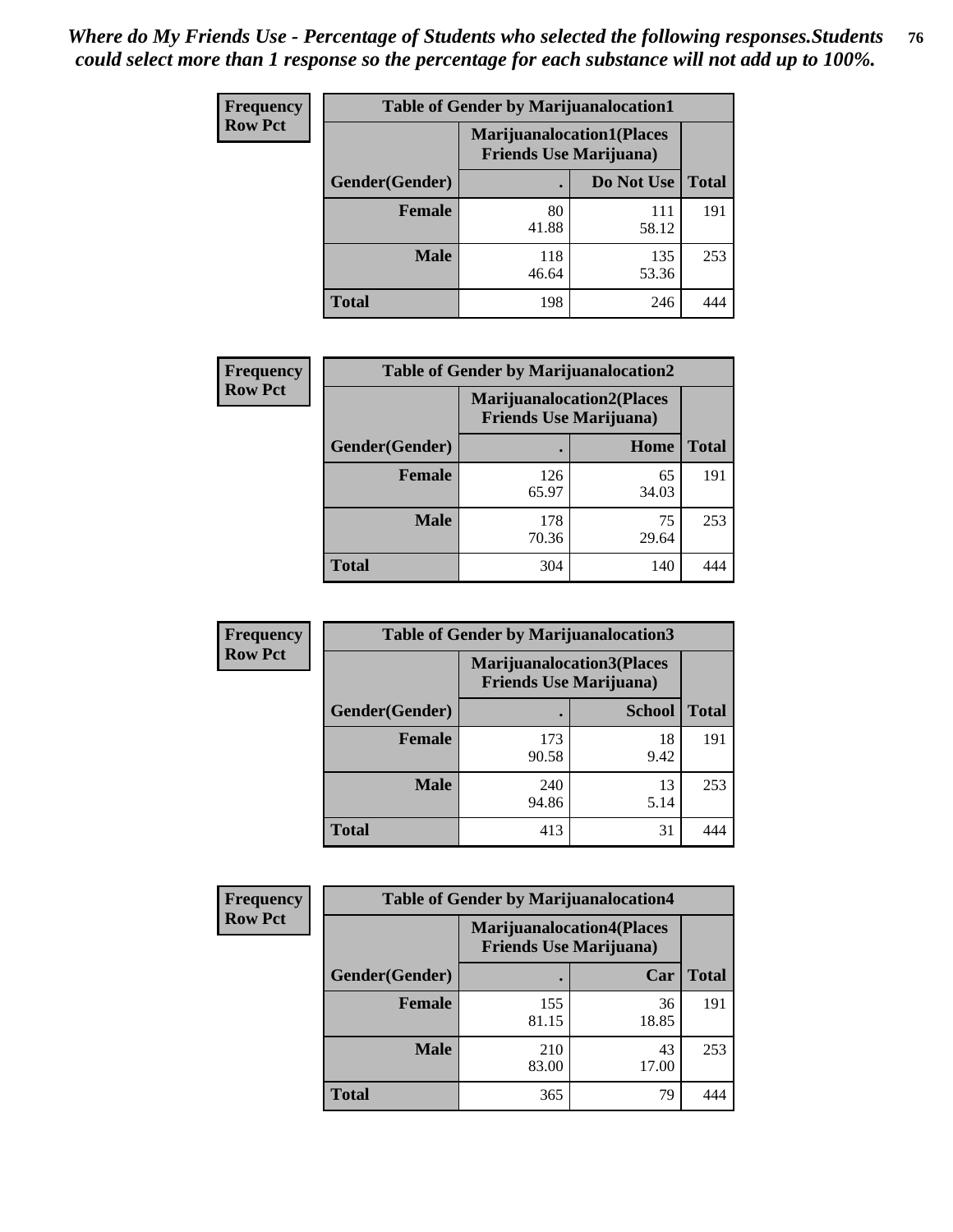| Frequency      | <b>Table of Gender by Marijuanalocation5</b> |                                                                    |                                 |              |
|----------------|----------------------------------------------|--------------------------------------------------------------------|---------------------------------|--------------|
| <b>Row Pct</b> |                                              | <b>Marijuanalocation5(Places</b><br><b>Friends Use Marijuana</b> ) |                                 |              |
|                | Gender(Gender)                               |                                                                    | <b>Friend's</b><br><b>House</b> | <b>Total</b> |
|                | Female                                       | 121<br>63.35                                                       | 70<br>36.65                     | 191          |
|                | <b>Male</b>                                  | 175<br>69.17                                                       | 78<br>30.83                     | 253          |
|                | <b>Total</b>                                 | 296                                                                | 148                             | 444          |

| <b>Frequency</b> | <b>Table of Gender by Marijuanalocation6</b> |                                |                                  |              |
|------------------|----------------------------------------------|--------------------------------|----------------------------------|--------------|
| <b>Row Pct</b>   |                                              | <b>Friends Use Marijuana</b> ) | <b>Marijuanalocation6(Places</b> |              |
|                  | <b>Gender</b> (Gender)                       |                                | <b>Other</b>                     | <b>Total</b> |
|                  | <b>Female</b>                                | 143<br>74.87                   | 48<br>25.13                      | 191          |
|                  | <b>Male</b>                                  | 184<br>72.73                   | 69<br>27.27                      | 253          |
|                  | <b>Total</b>                                 | 327                            | 117                              |              |

| Frequency      | <b>Table of Gender by Otherdruglocation1</b> |                                                                                |              |              |
|----------------|----------------------------------------------|--------------------------------------------------------------------------------|--------------|--------------|
| <b>Row Pct</b> |                                              | <b>Otherdruglocation1(Places</b><br><b>Friends Use Other Illegal</b><br>Drugs) |              |              |
|                | Gender(Gender)                               |                                                                                | Do Not Use   | <b>Total</b> |
|                | Female                                       | 52<br>27.23                                                                    | 139<br>72.77 | 191          |
|                | <b>Male</b>                                  | 51<br>20.16                                                                    | 202<br>79.84 | 253          |
|                | <b>Total</b>                                 | 103                                                                            | 341          | 144          |

| Frequency      | <b>Table of Gender by Otherdruglocation2</b> |                                                                                |             |              |
|----------------|----------------------------------------------|--------------------------------------------------------------------------------|-------------|--------------|
| <b>Row Pct</b> |                                              | <b>Otherdruglocation2(Places</b><br><b>Friends Use Other Illegal</b><br>Drugs) |             |              |
|                | Gender(Gender)                               |                                                                                | Home        | <b>Total</b> |
|                | Female                                       | 146<br>76.44                                                                   | 45<br>23.56 | 191          |
|                | <b>Male</b>                                  | 223<br>88.14                                                                   | 30<br>11.86 | 253          |
|                | <b>Total</b>                                 | 369                                                                            | 75          | 444          |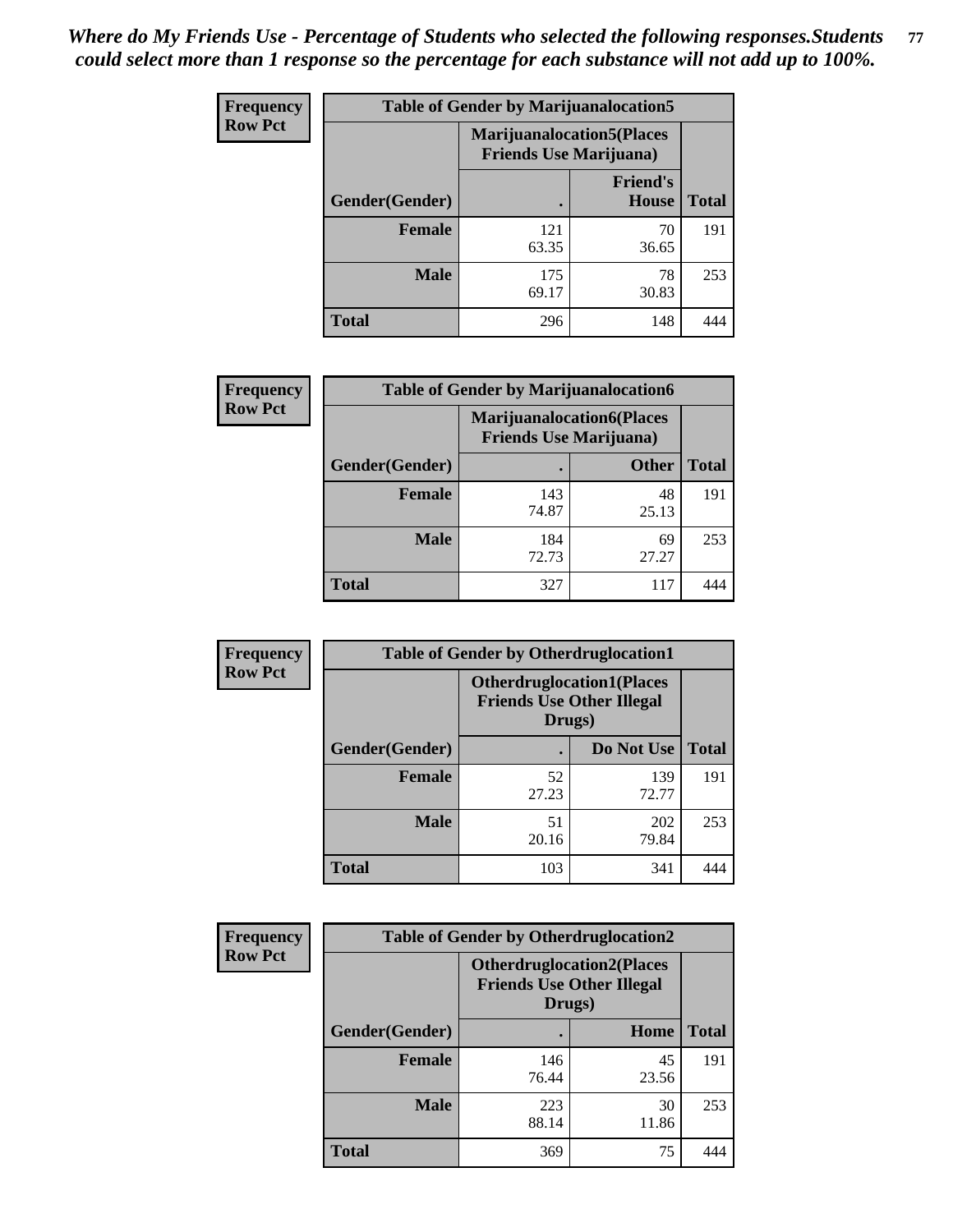| <b>Frequency</b> | <b>Table of Gender by Otherdruglocation3</b> |                                                                                |               |              |
|------------------|----------------------------------------------|--------------------------------------------------------------------------------|---------------|--------------|
| <b>Row Pct</b>   |                                              | <b>Otherdruglocation3(Places</b><br><b>Friends Use Other Illegal</b><br>Drugs) |               |              |
|                  | Gender(Gender)                               |                                                                                | <b>School</b> | <b>Total</b> |
|                  | <b>Female</b>                                | 174<br>91.10                                                                   | 17<br>8.90    | 191          |
|                  | <b>Male</b>                                  | 238<br>94.07                                                                   | 15<br>5.93    | 253          |
|                  | <b>Total</b>                                 | 412                                                                            | 32            |              |

| Frequency      | <b>Table of Gender by Otherdruglocation4</b> |                                            |                                  |              |
|----------------|----------------------------------------------|--------------------------------------------|----------------------------------|--------------|
| <b>Row Pct</b> |                                              | <b>Friends Use Other Illegal</b><br>Drugs) | <b>Otherdruglocation4(Places</b> |              |
|                | Gender(Gender)                               |                                            | Car                              | <b>Total</b> |
|                | <b>Female</b>                                | 172<br>90.05                               | 19<br>9.95                       | 191          |
|                | <b>Male</b>                                  | 232<br>91.70                               | 21<br>8.30                       | 253          |
|                | <b>Total</b>                                 | 404                                        | 40                               |              |

| Frequency      | <b>Table of Gender by Otherdruglocation5</b> |                                                                                |                                 |              |
|----------------|----------------------------------------------|--------------------------------------------------------------------------------|---------------------------------|--------------|
| <b>Row Pct</b> |                                              | <b>Otherdruglocation5(Places</b><br><b>Friends Use Other Illegal</b><br>Drugs) |                                 |              |
|                | Gender(Gender)                               |                                                                                | <b>Friend's</b><br><b>House</b> | <b>Total</b> |
|                | <b>Female</b>                                | 147<br>76.96                                                                   | 44<br>23.04                     | 191          |
|                | <b>Male</b>                                  | 221<br>87.35                                                                   | 32<br>12.65                     | 253          |
|                | <b>Total</b>                                 | 368                                                                            | 76                              |              |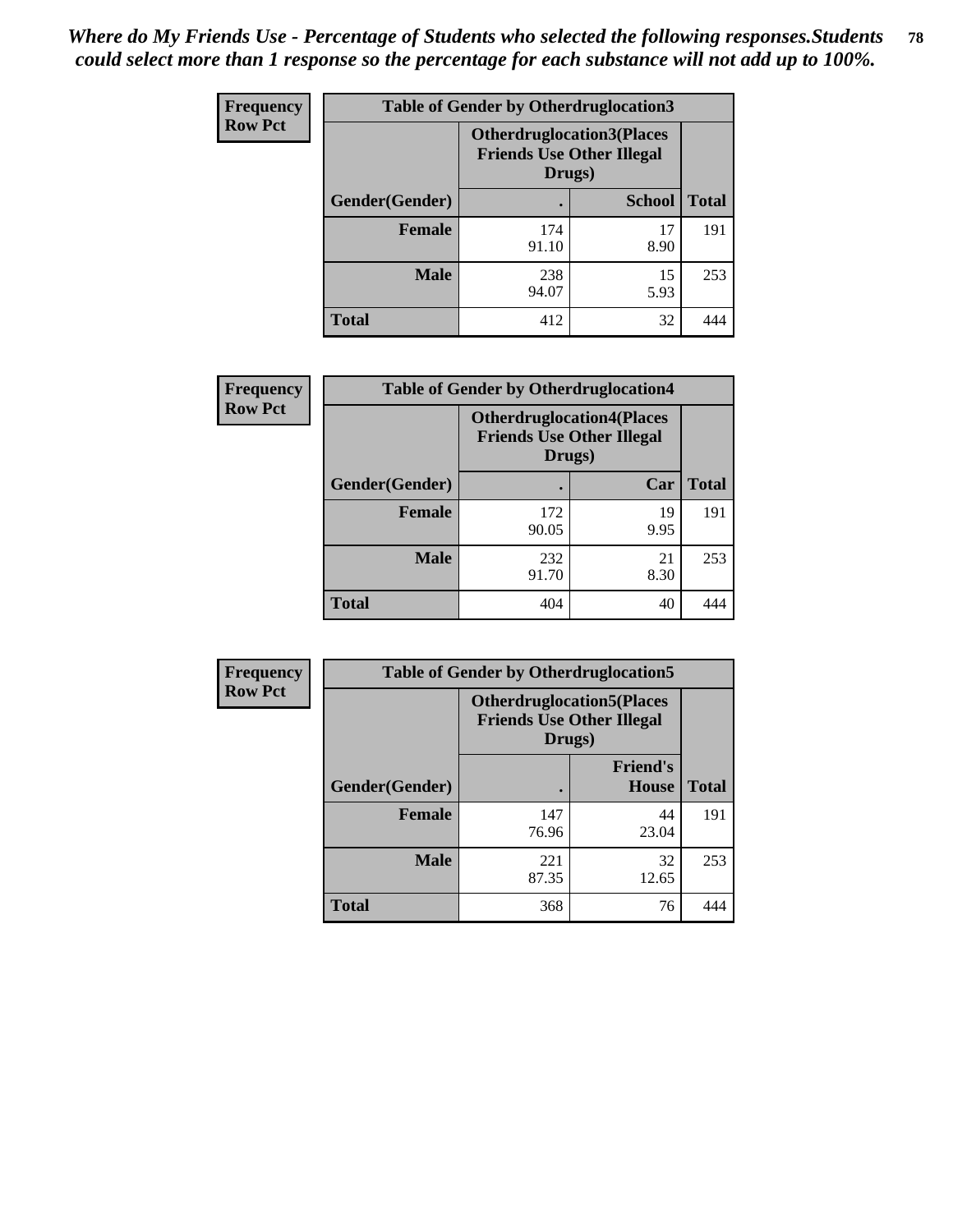| <b>Frequency</b> | <b>Table of Gender by Otherdruglocation6</b> |                                                                                |              |              |
|------------------|----------------------------------------------|--------------------------------------------------------------------------------|--------------|--------------|
| <b>Row Pct</b>   |                                              | <b>Otherdruglocation6(Places</b><br><b>Friends Use Other Illegal</b><br>Drugs) |              |              |
|                  | Gender(Gender)                               |                                                                                | <b>Other</b> | <b>Total</b> |
|                  | <b>Female</b>                                | 155<br>81.15                                                                   | 36<br>18.85  | 191          |
|                  | <b>Male</b>                                  | 214<br>84.58                                                                   | 39<br>15.42  | 253          |
|                  | <b>Total</b>                                 | 369                                                                            | 75           | 444          |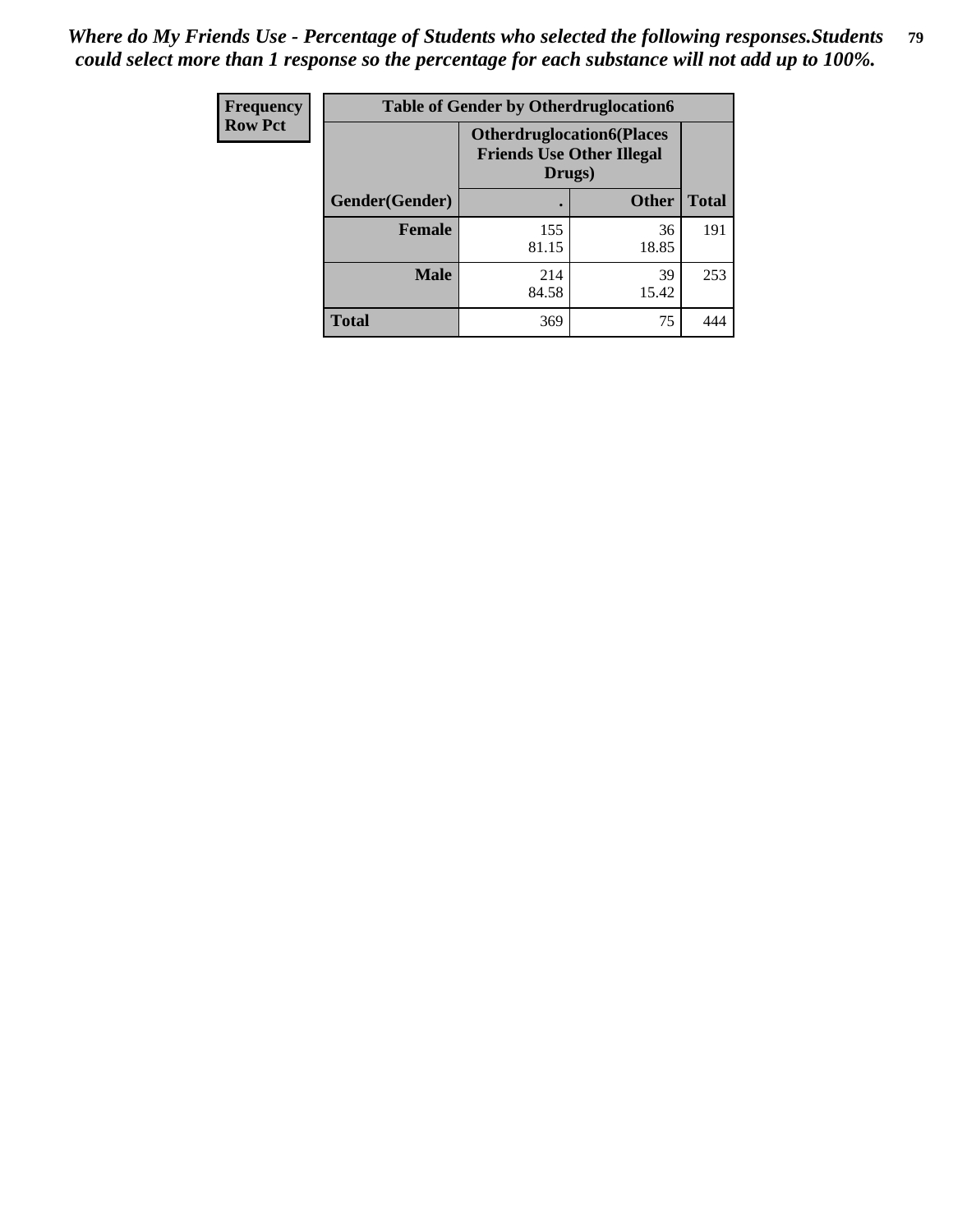| <b>Frequency</b> | <b>Table of Gender by Alcoholtime1</b> |                                                          |                      |              |
|------------------|----------------------------------------|----------------------------------------------------------|----------------------|--------------|
| <b>Row Pct</b>   |                                        | <b>Alcoholtime1(Times</b><br><b>Friends Use Alcohol)</b> |                      |              |
|                  | Gender(Gender)                         | $\bullet$                                                | Do Not<br><b>Use</b> | <b>Total</b> |
|                  | <b>Female</b>                          | 139<br>72.77                                             | 52<br>27.23          | 191          |
|                  | <b>Male</b>                            | 169<br>66.80                                             | 84<br>33.20          | 253          |
|                  | <b>Total</b>                           | 308                                                      | 136                  | 444          |

| <b>Frequency</b> | <b>Table of Gender by Alcoholtime2</b> |                                                          |                            |              |
|------------------|----------------------------------------|----------------------------------------------------------|----------------------------|--------------|
| <b>Row Pct</b>   |                                        | <b>Alcoholtime2(Times</b><br><b>Friends Use Alcohol)</b> |                            |              |
|                  | Gender(Gender)                         |                                                          | <b>On Way</b><br>to School | <b>Total</b> |
|                  | <b>Female</b>                          | 180<br>94.24                                             | 11<br>5.76                 | 191          |
|                  | <b>Male</b>                            | 243<br>96.05                                             | 10<br>3.95                 | 253          |
|                  | <b>Total</b>                           | 423                                                      | 21                         |              |

| Frequency      | <b>Table of Gender by Alcoholtime3</b> |                                                   |                                |              |
|----------------|----------------------------------------|---------------------------------------------------|--------------------------------|--------------|
| <b>Row Pct</b> |                                        | Alcoholtime3(Times<br><b>Friends Use Alcohol)</b> |                                |              |
|                | Gender(Gender)                         |                                                   | <b>During</b><br><b>School</b> | <b>Total</b> |
|                | Female                                 | 177<br>92.67                                      | 14<br>7.33                     | 191          |
|                | <b>Male</b>                            | 244<br>96.44                                      | 9<br>3.56                      | 253          |
|                | <b>Total</b>                           | 421                                               | 23                             | 444          |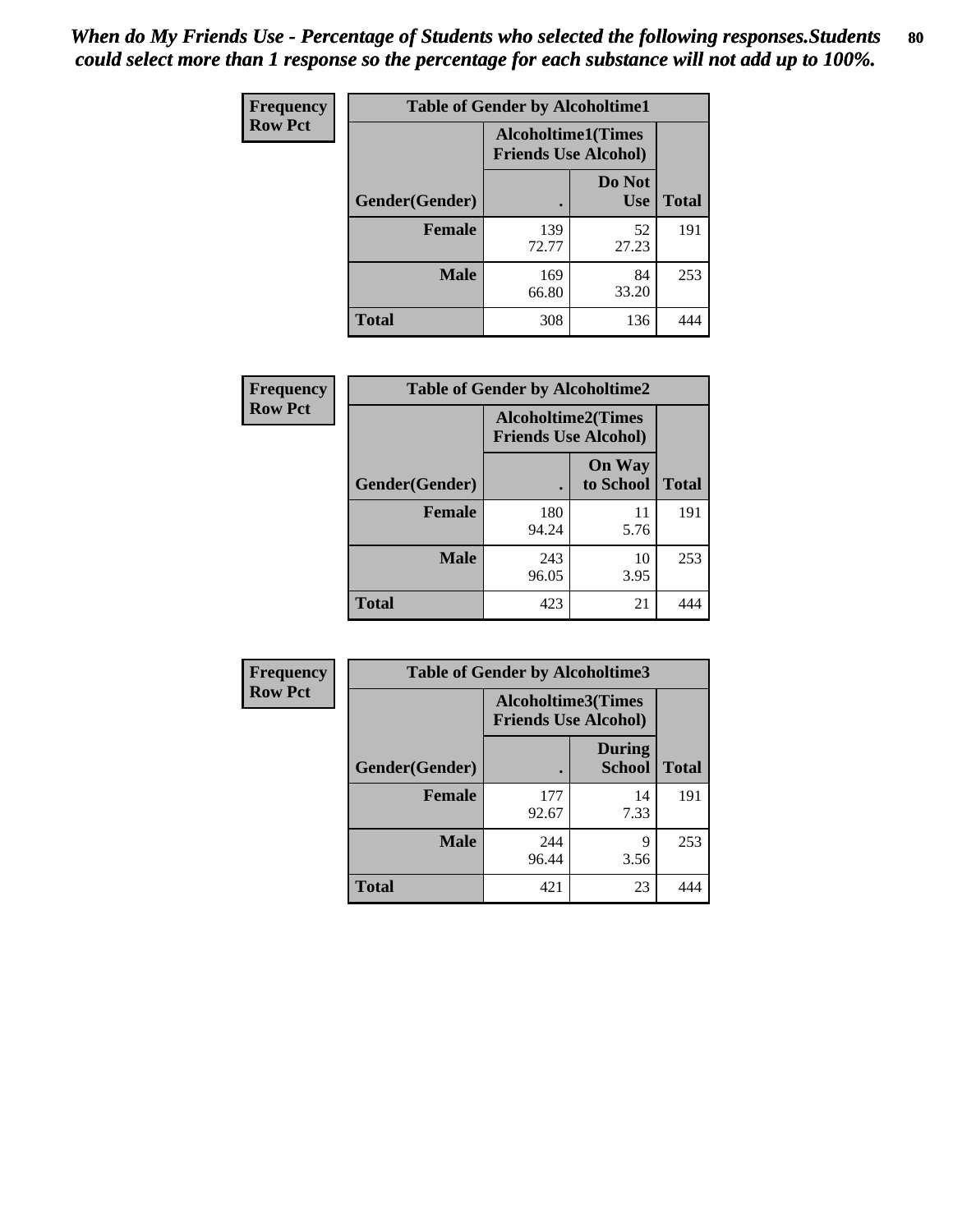*When do My Friends Use - Percentage of Students who selected the following responses.Students could select more than 1 response so the percentage for each substance will not add up to 100%.* **81**

| <b>Frequency</b> | <b>Table of Gender by Alcoholtime4</b> |                                                          |                                                |              |
|------------------|----------------------------------------|----------------------------------------------------------|------------------------------------------------|--------------|
| <b>Row Pct</b>   |                                        | <b>Alcoholtime4(Times</b><br><b>Friends Use Alcohol)</b> |                                                |              |
|                  | Gender(Gender)                         |                                                          | <b>On Way</b><br>Home<br>From<br><b>School</b> | <b>Total</b> |
|                  | <b>Female</b>                          | 173<br>90.58                                             | 18<br>9.42                                     | 191          |
|                  | <b>Male</b>                            | 241<br>95.26                                             | 12<br>4.74                                     | 253          |
|                  | <b>Total</b>                           | 414                                                      | 30                                             | 444          |

| <b>Frequency</b> | <b>Table of Gender by Alcoholtime5</b> |              |                                                           |              |  |
|------------------|----------------------------------------|--------------|-----------------------------------------------------------|--------------|--|
| <b>Row Pct</b>   |                                        |              | <b>Alcoholtime5</b> (Times<br><b>Friends Use Alcohol)</b> |              |  |
|                  | Gender(Gender)                         |              | <b>Weeknights</b>                                         | <b>Total</b> |  |
|                  | <b>Female</b>                          | 136<br>71.20 | 55<br>28.80                                               | 191          |  |
|                  | <b>Male</b>                            | 209<br>82.61 | 44<br>17.39                                               | 253          |  |
|                  | <b>Total</b>                           | 345          | 99                                                        | 444          |  |

| <b>Frequency</b> | <b>Table of Gender by Alcoholtime6</b> |             |                                                           |              |  |
|------------------|----------------------------------------|-------------|-----------------------------------------------------------|--------------|--|
| <b>Row Pct</b>   |                                        |             | <b>Alcoholtime6</b> (Times<br><b>Friends Use Alcohol)</b> |              |  |
|                  | Gender(Gender)                         |             | <b>Weekends</b>                                           | <b>Total</b> |  |
|                  | <b>Female</b>                          | 42<br>21.99 | 149<br>78.01                                              | 191          |  |
|                  | <b>Male</b>                            | 75<br>29.64 | 178<br>70.36                                              | 253          |  |
|                  | <b>Total</b>                           | 117         | 327                                                       |              |  |

| Frequency      | <b>Table of Gender by Tobaccotime1</b> |                                                          |                      |              |
|----------------|----------------------------------------|----------------------------------------------------------|----------------------|--------------|
| <b>Row Pct</b> |                                        | <b>Tobaccotime1(Times</b><br><b>Friends Use Tobacco)</b> |                      |              |
|                | Gender(Gender)                         |                                                          | Do Not<br><b>Use</b> | <b>Total</b> |
|                | <b>Female</b>                          | 125<br>65.45                                             | 66<br>34.55          | 191          |
|                | <b>Male</b>                            | 158<br>62.45                                             | 95<br>37.55          | 253          |
|                | <b>Total</b>                           | 283                                                      | 161                  | 444          |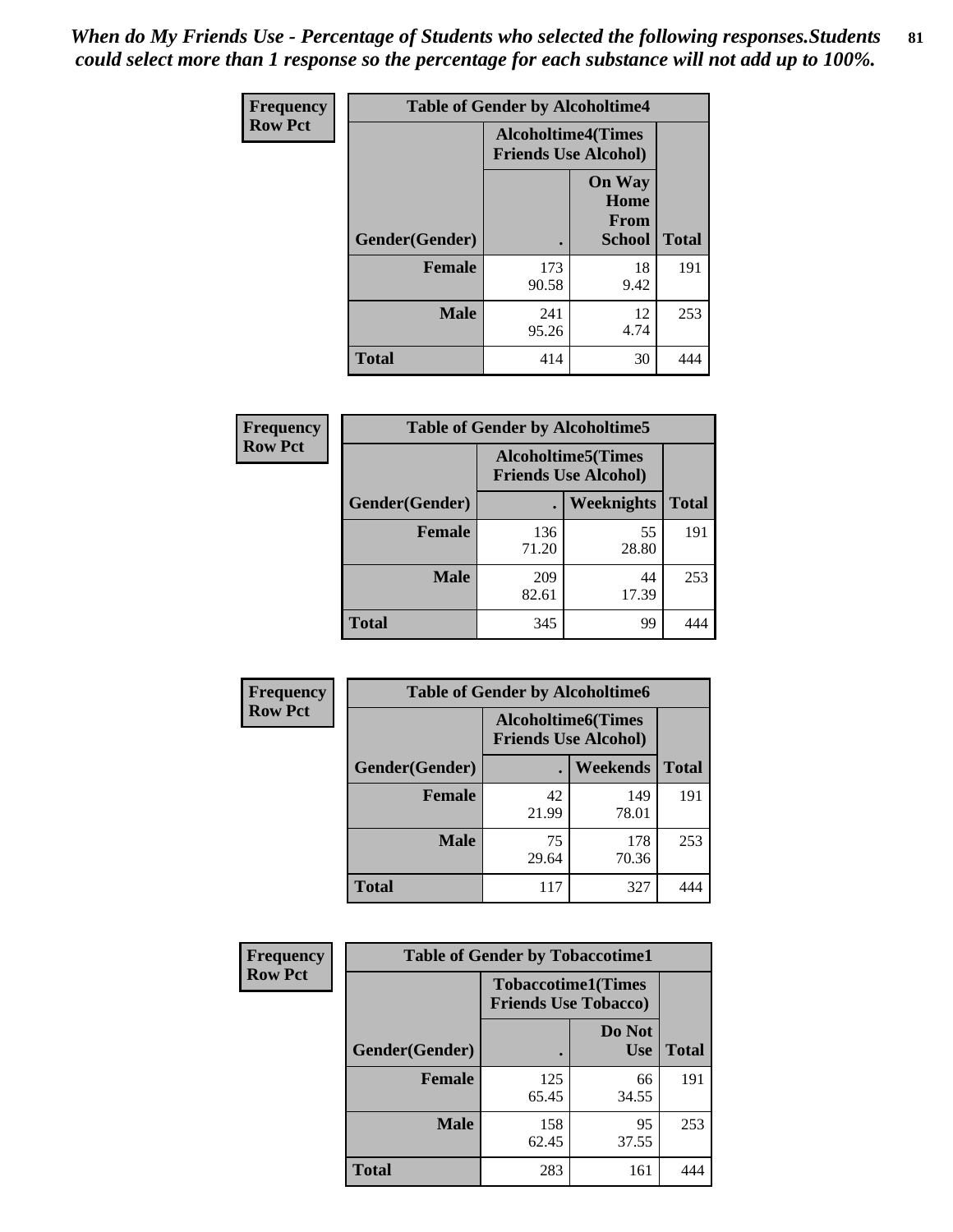| <b>Frequency</b> | <b>Table of Gender by Tobaccotime2</b> |                                                          |                            |              |
|------------------|----------------------------------------|----------------------------------------------------------|----------------------------|--------------|
| <b>Row Pct</b>   |                                        | <b>Tobaccotime2(Times</b><br><b>Friends Use Tobacco)</b> |                            |              |
|                  | Gender(Gender)                         |                                                          | <b>On Way</b><br>to School | <b>Total</b> |
|                  | <b>Female</b>                          | 107<br>56.02                                             | 84<br>43.98                | 191          |
|                  | <b>Male</b>                            | 151<br>59.68                                             | 102<br>40.32               | 253          |
|                  | <b>Total</b>                           | 258                                                      | 186                        |              |

| Frequency      | <b>Table of Gender by Tobaccotime3</b> |                                                          |                                |              |
|----------------|----------------------------------------|----------------------------------------------------------|--------------------------------|--------------|
| <b>Row Pct</b> |                                        | <b>Tobaccotime3(Times</b><br><b>Friends Use Tobacco)</b> |                                |              |
|                | Gender(Gender)                         |                                                          | <b>During</b><br><b>School</b> | <b>Total</b> |
|                | Female                                 | 142<br>74.35                                             | 49<br>25.65                    | 191          |
|                | <b>Male</b>                            | 163<br>64.43                                             | 90<br>35.57                    | 253          |
|                | <b>Total</b>                           | 305                                                      | 139                            |              |

| <b>Frequency</b> | <b>Table of Gender by Tobaccotime4</b> |                                                          |                                                       |              |
|------------------|----------------------------------------|----------------------------------------------------------|-------------------------------------------------------|--------------|
| <b>Row Pct</b>   |                                        | <b>Tobaccotime4(Times</b><br><b>Friends Use Tobacco)</b> |                                                       |              |
|                  | Gender(Gender)                         |                                                          | <b>On Way</b><br>Home<br><b>From</b><br><b>School</b> | <b>Total</b> |
|                  | <b>Female</b>                          | 173<br>90.58                                             | 18<br>9.42                                            | 191          |
|                  | <b>Male</b>                            | 241<br>95.26                                             | 12<br>4.74                                            | 253          |
|                  | <b>Total</b>                           | 414                                                      | 30                                                    | 444          |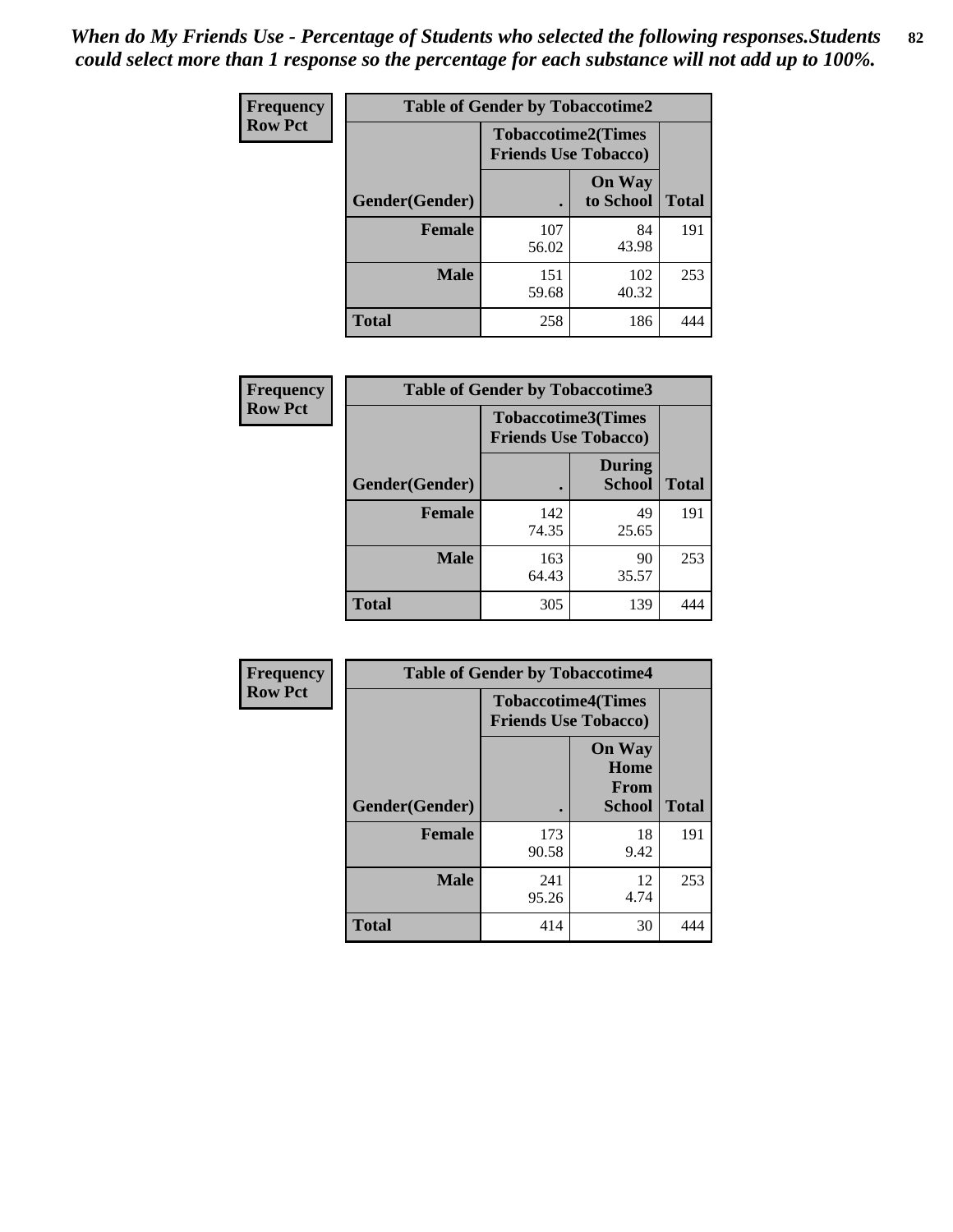| Frequency      | <b>Table of Gender by Tobaccotime5</b> |              |                                                          |              |  |
|----------------|----------------------------------------|--------------|----------------------------------------------------------|--------------|--|
| <b>Row Pct</b> |                                        |              | <b>Tobaccotime5(Times</b><br><b>Friends Use Tobacco)</b> |              |  |
|                | <b>Gender</b> (Gender)                 |              | Weeknights                                               | <b>Total</b> |  |
|                | <b>Female</b>                          | 81<br>42.41  | 110<br>57.59                                             | 191          |  |
|                | <b>Male</b>                            | 114<br>45.06 | 139<br>54.94                                             | 253          |  |
|                | <b>Total</b>                           | 195          | 249                                                      | 444          |  |

| <b>Frequency</b> | <b>Table of Gender by Tobaccotime6</b> |                                                          |                 |              |
|------------------|----------------------------------------|----------------------------------------------------------|-----------------|--------------|
| <b>Row Pct</b>   |                                        | <b>Tobaccotime6(Times</b><br><b>Friends Use Tobacco)</b> |                 |              |
|                  | Gender(Gender)                         |                                                          | <b>Weekends</b> | <b>Total</b> |
|                  | Female                                 | 86<br>45.03                                              | 105<br>54.97    | 191          |
|                  | <b>Male</b>                            | 108<br>42.69                                             | 145<br>57.31    | 253          |
|                  | <b>Total</b>                           | 194                                                      | 250             |              |

| <b>Frequency</b> | <b>Table of Gender by Marijuanatime1</b> |                                |                             |              |
|------------------|------------------------------------------|--------------------------------|-----------------------------|--------------|
| <b>Row Pct</b>   |                                          | <b>Friends Use Marijuana</b> ) | <b>Marijuanatime1(Times</b> |              |
|                  | Gender(Gender)                           |                                | Do Not Use                  | <b>Total</b> |
|                  | <b>Female</b>                            | 83<br>43.46                    | 108<br>56.54                | 191          |
|                  | <b>Male</b>                              | 114<br>45.06                   | 139<br>54.94                | 253          |
|                  | <b>Total</b>                             | 197                            | 247                         | 444          |

| <b>Frequency</b> | <b>Table of Gender by Marijuanatime2</b> |                                                               |                            |              |
|------------------|------------------------------------------|---------------------------------------------------------------|----------------------------|--------------|
| <b>Row Pct</b>   |                                          | <b>Marijuanatime2(Times</b><br><b>Friends Use Marijuana</b> ) |                            |              |
|                  | Gender(Gender)                           |                                                               | On Way to<br><b>School</b> | <b>Total</b> |
|                  | <b>Female</b>                            | 164<br>85.86                                                  | 27<br>14.14                | 191          |
|                  | <b>Male</b>                              | 228<br>90.12                                                  | 25<br>9.88                 | 253          |
|                  | <b>Total</b>                             | 392                                                           | 52                         | 444          |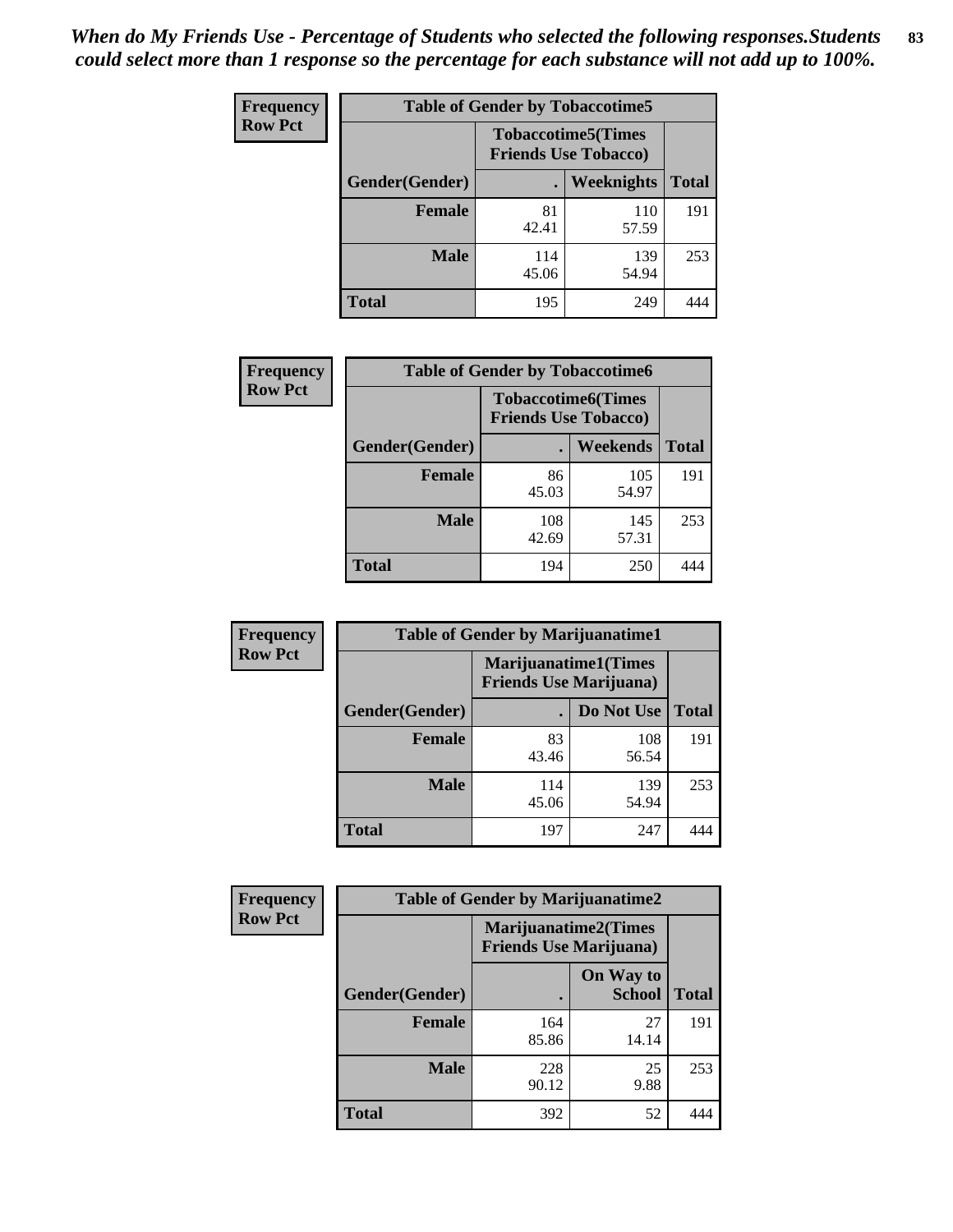| <b>Frequency</b> | <b>Table of Gender by Marijuanatime3</b> |                                                        |                         |              |
|------------------|------------------------------------------|--------------------------------------------------------|-------------------------|--------------|
| <b>Row Pct</b>   |                                          | Marijuanatime3(Times<br><b>Friends Use Marijuana</b> ) |                         |              |
|                  | Gender(Gender)                           |                                                        | During<br><b>School</b> | <b>Total</b> |
|                  | <b>Female</b>                            | 180<br>94.24                                           | 11<br>5.76              | 191          |
|                  | <b>Male</b>                              | 245<br>96.84                                           | 8<br>3.16               | 253          |
|                  | <b>Total</b>                             | 425                                                    | 19                      | 444          |

| Frequency      | <b>Table of Gender by Marijuanatime4</b> |                                                               |                                                       |              |
|----------------|------------------------------------------|---------------------------------------------------------------|-------------------------------------------------------|--------------|
| <b>Row Pct</b> |                                          | <b>Marijuanatime4(Times</b><br><b>Friends Use Marijuana</b> ) |                                                       |              |
|                | Gender(Gender)                           |                                                               | <b>On Way</b><br>Home<br><b>From</b><br><b>School</b> | <b>Total</b> |
|                | <b>Female</b>                            | 159<br>83.25                                                  | 32<br>16.75                                           | 191          |
|                | <b>Male</b>                              | 217<br>85.77                                                  | 36<br>14.23                                           | 253          |
|                | <b>Total</b>                             | 376                                                           | 68                                                    |              |

| Frequency      | <b>Table of Gender by Marijuanatime5</b> |              |                                                                |              |  |
|----------------|------------------------------------------|--------------|----------------------------------------------------------------|--------------|--|
| <b>Row Pct</b> |                                          |              | <b>Marijuanatime5</b> (Times<br><b>Friends Use Marijuana</b> ) |              |  |
|                | Gender(Gender)                           |              | Weeknights                                                     | <b>Total</b> |  |
|                | <b>Female</b>                            | 124<br>64.92 | 67<br>35.08                                                    | 191          |  |
|                | <b>Male</b>                              | 188<br>74.31 | 65<br>25.69                                                    | 253          |  |
|                | <b>Total</b>                             | 312          | 132                                                            | 444          |  |

| Frequency      | <b>Table of Gender by Marijuanatime6</b> |                                                               |                 |              |  |
|----------------|------------------------------------------|---------------------------------------------------------------|-----------------|--------------|--|
| <b>Row Pct</b> |                                          | <b>Marijuanatime6(Times</b><br><b>Friends Use Marijuana</b> ) |                 |              |  |
|                | Gender(Gender)                           |                                                               | <b>Weekends</b> | <b>Total</b> |  |
|                | <b>Female</b>                            | 105<br>54.97                                                  | 86<br>45.03     | 191          |  |
|                | <b>Male</b>                              | 135<br>53.36                                                  | 118<br>46.64    | 253          |  |
|                | <b>Total</b>                             | 240                                                           | 204             | 444          |  |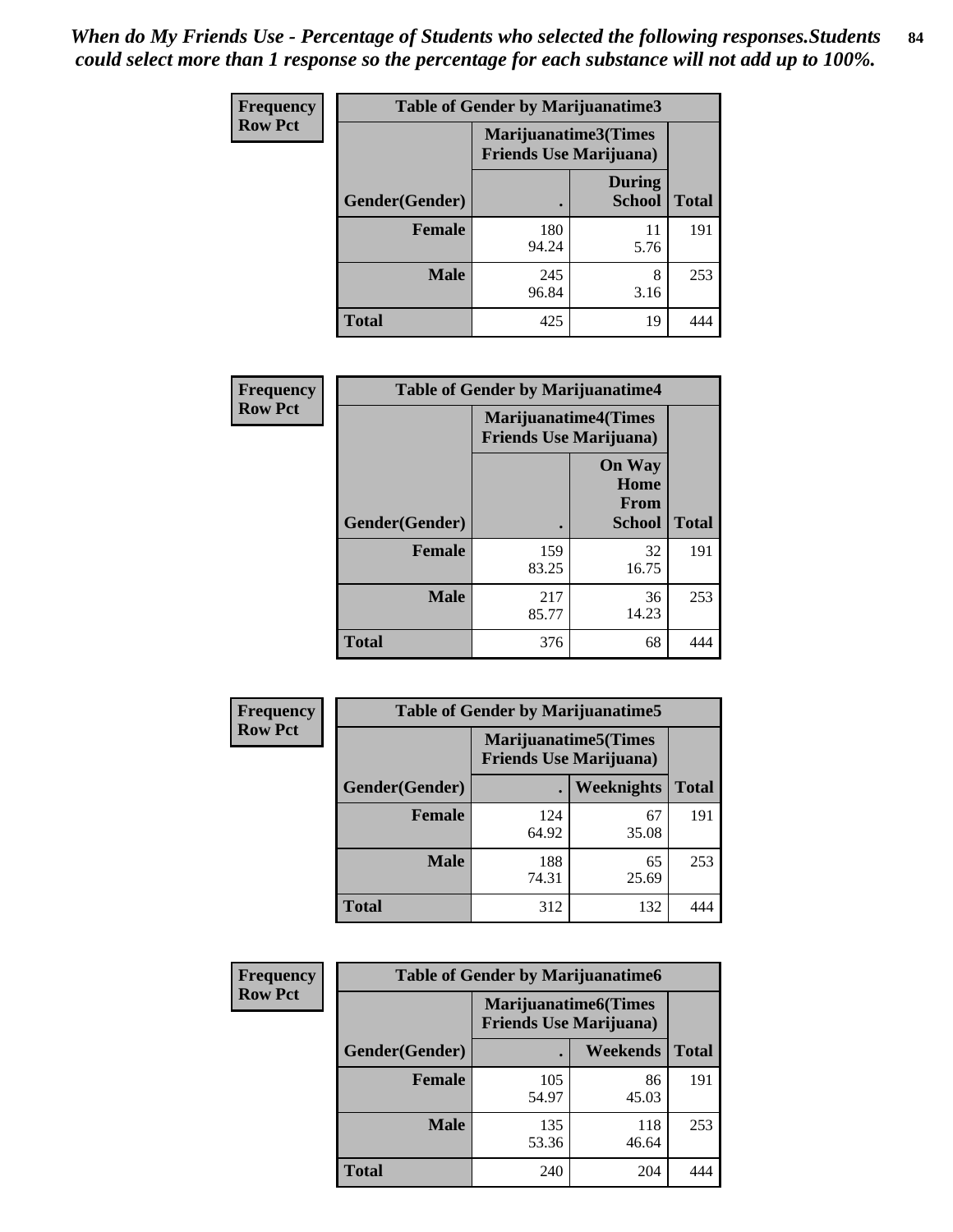*When do My Friends Use - Percentage of Students who selected the following responses.Students could select more than 1 response so the percentage for each substance will not add up to 100%.* **85**

| <b>Frequency</b> | <b>Table of Gender by Otherdrugtime1</b> |                                                                                    |                    |     |  |
|------------------|------------------------------------------|------------------------------------------------------------------------------------|--------------------|-----|--|
| <b>Row Pct</b>   |                                          | <b>Otherdrugtime1</b> (Times<br><b>Friends Use Other</b><br><b>Illegal Drugs</b> ) |                    |     |  |
|                  | Gender(Gender)                           |                                                                                    | Do Not Use   Total |     |  |
|                  | <b>Female</b>                            | 47<br>24.61                                                                        | 144<br>75.39       | 191 |  |
|                  | <b>Male</b>                              | 44<br>17.39                                                                        | 209<br>82.61       | 253 |  |
|                  | <b>Total</b>                             | 91                                                                                 | 353                |     |  |

| Frequency      | <b>Table of Gender by Otherdrugtime2</b> |                                                                                   |                            |              |
|----------------|------------------------------------------|-----------------------------------------------------------------------------------|----------------------------|--------------|
| <b>Row Pct</b> |                                          | <b>Otherdrugtime2(Times</b><br><b>Friends Use Other</b><br><b>Illegal Drugs</b> ) |                            |              |
|                | Gender(Gender)                           |                                                                                   | On Way to<br><b>School</b> | <b>Total</b> |
|                | <b>Female</b>                            | 176<br>92.15                                                                      | 15<br>7.85                 | 191          |
|                | <b>Male</b>                              | 241<br>95.26                                                                      | 12<br>4.74                 | 253          |
|                | <b>Total</b>                             | 417                                                                               | 27                         |              |

| Frequency      |                | <b>Table of Gender by Otherdrugtime3</b> |                                                         |              |
|----------------|----------------|------------------------------------------|---------------------------------------------------------|--------------|
| <b>Row Pct</b> |                | <b>Illegal Drugs</b> )                   | <b>Otherdrugtime3(Times</b><br><b>Friends Use Other</b> |              |
|                | Gender(Gender) |                                          | <b>During</b><br><b>School</b>                          | <b>Total</b> |
|                | <b>Female</b>  | 176<br>92.15                             | 15<br>7.85                                              | 191          |
|                | <b>Male</b>    | 239<br>94.47                             | 14<br>5.53                                              | 253          |
|                | <b>Total</b>   | 415                                      | 29                                                      | 444          |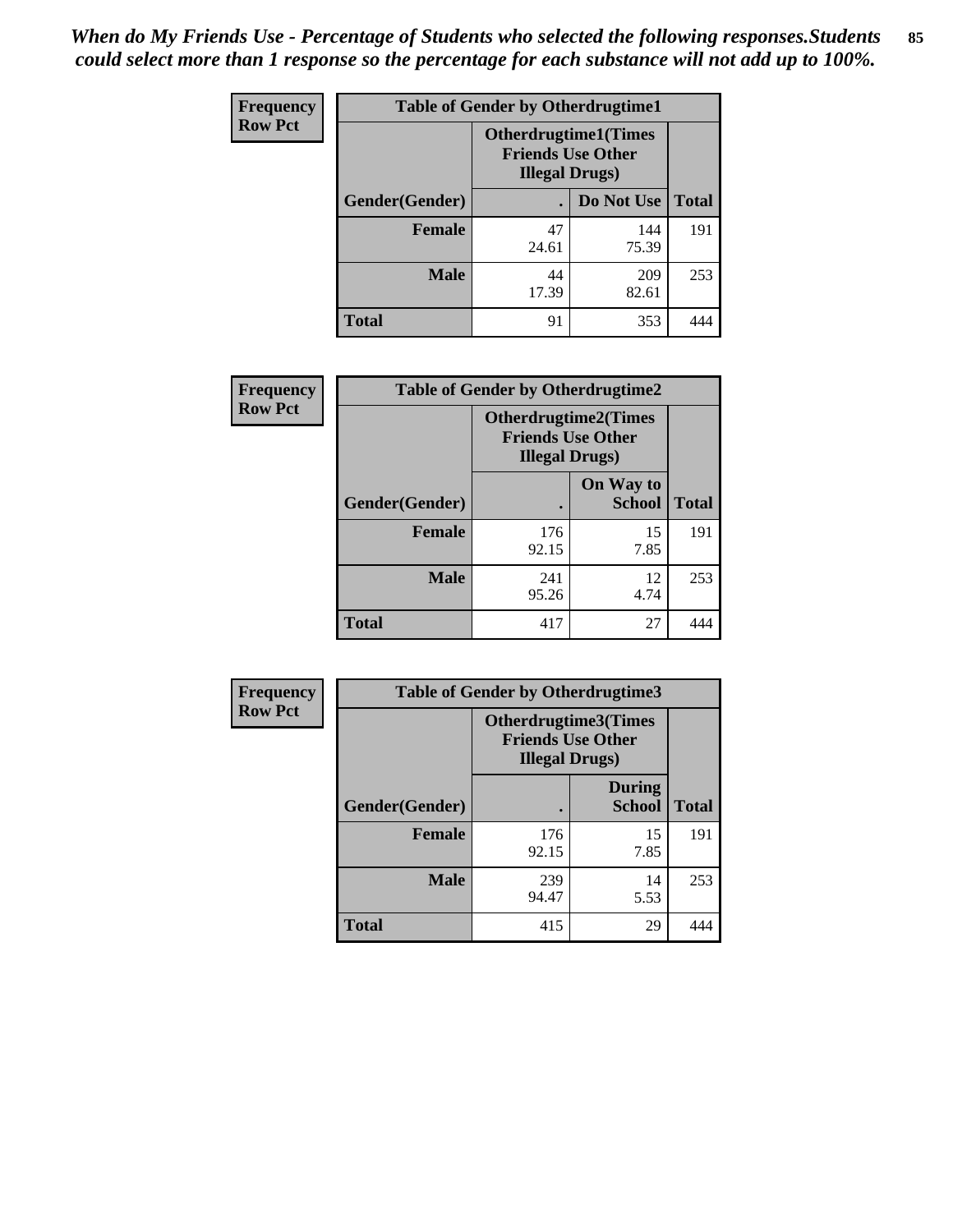*When do My Friends Use - Percentage of Students who selected the following responses.Students could select more than 1 response so the percentage for each substance will not add up to 100%.* **86**

| <b>Frequency</b> | <b>Table of Gender by Otherdrugtime4</b> |                                                    |                                                |              |
|------------------|------------------------------------------|----------------------------------------------------|------------------------------------------------|--------------|
| <b>Row Pct</b>   |                                          | <b>Friends Use Other</b><br><b>Illegal Drugs</b> ) | <b>Otherdrugtime4(Times</b>                    |              |
|                  | Gender(Gender)                           |                                                    | <b>On Way</b><br>Home<br>From<br><b>School</b> | <b>Total</b> |
|                  | <b>Female</b>                            | 172<br>90.05                                       | 19<br>9.95                                     | 191          |
|                  | <b>Male</b>                              | 241<br>95.26                                       | 12<br>4.74                                     | 253          |
|                  | <b>Total</b>                             | 413                                                | 31                                             | 444          |

| Frequency      | <b>Table of Gender by Otherdrugtime5</b> |                                                                                    |             |              |
|----------------|------------------------------------------|------------------------------------------------------------------------------------|-------------|--------------|
| <b>Row Pct</b> |                                          | <b>Otherdrugtime5</b> (Times<br><b>Friends Use Other</b><br><b>Illegal Drugs</b> ) |             |              |
|                | Gender(Gender)                           |                                                                                    | Weeknights  | <b>Total</b> |
|                | <b>Female</b>                            | 153<br>80.10                                                                       | 38<br>19.90 | 191          |
|                | <b>Male</b>                              | 230<br>90.91                                                                       | 23<br>9.09  | 253          |
|                | <b>Total</b>                             | 383                                                                                | 61          | 444          |

| <b>Frequency</b> | <b>Table of Gender by Otherdrugtime6</b> |                                                                                  |             |              |
|------------------|------------------------------------------|----------------------------------------------------------------------------------|-------------|--------------|
| <b>Row Pct</b>   |                                          | <b>Otherdrugtime6(Times</b><br><b>Friends Use Other</b><br><b>Illegal Drugs)</b> |             |              |
|                  | Gender(Gender)                           |                                                                                  | Weekends    | <b>Total</b> |
|                  | <b>Female</b>                            | 136<br>71.20                                                                     | 55<br>28.80 | 191          |
|                  | <b>Male</b>                              | 209<br>82.61                                                                     | 44<br>17.39 | 253          |
|                  | <b>Total</b>                             | 345                                                                              | 99          | 444          |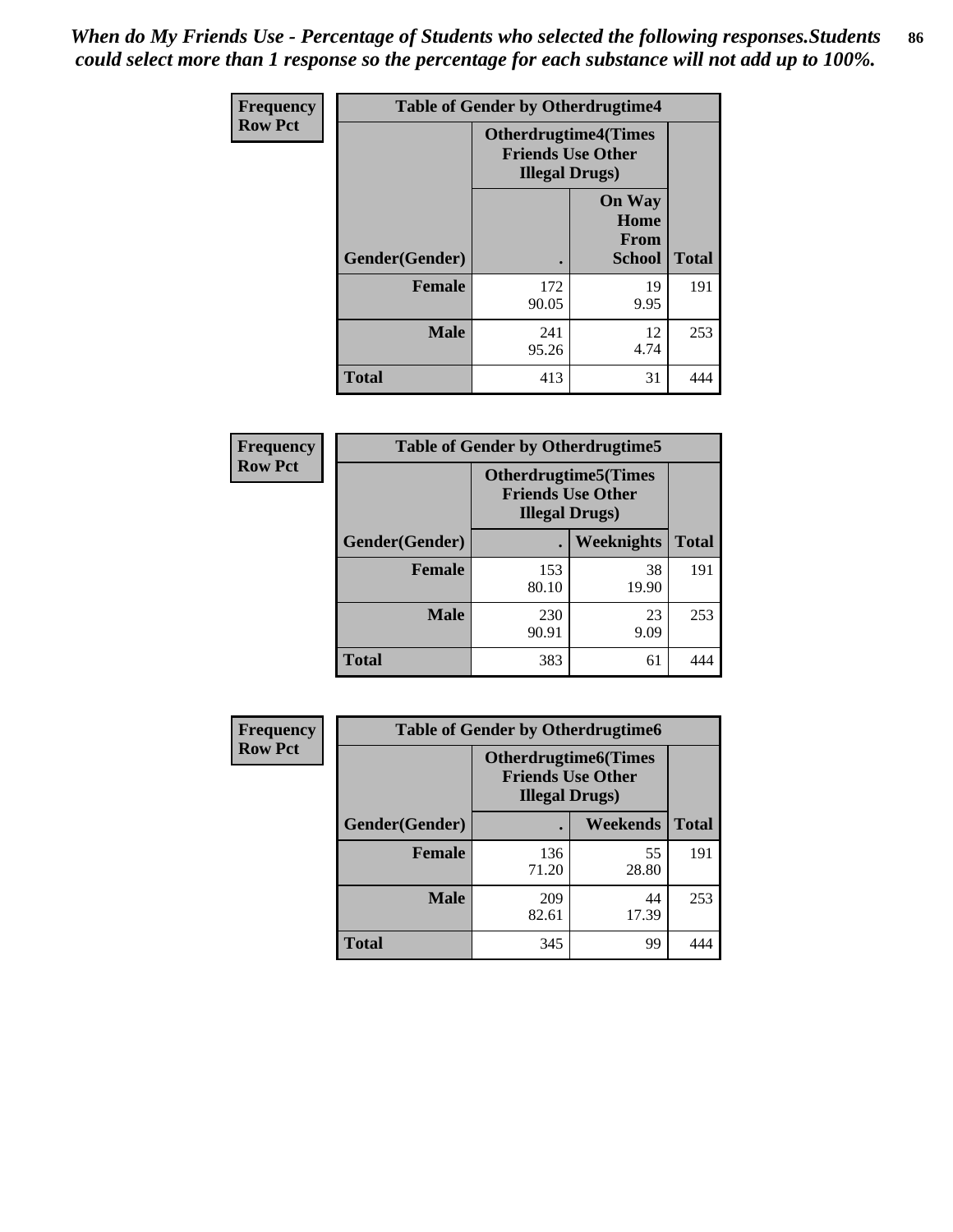# *Other Questions* **87**

| <b>Frequency</b> | <b>Table of Gender by Educationalcohol</b> |                                                                                                                                       |                |              |  |
|------------------|--------------------------------------------|---------------------------------------------------------------------------------------------------------------------------------------|----------------|--------------|--|
| <b>Row Pct</b>   |                                            | <b>Educationalcohol</b> (I<br>have been taught<br>about alcohol,<br>tobacco,<br>and other drugs<br>within the last year<br>at school) |                |              |  |
|                  | Gender(Gender)                             | <b>Yes</b>                                                                                                                            | N <sub>0</sub> | <b>Total</b> |  |
|                  | <b>Female</b>                              | 163<br>85.34                                                                                                                          | 28<br>14.66    | 191          |  |
|                  | <b>Male</b>                                | 203<br>80.24                                                                                                                          | 50<br>19.76    | 253          |  |
|                  | <b>Total</b>                               | 366                                                                                                                                   | 78             | 444          |  |

| Frequency      | <b>Table of Gender by Rodedrinking</b> |                                                                                                                     |                |              |  |
|----------------|----------------------------------------|---------------------------------------------------------------------------------------------------------------------|----------------|--------------|--|
| <b>Row Pct</b> |                                        | Rodedrinking(In<br>the past 30 days I<br>have ridden in a<br>car with a driver<br>who had been<br>drinking alcohol) |                |              |  |
|                | Gender(Gender)                         | Yes                                                                                                                 | N <sub>0</sub> | <b>Total</b> |  |
|                | <b>Female</b>                          | 31<br>16.23                                                                                                         | 160<br>83.77   | 191          |  |
|                | <b>Male</b>                            | 32<br>12.65                                                                                                         | 221<br>87.35   | 253          |  |
|                | <b>Total</b>                           | 63                                                                                                                  | 381            | 444          |  |

| Frequency      | <b>Table of Gender by Drugsschool</b> |                                                                                                                                     |                |              |  |
|----------------|---------------------------------------|-------------------------------------------------------------------------------------------------------------------------------------|----------------|--------------|--|
| <b>Row Pct</b> |                                       | <b>Drugsschool</b> (During<br>the past 12 months,<br>I have been offered,<br>sold,<br>or given illegal drugs<br>on school property) |                |              |  |
|                | Gender(Gender)                        | Yes                                                                                                                                 | N <sub>0</sub> | <b>Total</b> |  |
|                | <b>Female</b>                         | 38<br>19.90                                                                                                                         | 153<br>80.10   | 191          |  |
|                | <b>Male</b>                           | 58<br>22.92                                                                                                                         | 195<br>77.08   | 253          |  |
|                | <b>Total</b>                          | 96                                                                                                                                  | 348            | 444          |  |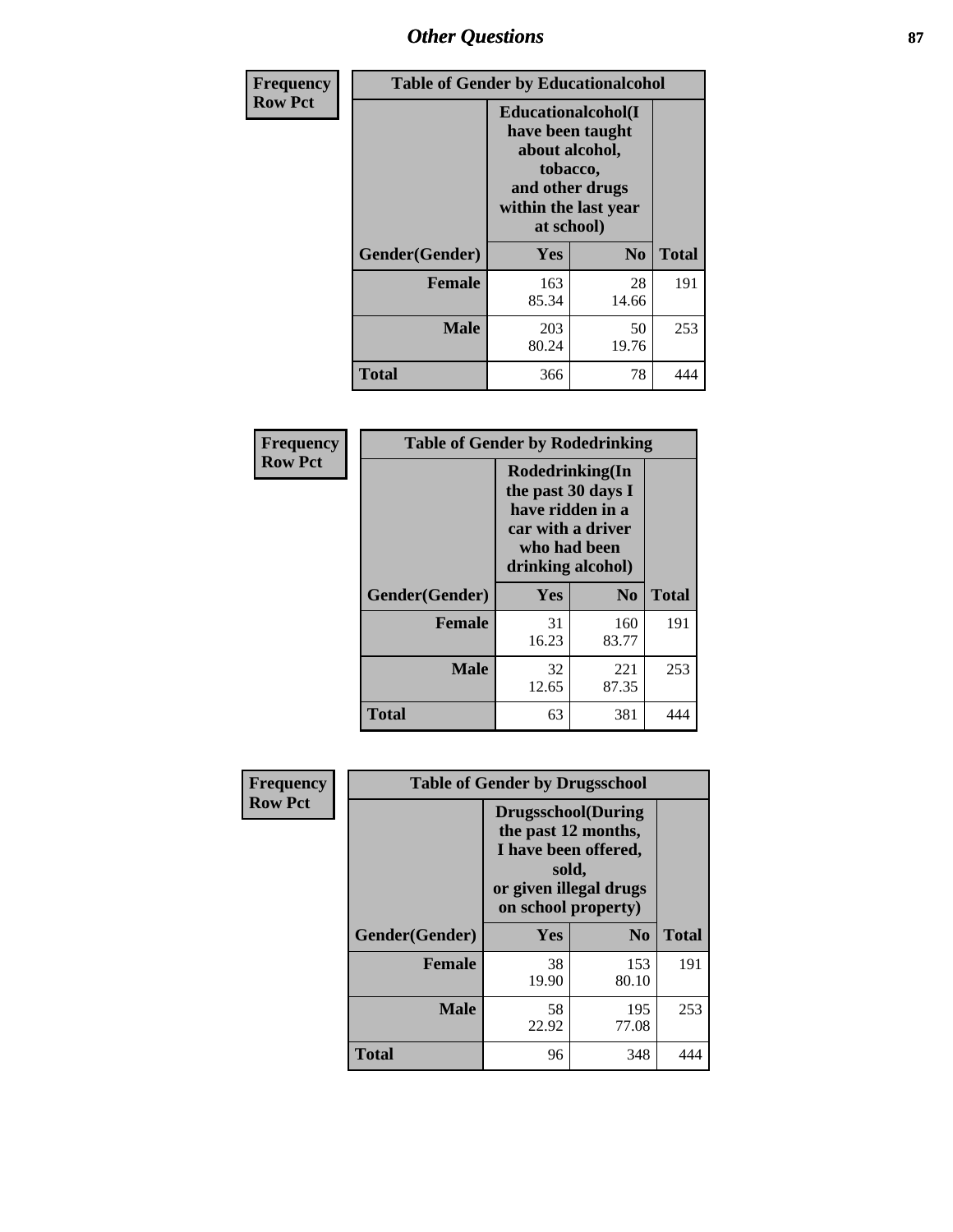# *Other Questions* **88**

**Frequency Row Pct**

| <b>Table of Gender by Bingedrinking</b> |                         |                                                                                                         |                   |                   |                        |                               |                        |              |
|-----------------------------------------|-------------------------|---------------------------------------------------------------------------------------------------------|-------------------|-------------------|------------------------|-------------------------------|------------------------|--------------|
|                                         |                         | Bingedrinking(I have drunk five or more<br>drinks of alcohol at one sitting during the<br>last 30 days) |                   |                   |                        |                               |                        |              |
| <b>Gender</b> (Gender)                  | $\bf{0}$<br><b>Days</b> | 1 or<br>days                                                                                            | 3 to<br>5<br>days | 6 to<br>9<br>days | 10<br>to<br>19<br>days | <b>20</b><br>to<br>29<br>days | All<br>30<br>days      | <b>Total</b> |
| <b>Female</b>                           | 161                     | 6                                                                                                       | 9                 | 5                 | 4                      | 4                             |                        |              |
|                                         | 84.29                   | 3.14                                                                                                    | 4.71              | 2.62              | 2.09                   | 2.09                          | $\mathfrak{D}$<br>1.05 | 191          |
| <b>Male</b>                             | 214<br>84.58            | 4<br>1.58                                                                                               | 9<br>3.56         | 2.77              | 8<br>3.16              | 6<br>2.37                     | 5<br>1.98              | 253          |

| Frequency      | <b>Table of Gender by Educationaids</b> |                                                                                                 |                |              |  |
|----------------|-----------------------------------------|-------------------------------------------------------------------------------------------------|----------------|--------------|--|
| <b>Row Pct</b> |                                         | <b>Educationaids</b> (I<br>have been taught<br>about HIV/AIDS<br>at school in the<br>past year) |                |              |  |
|                | Gender(Gender)                          | Yes                                                                                             | N <sub>0</sub> | <b>Total</b> |  |
|                | <b>Female</b>                           | 160<br>83.77                                                                                    | 31<br>16.23    | 191          |  |
|                | <b>Male</b>                             | 199<br>78.66                                                                                    | 54<br>21.34    | 253          |  |
|                | <b>Total</b>                            | 359                                                                                             | 85             | 444          |  |

| <b>Frequency</b> | <b>Table of Gender by Suicideconsider</b> |                 |                |       |  |
|------------------|-------------------------------------------|-----------------|----------------|-------|--|
| <b>Row Pct</b>   |                                           | Suicideconsider |                |       |  |
|                  | Gender(Gender)                            | Yes             | N <sub>0</sub> | Total |  |
|                  | <b>Female</b>                             | 21<br>10.99     | 170<br>89.01   | 191   |  |
|                  | <b>Male</b>                               | 14<br>5.53      | 239<br>94.47   | 253   |  |
|                  | <b>Total</b>                              | 35              | 409            | 444   |  |